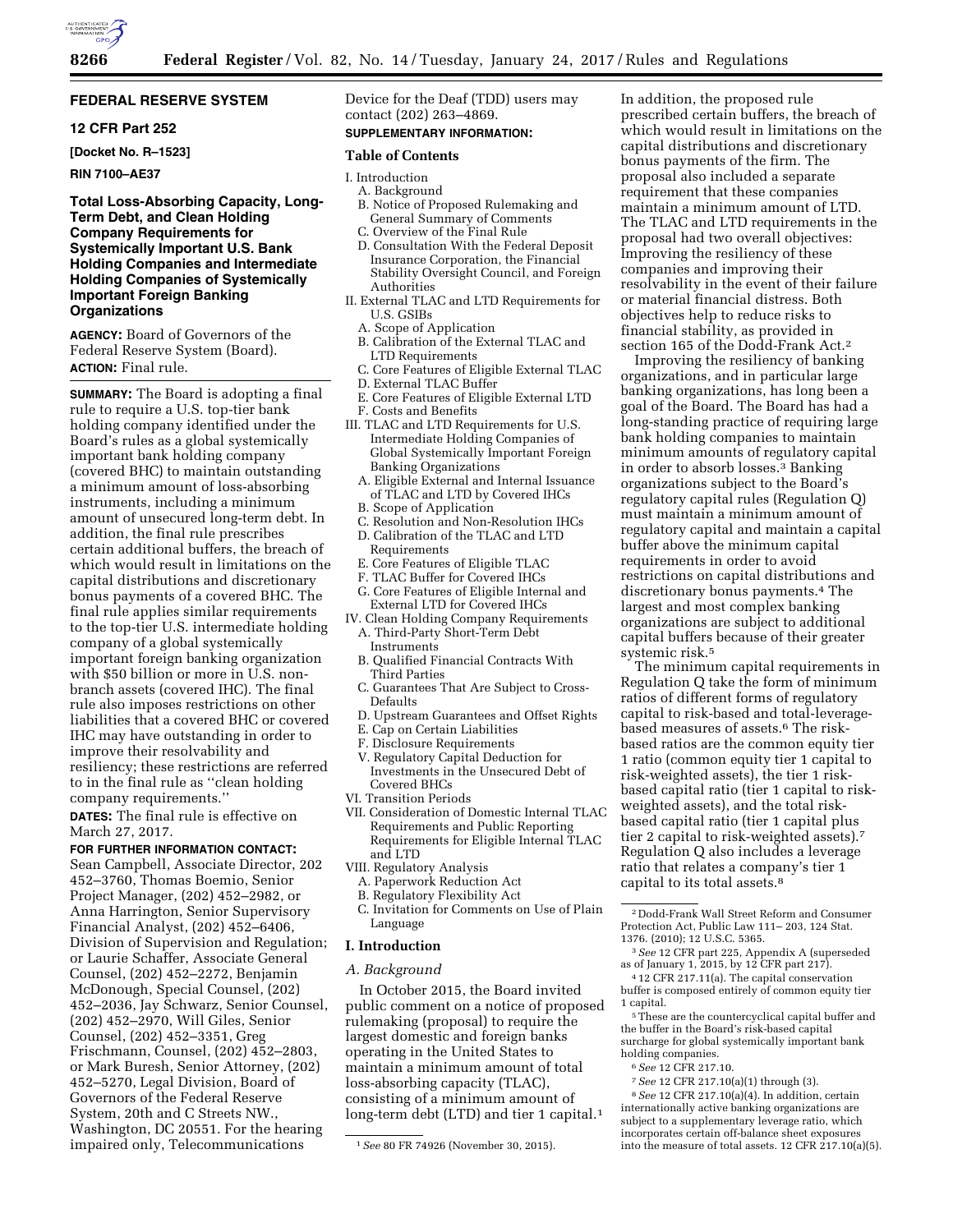The TLAC and LTD requirements in the final rule build on, and serve as a complement to, the regulatory capital requirements in Regulation Q. While regulatory capital requirements are intended to ensure that a banking organization has sufficient capital to remain a going concern, the objective of the TLAC and LTD requirements in the final rule is to reduce the financial stability impact of a failure by requiring companies to have sufficient lossabsorbing capacity on both a going concern and a gone-concern basis.

A company's gone-concern lossabsorbing capacity is different from the company's going-concern capacity in a few fundamental respects. Although regulatory capital theoretically can absorb losses after a firm has entered resolution, the firm's regulatory capital, and especially its equity capital, is likely to be significantly or completely depleted in the lead up to a bankruptcy or resolution. Thus, if the ultimate goal is to have a failed firm re-emerge from resolution with sufficient capital to successfully operate as a going concern, there will need to be a new source of capital for the firm. In this regard, debt instruments, which count in regulatory capital in limited amounts and are subject to restrictions on their terms, are capable of absorbing losses in resolution. This is because the debt holders' claim on a company's assets may be reduced in a resolution or bankruptcy proceeding. This would increase the size of a company's assets relative to the size of its liabilities and thereby increase the company's equity. Certain debt instruments are better able to absorb losses in a resolution proceeding and only these eligible debt instruments count toward the TLAC and LTD requirement in the final rule.

As in the proposal, the TLAC and LTD requirements in the final rule focus on the largest and most systemic U.S. banking organizations and the U.S. operations of the largest and most systemic foreign banking organizations, because, as shown in the recent financial crisis, the failure or material financial distress of these companies has the greatest potential to disrupt U.S. financial stability.

The TLAC requirements in the final rule are based on many of the same measures as those that are in Regulation Q. For example, the TLAC requirements include both risk-based and leveragebased measures and include buffer requirements on top of the minimum TLAC requirements that function in a manner similar to the capital conversation buffer in Regulation Q. The risk-based measures of TLAC help to ensure that the amount of TLAC held

by a company would be commensurate with its overall risks, while the leveragebased measures of TLAC act as a backstop to the risk-based measures. Companies that do not meet a TLAC buffer face limitations on capital distributions and discretionary bonus payments (in a manner similar to the restrictions in Regulation Q).

Improving resolvability was also an important goal of the proposal, and remains an important goal of the final rule. Efforts to ensure the orderly resolution of firms subject to the rule enhances financial stability. To further this objective, the largest domestic and foreign banks operating in the United States will be required to maintain a minimum amount of outstanding LTD instruments. This LTD also will count toward the TLAC requirements in the final rule. In the event that a company had significant losses such that it was experiencing significant financial distress or had depleted its equity capital, the LTD that the company had outstanding could be used to replenish the company's equity. This could occur in a resolution proceeding, or, in the case of the U.S. operations of certain foreign banks, by order of the Board.9 Like the minimum TLAC requirements and for the same reasons as noted above, the minimum LTD requirements include both risk-based and leverage-based measures.

If a company subject to the final rule experiences losses, the losses would be passed on first to shareholders of the parent company and, if the losses exceed the parent company's equity, to the holders of the parent company's debt. In this way, the TLAC and LTD requirements would increase market discipline for banking organizations subject to the requirements by making them bear the costs of issuing a minimum amount of LTD instruments that are capable of absorbing losses in a manner that would enhance the resiliency and resolvability of the organization.

Foreign jurisdictions have been pursuing similar approaches to the approach adopted by the Board in the final rule since the 2007–2009 financial crisis.10 In November 2015, the Financial Stability Board (FSB) finalized an internationally negotiated minimum standard for the total loss-absorbing capacity of global systemically

important banks (GSIBs) (the FSB standard).11

The final rule also is generally consistent with the FSB standard, although the final rule adopts a minimum LTD requirement, unlike the FSB standard.12 Several commenters noted that the proposed rule deviated from the FSB standard in various respects. These comments are addressed in greater detail below in the description of the requirements of the final rule, including those aspects of the final rule that were modified in response to issues raised by commenters. As described further below, the final rule requires full compliance by January 1, 2019.

The Board is issuing the final rule under section 165 of the Dodd-Frank Act. Section 165 authorizes the Board to impose enhanced prudential standards on bank holding companies with total consolidated assets of \$50 billion or more ''[i]n order to prevent or mitigate risks to the financial stability of the United States that could arise from the material financial distress or failure, or ongoing activities, of large, interconnected financial institutions.'' 13 These enhanced prudential standards must increase in stringency based on the systemic footprint and risk characteristics of individual covered firms.14 In addition, section 165 authorizes the Board to establish such other prudential standards as the Board of Governors, on its own or pursuant to a recommendation made by the Council, determines are appropriate.15

In implementing other portions of the Dodd-Frank Act, the Board has taken important steps to protect U.S. financial stability by making major financial companies more resolvable—that is, to take measures so that a failed firm could be dealt with in an orderly manner, without the destructive effects on other

 $^{\rm 12}\rm Under$  the FSB standard, GSIBs would be subject to a minimum TLAC requirement equal to 16 percent of the banking organization's risk weighted assets (risk-weighted assets) as of January 1, 2019 and 18 percent as of January 1, 2022 plus any applicable regulatory capital (Basel III) buffers, which must be met in addition to the TLAC riskweighted assets minimum. Minimum TLAC must also be at least 6 percent of the Basel III leverage ratio denominator as of January 1, 2019, and at least 6.75 percent as of January 1, 2022. The FSB standard also contains an expectation that a GSIB would meet at least one-third of its TLAC requirement with eligible LTD rather than equity.

<sup>9</sup>*See, e.g.,* 80 FR 74928–30 (November 30, 2015). 10These efforts have been coordinated through the Basel Committee on Banking Supervision (BCBS) and the Financial Stability Board (FSB), at the direction of the Heads of State of the Group of Twenty (G20 Leaders). Representatives of the United States have taken an active role in these efforts.

<sup>11</sup>Principles on Loss-absorbing and Recapitalisation Capacity of G–SIBs in Resolution, Total Loss-absorbing Capacity (TLAC) Term Sheet, November 9, 2015 (hereinafter ''FSB Standard''), *available at [http://www.fsb.org/wp-content/](http://www.fsb.org/wp-content/uploads/TLAC-Principles-and-Term-Sheet-for-publication-final.pdf)  [uploads/TLAC-Principles-and-Term-Sheet-for](http://www.fsb.org/wp-content/uploads/TLAC-Principles-and-Term-Sheet-for-publication-final.pdf)[publication-final.pdf.](http://www.fsb.org/wp-content/uploads/TLAC-Principles-and-Term-Sheet-for-publication-final.pdf)* 

<sup>13</sup> 12 U.S.C. 5365(a)(1).

<sup>14</sup> 12 U.S.C. 5365(a)(1)(B), (b)(3).

<sup>15</sup> 12 U.S.C. 5365(b)(1)(B)(iv).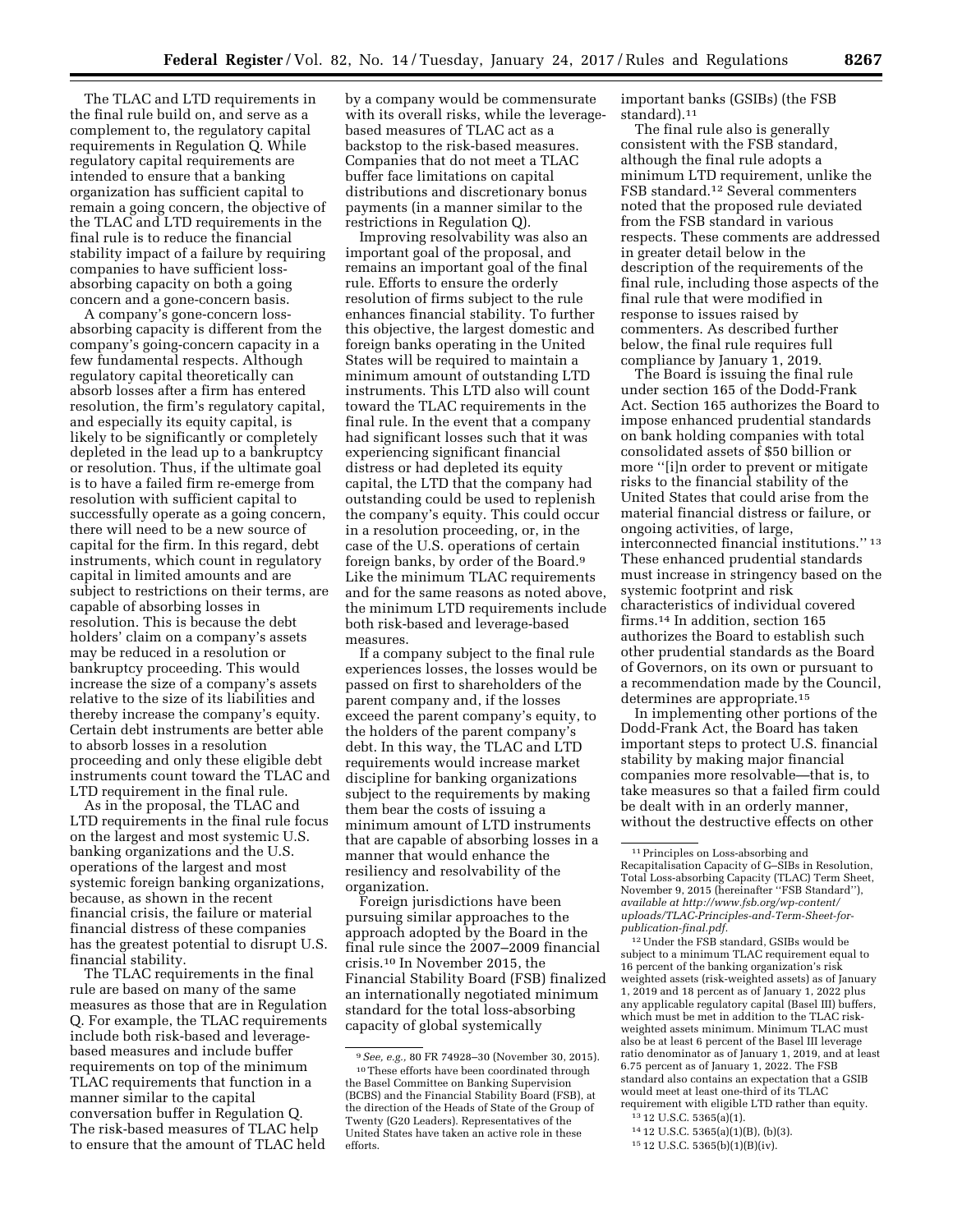important financial firms that were caused by the failures and near-failures of major financial firms in 2008. These steps include heightened regulatory capital and capital planning requirements for large, systemically important banks holding companies and resolution planning requirements.16 In addition, Title II of the Dodd-Frank Act established a new statutory resolution framework for major financial companies as an alternative to bankruptcy.17 The enhanced prudential standards in the final rule are intended to prevent or mitigate risks to the financial stability of the United States that could arise from the material financial distress, failure, or ongoing activities of a covered BHC or covered IHC. In particular, the final rule would improve the resolvability of a covered BHC under either the U.S. Bankruptcy Code or Title II of the Dodd-Frank Act and improve their resiliency.

Similarly, the final rule would improve the resiliency of covered IHCs and their subsidiaries, and thereby increase the likelihood that a failed foreign bank with significant U.S. operations could be successfully resolved without the failure of the U.S. subsidiaries or, failing that, that the U.S. operations could be separately resolved in an orderly manner.

In addition to the authority identified above, section 165 of the Dodd-Frank Act authorizes the Board to establish ''enhanced public disclosures'' and "short-term debt limits."<sup>18</sup> The final rule includes disclosure requirements and limits on the ability of covered BHCs and covered IHCs to issue shortterm debt.

Finally, as noted, the Board has tailored the final rule to apply to companies that, if resolved in a disorderly manner, would likely pose the greatest risk to the financial stability of the United States.19

## *B. Notice of Proposed Rulemaking and General Summary of Comments*

As noted, the proposal contained requirements regarding LTD and TLAC for large, interconnected U.S. bank holding companies and the U.S. operations of large, interconnected foreign banking organizations.20 The proposal included four interrelated requirements for these organizations.

First, the top-tier parent holding companies of U.S. GSIBs (covered

BHCs) would be required to maintain outstanding minimum levels of total loss-absorbing capacity (external TLAC) and long-term unsecured debt (external LTD). In addition, the proposal included a related buffer on top of the riskweighted asset component of external TLAC, the breach of which would result in limitations on a covered BHC's capital distributions and discretionary bonus payments. The proposal defined external LTD as unsecured debt that is issued directly by a covered BHC, is ''plain vanilla'' (that is, the debt instrument has no features that would interfere with a smooth resolution proceeding),21 and is governed by U.S. law. External TLAC, under the proposal, was defined as the sum of the tier 1 regulatory capital issued directly by the covered BHC (excluding minority interests) and the external LTD of the covered BHC.

Second, under the proposal, the toptier U.S. intermediate holding companies of foreign GSIBs (covered IHCs) would have been required to maintain outstanding minimum levels of total loss-absorbing capacity (internal TLAC) and long-term unsecured debt instruments (internal LTD) issued to their foreign parent company. In addition, the proposal included a related buffer on top of the riskweighted asset component of internal TLAC, the breach of which would result in limitations on a covered IHC's capital distributions and discretionary bonus payments. The proposal defined internal TLAC and LTD for covered IHCs similarly to external TLAC and LTD for covered BHCs, with a few key differences for internal LTD. These included the requirements that internal LTD had to be issued to a parent foreign entity that controls the covered IHC, be contractually subordinated to all thirdparty liabilities of the covered IHC, and contain a contractual conversion trigger pursuant to which the Board could require the covered IHC to cancel the eligible internal LTD or convert or exchange it into common equity tier 1 capital under certain circumstances. In addition, the minimum amount of internal TLAC required under the proposal varied based on whether the covered IHC was expected to adopt either an SPOE or MPOE resolution strategy, though both types of firms were required to issue the same amounts of internal LTD.

Third, the operations of the covered BHCs and covered IHCs would have been subject to ''clean holding company'' limitations to further improve their resolvability and the resiliency of their operating subsidiaries. In particular, the proposal would have prohibited covered BHCs from issuing short-term debt instruments to third parties (including deposits); entering into ''qualified financial contracts'' (QFCs) with third parties; having liabilities that are subject to ''upstream guarantees'' from the covered BHC's subsidiaries or that are subject to contractual offset rights for its subsidiaries' creditors; or issuing guarantees of its subsidiaries' liabilities, if the guarantee provided that the covered BHC's insolvency or entry into resolution was an event of default on the part of the subsidiary. The proposal applied a similar prohibition to covered IHCs. Additionally, the proposal capped the value of a covered BHC's liabilities (other than those related to external TLAC and external LTD) that can be pari passu with or junior to its external LTD at 5 percent of the value of its external TLAC. This cap on liabilities was not relevant to covered IHCs under the proposal because the proposal required that a covered IHC's eligible internal LTD be contractually subordinated to all of the covered IHC's third-party liabilities.

Fourth and finally, banking organizations subject to the Board's capital requirements would have been required to make certain deductions from capital for holding of unsecured debt issued by covered BHCs to limit the potential for financial sector contagion in the event of the failure of a covered BHC.

The Board received approximately 50 comments on the proposed rule from banking organizations, trade associations, public interest advocacy groups, members of Congress, and private individuals. Board staff also met with some commenters at their request to discuss their comments on the proposal and summaries of these meetings may be found on the Board's public Web site.

Commenters generally supported the proposal, including the proposed minimum TLAC and LTD requirements. Certain commenters, however, argued that the calibration of the proposed TLAC and LTD requirements under the proposal was too high for both covered BHCs and covered IHCs. A number of these commenters encouraged the Board to reduce or eliminate certain proposed requirements. In particular, a number of commenters urged the Board to eliminate the separate LTD requirement

<sup>16</sup>*See, e.g.,* 12 CFR part 217, subpart H; 12 CFR 225.8; and 12 CFR part 243.

<sup>17</sup>*See* 12 U.S.C. 5381–5394.

<sup>18</sup> 12 U.S.C. 5365(b)(1)(B)(ii) and (iii).

<sup>19</sup> 12 U.S.C. 5365(a)(1)(B).

<sup>20</sup> 80 FR 74926 (November 30, 2015).

<sup>21</sup> ''Plain vanilla'' is described in detail in section II.E.3 and generally excludes exotic features that could impact the loss absorbing capacity of the LTD and thereby diminish the prospects for an orderly resolution of a covered BHC, such as structured notes and most instruments that contain derivativelinked features.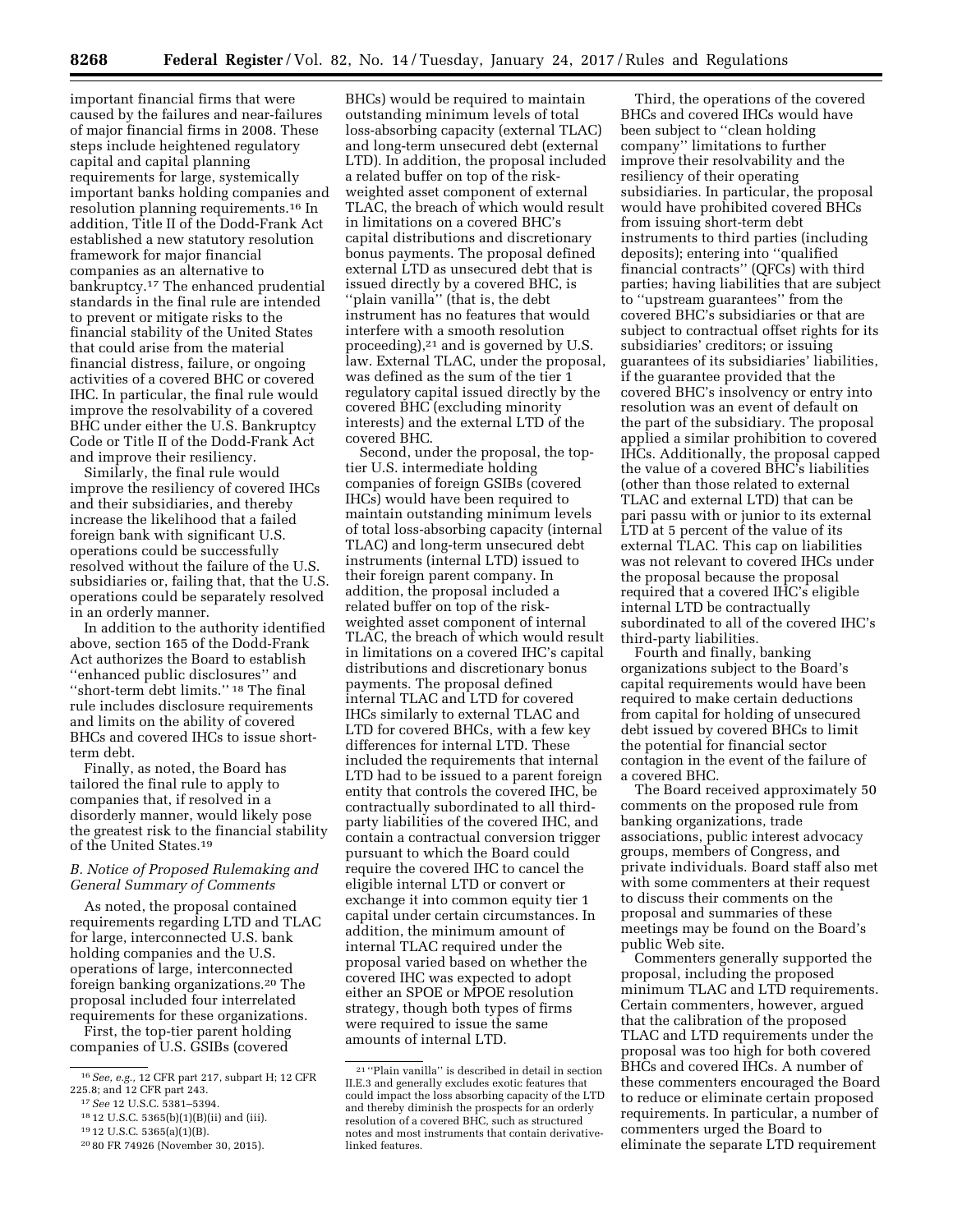and allow covered BHCs and covered IHCs the option to meet the proposed TLAC requirements with equity or debt.

Commenters also expressed concerns about the eligibility requirements for LTD. These commenters urged the Board to permit a broader set of instruments to qualify as eligible longterm debt, including debt with various types of acceleration clauses, debt issued under foreign law, principalprotected structured notes, and trust preferred securities (''TruPS''). In the alternative, to mitigate the impact of the requirements, commenters urged the Board to grandfather as eligible LTD existing outstanding long-term debt, which often contains features that would cause disqualification as eligible LTD under the proposal. The Board also received comment requesting that the leverage component of external TLAC be reduced and include a buffer similar to that placed on the risk-weighted asset component.

Foreign bank commenters raised a number of concerns related to the proposed internal TLAC and LTD requirements. These commenters expressed general concerns about national treatment and competitive equality.22 In particular, some commenters argued that, given their relative size, covered IHCs should not be subject to TLAC and LTD requirements under the proposed rule considering that similarly-sized U.S. institutions would not be subject to these requirements. Commenters also urged the Board to permit covered IHCs to issue debt externally on the same terms as covered BHCs. Commenters expressed particular concerns about additional costs resulting from certain features of internal LTD that the proposal would not require for external LTD. According to the commenters, these features would make internal LTD relatively more costly than external LTD. In particular, foreign bank commenters requested the removal of the acceleration clause prohibition, the contractual subordination requirement, and the contractual conversion trigger requirement. Commenters argued that these requirements for internal LTD could cause eligible LTD to be characterized as equity, rather than debt, for U.S. income tax purposes.

While commenters generally supported the proposed clean holding company requirements, certain commenters urged the Board to modify the proposal to allow certain types of

guarantees that are subject to crossdefault rights. Commenters also requested that the Board include a market-making exception from the proposed capital deduction and provide additional time for companies to come into compliance with the requirements of the final rule. Comments on the proposal and the changes in the final rule are described in more detail throughout the remainder of this **SUPPLEMENTARY INFORMATION**.

#### *C. Overview of the Final Rule*

The Board is adopting this final rule to improve the resiliency and resolvability of GSIBs and thereby reduce threats to financial stability. The Board has made a number of changes to the proposal in response to concerns raised by commenters, as further described below.

The final rule is intended to improve the resolvability of the most systemically important banking firms global systemically important banking organizations (GSIBs) without extraordinary government support or taxpayer assistance by establishing ''total loss-absorbing capacity'' standards for the GSIBs and requiring them to issue a minimum amount of LTD.23 The final rule requires the toptier holding companies of U.S. GSIBs to maintain outstanding minimum levels of TLAC and eligible LTD. In addition, the final rule establishes a buffer on top of both the risk-weighted asset and leverage components of the external TLAC requirements, the breach of which would result in limitations on a covered BHC's capital distributions and discretionary bonus payments.

The final rule requires the top-tier U.S. intermediate holding companies of foreign GSIBs to maintain outstanding minimum levels of total loss-absorbing capacity and long-term unsecured debt. In addition, the final rule establishes a buffer on top of the risk-weighted asset component of the internal TLAC requirements, the breach of which would result in limitations on a covered IHC's capital distributions and discretionary bonus payments.

The final rule applies ''clean holding company'' limitations to the operations of the top-tier holding companies of U.S. GSIBs and the top-tier U.S. intermediate holding companies of foreign GSIBs to further improve their resolvability and the resiliency of their operating subsidiaries. The Board has decided to defer adoption of capital

deduction requirements for Boardregulation institutions that hold unsecured LTD. The Board will work with the other federal banking agencies to adopt the deduction requirements on a coordinated basis as further described below.

After analyzing the expected impact of the final rule with the modifications adopted to address concerns of commenters, the Board has determined to establish an effective date of January 1, 2019, for the rule. While this provides a shorter transition period than originally proposed, the changes adopted by the Board, including grandfathering outstanding LTD and other changes discussed below, mitigate the actions firms must take to comply with the final rule.

1. External Total Loss-Absorbing Capacity and Long-Term Debt Requirements for Covered U.S. Bank Holding Companies

Under the final rule, a ''covered BHC'' is defined to mean a U.S. GSIB identified under the Board's rule establishing risk-based capital surcharges for global systemically important bank holding companies (GSIB surcharge rule).<sup>24</sup> A covered BHC will be required to maintain outstanding minimum levels of eligible TLAC and eligible external LTD beginning on January 1, 2019. Consistent with the proposal, a covered BHC's eligible external TLAC is defined to be the sum of the tier 1 regulatory capital issued directly by the covered BHC and the amount of the covered BHC's eligible external LTD that is due to be paid after one year or more.25

Also consistent with the proposal, eligible external LTD is defined under the final rule as debt that is issued directly by the covered BHC, is unsecured, is ''plain vanilla,'' and is governed by U.S. law. Only 50 percent of the amount of eligible external LTD that is due to be paid between one and two years can be used for purposes of the external LTD requirement (though such debt would count in full for purposes of the external TLAC requirement). The amount of eligible external LTD due to be paid in less than one year will not count toward the external TLAC requirement or the external LTD requirement.

In response to comments and to mitigate the impact of the requirements, the final rule differs from the proposal

<sup>22</sup>The Board is required to give due regard to the principle of national treatment and equality of competitive opportunity in developing enhanced prudential standards under the Dodd-Frank Act. 12 U.S.C. 5365(b)(2).

<sup>23</sup>Separately, the Board is continuing to work with the OCC and FDIC to mitigate the resolvability risks related to potential disorderly unwinds of financial contracts.

<sup>24</sup> 12 CFR 217.402; 80 FR 49106 (August 14, 2015).

<sup>25</sup>The proposal was based on the ''remaining maturity'' of the debt, while the final rule is based on the unpaid principal amount ''due to be paid'' for reasons discussed below.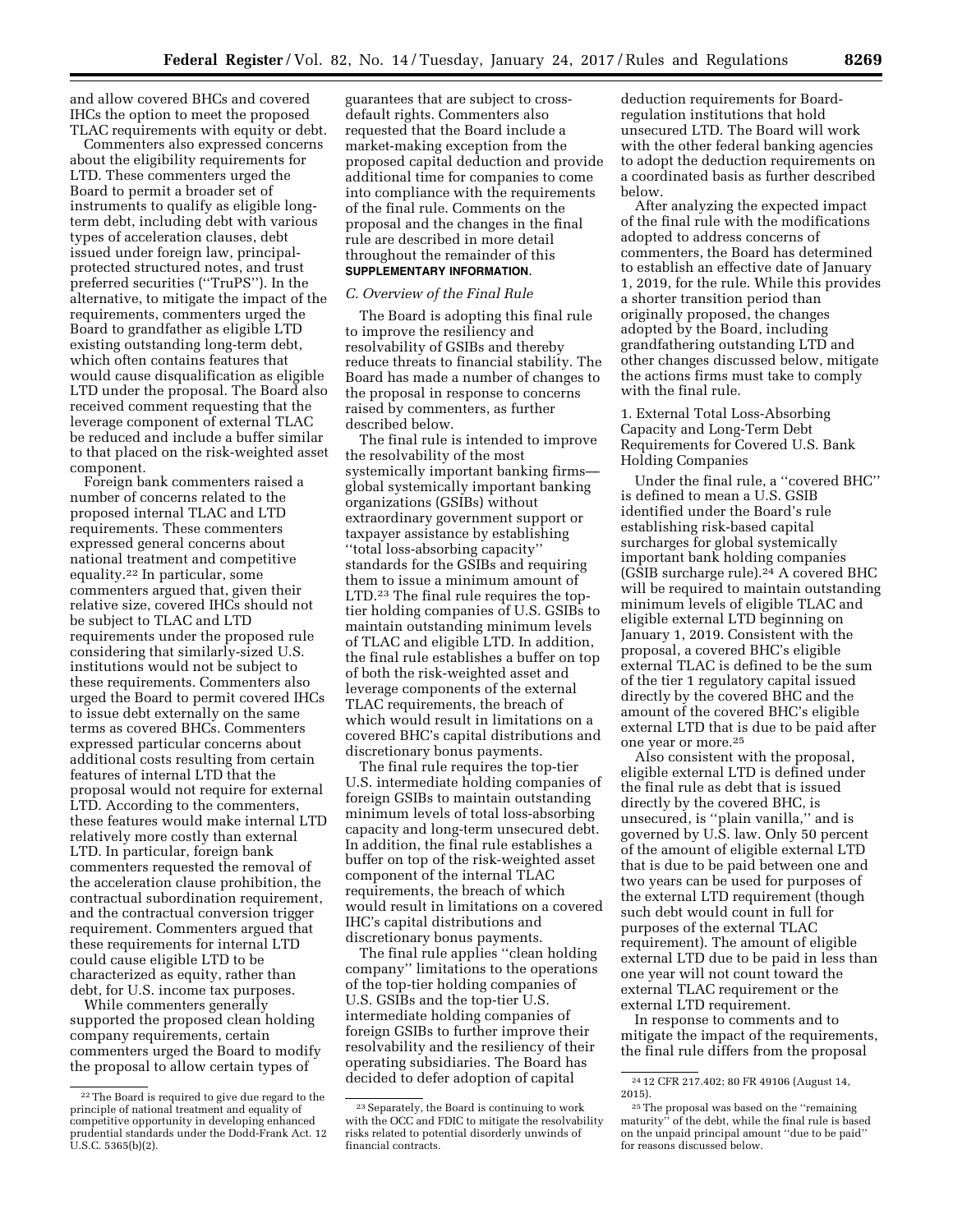by providing a grandfather for certain outstanding LTD of covered BHCs issued prior to December 31, 2016, to count towards the external LTD and external TLAC requirements in the final rule. The final rule also includes a provision that would allow the Board, after notice and an opportunity to respond, to order a global systemically important BHC to exclude from its outstanding eligible long-term debt amount any debt securities with features that would significantly impair the ability of such debt securities to take losses.

Under the external TLAC requirement of the final rule, a covered BHC is required to maintain outstanding eligible external total loss-absorbing capacity (''eligible external TLAC'') in an amount not less than the greater of 18 percent of the covered BHC's total risk-weighted assets and 7.5 percent of the covered BHC's total leverage exposure.26 In addition, external TLAC buffers that are similar to the capital buffers in the Board's Regulation Q 27 will apply in addition to the riskweighted asset component and leverage component of the external TLAC requirement. These requirements generally are the same as under the proposal, except the leverage component of the external TLAC requirement has been reduced from 9.5 percent under the proposal to 7.5 percent in the final rule, and the Board has adopted a 2 percent buffer on top of the leverage component of the external TLAC requirement to better align with the risk-weighted asset component and the Board's regulatory capital rules.

Under the external LTD requirement of the final rule, a covered BHC is required to maintain outstanding eligible external long-term debt instruments (eligible external LTD) in an amount not less than the greater of 6 percent plus the surcharge applicable under the GSIB surcharge rule (expressed as a percentage) of total riskweighted assets and 4.5 percent of total leverage exposure. These requirements are the same as under the proposal. The external LTD requirement is calibrated by reference to a ''capital refill'' framework that helps to ensure that the covered BHC could be effectively recapitalized to the individual capital levels expected of each covered BHC to be sufficiently capitalized in the event that all or most of its capital were depleted. Because the capital requirements that apply to covered BHCs depend, in part, on idiosyncratic

27 12 CFR part 217.

measures of a covered BHC's risks and, in part, on standardized measures of risk that are common across all bank holding companies, the LTD requirements that apply to a particular covered BHC will vary. To the extent that these capital requirements are updated over time, the Board would also expect to consider updating the associated external LTD requirement in an effort to preserve the general alignment between the Board's capital rules and the external LTD requirements.

2. Total Loss-Absorbing Capacity and Long-Term Debt Requirements for Covered U.S. Intermediate Holding Companies

The term ''covered IHC'' is defined in the final rule to include any U.S. IHC that (a) is required to be formed under the Board's enhanced prudential standards rule, and (b) is controlled by a foreign banking organization that has been designated as a GSIB or would be designated as a GSIB under the Board's capital rules.28 Under the final rule, a ''covered IHC'' is required to maintain outstanding minimum levels of eligible total loss-absorbing capacity and eligible long-term debt beginning on January 1, 2019. A covered IHC's eligible TLAC generally is defined to be the sum of (a) the tier 1 regulatory capital issued from the covered IHC to a foreign parent entity that controls the covered IHC and (b) the covered IHC's eligible LTD, as defined below.

Under the final rule, the amount of eligible total loss-absorbing capacity (''eligible TLAC'') and long-term debt that a covered IHC is required to maintain outstanding, as well as whether the eligible long-term debt component may be issued externally, depends on whether the covered IHC (or any of its subsidiaries) is expected to enter resolution (resolution covered IHC) in a multiple-point-of-entry (MPOE) resolution strategy, or to continue to operate outside of resolution proceedings (non-resolution covered IHC) while a foreign parent entity is resolved under a single-point-of-entry (SPOE) resolution strategy.29 A key

modification to the proposal is that, under the final rule, a resolution covered IHC that adopts an MPOE resolution strategy would have the option to issue capital and LTD externally to third parties in a fashion similar to covered BHCs (and consistent with their resolution strategy) as described below. Non-resolution covered IHCs continue to be required under the final rule to issue LTD internally.

In particular, under the final rule, the capital and long-term debt of a nonresolution covered IHC will be required to be issued either to a foreign company that controls the covered IHC (a ''foreign parent'') or to a directly or indirectly wholly-owned foreign subsidiary of the top-tier foreign parent (internal TLAC and LTD) consistent with the SPOE resolution strategy. The proposal, by contrast, required a foreign parent to hold internal TLAC and LTD issued by covered IHCs. In response to comments, the final rule was changed from the proposal to allow any directly or indirectly wholly owned subsidiary of the top-tier foreign parent to hold eligible internal TLAC and LTD issued by covered IHCs. This change is consistent with the overall objectives of the proposal that a non-resolution

the need for separate proceedings for separate legal entities run by separate authorities across multiple jurisdictions and the associated destabilizing complexity. The losses that caused the banking organization to fail would be passed up from the subsidiaries that incurred the losses using one of several potential mechanisms and would then be imposed on the equity holders and unsecured creditors of the holding company, which would have the effect of recapitalizing the subsidiaries of the banking organization. An SPOE resolution could avoid losses to the third-party creditors of the subsidiaries and could thereby allow the subsidiaries to continue normal operations, without entering resolution or taking actions (such as asset fire sales) that could pose a risk to the financial stability of the United States. The expectation that the holding company's equity holders and unsecured creditors would absorb the banking organization's losses in the event of its failure would also help to maintain the confidence of the operating subsidiaries' creditors and counterparties, reducing their incentive to engage in potentially destabilizing funding runs. Most of the U.S. GSIBs, as well as most foreign GSIBs, are developing plans that facilitate an SPOE approach, including in their most recent resolution plans.

The other likely resolution scenario is an MPOE resolution. An MPOE resolution involves separate resolutions of different legal entities within a financial firm and could potentially be executed by multiple resolution authorities across multiple jurisdictions. The final rule would improve the prospects for a successful MPOE resolution of a GSIB by requiring U.S. GSIBs and the intermediate holding company of a foreign GSIBs to maintain substantially more loss-absorbing capacity. The final rule also includes certain features that would facilitate the resolution of a foreign GSIB under an MPOE resolution. Moreover, an MPOE resolution strategy involving the resolution of a covered IHC may often effectively be an SPOE resolution strategy of their U.S. operations.

 $^{\rm 26}$  Total leverage exposure is defined in 12 CFR  $217.10(c)(4)(ii)$ .

<sup>28</sup>The Board's enhanced prudential standards rule generally requires any foreign banking organization with total consolidated non-branch U.S. assets of \$50 billion or more to form a single U.S. intermediate holding company over its U.S. subsidiaries. 12 CFR 252.153; 79 FR 17329 (May 27, 2014).

<sup>29</sup> In developing the TLAC and LTD requirements in the proposal and final rule, the Board considered the two scenarios under which large financial firms are likely to be resolved following failure. In one scenario, an SPOE resolution, only the top-tier holding company would enter a resolution proceeding. An SPOE resolution thus would avoid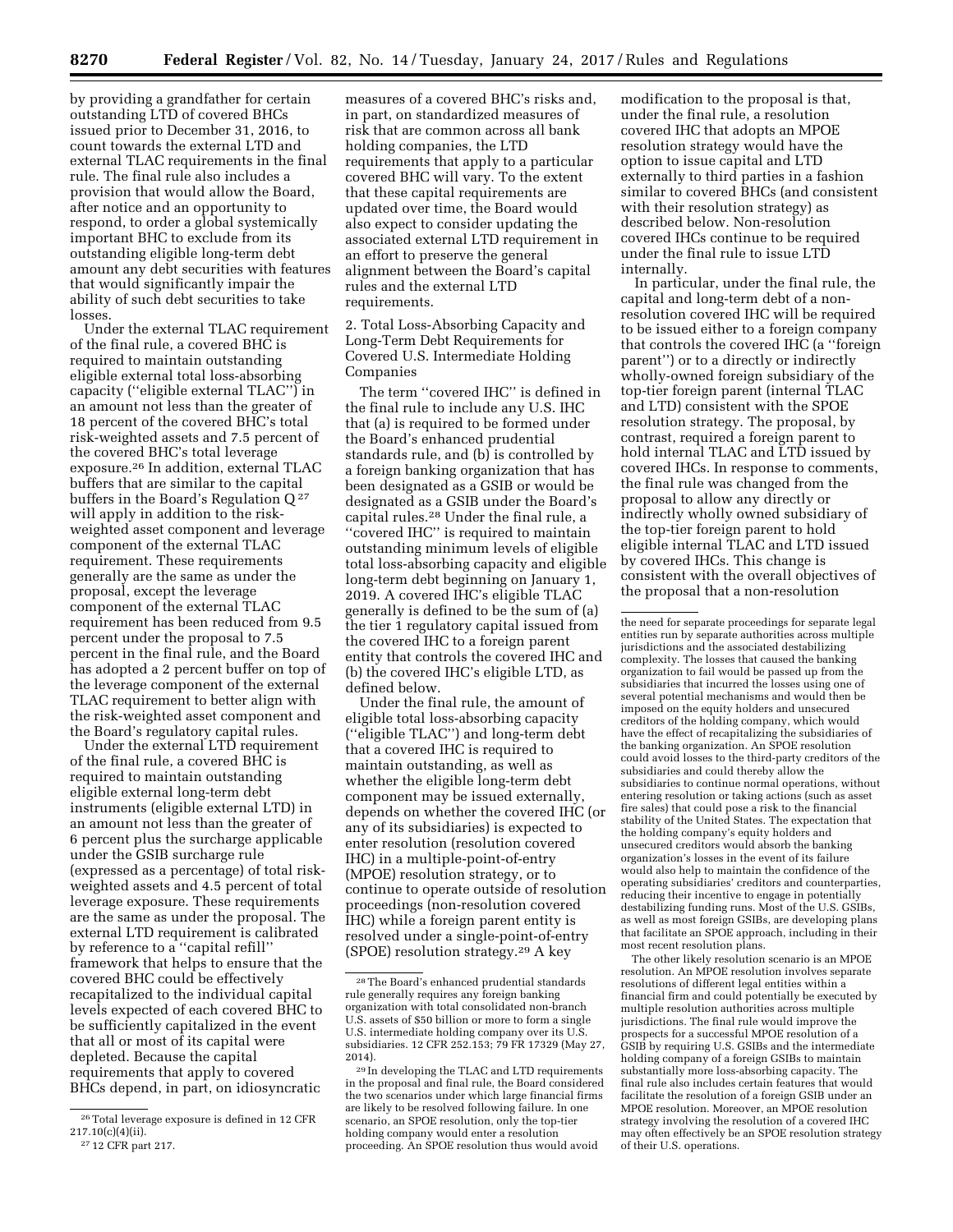covered IHC upstream any losses outside of the United States to a parent foreign banking organization. By contrast, under the final rule, a resolution covered IHC will have the option to issue its LTD internally to its foreign affiliates or externally to thirdparty investors consistent with an MPOE resolution strategy.

Under the final rule, beginning on January 1, 2019, non-resolution covered IHCs are required to maintain eligible internal TLAC in an amount not less than the greater of: (a) 16 percent of the covered IHC's total risk-weighted assets; (b) 6 percent of the covered IHC's total leverage exposure (for covered IHCs that are subject to the supplementary leverage ratio); 30 and (c) 8 percent of the covered IHC's average total consolidated assets, as computed for purposes of the U.S. tier 1 leverage ratio.<sup>31</sup> For all covered IHCs, a buffer that is similar to the capital conservation buffer in the Board's Regulation Q will apply in addition to the risk-weighted assets component of the TLAC requirement. These requirements for non-resolution covered IHCs are the same as under the proposal. In addition, under the final rule and as explained above, a nonresolution covered IHC is required to issue internal LTD to a foreign parent that controls the IHC as under the proposal, or to a directly or indirectly wholly owned foreign subsidiary of the top-tier foreign parent.

Under the final rule, beginning on January 1, 2019, resolution covered IHCs are required to maintain outstanding eligible TLAC in an amount not less than the greater of (a) 18 percent of the covered IHC's total risk-weighted assets; (b) 6.75 percent of the covered IHC's total leverage exposure (if applicable); and (c) 9 percent of the covered IHC's average total consolidated assets, as computed for purposes of the U.S. tier 1 leverage ratio. As noted above, for all covered IHCs, a TLAC buffer that is similar to the capital conservation buffer in the Board's Regulation Q applies in addition to the risk-weighted assets component of the TLAC requirement. These requirements

are generally the same as under the proposal.

In response to comments, the minimum eligible LTD requirements have been adjusted downward to reflect the same balance-sheet depletion assumption afforded to the calibration of the eligible external LTD requirements of U.S. bank holding companies. Accordingly, all covered IHCs (whether or not a resolution entity) will be required under the final rule to maintain outstanding eligible LTD in an amount not less than the greater of (a) 6 percent of total risk-weighted assets; (b) 2.5 percent of the total leverage exposure (if applicable); and (c) 3.5 percent of average total consolidated assets, as computed for purposes of the U.S. tier 1 leverage ratio. As discussed in more detail below, the final rule also includes a provision that would allow the Board, after notice and an opportunity to respond, to order a covered IHC to exclude from its outstanding long-term debt amount any debt securities with features that would significantly impair the ability of such debt securities to take losses.

A covered IHC's eligible LTD generally is subject to the same requirements as the requirements that apply to eligible external LTD for U.S. GSIBs: The eligible LTD must be issued directly from the covered IHC, be unsecured, have only ''plain vanilla'' features, and be governed by U.S. law. The amount of eligible LTD that is due to be paid between one and two years is subject to a 50 percent haircut for purposes of the LTD requirement, and eligible LTD amounts due to be paid in less than one year will not count toward the LTD requirement.

In addition, the final rule has been modified to allow eligible LTD issued by covered IHCs, whether external or internal LTD, to have the same acceleration clauses that are permitted for eligible external LTD issued by covered BHCs. Moreover, under the final rule, covered IHCs will have the option to adopt contractual subordination or structural subordination for their eligible longterm debt; under the proposal covered IHCs were required to contractually subordinate their long-term debt. These modifications will allow covered IHCs to issue eligible long-term debt, whether internal or external, on similar terms as covered BHCs under the final rule and therefore reduce burden on covered IHCs and help ensure national treatment and competitive equality. In response to comments and to mitigate the impact of the requirements, the final rule differs from the proposal by providing a grandfather for certain outstanding

eligible external LTD of resolution covered IHCs issued prior to December 31, 2016.

However, one key feature will continue to distinguish eligible internal LTD from eligible external LTD for covered IHC's (both for non-resolution covered IHCs and for resolution covered IHCs that exercise their option to issue their LTD internally). Eligible internal LTD must include a contractual trigger pursuant to which the Board could require the covered IHC to convert or exchange the LTD into common equity tier 1 capital without the covered IHC's entry into a resolution proceeding in certain circumstances. These circumstances are (a) the Board determines that the covered IHC is ''in default or in danger of default''; and (b) any of the following situations apply (i) the top-tier foreign banking organization or any subsidiary outside the United States is placed into resolution proceedings, (ii) the home country supervisory authority consents to the conversion, or does not object to the conversion following 24 hours' notice, or (iii) the Board makes a written recommendation to the Secretary of the Treasury that the Federal Deposit Insurance Corporation (FDIC) should be appointed as receiver of the covered IHC.

In response to comments, the final rule includes certain changes to the requirement that the Board must be able to cause a covered IHC to convert its LTD to equity. Under the proposed rule, the contractual conversion trigger would have allowed the Board to cancel or convert the covered IHC's LTD. The final rule includes only the requirement that LTD be convertible into equity and does not include the requirement that LTD be subject to cancellation. Thus, under the final rule, a covered IHC must include a contractual conversion provision in its LTD that would allow the Board to order the conversion of the long-term debt into equity. In addition, the final rule has been modified to allow the Board to convert all or part of a covered IHC's LTD into equity. The intended purpose of these changes, along with allowing certain acceleration clauses and structural subordination, is to provide flexibility consistent with the purposes of the rule and to respond to concerns raised by commenters regarding the contractual conversion trigger as further discussed below. The Board believes that these changes respond to comments on the proposed rule and serve to mitigate the costs of the conversion feature on covered IHCs.

<sup>30</sup>Under the IHC rule, U.S. intermediate holding companies with total consolidated assets of \$250 billion or more or on-balance sheet foreign exposure equal to \$10 billion or more are required to meet a minimum supplementary leverage ratio of 3 percent. 12 CFR 252.153(e)(2); 79 FR 17329 (March 27, 2014).

<sup>&</sup>lt;sup>31</sup>The final rule imposes the same leverage capital requirements on U.S. intermediate holding companies as it does on U.S. bank holding companies. 12 CFR 252.153(e)(2); 79 FR 17329 (March 27, 2014). These leverage capital requirements include the generally applicable leverage ratio and the supplementary leverage ratio for U.S. intermediate holding companies that meet the scope of application for that ratio.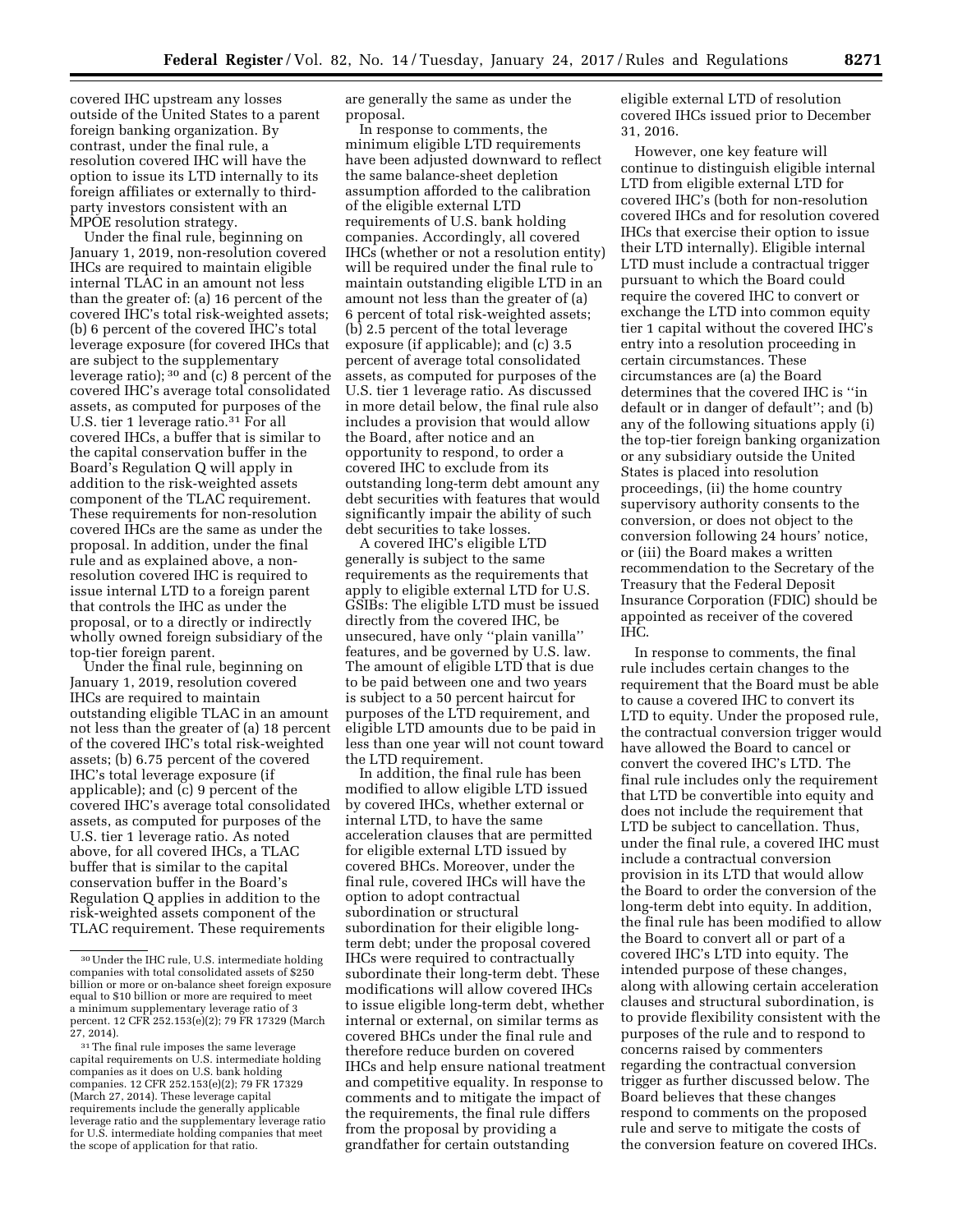## 3. Clean Holding Company Requirements

The final rule prohibits or limits covered BHCs and covered IHCs from directly entering into certain financial arrangements that could impede an entity's orderly resolution. These prohibitions and limitations will enhance resiliency by reducing complexity and reliance on short-term funding and are intended to support the orderly resolution of a covered BHC and covered IHC.

Under the final rule, a covered BHC and covered IHC are prohibited from issuing short-term debt instruments to third parties (including deposits); entering into ''qualified financial contracts'' (QFCs) with third parties; having liabilities that are guaranteed by the covered BHC's subsidiaries or subject to contractual offset rights for its subsidiaries' creditors; or issuing certain guarantees of its subsidiaries' liabilities if the liability provides default rights based on the resolution of the covered BHC or covered IHC. This last prohibition has been revised from the proposal to exempt guarantees of liabilities that are subject to any future rule of the Board or another Federal banking agency restricting default rights.

Additionally, the final rule caps the amount of a covered BHC's third-party liabilities (other than those related to eligible external TLAC and eligible external LTD) that can be pari passu with or junior to its eligible external LTD at 5 percent of the value of its eligible external TLAC. The final rule includes a similar cap for covered IHCs that choose structural subordination of their long-term debt though with certain differences for non-resolution covered IHCs and resolution covered IHCs described further below. In each case, under the final rule, both covered BHCs and covered IHCs have the option under the final rule to contractually subordinate their eligible long-term debt to other third-party liabilities without the need for the 5 percent cap. Finally, the final rule requires covered BHCs and covered IHCs that issue long-term debt externally to make certain public disclosures.

## 4. Capital Deduction

The final rule does not adopt the requirement in the proposal that state member banks, bank holding companies, and savings and loan holding companies and IHCs formed to comply with the Board's enhanced prudential standards for foreign banking organizations deduct investments in the unsecured debt of covered BHCs that

exceed certain thresholds from regulatory capital. The Board intends to address these elements of the proposal jointly with the Office of the Comptroller of the Currency (OCC) and FDIC at a later time, in order to apply these requirements consistently to all entities subject to the regulatory capital requirements of the federal banking agencies.

## *E. Consultation With the FDIC, the Council, and Foreign Authorities*

In developing this final rule, the Board consulted with the FDIC, the Financial Stability Oversight Council (Council), and other U.S. financial regulatory agencies. The final rule reflects input that the Board received during this consultation process. Furthermore, the Board has consulted with foreign financial regulatory authorities regarding this final rule and the establishment of other standards that would maximize the prospects for the cooperative and orderly cross-border resolution of failed GSIBs.

## **II. External TLAC and LTD Requirements for U.S. GSIBs**

## *A. Scope of Application (Section 252.60 of the Final Rule)*

The final rule, like the proposal, applies to all ''covered BHCs.'' The term ''covered BHC'' is defined in the final rule in the same manner as the proposal to include any U.S. top-tier bank holding company identified as a global systemically important BHC under the Board's GSIB surcharge rule.32 Under the GSIB surcharge rule, a U.S. top-tier bank holding company subject to the advanced approaches rule must determine whether it is a global systemically important BHC by applying a multifactor methodology established under the Board's regulatory capital rules.33 This methodology evaluates a banking organization's systemic importance on the basis of its attributes in five broad categories: Size, interconnectedness, cross-jurisdictional activity, substitutability, and complexity. Accordingly, the methodology provides a tool for identifying as global systemically important BHCs those banking organizations that pose elevated risks. The final rule's focus on global systemically important BHCs is in keeping with the Dodd-Frank Act's mandate that more stringent prudential standards be applied to the most

systemically important bank holding companies.34

Under the methodology in the GSIB surcharge rule, eight U.S. bank holding companies are currently identified as GSIBs. Those eight top-tier bank holding companies will therefore be covered BHCs subject to this final rule.35 In addition, because the GSIB surcharge methodology is dynamic, other banking organizations could become subject to the final rule in the future. As under the proposal, a covered BHC will become subject to the requirements of the final rule on the later of January 1, 2019, or three years after the date on which the firm becomes a covered BHC.

The Board did not receive any comments on the proposed methodology for identifying those U.S. BHCs subject to the rule. Accordingly, the Board is adopting this methodology in the final rule without modification.

## *B. Calibration of the External TLAC and LTD Requirements (Sections 252.62 and 252.63 of the Final Rule)*

Under the proposal, a covered BHC would have been required to maintain outstanding eligible external TLAC in an amount not less than the greater of 18 percent of its total risk-weighted assets and 9.5 percent of its total leverage exposure under the supplementary leverage ratio rule.<sup>36</sup> Under the final rule's external TLAC requirement, a covered BHC is required to maintain outstanding eligible external TLAC in an amount not less than the greater of 18 percent of the covered BHC's total risk-weighted assets 37 and

36*See* 12 CFR 217.10(c)(4)(ii). Under the proposal, the risk-weighted assets component of the external TLAC requirement would have been phased in as follows: It would be equal to 16 percent of the covered BHC's risk-weighted assets beginning on January 1, 2019, and would be equal to 18 percent of the covered BHC's risk-weighted assets beginning on January 1, 2022.

37A covered BHC would calculate risk-weighted assets for purposes of the external TLAC requirement using the same methodology it uses to calculate risk-weighted assets under the Board's regulatory capital rules. *See* 12 CFR part 217, subparts D and E. The Board's regulatory capital rules require an advanced approaches banking organization (generally, a banking organization with \$250 billion or more in total consolidated assets or \$10 billion or more in total on-balance sheet foreign exposure) that has successfully completed its parallel run to calculate each of its risk-based capital ratios using the standardized approach and the advanced approaches, and directs the banking organization to use the lower of each ratio as its governing ratio. *See* 12 CFR 217.10.

<sup>32</sup> 12 CFR 217.402; 80 FR 49106 (August 14, 2015).

<sup>33</sup> 12 CFR part 217, subpart H.

<sup>34</sup> 12 U.S.C. 5365(a)(1)(B).

<sup>35</sup>The eight firms currently identified as U.S. GSIBs are Bank of America Corporation, The Bank of New York Mellon Corporation, Citigroup Inc., Goldman Sachs Group, Inc., JP Morgan Chase & Co., Morgan Stanley, State Street Corporation, and Wells Fargo & Company.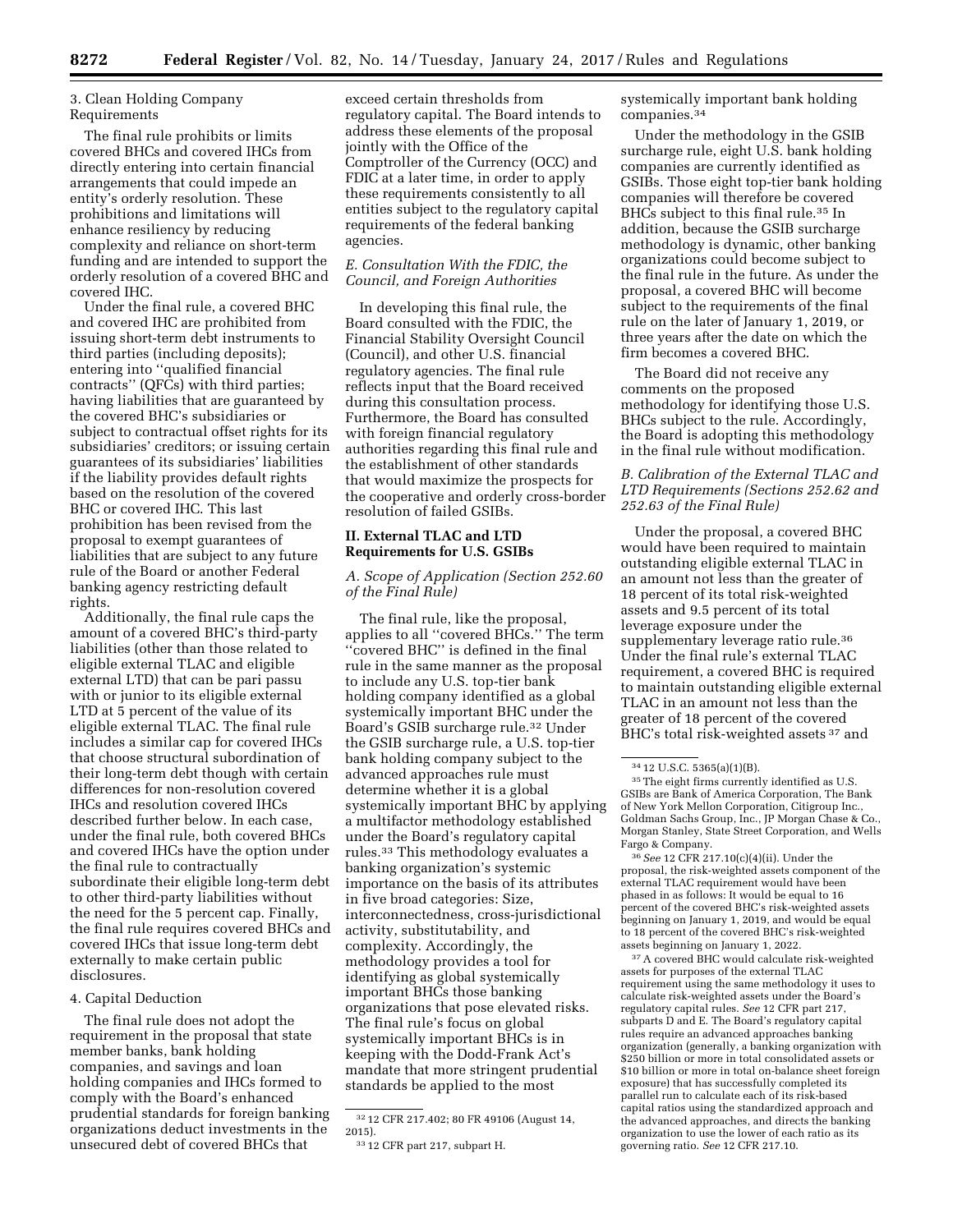7.5 percent of the covered BHC's total leverage exposure.

As described below, the reduction of the leverage component of the external TLAC requirement is intended to account for revisions to the proposal. As revised, the final rule includes a buffer over the minimum external TLAC leverage exposure requirement that is being added in the final rule for parallelism with the buffer over the riskweighted asset measure of external TLAC and with the Board's Regulation

Q. As a result, two separate external TLAC buffers apply in addition to both the risk-weighted assets component and leverage component of the external TLAC requirement under the final rule.

Under the final rule's external LTD requirement, as under the proposal, a covered BHC is required to maintain outstanding eligible external LTD in an amount not less than the greater of 6 percent plus the surcharge applicable under the GSIB surcharge rule (expressed as a percentage) of total risk-

weighted assets and 4.5 percent of total leverage exposure. Covered BHCs are prohibited from redeeming or repurchasing eligible external LTD prior to its stated maturity date without obtaining prior approval from the Board where the redemption or repurchase would cause the covered BHC's eligible external LTD to fall below its external LTD requirement. A summary table of the final rule's calibrations for eligible external TLAC and LTD appears below.

#### TABLE 1—ELIGIBLE EXTERNAL TLAC AND LTD CALIBRATIONS UNDER THE FINAL RULE FOR COVERED BHCS

|               | Risk-weighted assets | Leverage     |
|---------------|----------------------|--------------|
| Covered BHCs: |                      | 4.5 percent. |

In developing the final rule, the Board considered comments on the calibration of the proposed external TLAC and LTD requirements. A number of commenters supported the external TLAC and LTD requirements in the proposed rule, and some commenters suggested that the requirements were appropriately calibrated to support U.S. financial stability. A few commenters, however, suggested that higher minimum TLAC requirements would provide additional financial stability benefits. Certain commenters argued that the external TLAC requirement should be calibrated using a more severe set of loss assumptions than the historical loss experience of major financial institutions during past financial crises, or set at a significantly higher percentage of a covered BHC's riskweighted assets. For example, one commenter argued that the requirements should be well above a requirement informed by the most recent financial crisis and recommended a minimum TLAC requirement of 30 percent of riskweighted assets.

A few commenters argued that the calibration of the external TLAC and external LTD requirements in the proposed rule was higher than necessary to support a successful resolution, did not take into account other regulatory efforts to address financial stability, and would impede economic growth and access to capital. These commenters generally supported adjusting the calibration of the external TLAC and LTD requirements by lowering the minimum external TLAC and LTD percentages levels. For example, certain commenters suggested reducing the risk-weighted asset component of the TLAC requirement from 18 percent to 14 percent and

reducing the supplementary leverage ratio component of the TLAC requirement from 9.5 percent to 6.75, 7.5 or 8 percent. Similarly, one commenter suggested reducing the leverage component of LTD from 4.5 percent to 2.5 percent.

In addition, some commenters urged the Board to eliminate or significantly reduce the component of the external TLAC and external LTD requirement calculated as a percentage of the covered BHC's total leverage exposure in light of the lack of risk sensitivity of this measure. The commenters that objected to the calibrations as too high argued that superequivalent external TLAC and LTD requirements of the proposal relative to the FSB standard would put U.S. firms at a competitive disadvantage. Other commenters, however, expressed the view that superequivalence relative to the FSB requirements would enhance the competitive position of U.S. institutions and U.S. financial stability.

Certain commenters urged that the separate long-term debt requirement in the proposed rule be eliminated and that covered BHCs should be permitted to meet TLAC requirements with either equity or debt. These commenters argued that equity capital is the best way to ensure that firms are well capitalized and can absorb losses and that equity can act as a going-concern or gone-concern form of capital. These commenters further argued that if a separate LTD requirement were retained in the final rule, the final rule should include a one-year cure period for any breaches of the LTD requirement. Other commenters, however, including a member of Congress, expressed support for a separate long-term debt requirement to strengthen the resilience

of covered firms and support recapitalization in a resolution, which would likely only occur after equity capital is depleted.

With regard to the calibration in the final rule, the Board balanced the need to help ensure the orderly resolution of a GSIB without imposing unduly high costs on the economy, against the need to ensure that firms can manage their overall liability structure in a cost effective manner that fits with their overall mix of business lines and funding needs. The final rule retains the overall calibration of the external TLAC and external LTD requirements set forth in the proposal but with certain modifications, discussed below, including a buffer for the leverage component of the external TLAC requirement.

As suggested by some commenters, the Board considered whether to structure the final rule solely around a minimum TLAC requirement—that is, as a single minimum requirement that could be satisfied by any mixture of capital and eligible LTD—without a specific minimum LTD requirement. In the absence of an LTD requirement, a TLAC requirement would permit each covered firm to reduce its expected systemic impact by striking its own balance between reducing its probability of default (by issuing additional goingconcern equity capital above regulatory capital minimum requirements) or by reducing the harm it would cause if it were to fail (by issuing additional goneconcern LTD above regulatory capital minimum requirements).38

<sup>&</sup>lt;sup>38</sup> See "Calibrating the GSIB Surcharge" at 3 (July 20, 2015), available at *[www.federalreserve.gov/](http://www.federalreserve.gov/aboutthefed/boardmeetings/gsib-methodology-paper-20150720.pdf)  [aboutthefed/boardmeetings/gsib-methodology](http://www.federalreserve.gov/aboutthefed/boardmeetings/gsib-methodology-paper-20150720.pdf)[paper-20150720.pdf.](http://www.federalreserve.gov/aboutthefed/boardmeetings/gsib-methodology-paper-20150720.pdf)*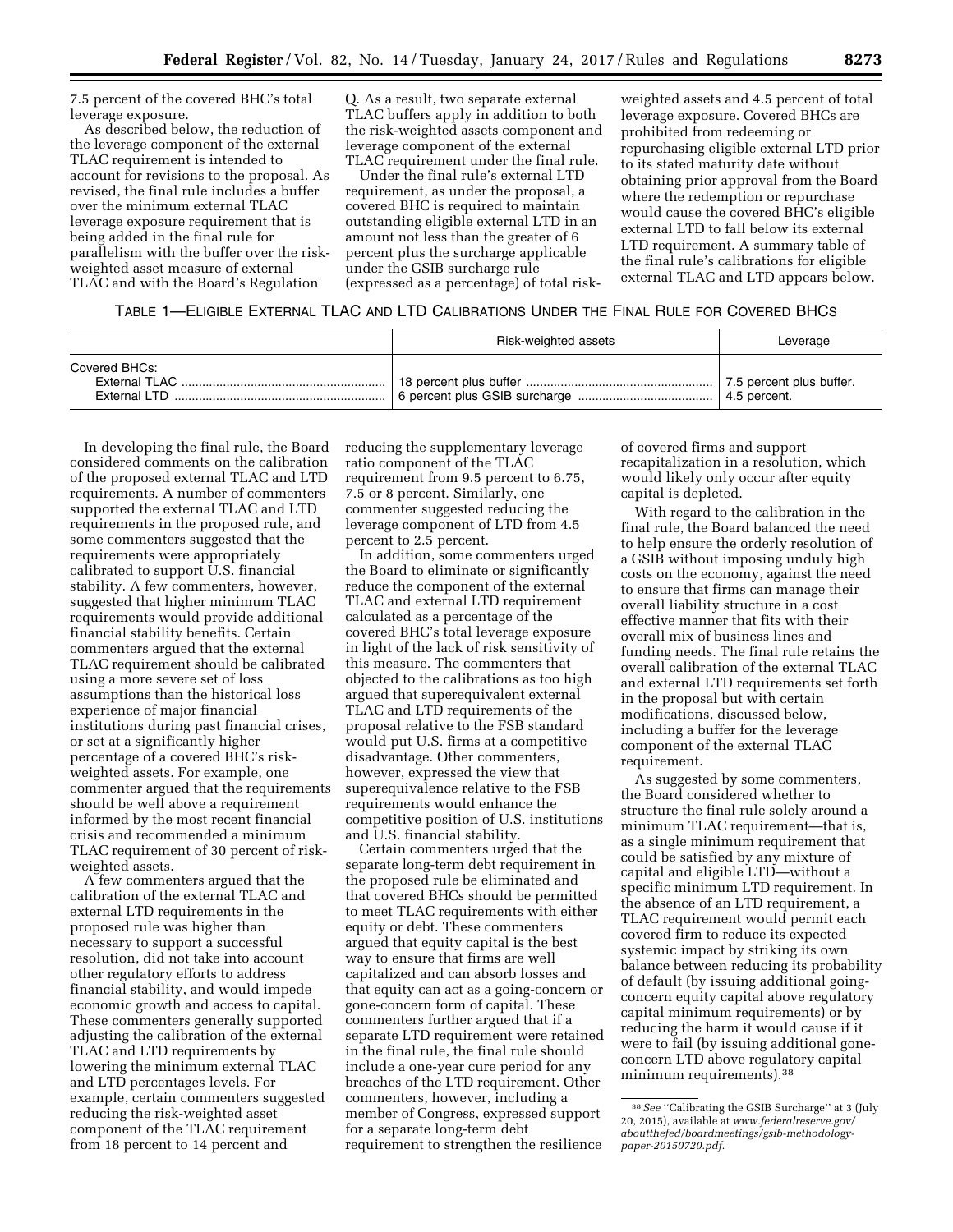The Board has determined that it is appropriate for the final rule to include both a minimum LTD requirement and a minimum TLAC requirement. Unlike existing equity, LTD can be ''bailed-in'' to create additional equity capital subsequent to a firm's failure. Imposing an LTD requirement would help to ensure that a covered firm would have a known and observable quantity of loss-absorbing capacity in excess of its going-concern equity capital. Unlike common equity, that loss-absorbing capacity would not be at substantial risk of volatility or depletion before the covered BHC fails or enters a resolution proceeding. Thus, the LTD requirements of the final rule would enhance the prospects for the successful resolution of a failed GSIB and thereby better address the too-big-to-fail problem, as compared with an approach that relied solely on a minimum TLAC requirement.

The availability of long-term debt that can serve as a fresh source of capital is vital to ensure a successful recapitalization of a failing firm experiencing stress without relying on government or taxpayer support to provide additional equity capital. The calibration of the TLAC and LTD requirements in the final rule takes into account the various statutory and regulatory requirements applicable to covered BHCs and other financial institutions, including those designed to enhance the stability of the United States financial system and support a successful resolution. In addition, the empirical analysis underlying the final rule's calibration described below suggests it would be sufficient to support the viability of a covered BHC during a period of severe economic stress.

The final rule also retains the proposed leverage-related TLAC and LTD requirements. Capital requirements based on simple measures of equity to total assets and capital requirements based on risk are complementary tools. Risk-based capital requirements reflect the different risk characteristics of different assets, while leverage capital requirements act as a backstop and act as a counterweight to potential arbitrage of risk-based capital requirements. For these reasons, the required TLAC and LTD requirements in the final rule include both risk-weighted and leverage-related components to ensure a robust set of requirements that are not overly dependent on a single risk measurement framework.

The calibration of the external TLAC requirement in the final rule is based in part on an analysis of the historical loss experience of major financial

institutions during financial crises. First, a targeted analysis of losses of U.S. financial firms during the 2007–2009 financial crisis was performed. The analysis considered the loss experiences of the 19 bank holding companies that participated in the Supervisory Capital Assessment Program (SCAP).39 This analysis combined the losses actually sustained by those firms during the 2007–2008 period with their 2009 SCAP loss projections 40 and the government recapitalization support that they received. This provided an estimate of the level of losses that would have been sustained in the absence of extraordinary government intervention in the financial system, which likely prevented substantial losses that each firm would otherwise have incurred as a result of the material financial distress or failure of major counterparties. The purpose of a TLAC requirement is to ensure that GSIBs have sufficient lossabsorbing capacity to absorb significant losses and then be recapitalized to the level necessary for them to face the market on a going-concern basis without public-sector support. Therefore, the sum of losses and public-sector recapitalization provides a good measure for the approximate level of TLAC necessary to achieve this purpose.

The analysis found that the bank holding company with the most severe loss experience incurred estimated losses and recapitalization needs of roughly 19 percent of risk-weighted assets. The risk-weighted assets component of the external TLAC requirement is consistent with this highwater mark from the global financial crisis. This historical analysis confirms the appropriateness of the calibration under the final rule.

Additionally, a separate quantitative study of the experiences of 13 U.S. and foreign GSIBs and other major financial firms that incurred substantial losses during the 2007–2009 financial crisis and the Japanese financial crisis of the 1990s was conducted. With respect to each firm, the study considered both the peak losses incurred by the firm (measured in terms of total

comprehensive income) over the loss period and public-sector capital support, incorporating both direct capital injections and asset relief transactions.

The study examined losses and recapitalization needs in terms of both risk-weighted assets and total assets, which is relevant to the total leverage exposure component of the external TLAC requirement. The calibration of the external TLAC requirement in the final rule is consistent with the findings of this historical survey. The riskweighted assets component of the final rule exceeds a substantial majority of the loss-and-recapitalization experiences surveyed, while the total leverage exposure requirement is slightly higher than the most severe experience surveyed. These are appropriate results in light of the Dodd-Frank Act's focus on the mitigation of risks that could arise from the material financial distress or failure of the largest, most systemic financial institutions, and further supports the calibration of the final rule.<sup>41</sup>

The calibration of the external LTD requirement in the final rule was also informed by an analysis of the extreme loss tail of the distribution of income for large U.S. bank holding companies over the past several decades. This analysis closely resembled the analysis that informed the calibration of the minimum risk-based capital requirements in the revised capital framework, but it involved looking further into the loss tail of the income distribution.

Like the proposal, the final rule's external LTD requirement was calibrated primarily on the basis of a ''capital refill'' framework. According to the capital refill framework, the objective of the external LTD requirement is to ensure that each covered BHC has a minimum amount of eligible external LTD such that, if the covered BHC's going-concern capital is depleted and the covered BHC fails and enters resolution, the eligible external LTD will be sufficient to absorb losses and fully recapitalize the covered BHC by replenishing its going-concern capital. The amount of eligible external LTD required by the final rule is the amount estimated to be necessary for a covered BHC that has depleted all of its equity capital to return to a sufficient level of going concern capital level without any government assistance or outside investment. Thus, even if a covered BHC were unable to identify outside sources of funding, the company would be capitalized at a level sufficient

<sup>39</sup>*See* Press Release, ''Federal Reserve, OCC, and FDIC release results of the Supervisory Capital Assessment Program'' (May 7, 2009), available at *[http://www.federalreserve.gov/newsevents/press/](http://www.federalreserve.gov/newsevents/press/bcreg/20090507a.htm) [bcreg/20090507a.htm.](http://www.federalreserve.gov/newsevents/press/bcreg/20090507a.htm)* 

<sup>40</sup>*See* ''The Supervisory Capital Assessment Program: Overview of Results'' (May 7, 2009), available at *[http://www.federalreserve.gov/](http://www.federalreserve.gov/newsevents/press/bcreg/bcreg20090507a1.pdf)  [newsevents/press/bcreg/bcreg20090507a1.pdf.](http://www.federalreserve.gov/newsevents/press/bcreg/bcreg20090507a1.pdf)* One commenter indicated that it conducted a similar internal analysis and determined that the calibration for external TLAC under the proposed rule is well-sized and would be more than sufficient to restore firms to solvency based on last financial

crisis. 41*See* 12 U.S.C. 5365.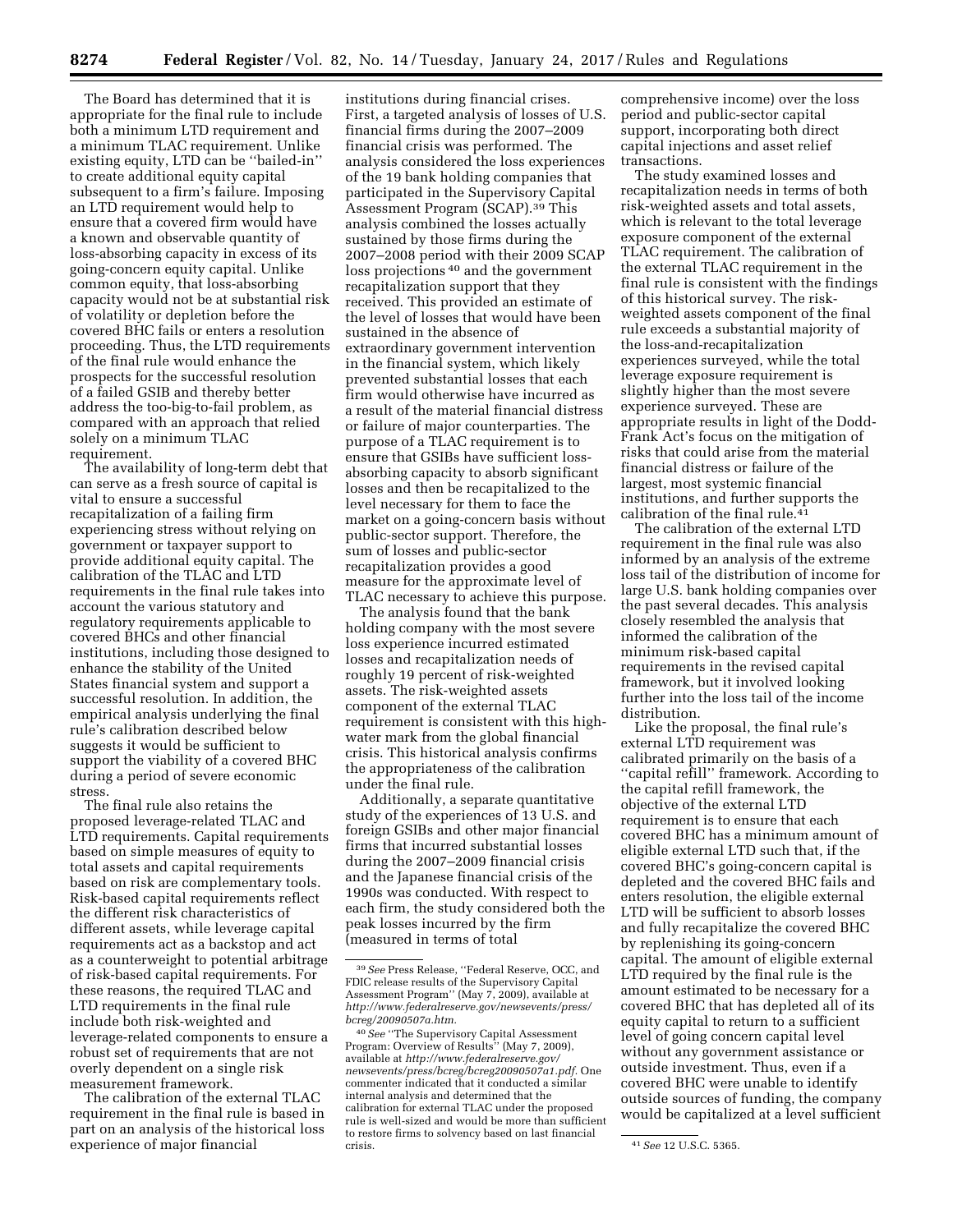to support all of the operations that had been in place before resolution proceedings were initiated. This enhanced level of resiliency is appropriate because of the size, interconnectedness, and complexity of covered BHCs. Fulfilling this objective is vital to the use of eligible external LTD to facilitate the orderly resolution of a covered BHC, because an orderly SPOE resolution requires that a firm exiting from resolution have sufficient going-concern capital to maintain market confidence in its solvency so that other market participants will do business with it.

The external LTD requirement was calibrated in accordance with this framework. Under the Board's regulatory capital requirements, a covered BHC must maintain a minimum ratio of common equity tier 1 capital to risk-weighted assets of 4.5 percent. In addition, a covered BHC is subject to a capital conservation buffer of 2.5 percent of risk-weighted assets plus a firm-specific surcharge determined under the GSIB surcharge rule (expressed as a percentage) of riskweighted assets.42 Thus, a covered BHC with a GSIB surcharge of 2 percent would be subject to a combined common equity tier 1 capital minimum plus buffers of 9 percent.

Since the calibration of the external LTD requirement is based on the capital refill framework, and the capital refill framework depends on the precise structure and calibration of bank capital requirements, the Board expects to consider updating the external LTD requirement in the event that the Board updates bank capital requirements in a way that materially changes their precise structure or calibration.

Under the final rule, a covered BHC is subject to an external LTD requirement equal to 7 percent of riskweighted assets, plus the applicable GSIB surcharge, minus a 1 percentage point allowance for balance-sheet depletion. This results in a requirement of 6 percent plus the applicable GSIB surcharge (expressed as a percentage) of risk-weighted assets. Without the 1 percentage point allowance for balancesheet depletion, the risk-weighted assets component of a covered BHC's external LTD requirement would require it to

maintain outstanding an amount of eligible external LTD equal to the full amount of its minimum common equity tier 1 capital ratio plus buffer. The 1 percentage point allowance for balancesheet depletion is appropriate under the capital refill theory because the losses that the covered BHC incurs leading to its failure will deplete its risk-weighted assets as well as its capital. Accordingly, the pre-failure losses would result in a smaller balance sheet for the covered BHC at the point of failure, meaning that a smaller dollar amount of capital would be required to restore the covered BHC's pre-stress capital level. Although the specific amount of eligible external LTD necessary to restore a covered BHC's pre-stress capital level in light of the diminished size of its post-failure balance sheet will vary in light of the firm-specific GSIB surcharges applicable to the covered BHCs, the Board is applying a uniform 1 percentage point allowance for balance-sheet depletion so as to avoid undue regulatory complexity.

The application of the capital refill framework to the leverage component of the external LTD requirement is analogous. The supplementary leverage ratio requires that bank holding companies maintain a ratio of tier 1 capital to total leverage exposure of at least 3 percent.<sup>43</sup> The enhanced supplementary leverage standards applicable to global systemically important BHCs add to a covered BHC's supplementary leverage ratio minimum a buffer of 2 percent of its total leverage exposure for a total tier 1 capital to total leverage exposure requirement plus buffer of 5 percent.44 Under the final rule, a covered BHC is subject to an external LTD requirement equal to 4.5 percent of its total leverage exposure. This requirement, which incorporates a balance-sheet depletion allowance of 0.5 percent, is appropriate to ensure that a covered BHC that has depleted its tier 1 capital and failed would be able to refill its capital to meet the minimum leverage ratio requirement and buffer through the exchange or conversion of its eligible external LTD into equity.

The proposed rule would have prohibited a covered BHC from redeeming or repurchasing any outstanding eligible external LTD without the prior approval of the Board, if after the redemption the covered BHC would not meet its external LTD requirement or its external TLAC requirement. One commenter generally

supported the proposed prior approval requirement, and, in particular, its limited application to cases where a BHC would fail to meet its external LTD requirement or its external TLAC requirement following redemption or repurchase.

The final rule adopts as proposed the prior approval requirement for redemptions and repurchases of a covered BHC's outstanding eligible external LTD. Allowing a covered BHC to redeem or repurchase its eligible external LTD without prior Board approval, where such redemption or repurchase would not result in the covered BHC failing to comply with the external TLAC and LTD requirements of the final rule, gives the covered BHC flexibility to manage its outstanding debt levels without interfering with the underlying purpose of the rule. In addition and as discussed below, the final rule includes a provision that would allow the Board, after notice and an opportunity to respond, to order a global systemically important BHC to exclude from its outstanding eligible long-term debt amount any debt securities with features that would significantly impair the ability of such debt securities to take losses.45

In addition, the final rule does not include a grace period during which a covered BHC that breaches its external LTD requirement could take voluntary actions to come into compliance with such requirement without being subject to any other regulatory consequences, such as an enforcement action, as suggested by certain commenters. The Board expects covered BHCs subject to the final rule to comply with applicable minimum external LTD requirements at all times. The key purpose of the eligible external LTD requirement is to have debt available to absorb losses; a one-year cure period would defeat this purpose by providing a period of time during which covered BHCs would not be required to meet the minimum requirements of the final rule.

<sup>42</sup>*See* 12 CFR 217.10(a)(1); 217.11. Under the Board's capital rules, the capital conservation buffer can be increased by an additional 2.5 percent of risk-weighted assets through the activation of a countercyclical capital buffer. The external LTD requirement does not incorporate any countercyclical capital buffer because it is likely that no such buffer would be active under the economic circumstances most likely to be associated with the failure and resolution of a covered BHC.

<sup>43</sup> 12 CFR 217.10(a)(5).

<sup>44</sup>The supplementary leverage ratio requirement and buffer become effective January 1, 2018. *See* 12 CFR 217.1(f)(1)(iii)(B).

<sup>45</sup>Section 263.83 of the Board's rules of procedures describes the notice and response procedures that apply if the Board determines that a company's capital levels are not adequate. *See* 12 CFR 263.83. The Board would follow the same procedures under the final rule to determine that a covered BHC must exclude from its eligible LTD amount securities with features that would significantly impair the ability of such debt securities to take losses. For example, the Board would provide notice to a company of its intention to require the company to exclude certain securities from its eligible LTD amount and up to 14 days to respond before the Board would issue a final notice requiring that company exclude the securities from its eligible LTD amount, unless the Board determines that a shorter period is necessary.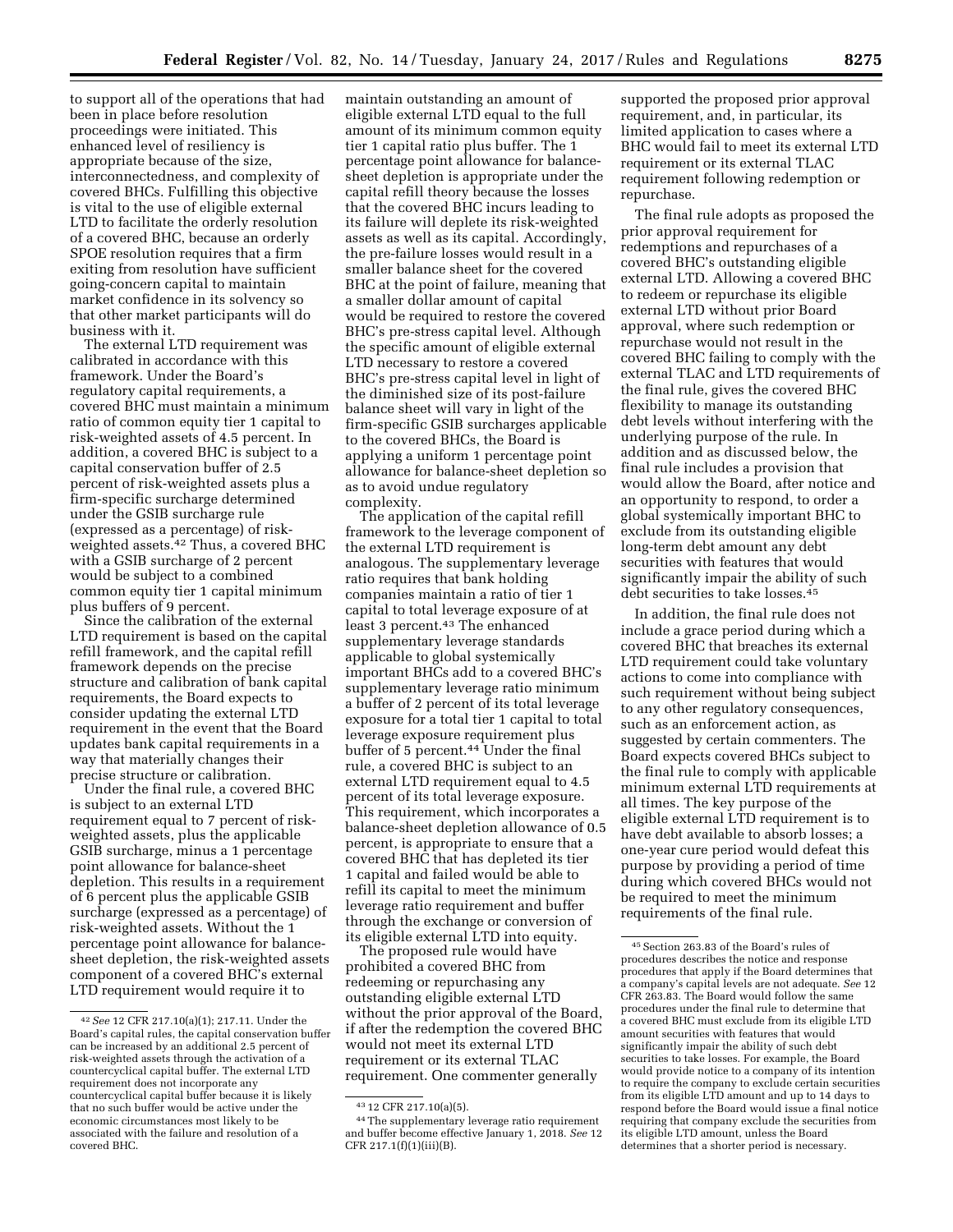## *C. Core Features of Eligible External TLAC (Section 252.63(b) of the Final Rule)*

The core features of eligible external TLAC under the final rule are the same as under the proposal. Under the final rule, a covered BHC's eligible external TLAC would be defined to be the sum of (a) the tier 1 regulatory capital (common equity tier 1 capital and additional tier 1 capital) issued directly by the covered BHC (excluding any tier 1 minority interests), and (b) the covered BHC's eligible external LTD, as defined below.46 Tier 2 capital that meets the definition of eligible external LTD would continue to count toward the external LTD and TLAC requirements.

Certain commenters urged the Board to harmonize the proposed TLAC requirement with the Basel III Capital framework by not disqualifying minority interests in consolidated subsidiaries from counting as TLAC. These commenters argued that the qualifying criteria imposed on minority interests in consolidated subsidiaries in the U.S. capital rules and Basel capital framework significantly haircut the amount of minority interest in a consolidated subsidiary that may be included in a parent organization's regulatory capital, thus mitigating any concern that the subsidiary's loss absorbing capacity would be unavailable to absorb losses anywhere in an banking organization.

Like the proposal, the final rule does not permit minority interests in consolidated subsidiaries to count as TLAC. The requirement that regulatory capital be issued out of the covered BHC itself (rather than by a subsidiary) is intended to ensure that the total required amount of loss-absorbing capacity would be available to absorb losses incurred anywhere in the banking organization (through downstreaming of resources from the BHC to the subsidiary that has incurred the losses, if necessary).

## *D. External TLAC Buffers (Section 252.63(c) of the Final Rule)*

The proposal would have imposed a buffer over the external TLAC requirement measured as a percentage of risk-weighted assets, but did not

include a buffer over the external TLAC requirement measured as a percentage of total leverage exposure. The final rule retains the proposed buffer for the riskweighted assets component of the external TLAC requirement and adds a buffer for the leverage component of the external TLAC requirement to address concerns raised by commenters regarding burden of the proposal's total leverage exposure requirement and for better parallelism with the regulatory capital framework in Regulation Q.

The Board received several comments on the proposed external TLAC buffer. The Board received comment arguing that the buffer should be broadened to apply to the leverage component of the external TLAC requirement, as well as the external LTD requirement, so that similar limitations on capital distributions and discretionary bonus payments would apply to each of the minimum requirements under the rule. A commenter also urged the Board to align the leverage component of the external TLAC requirement with the enhanced supplementary leverage ratio standard in Regulation Q by reducing the leverage component of the external TLAC requirement by 2 percent and adding a 2 percent buffer over this component. Commenters noted that, where the leverage component of the external TLAC requirement was binding, a buffer over this component of the external TLAC requirement would impose progressively more stringent limits on a firm's ability to make capital distribution and discretionary bonus payments as its capital was depleted, in parallel with the proposed buffer over the risk-weighted assets component of the external TLAC requirement. Another commenter suggested that breaches of the TLAC buffer should bar any capital distributions and discretionary bonus payments until the firm has refilled its TLAC buffer, rather than only resulting in the incremental limits to the firm's ability to make such payments. A commenter further urged the Board to study how the proposed TLAC buffer would interact with any incentive-based compensation rules issued by the Board and whether the rules were duplicative.

In response to comments received on the proposal, the final rule reduces the minimum amount of the leverage component of the external TLAC requirement and adds, in an equal amount, a TLAC buffer to the leverage component of the external TLAC requirement. Specifically, under the final rule, the leverage component of the external TLAC requirement has been reduced to 7.5 percent from 9.5 percent and a 2 percent buffer has been added over the leverage component of the

external TLAC requirement. These changes should address the major concern raised by commenters to create a buffer for the leverage component of external TLAC to better parallel the buffer for the risk-weighted asset component of external TLAC and the Board's regulatory capital rules.

The purpose of the external TLAC buffers is to reduce the risk of insolvency by limiting the ability of a covered bank holding company to make capital distributions and discretionary bonus payments as its capital levels decline in the same manner as capital buffers in the Board's regulatory capital framework limits capital distributions and discretionary bonus payments. The buffer over the leverage component of the external TLAC requirement is designed to operate in a similar manner to the buffer in the enhanced supplementary leverage ratio standards, which functions similarly to the capital conservation buffer by limiting the ability of a company to make capital distributions and discretionary bonus payments as its capital levels decline.

Since the TLAC buffers are intended to be analogous to the capital buffers in Regulation Q, the final rule does not prohibit all discretionary bonus payments and dividends for breach of the applicable buffer, as suggested by one commenter, or include separate buffers on top of the long-term debt requirements. The Board notes that a covered BHC subject to this final rule may also be subject to future rules related to incentive compensation and that covered BHCs must comply with all applicable regulatory requirements.<sup>47</sup>

A covered BHC's external TLAC buffer for the risk-weighted asset component (TLAC risk-weighted assets buffer) is equal to the sum of 2.5 percent plus the GSIB surcharge applicable to the covered BHC under method 1 of the GSIB surcharge rule 48 plus any applicable countercyclical capital buffer. The external TLAC risk-weighted assets buffer must be filled solely with common equity tier 1 capital, and a covered BHC's breach of its external TLAC risk-weighted assets buffer would subject it to limits on capital distributions and discretionary bonus payments in accordance with Table 1 to section 252.63 of the final rule. Thus, the external TLAC risk-weighted asset buffer is analogous to the capital conservation buffer applicable under the Board's Regulation Q, except that it applies in addition to the external TLAC requirement rather than in addition to

<sup>46</sup>Although eligible external LTD due to be paid between one and two years would be subject to a 50 percent haircut for purposes of the external LTD requirement, such eligible external LTD would continue to count at full value for purposes of the external TLAC requirement in the same manner as under the proposal. As discussed below, eligible external LTD due to be paid in less than one year would not count toward either the external TLAC requirement or the external LTD requirement.

<sup>47</sup>*See* 12 U.S.C. 956; 81 FR 37670 (June 10, 2016). 48 80 FR 49082 (Aug. 14, 2015); 12 CFR part 217, subpart H.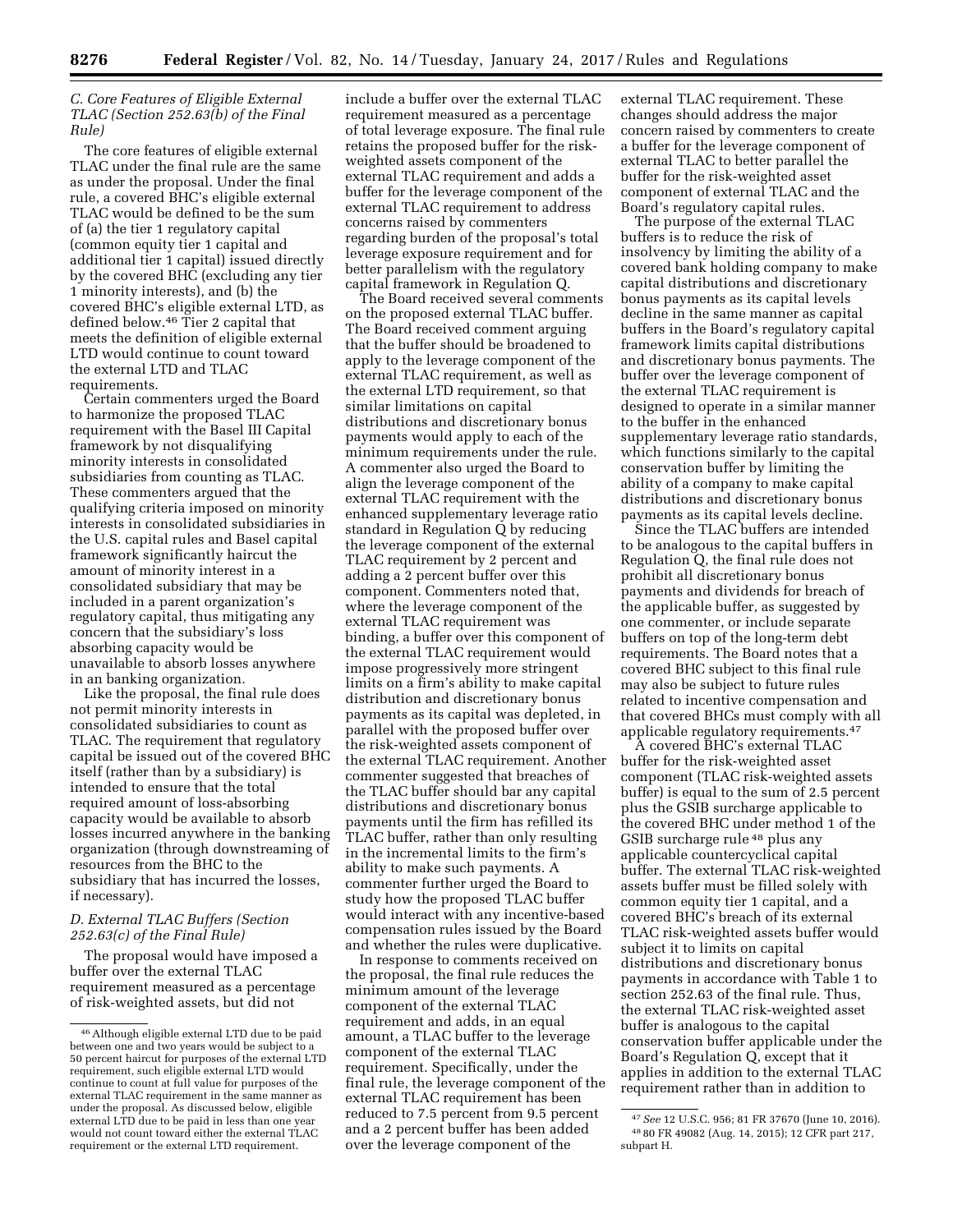minimum risk-based capital requirements under Regulation Q and incorporates only the applicable GSIB surcharge amount required under method 1 of the GSIB surcharge rule (rather than the greater of the applicable GSIB surcharge under method 1 and method 2).49

A covered BHC's external TLAC buffer for the total leverage exposure component of the external TLAC requirement (TLAC leverage buffer) is equal to 2 percent of total leverage exposure, the same as the buffer set by the enhanced supplementary leverage ratio standards. The TLAC leverage

buffer must be filled solely with tier 1 capital, and a covered BHC's breach of its TLAC leverage buffer also subjects it to similar limits on capital distributions and discretionary bonus payments, as described in Table 2 to section 252.63 of the final rule. Accordingly, the TLAC leverage buffer is analogous to the buffer established under the enhanced supplementary leverage ratio standards except that it would apply in addition to the external TLAC requirement.50

Finally, since under the final rule a covered BHC is subject to both the TLAC risk-weighted assets and TLAC leverage buffers, any limitations on

distributions and discretionary bonus payments would be based on the more restrictive of the buffers. As an example, if a covered BHC had an amount of TLAC in excess of the TLAC riskweighted asset requirement and in excess of the TLAC risk-weighted assets buffer but had an amount of TLAC in excess of the TLAC leverage requirement but less than the TLAC leverage buffer, the covered BHC's distributions and discretionary bonus payments would be limited by the level of its TLAC leverage buffer.

## TABLE 2—CALCULATION OF MAXIMUM EXTERNAL TLAC RISK-WEIGHTED ASSET PAYOUT AMOUNT

| External TLAC risk-weighted buffer level                                                                                                                                            | Maximum external TLAC risk-<br>weighted payout ratio<br>(as a percentage)<br>of eligible<br>retained income) |
|-------------------------------------------------------------------------------------------------------------------------------------------------------------------------------------|--------------------------------------------------------------------------------------------------------------|
| Less than or equal to the external TLAC risk-weighted buffer, and greater than 75 percent of the external                                                                           | No payout ratio limitation applies.<br>60 percent.                                                           |
| TLAC risk-weighted buffer.<br>Less than or equal to 75 percent of the external TLAC risk-weighted buffer, and greater than 50 percent of<br>the external TLAC risk-weighted buffer. | 40 percent.                                                                                                  |
| Less than or equal to 50 percent of the external TLAC risk-weighted buffer, and greater than 25 percent of<br>the external TLAC risk-weighted buffer.                               | 20 percent.                                                                                                  |
|                                                                                                                                                                                     | 0 percent.                                                                                                   |

# TABLE 3—CALCULATION OF MAXIMUM EXTERNAL TLAC LEVERAGE PAYOUT AMOUNT

| External TLAC leverage buffer level | Maximum external TLAC leverage<br>payout ratio<br>(as a percentage of eligible<br>retained income) |
|-------------------------------------|----------------------------------------------------------------------------------------------------|
|                                     | No payout ratio limitation applies.                                                                |
|                                     |                                                                                                    |
|                                     | 0 percent.                                                                                         |

A covered BHC's external TLAC riskweighted asset buffer level will be equal to its common equity tier 1 capital ratio minus that portion (if any) of its common equity tier 1 capital ratio (expressed as a percentage) that could be used to meet the risk-weighted assets component of the external TLAC requirement. To calculate its external TLAC risk-weighted assets buffer level, a covered BHC will subtract from its common equity tier 1 capital ratio the greater of 0 percent and the following figure: The risk-weighted assets component of the covered BHC's external TLAC requirement minus the ratio of its additional tier 1 capital (excluding tier 1 minority interest) to its risk-weighted assets and minus the ratio

of its outstanding eligible external LTD to its risk-weighted assets.

For example, suppose that a covered BHC called ''BHC A'' has a common equity tier 1 capital ratio of 10 percent, an additional tier 1 capital ratio of 2 percent, an outstanding eligible external LTD amount equal to 8 percent of its risk-weighted assets, and no tier 1 minority interest. Suppose further that BHC A is subject to an external riskweighted asset TLAC requirement of 18 percent and an external risk-weighted assets TLAC buffer of 5 percent of riskweighted assets. BHC A would meet its external risk-weighted asset TLAC requirement because the sum of its common equity tier 1 capital ratio, its additional tier 1 capital ratio, and the ratio of its eligible external LTD to risk-

weighted assets would be equal to 20, which is greater than 18. Moreover, BHC A would have an external TLAC riskweighted assets buffer level equal to 10  $-(18 - 2 - 8) = 2$  percent. Because 2 percent is less than 50 percent and more than 25 percent of the applicable 5 percent external TLAC buffer, BHC A would be subject to a maximum external TLAC risk-weighted payout ratio of 20 percent of eligible retained income.

The covered BHC's external TLAC leverage buffer level would be equal to its supplementary leverage ratio minus that portion (if any) of its supplementary leverage ratio (expressed as a percentage) that is used to meet the leverage component of the external TLAC requirement. To calculate its external TLAC leverage buffer level, a

<sup>49</sup>*See* 12 CFR 217, subpart H. 50*See* 79 FR 24528 (May 1, 2014); 80 FR 49082 (August 14, 2015).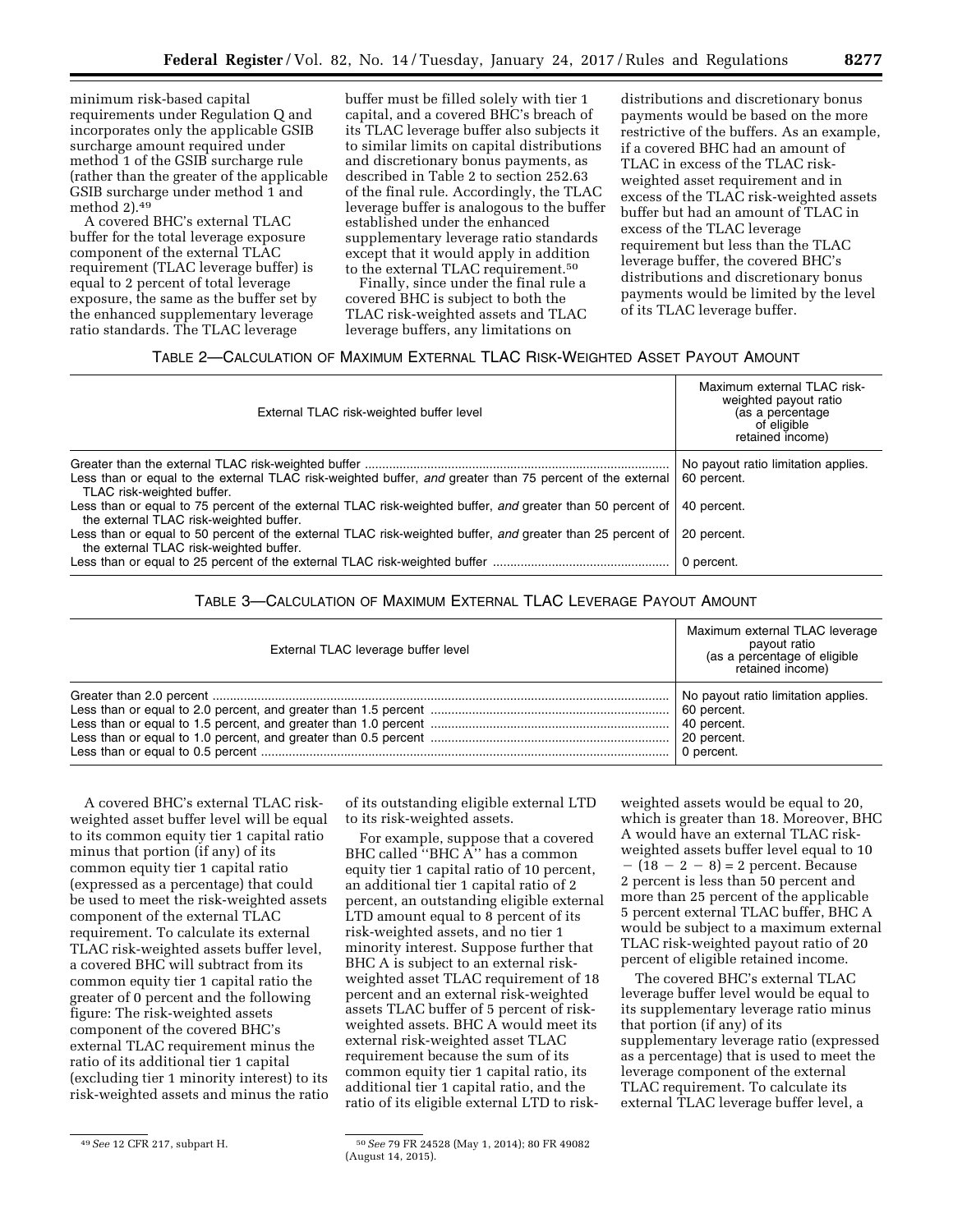covered BHC would subtract from its supplementary leverage ratio the greater of 0 percent and the following figure: 7.5 percent (the leverage component of the covered BHC's external TLAC requirement) minus the ratio of its outstanding eligible external LTD amount to its total leverage exposure.

For example, suppose that a covered BHC called ''BHC B'' has a ratio of common equity tier 1 capital to total leverage exposure of 5 percent, a ratio of additional tier 1 capital to total leverage exposure of 1 percent, a ratio of outstanding eligible external LTD amount to total leverage exposure of 3 percent, and no tier 1 minority interest. BHC B will be subject to an external TLAC leverage requirement of 7.5 percent and a TLAC leverage buffer of 2 percent. BHC B would meet its external TLAC leverage requirement because the ratio of its common equity tier 1 capital and additional tier 1 capital plus outstanding eligible external LTD amount to total leverage exposure would be equal to 9 percent. Moreover, BHC B would have a TLAC leverage buffer level equal to  $5 - (7.5)$  $-1 - 3 = 1.5$  percent. Because 1.5 percent is less than or equal to 1.5 percent and greater than 1.0 percent, BHC B would be subject to a 40 percent maximum external TLAC leverage payout ratio for making distributions or discretionary bonus payments.

Finally, it is important to note that if the two examples provided above described a single BHC's TLAC riskweighted assets buffer level and TLAC leverage buffer level then the BHC would be bound by the TLAC riskweighted assets buffer because it would be more restrictive.

In order to comply with the external TLAC requirement and satisfy the TLAC risk-weighted assets buffer and TLAC leverage buffer, a covered BHC would need to have an outstanding TLAC amount sufficient to satisfy both the risk-weighted assets component and the total leverage exposure component of the TLAC requirement, as well as additional capital sufficient to satisfy both buffers. A covered BHC generally may use the same regulatory capital to satisfy its external TLAC requirement and the minimum ratios under Regulation Q. Therefore, a covered BHC that satisfies the minimum requirements and buffers under Regulation Q, and complies with the external LTD requirement, generally will satisfy the external TLAC requirement and the TLAC risk-weighted assets buffer and TLAC leverage buffer.

The rationale for the external TLAC buffers is similar to the rationale for the capital conservation buffer established

by the Board's Regulation Q. During the 2007–2009 financial crisis, some banking organizations continued to pay dividends and substantial discretionary bonuses even as their financial condition weakened. These capital distributions weakened the financial system and exacerbated the crisis. The external TLAC buffers are intended to encourage covered BHCs to practice sound capital conservation and thus to enhance the resilience of covered BHCs and of the financial system as a whole. The external TLAC buffers pursue this goal by providing covered BHCs with incentives to hold sufficient capital to reduce the risk that their eligible external TLAC would fall below the minimum external TLAC requirement during a period of financial stress.

## *E. Core Features of Eligible External LTD (section 252.61 of the final rule)*

Under the final rule, a covered BHC's eligible external LTD is defined to be debt that is paid in and issued directly by the covered BHC, is unsecured, has a maturity of greater than one year from the date of issuance, has ''plain vanilla'' features, and is governed by U.S. law. While the core features of eligible external LTD are generally the same under the final rule as under the proposal, eligible external LTD under the final rule also includes certain debt instruments issued prior to December 31, 2016 that do not meet all the same requirements of eligible external LTD as described further below. Principal due to be paid on eligible external LTD in one year or more and less than two years is subject to a 50 percent haircut for purposes of the external LTD requirement, and principal due to be paid on eligible external LTD in less than one year would not count toward the external LTD requirement.

Commenters expressed general concerns about the criteria that longterm debt would be required to meet in order to count towards a firm's external long-term debt requirement. Some commenters suggested that the definition of eligible external LTD should be expanded to include a broader set of debt securities that may be available to absorb losses and recapitalize the covered BHC in a Title II resolution or bankruptcy. Several commenters suggested that the definition of eligible external LTD should include all capital structure liabilities, which would include all debt instruments available to absorb losses that have a reasonably determinable claim in bankruptcy, including instruments with standard acceleration clauses, instruments issued under foreign law, and principal-protected

structured notes. Certain commenters, for example, urged the Board to permit all instruments that satisfy the Board's tier 2 regulatory capital requirements to qualify as eligible LTD, including preferred stock.51 Commenters also noted that the criteria proposed for eligible external LTD would disqualify a significant amount of the existing, outstanding long-term debt issued by covered BHCs.

Several commenters suggested that the existing, outstanding long-term debt issued by covered BHCs should qualify as eligible external LTD, even if such debt does not meet all of the requirements for eligible external LTD. Some of these commenters noted that other actions covered BHCs would need to take to conform outstanding debt to the requirements for eligible external LTD in lieu of grandfathering—such as tendering and replacing outstanding debt, exchanging outstanding debt, or acquiring bondholder consent to amend the terms of outstanding debt—would impose significant costs on covered BHCs, costs that would be significantly reduced if the Board permitted such debt to qualify as eligible external LTD for even a short transitional period after the effective date of the final rule. Many of these commenters proposed that all external debt issued by covered BHCs before the effective date of the final rule should be permanently grandfathered to qualify as eligible external LTD. Other commenters proposed permitting outstanding long-term debt to qualify as eligible external LTD if such debt would be ineligible only due to one of the following features: The inclusion of otherwise impermissible acceleration clauses, such debt being subject to foreign law, or debt that was ineligible due to inclusion of a market-based redemption feature (*e.g.,* a security with a survivor put provision). Certain commenters noted that nearly all outstanding long-term debt issued by covered BHCs includes standard market acceleration clauses that would be impermissible under the proposal absent an explicit grandfathering provision in the final rule and that a significant fraction of currently outstanding long-term debt issued by covered IHCs has been issued under foreign law.

As discussed below, the general purpose of the proposed limitations on eligible long-term debt was to ensure the adequacy of the instruments to absorb losses in a resolution of the covered

<sup>51</sup>Commenters requested that preferred stock be allowed as eligible external LTD and eligible internal LTD. The Board is declining to allow preferred stock for either form of LTD for the same reasons as described below.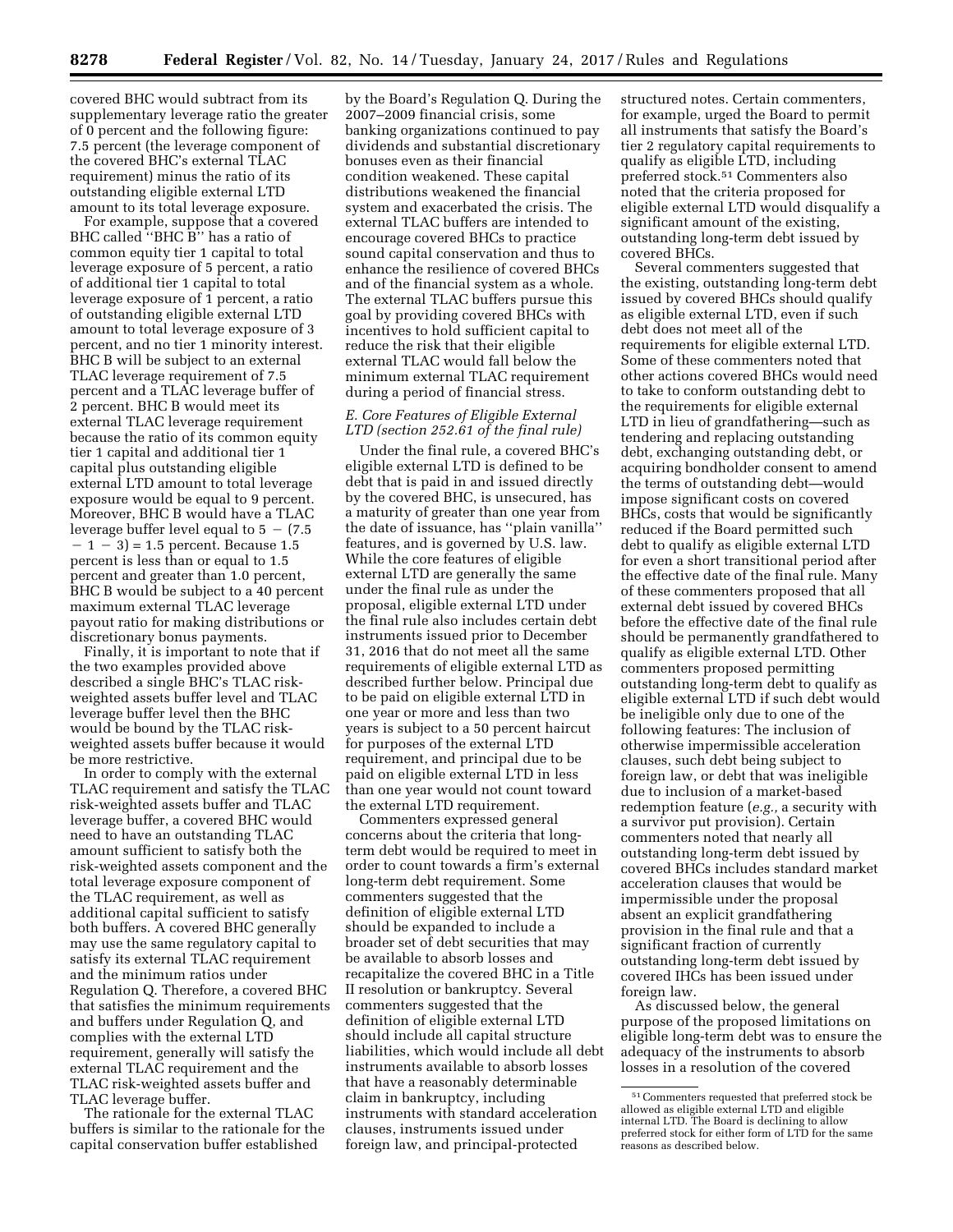BHC. As a consequence, the final rule largely retains the eligibility criteria for eligible external LTD set forth in the proposal, with important modifications to address concerns raised by commenters. The modifications provided in the final rule to the eligibility criteria for eligible external LTD should mitigate the impact on covered BHCs and preserve the marketability of such debt, without adversely impacting its loss-absorbing capacity in resolution.

In response to concerns raised by comments, and to mitigate the impact of the requirements, the final rule includes as eligible external LTD those long-term debt instruments that are issued by a covered BHC prior to December 31, 2016 even if these instruments contain otherwise impermissible acceleration clauses or are subject to foreign law as described below. This grandfathering provision would largely eliminate the costs of modifying the terms of existing, outstanding debt or issuing new debt to meet the minimum requirements as cited by commenters. Over time, debt that is grandfathered will mature and be replaced by long-term debt that meets the eligibility criteria of the final rule. As noted above, the final rule also contains a provision that would allow the Board, after notice and an opportunity to respond, to exclude from a covered BHC's outstanding long-term debt, the amount of any debt securities with features that would impair the ability of the debt to absorb losses.

1. Issuance by the Covered BHC and Prohibition on Own Holdings

Consistent with the proposal, eligible external LTD would be required to be paid in and issued directly by the covered BHC itself—that is, by the banking organization's top-tier holding company. Thus, debt instruments issued by a subsidiary would not qualify as eligible external LTD, even if they would qualify as regulatory capital.

Two commenters requested that the final rule make explicit whether TruPS would be classified as eligible external LTD in the final rule. In a typical TruPS structure, a trust holds assets consisting solely of junior subordinated notes issued by the bank holding company to the trust, and the trust issues the TruPS to investors. Therefore, TruPS, as typically structured, would not meet the requirement in the final rule that the debt be issued externally by the covered BHC. In addition, TruPS do not meet the criteria that such debt be ''plain vanilla,'' given the somewhat complex structure used to issue TruPS to the market, and the fact that TruPS are hybrid equity-debt instruments.

One commenter, who argued that TruPS should count as LTD, noted that its existing TruPS had impermissible acceleration clauses, another feature that would disqualify the securities from counting as eligible external LTD. In addition, information provided by commenters and the Board's review of available information regarding outstanding TruPS issued by U.S. covered BHCs suggests that the effect of not counting TruPS as eligible long-term debt would have a relatively minor impact on covered BHCs.

The requirement that eligible external LTD be issued by the covered BHC itself serves two purposes. First, as with the requirement that regulatory capital be issued directly by the covered BHC in order to count as eligible external TLAC, this requirement allows eligible external LTD to be used to absorb losses incurred anywhere in the banking organization. By contrast, loss-absorbing debt issued by a subsidiary would lack this flexibility and would generally be available only to absorb losses incurred by that particular subsidiary.

Second, issuance directly from a covered BHC would enable the use of the eligible external LTD in an SPOE resolution of the covered BHC. Under the SPOE approach, only the covered BHC itself would enter resolution. The covered BHC's eligible external LTD would be used to absorb losses incurred throughout the banking organization, enabling the recapitalization of operating subsidiaries that had incurred losses and enabling those subsidiaries to continue operating on a going-concern basis. For this approach to be implemented successfully, the eligible external LTD must be issued directly by the covered BHC. Debt issued by a subsidiary generally cannot be used to absorb losses, even at the issuing subsidiary itself, unless that subsidiary enters a resolution proceeding. Therefore, permitting debt issued by a subsidiary to qualify as eligible external LTD would be contrary to the SPOE approach and potentially would create risks to the orderly resolution of a covered BHC.

## 2. Unsecured

Eligible external LTD is required to be unsecured, not guaranteed by the covered BHC or a subsidiary of the covered BHC, and not subject to any other arrangement that legally or economically enhances the seniority of the instrument (such as a credit enhancement provided by an affiliate). As no commenters raised issues regarding the requirement that eligible LTD must be unsecured, the final rule

retains this requirement with no changes from the proposal.

The primary rationale for this restriction is to ensure that eligible external LTD can serve its intended purpose of absorbing losses incurred by the banking organization in resolution. To the extent that a creditor is secured, it can avoid suffering losses by seizing the collateral that secures the debt. This would thwart the purpose of eligible external LTD by leaving losses with the covered BHC (which would lose the collateral) rather than imposing them on the eligible external LTD creditor (which could take the collateral).

A secondary purpose of the restriction is to prevent eligible external LTD from contributing to the asset fire sales that can occur when a financial institution fails and its secured creditors seize and liquidate collateral. Asset fire sales can drive down the value of the assets being sold, which can undermine financial stability by transmitting financial stress from the failed firm to other entities that hold similar assets.

Finally, the requirement that eligible external LTD be unsecured ensures that losses can be imposed on that debt in resolution in accordance with the standard creditor hierarchy in bankruptcy, under which secured creditors are paid ahead of unsecured creditors.

## 3. ''Plain Vanilla''

As under the proposal, eligible external LTD instruments are required to be ''plain-vanilla'' instruments under the final rule. Exotic features could create complexity and thereby diminish the prospects for an orderly resolution of a covered BHC. These limitations would help to ensure that a covered BHC's eligible external LTD represents loss-absorbing capacity with a definite value that can be quickly determined in resolution. In a resolution proceeding, claims represented by such ''plainvanilla'' debt instruments are more easily ascertainable and relatively certain compared to more complex and volatile instruments. Permitting these features could engender uncertainty as to the level of the covered BHC's lossabsorbing capacity and could increase the complexity of the resolution proceeding, both of which could undermine market participants' confidence in an SPOE resolution and potentially result in a disorderly resolution. This could occur, for instance, if creditors and counterparties of the covered BHC's subsidiaries decided to reduce their exposures to the subsidiaries of the failed covered BHC by severing business relationships and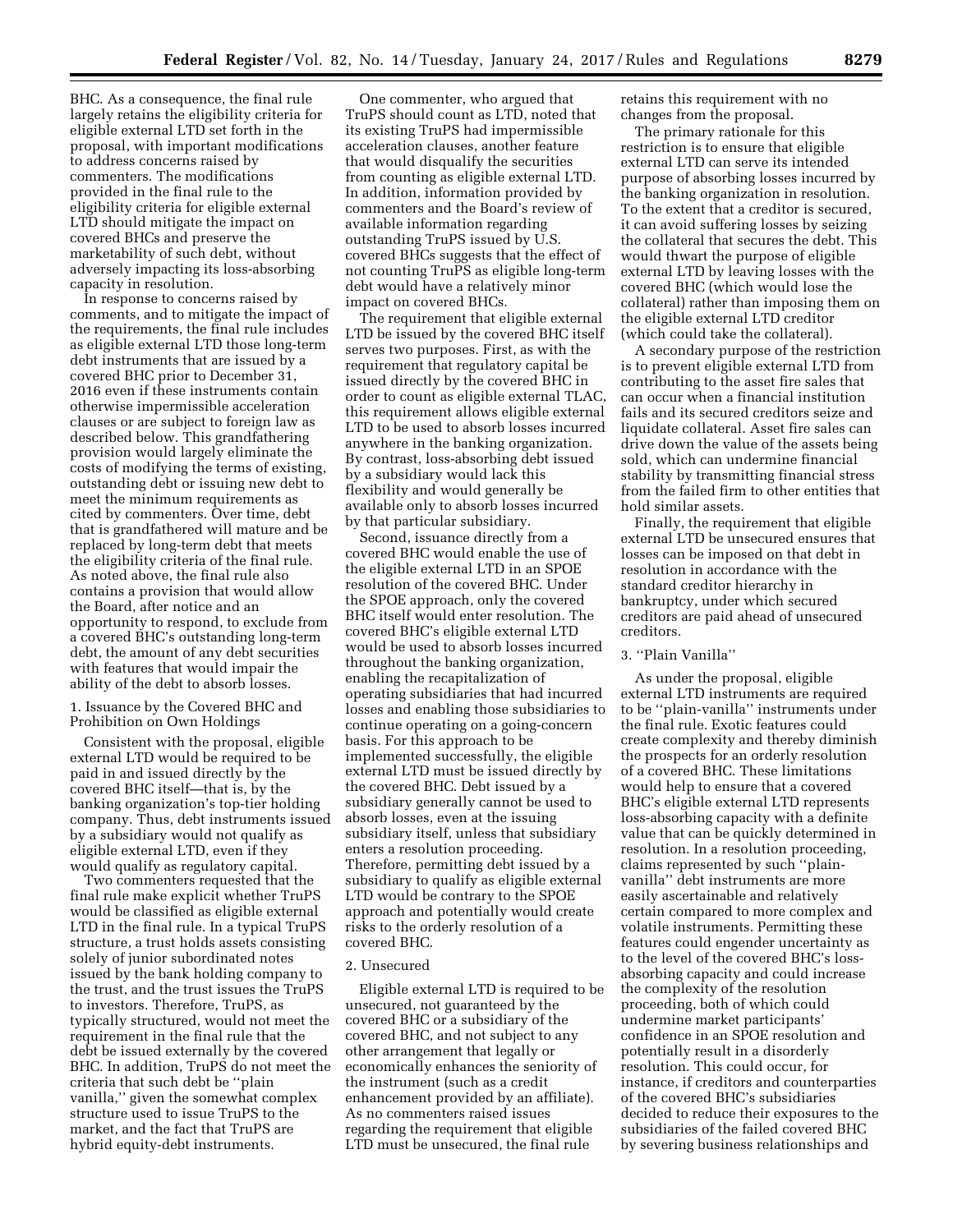refusing to provide additional funding to such subsidiaries.

Under the final rule, eligible external LTD instruments are prohibited from (1) being structured notes; (2) having a credit-sensitive feature; (3) including a contractual provision for conversion into or exchange for equity in the covered BHC; or (4) including a provision that gives the holder a contractual right to accelerate payment (including automatic acceleration), other than a right that is exercisable on a one or more dates specified in the instrument, in the event of the insolvency of the covered BHC, or the covered BHC's failure to make a payment on the instrument when due that continues for 30 days or more.<sup>52</sup>

In response to comments requesting that the Board permit all tier 2 capital to count as eligible LTD, the Board has determined not to include as eligible LTD any instrument that qualifies as tier 2 capital. Certain of these instruments (*e.g.,* certain forms of preferred stock and convertible debt) would not meet the requirement to be ''plain vanilla'' or other aspects of the requirements of eligible LTD (*e.g.,* the prohibition on convertibility features described below). An instrument that qualifies as tier 2 capital will only qualify as eligible LTD under the final rule if it meets the applicable qualification requirements.

## a. Structured Notes

The final rule retains the prohibition on counting structured notes, including principal-protected structured notes, as eligible external LTD. Structured notes contain features that could make their valuation uncertain, volatile, or unduly complex. In addition, they are often liabilities of retail customers (as opposed to investor liabilities). To promote resiliency and market discipline, it is important that covered BHCs have a minimum amount of lossabsorbing capacity whose value is easily ascertainable at any given time. Moreover, in an orderly resolution of a covered BHC, debt instruments that will be subjected to losses must be able to be valued accurately and with minimal risk of dispute. The requirement that eligible external LTD not contain the features associated with structured notes advances these goals.

For purposes of the final rule, a ''structured note'' is defined a debt instrument that (a) has a principal amount, redemption amount, or stated

maturity that is subject to reduction based on the performance of any asset,<sup>53</sup> entity, index, or embedded derivative or similar embedded feature; (b) has an embedded derivative or similar embedded feature that is linked to one or more equity securities, commodities, assets, or entities; (c) does not have a minimum principal amount that becomes due and payable upon acceleration or early termination; or (d) is not classified as debt under U.S. generally accepted accounting principles. The definition of a structured note does not include a nondollar-denominated instrument or an instrument whose interest payments are based on an interest rate index (for example, a floating-rate note linked to the federal funds rate or to LIBOR) that satisfies the proposed requirements in all other respects.54

Several commenters proposed modifying the ''plain vanilla'' requirement for eligible external LTD to include a broader array of long-term debt securities issued by covered BHCs. In particular, certain commenters suggested that the final rule expand the definition of eligible external LTD to include structured notes that are principal-protected at par, as these notes by their terms require the issuer to pay 100 percent of the stated principal amount of the structured note upon early termination or acceleration and at maturity. As a result, these commenters argued that principal-protected structured notes do not present the same type of valuation issues as other structured notes whose value may be more volatile or uncertain since the minimum amount of any claim in a bankruptcy or Title II proceeding for a principal-protected structured note will always be the stated principal amount of the structured note.

Structured notes with principal protection often combine a zero-coupon bond, which pays no interest until the bond matures, with an option or other derivative product, whose payoff is linked to an underlying asset, index, or benchmark.55 The derivative feature violates the intent of the clean holding

company requirements (described below), which prohibits derivatives entered into by the covered bank holding company with third parties. Moreover, investors in structured notes tend to pay less attention to issuer credit risk than investors in other long-term debt, because structured note investors use structured notes to gain exposure unrelated to the covered BHC. As a result, these investors are less likely to contribute to the market discipline objective of the minimum LTD requirements.

For these same reasons, the final rule does not grandfather existing outstanding structured notes as eligible external TLAC. These products may not serve in a loss absorbing capacity consistent with the intended purposes of the final rule's long-term debt requirement. Moreover, based on figures provided by commenters and the Board's review of available information, the impact of not counting principalprotected structured notes as eligible external LTD is likely to be limited, especially in light of the grandfathering provided in the final rule for other outstanding long-term debt instruments.

b. Contractual Provision for Conversion Into or Exchange for Equity

Consistent with the proposal, the final rule retains the requirement that eligible external LTD be prohibited from including contractual provisions for conversion into or exchange for equity. Some commenters supported the requirement that the eligible external LTD not exclude debt that is convertible or exchangeable into equity of the covered BHC, arguing that such a conversion feature would reduce the financial stability benefits of the debt and increase risks to investors. By contrast, other commenters pointed out that tier 2 capital includes debt that may convert into tier 1 capital, but under the proposed rule would not count towards a firm's LTD or TLAC requirements even though such securities would be ''loss-absorbing'' either on an asconverted basis, or as outstanding debt. Consequently, these commenters contended that such securities should count as eligible external LTD (or, at a minimum, count towards a covered BHC's TLAC requirement). These commenters also stated that, while covered BHCs currently do not have long-term debt with such convertibility features outstanding, covered BHCs may wish to issue debt securities with such convertibility features in the future, particularly in times of stress when issuing other forms of capital could be difficult.

<sup>52</sup>As under the proposal, this restriction would be subject to an exception that would permit eligible external LTD instruments to give the holder a future put right as of a date certain, subject to the provisions discussed below regarding when the debt is due to be paid.

 $\,$   $\,$  53 Assets would include loans, debt securities, and other financial instruments.

<sup>54</sup> One commenter recommended that the final rule clarify that instruments denominated in a currency other that U.S. dollars would not constitute ''structured notes'' and therefore may qualify as eligible external LTD. The same commenter noted that the final rule should clarify that an instrument whose interest payments are linked to an interest rate index would not be a structured note merely due to inclusion of this feature. The preamble to the proposed rule addressed these points and changes to provide further clarity are reflected in the final rule. 55*[https://www.sec.gov/investor/alerts/](https://www.sec.gov/investor/alerts/structurednotes.htm)* 

*[structurednotes.htm](https://www.sec.gov/investor/alerts/structurednotes.htm)*.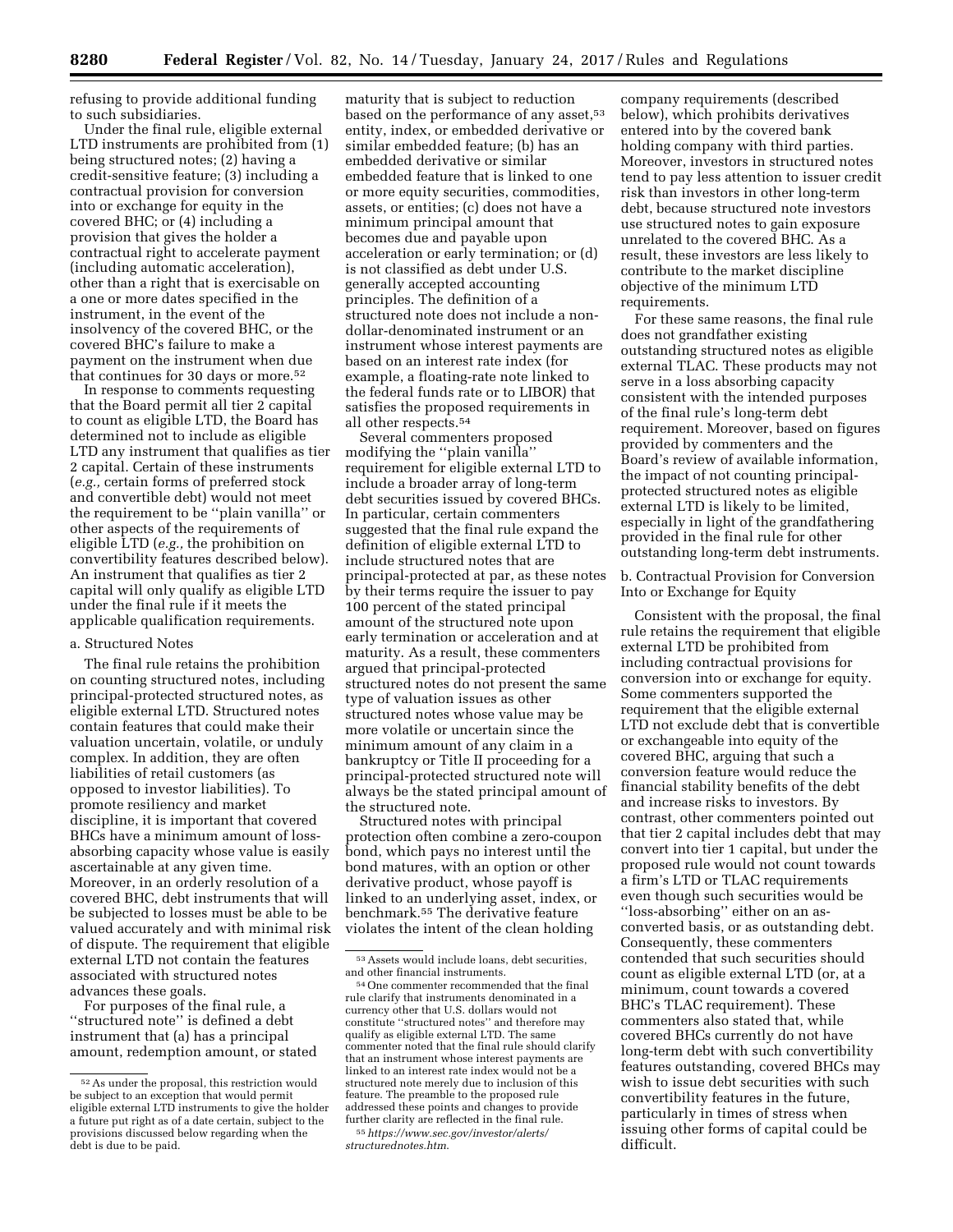The fundamental objective of the external LTD requirement is to ensure that covered BHCs will have a minimum amount of loss-absorbing capacity available to absorb losses upon the covered BHC's entry into resolution. Debt instruments that could convert into equity prior to resolution may not serve this goal, since by doing so they would reduce the amount of debt that will be available to absorb losses in resolution. In addition, debt with features to allow conversion into equity are often complex and thus may not be characterized as ''plain vanilla.'' Convertible debt instruments may be viewed as debt instruments with an embedded stock call option. The embedded stock call option introduces a derivative-linked feature to the debt instrument that is inconsistent with the purpose of the clean holding company requirements (described below) and introduces uncertainty and complexity into the value of such securities. For these reasons, under the final rule, eligible external LTD may not include contractual provisions allowing for the conversion into or exchange for equity prior to the covered BHC's resolution. Moreover, in light of the fact that commenters indicate that existing outstanding debt generally does not contain such convertibility features, the impact of such a prohibition is likely to be immaterial.

## c. Credit-Sensitive Features and Acceleration Clauses

Under the proposal, eligible external LTD was prohibited from having a credit-sensitive feature or giving the holder of the instrument a contractual right to the acceleration of payment of principal or interest at any time prior to the instrument's stated maturity (an acceleration clause), other than upon the occurrence of either an insolvency event or a payment default event, except that eligible external LTD instruments would be permitted to give the holder a put right as of a future date certain, subject to the remaining maturity provisions discussed below.

Several commenters expressed concerns with the proposed limitations on acceleration clauses. These commenters contended that the Board's final rule should permit more classes of acceleration clauses. In particular, these commenters argued that a covered BHC is unlikely to breach any traditional covenants that result in acceleration unless it were on the brink of insolvency. Traditional covenants range from covenants that are impossible to breach inadvertently, such as those not to enter a merger transaction or sell all or substantially all of their assets unless

the successor assumes the debt securities subject to the covenant or to pledge the stock of material subsidiaries, to those that are administrative in nature and easy to comply with or cure breaches of, such as maintaining paying agents in certain locations. Commenters also argued that some classes of acceleration clauses that would be barred by the proposal would be unlikely to frustrate the purposes of the rule, and should therefore be permitted, including, for example, clauses permitting acceleration upon the event of non-payment of principal or interest (subject to a period during which the covered BHC could ''cure'' the failure to pay), restrictions on mergers or asset transfers, limits on the sale of principal subsidiaries, and other procedural covenants intended to facilitate payments on, and registration and transfer of, the debt securities. Moreover, commenters argued that these traditional covenants and related acceleration rights are important to investors and have traditionally been demanded and given in the markets for investment-grade senior long-term debt securities issued by covered BHCs.

Commenters contended that nearly all currently outstanding long-term debt of covered BHCs includes standard acceleration clauses, which would not qualify as eligible external LTD under the proposed rule, and that it would be impossible or very expensive to conform or redeem. For these reasons, commenters argued that the impact of this requirement was significant. The commenters asserted that, to the extent such debt is not grandfathered, covered BHCs would have a projected shortfall, as of January 1, 2019, of almost three times the estimated shortfall projected in the proposal. A number of commenters suggested that grandfathering outstanding debt would be helpful to mitigate the impact of the requirements.

A few commenters expressed the view that the final rule should prohibit all acceleration clauses in eligible external LTD, including the insolvency or payment default acceleration clauses permitted under the proposal. These commenters argued that because acceleration clauses related to payment default or insolvency are highly unlikely to protect creditors from losses upon insolvency of a covered BHC, their inclusion could be deceptive for investors.

Under the final rule, eligible external LTD is prohibited from having a creditsensitive feature or an acceleration clause—a contractual right to the acceleration of payment of principal or interest at any time prior to the

instrument's stated maturity, other than upon the occurrence of either an insolvency event or a payment default event that continues for 30 days or more—except that eligible external LTD instruments would be permitted to give the holder a put right as of a future date certain, subject to the provisions discussed below related to when the debt is due to be paid.<sup>56</sup>

The final rule does not broaden the list of acceleration clauses that are permissible for long-term debt (and limits the permissibility of payment default acceleration clauses to those that include a cure period as described below). This restriction on acceleration clauses serves the same purpose as several of the other restrictions discussed above: To ensure that the required amount of loss-absorbing capacity will indeed be available to absorb losses in resolution if the covered BHC fails. Early acceleration clauses, including cross-acceleration clauses, could undermine an orderly resolution by forcing a covered BHC to make payment on the full value of the debt prior to the entry of the covered IHC into resolution, potentially depleting the covered BHC's eligible external LTD immediately prior to resolution. This concern does not apply to acceleration clauses that are triggered by an insolvency event, however, because the insolvency that triggers the clause would generally occur concurrently with the covered BHC's entry into a resolution proceeding.

Senior debt instruments issued by covered BHCs commonly also include payment default event clauses. These clauses provide the holder with a contractual right to accelerate payment upon the occurrence of a ''payment default event''—that is, a failure by the covered BHC to make a required payment when due. Payment default event clauses, which are not permitted in tier 2 regulatory capital, raise more concerns than insolvency event clauses because a payment default event may occur (triggering acceleration) before the institution has entered a resolution proceeding and a stay has been imposed. Such a pre-resolution payment default event could cause a decline in the covered BHC's loss-absorbing capacity.

Nonetheless, the final rule permits eligible external LTD to be subject to payment default event acceleration

<sup>56</sup>This final rule's prohibition is similar to but moderately less stringent than the analogous restriction on tier 2 regulatory capital. The main difference between eligible external LTD and tier 2 capital in this regard is that tier 2 capital is also prohibited from containing payment default event acceleration clauses. *See* 12 CFR 217.20(d)(1)(vi).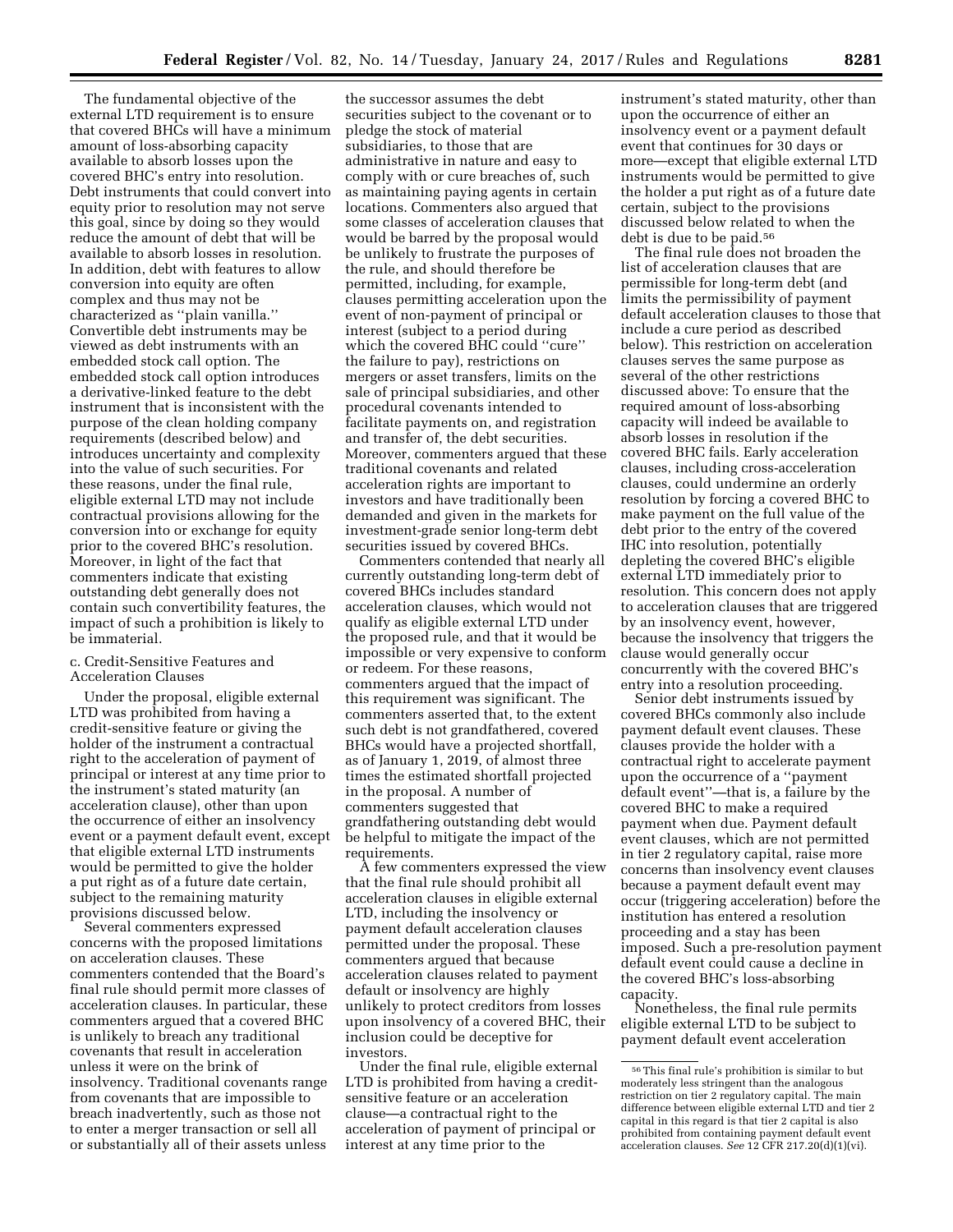rights for two reasons. First, default or acceleration rights upon a borrower's default on its direct payment obligations are a standard feature of senior debt instruments, such that a prohibition on such rights could be unduly disruptive to the potential market for eligible external LTD. Second, the payment default of a covered BHC on an eligible external LTD instrument would likely be a credit event of such significance that whatever diminished capacity led to the payment default event would also be a sufficient trigger for an insolvency event acceleration clause, in which case a prohibition on payment default event acceleration clauses would have little or no practical effect.

In addition, the final rule revises this aspect of the proposal to provide that an acceleration clause relating to a failure to pay principal or interest must include a ''cure period'' of at least 30 days. During this cure period, the covered BHC could make payment on the eligible external LTD before such debt could be accelerated and if the covered BHC satisfies its obligations on the eligible external LTD within the cure period, the instrument could not be accelerated. The purpose of this modification is to ensure that an accidental or temporary failure to pay principal or interest does not trigger immediate acceleration. Moreover, this cure period for interest payments is found in many existing debt instruments and is consistent with current market practice.

As discussed, the final rule's definition of ''eligible debt security'' has been modified to allow debt instruments issued prior to December 31, 2016 that contain otherwise impermissible acceleration clauses to count as eligible long-term debt. This change significantly mitigates the impact of the requirements, because, based on information provided by commenters, nearly all existing outstanding long-term debt issued by covered BHCs contains acceleration clauses that would otherwise be prohibited under the final rule.

Certain commenters argued that the inclusion of acceleration causes could be misleading to investors that hold long-term debt. The disclosure requirements (described below) require a covered BHC to publicly disclose a description of the financial consequences to unsecured debtholders of the covered IHC entering into a resolution proceeding. Accordingly, the disclosure requirements should address the concerns raised by commenters regarding transparency.

Commenters also noted that the proposal does not impose limits on the

rights of holders of internal LTD to file suit in the event of non-payment or that such holders would have to waive those rights. However, because of the limitations on acceleration provisions, commenters requested that the Board clarify that the rule does not also limit such rights. The final rule does not require the holder of an eligible debt security to waive the holder's rights to file suit to enforce their ordinary creditor remedies. However, if a covenant involves a redemption or repurchase by the covered BHC (*e.g.,*  upon sale of a principal subsidiary), any such covenant would be subject to the restrictions on repurchase described elsewhere in this **SUPPLEMENTARY INFORMATION**, including prior approval from the Board where the redemption or repurchase would cause the covered BHC's eligible external LTD to fall below its external LTD requirement.

4. Minimum Remaining Maturity and Amortization (Section 252.62(b) of the Final Rule)

Under the proposal, eligible external LTD with a remaining maturity of between one and two years would be subject to a 50 percent haircut for purposes of the external LTD requirement, and eligible external LTD with a remaining maturity of less than one year would not count toward the external LTD requirement.

Some commenters recommended that debt with a remaining maturity of at least one year, but less than two years, should not be subject to a haircut for purposes of the external LTD requirement. These commenters argued that this haircut incorrectly assumes that a covered BHC could be cut off from capital markets for a period of up to two years. One commenter noted, for example, that this proposed haircut would depart from the FSB standard, and would thus contribute to unequal treatment of covered BHCs subject to the U.S. requirements and foreign GSIBs subject to rules of foreign jurisdictions that adhere to the FSB standard. Another commenter, however, expressed the view that the proposed haircut is appropriately conservative, and would help to ensure that lossabsorbing resources will likely always exceed a covered BHC's total lossabsorbing capacity needs. One commenter urged the Board to require that LTD have a maturity of considerably longer than one year.

In addition, some commenters suggested that the Board should take into consideration maturity date concentrations in the issuances of covered BHCs. One commenter suggested that the Board should

establish a mandatory minimum maturity to which all eligible external LTD would have to comply at issuance. Other commenters, however, urged the Board not to mandate a particular issuance schedule for external LTD of covered BHCs.

The final rule adopts the proposed amortization haircut requirements applicable to eligible external LTD. However, the final rule modifies the terminology from the remaining maturity of the unpaid principal amount to the amount due to be paid. The purpose of this intended change is to clarify that it is the amount of debt due to be paid that counts as eligible LTD under the final rule.57 Under the final rule, the amount of eligible external LTD that is due to be paid between one and two years would be subject to a 50 percent haircut for purposes of the external LTD requirement, and the amount of eligible external LTD that is due to be paid in less than one year would not count toward the external LTD requirement. The amount of eligible external LTD that is due to be paid in more than two years would count at 100 percent of the unpaid principal amount.

The purpose of these restrictions is to limit the debt that would fill the external LTD requirement to debt that will be reliably available to absorb losses in the event that the covered BHC fails and enters resolution. Debt that is due to be paid in less than one year does not adequately serve this purpose because of the relatively high likelihood that the debt will mature during the period between the time when the covered BHC begins to experience extreme stress and the time when it enters a resolution proceeding. If the debt matures during that period, then it is likely that the creditors would be unwilling to maintain their exposure to the covered BHC and will therefore refuse to roll over the debt or extend new credit, and the distressed covered BHC will likely be unable to replace the debt with new long-term debt that would be available to absorb losses in resolution. This run-off dynamic could result in a case where the covered BHC enters resolution with materially less loss-absorbing capacity than would be required to recapitalize its subsidiaries, potentially resulting in a disorderly

 $^{\rm 57}$  The final rule makes clear that when principal payments are due, rather than the remaining maturity, governs the amount of LTD that counts toward the minimum requirements under the final rule. A covered BHC may only count the unpaid principal amount that is due to be paid as eligible external LTD. For amortizing debt, when the covered BHC pays back principal, that amount would not count toward the minimum LTD requirements in the final rule.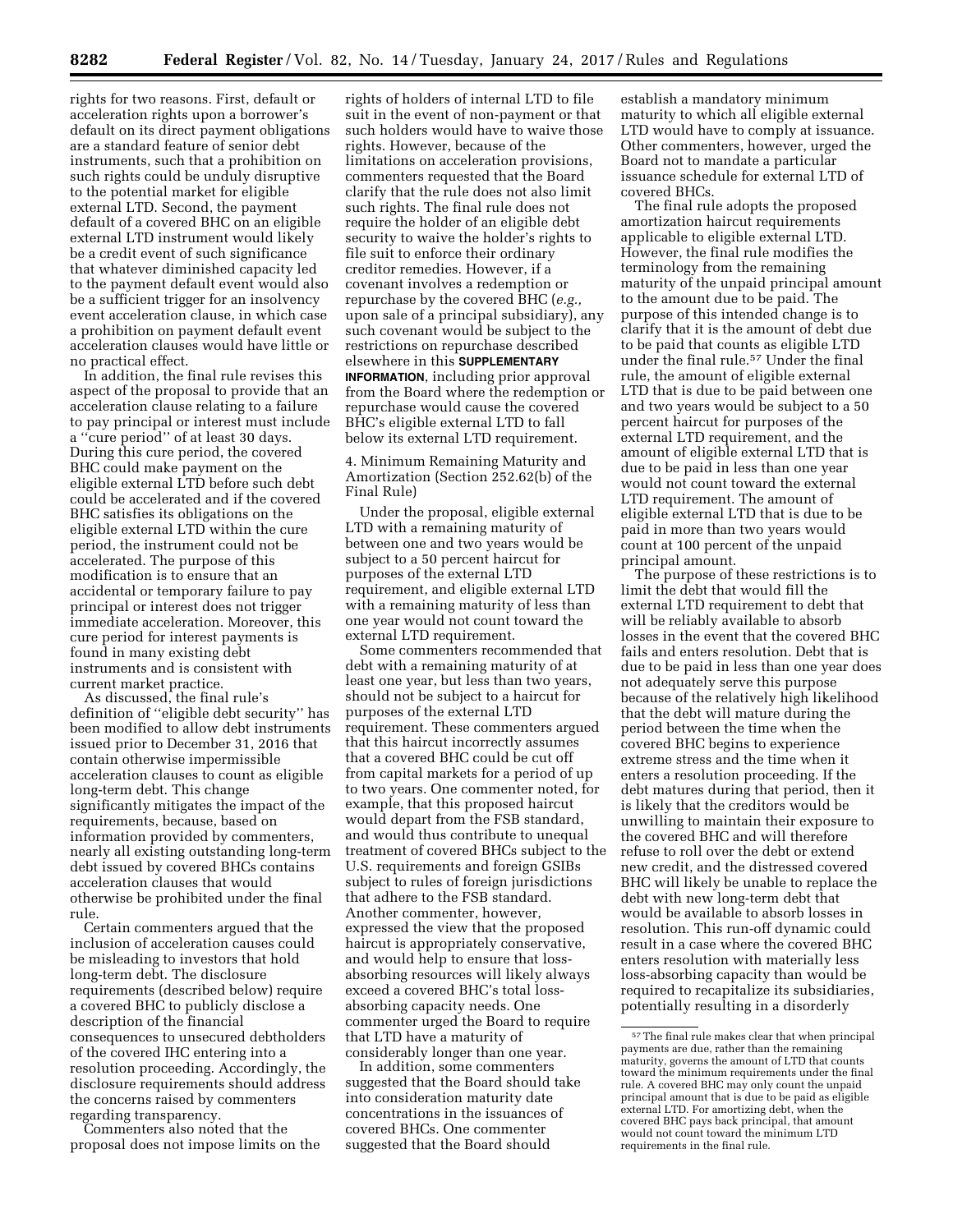resolution. To protect against this outcome, eligible external LTD would cease to count toward the external LTD requirement upon being due to be paid in less than on year, so that the full required amount of loss-absorbing capacity would be available in resolution even if the resolution period were preceded by a year-long stress period.58

For the same reasons, eligible external LTD that is due to be paid in less than two years but greater than or equal to one year is subject to a 50 percent haircut under the final rule for purposes of the external LTD requirement, meaning that only 50 percent of the value of its principal amount would count toward the external LTD requirement.59 This amortization provision is intended to protect a covered BHC's loss-absorbing capacity against a run-off period in excess of one year (as might occur during a financial crisis or other protracted stress period) in two ways. First, it requires covered BHCs that rely on eligible external LTD that is vulnerable to such a run-off period (because it due to be paid in less than two years) to maintain additional loss-absorbing capacity. Second, it incentivizes covered BHCs to reduce or eliminate their reliance on lossabsorbing capacity that is due to be paid less than two years, since by doing so they avoid being required to issue additional eligible external LTD in order to account for the haircut. A covered BHC could reduce its reliance on eligible external LTD that is due to be paid in less than two years by staggering its issuance, by issuing eligible external LTD that is due to be paid after a longer period, or by redeeming and replacing eligible external LTD once the amount due to be paid falls below two years.

The final rule also provides similar treatment for eligible external LTD that could become subject to a ''put'' right that is, a right of the holder to require the issuer to redeem the debt on demand—prior to reaching its stated maturity. As under the proposal, such an instrument would be treated as if it were due to be paid on the day on which it first became subject to the put right, since on that day the creditor

would be capable of demanding payment and thereby subtracting the value of the instrument from the covered BHC's loss-absorbing capacity.60

One commenter also recommended that the Board permit or grandfather long-term debt with a ''survivor put'' feature—that is, a provision that says that, on the death of the holder, the named holder's representative may require the issuer to repay the security within a designated period after the primary holder's death—to count as eligible external LTD. Under the final rule, the date on which debt is due to be paid of an outstanding eligible debt security is the date that the holder first has a contractual right to request or require payment of principal, provided that, with respect to a right that is exercisable on one or more dates that are specified in the instrument only on the occurrence of an event, the date will be calculated as if the event has occurred. Therefore, under the final rule, debt with a survivor put right would be treated as having matured on the first day it became subject to a put right, which would be the day of issuance. Because eligible external LTD must have a maturity of greater than one year, debt with a survivor put would therefore not qualify as eligible external LTD. For similar reasons, the final rule does not grandfather as eligible LTD outstanding long-term debt with such survivor put features.

#### 5. Governing Law

Eligible long-term debt instruments should consist only of liabilities that can be effectively used to absorb losses during the resolution of a covered BHC under the U.S. Bankruptcy Code or Title II without giving rise to material risk of successful legal challenge. To this end, the proposal would have required eligible external LTD to be governed by the laws of the United States or any State, which would include the U.S. Bankruptcy Code and Title II.

Several commenters argued that longterm debt subject to foreign law should not be excluded from the definition of eligible external LTD. These commenters contended that a significant fraction (over 10 percent) of existing, outstanding long-term debt securities would be ineligible due to the restriction on foreign governing law. These commenters expressed the view that there is no material risk that any

actions taken in a U.S. bankruptcy or Title II proceeding to impose losses on long-term debt securities governed by foreign law would be subject to a successful legal challenge or not upheld by a court in foreign jurisdictions. These commenters pointed out that the United Kingdom, Japan and Australia, which commenters said account for 98 percent of the foreign-law governed LTD outstanding as of September 30, 2015, all have statutes that provide a judicial mechanism for recognizing and giving effect to actions taken in a U.S. bankruptcy or Title II proceeding. Certain commenters recommended that any material risk of a successful legal challenge could be eliminated by including clauses in eligible long-term debt securities that result in investors consenting to any actions taken in U.S. bankruptcy or Title II proceedings in the event of a covered BHC's failure as suggested by the FSB standard which provides that eligible external TLAC may be made subject to the laws of a foreign jurisdiction if the application of the home country's resolution tools is made ''enforceable on the basis of binding statutory provisions or legally enforceable contractual provisions for recognition of resolution actions.'' 61

The final rule retains the requirement that long-term debt subject to foreign law does not qualify as eligible external LTD. Long-term debt that is subject to foreign law would potentially be subject to legal challenge in a foreign jurisdiction, which could jeopardize the orderly resolution of a covered BHC. Foreign courts might not defer to actions of U.S. courts or U.S. resolution authorities requiring the debt be converted into equity, for example, where the conversion negatively impacts foreign bondholders or foreign shareholders. While the presence of recognition regimes abroad does improve the likelihood that these actions would be enforced, it does not guarantee it.

However, to mitigate the impact of this requirement, the final rule's definition of ''eligible debt security'' has been modified to allow debt instruments issued prior to December 31, 2016 that are governed by foreign law to count as eligible long-term debt. Thus, long-term debt that is governed by foreign law and issued before December 31, 2016, may count toward the minimum LTD and TLAC requirements in the final rule.

#### 6. Contractual Subordination

The final rule, like the proposal, does not include a requirement that eligible LTD instruments be contractually

<sup>58</sup>This requirement also accords with market convention, which generally defines ''long-term debt'' as debt with maturity in excess of one year.

<sup>59</sup>As discussed above, the proposed amortization would apply only to eligible external LTD, not to eligible external TLAC. Thus, an eligible external LTD instrument that counts for only half value toward the external LTD requirement because of the 50 percent amortization provision would continue to count for full value toward the external TLAC requirement, although debt with a remaining maturity of less than one year would not count toward either requirement.

<sup>60</sup>The date on which principal is due to be paid would be calculated from the date the put right would first be exercisable regardless of whether the put right would only be exercisable on that date if another event occurred (*e.g.,* a credit rating

<sup>61</sup> FSB Standard at 17.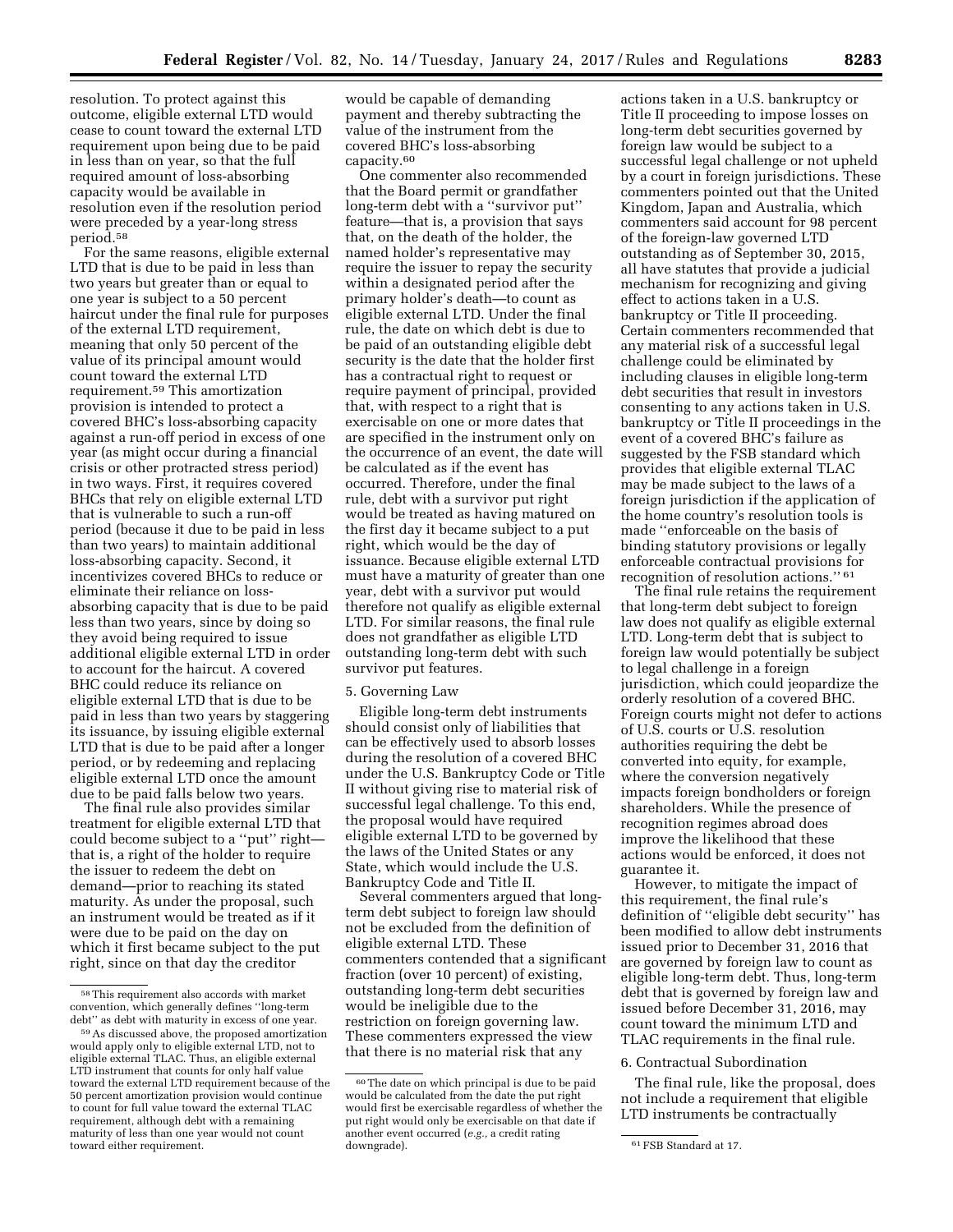subordinated. Covered BHCs would have the option of contractual subordination or structural subordination.

A number of commenters expressed support for the approach taken in the proposal to not require contractual subordination of eligible external LTD. Some commenters expressed concern that if the final rule required eligible external LTD to be either contractually or structurally subordinated to other liabilities of a covered BHC, long-term debt that failed to meet this criteria would not be available to absorb losses in the event of a resolution of a covered BHC. These commenters expressed the view that structural subordination would sufficiently ensure that eligible external LTD would absorb losses ahead of the liabilities of subsidiaries in an SPOE resolution. These commenters further argued that giving covered BHC's flexibility to comply with the external LTD requirement by either contractual or structural subordination allows for efficient compliance and adaptation to investor risk preferences, and limits the need to re-issue LTD that would otherwise be outstanding and available to absorb losses. By contrast, other comments expressed the view that the failure to include a contractual subordination provision might improve marketability but could be deceptive to investors. One commenter recommended that the Board should prohibit such debt from being called ''senior debt,'' which commenter argued was a title that could further mislead unsophisticated investors.

After reviewing the comments, the Board again considered whether to require eligible external LTD instruments to be contractually subordinated to the claims of general creditors of a covered BHC. A contractual subordination requirement could improve the market discipline imposed on a covered BHC by increasing the clarity of treatment for eligible external LTD holders relative to other creditors as suggested by certain commenters.

There continue to be several reasons to not require eligible LTD be contractually subordinated to the claims of third-party creditor. First, as discussed above, the structural subordination of a covered BHC's creditors to the creditors and counterparties of the covered BHC's subsidiaries already generally ensures that the covered BHC's creditors would absorb losses ahead of the creditors of the covered BHC's subsidiaries in an

SPOE resolution of the covered BHC.62 Second, the final rule includes clean holding company requirements that limit the amount of non-TLAC instruments that could be pari passu with or junior to eligible external LTD, which will further address any concerns with covered BHCs' unsecured creditor hierarchies. In order to provide additional flexibility, the final rule provides that a covered BHC that chooses to issue all of its external LTD with a contractual subordination provision would not be subject to such a cap as described further below.

By limiting the criteria for eligible external LTD to those necessary to achieve the objectives of the final rule, the final rule seeks to retain the broadest possible market for eligible external LTD instruments. Allowing covered BHCs to retain the flexibility to satisfy the external LTD requirement with either senior or subordinated debt instruments should allow covered BHCs to comply with the requirement efficiently, to adapt to debt investors' risk preferences, and to avoid reissuances of outstanding long-term senior debt instruments that would otherwise meet the criteria for eligible external LTD.

#### 7. Explicit Bail-In Mechanisms

Several commenters recommended that the final rule include an express mechanism by which a covered BHC's eligible external LTD would be ''bailed in'' in the event of the covered BHC's bankruptcy or resolution. These commenters argued that additional detail would facilitate the orderly resolution of a covered BHC and reduce investor uncertainty. For example, such commenters sought clarification that the ''bail in'' of eligible external LTD would wipe out existing equity holders of a covered BHC in a resolution scenario. Other commenters encouraged the Board to mandate that a covered BHC's eligible external LTD could not be bailed in prior to the failure of the firm. One commenter suggested that a covered BHC emerging from bankruptcy or resolution should be required to be significantly simpler.

Under the final rule, eligible external LTD would be ''bailed in'' to absorb losses of the covered BHC only in bankruptcy or resolution proceedings of the firm. In contrast to the debt conversion mechanism that applies to the internal LTD of covered IHCs, as discussed below, the final rule does not

require that a covered BHC's eligible external LTD include a specific conversion mechanism that could be triggered outside of bankruptcy or resolution. The requirements in the final rule are written under the assumptions that a covered BHC would recapitalize its subsidiaries in the event of distress so that the subsidiaries could remain operational outside of a bankruptcy or resolution proceedings and that losses the covered BHC sustained by such recapitalization could be imposed on holders of TLAC through a bankruptcy or resolution proceeding. However, the final rule does not prescribe any specific requirements for how a covered BHC would enter into bankruptcy or resolution, as any resolution would be dependent on the specific facts and circumstances of a covered BHC at the time of failure, and would be within the purview of the bankruptcy court (in a proceeding under the U.S. Bankruptcy Code) or the FDIC (in a Title II resolution).

#### 8. Other Comments

Certain commenters argued that a covered BHC's eligible external LTD should be a required component of its executive compensation program. These commenters argued that requiring executives of a covered BHC to be compensated with such debt would help align the incentives of a covered BHC's management with the incentives of other holders of eligible external LTD.

The final rule does not include a requirement that a covered BHC compensate management with eligible external LTD. The intended purpose of this final rule is to improve the resolvability of covered BHCs by requiring them to issue long-term debt. Achieving this policy objective does not, as a general matter, require certain parties to hold the long-term debt of covered BHCs. Moreover, other rules may apply to the incentive compensation practices of covered BHCs.63

## *F. Costs and Benefits*

An analysis of the potential costs and benefits of the external TLAC and external LTD requirements was conducted at the time of the release of the proposal. To evaluate the costs attributable to the proposed requirements, this analysis estimated (a)

<sup>62</sup>As discussed above, in an insolvency proceeding, direct third-party claims on a parent holding company's subsidiaries would be superior to the parent holding company's equity claims on the subsidiaries.

<sup>63</sup>Recently, the Board jointly issued with the OCC, the FDIC, the National Credit Union Administration, the Securities and Exchange Commission, and the Federal Housing Finance Agency, joint proposed rules that would implement the incentive compensation requirements of the Dodd-Frank Act. *See* 12 U.S.C. 956; 81 FR 37670 (June 10, 2016).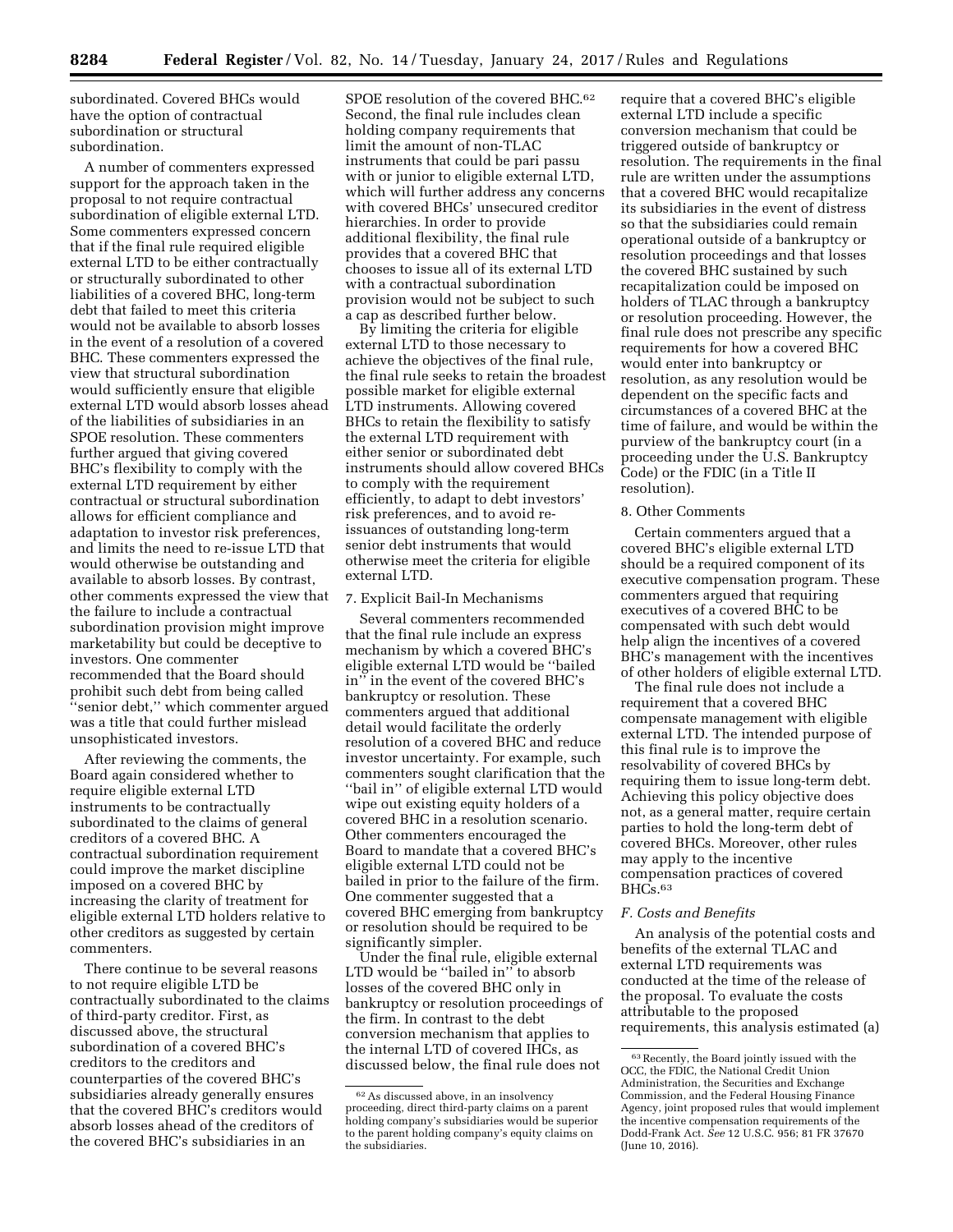the extent by which each covered BHCs' required capital and currently outstanding long-term debt fell short of the proposed requirements, (b) the increase in each U.S. GSIB's ongoing cost of funding that would result from meeting the proposed requirements, (c) the expected increase in the interest rates that the U.S. GSIBs would charge to borrowers to make up for their higher funding costs, and (d) any decline in the gross domestic product (GDP) of the United States that would result from these increased lending rates.

The following components relevant to the benefits of the proposed requirements were evaluated: (a) The probability of a financial crisis occurring in a given year, (b) the cumulative economic cost that a financial crisis would impose if it were to occur, and (c) the extent to which the proposed requirements would decrease the likelihood and cost of a financial crisis.

The analysis concluded that the estimated benefits would outweigh the estimated costs and that the proposed external TLAC and LTD requirements would yield a substantial net benefit for the U.S. economy. In evaluating the costs and benefits of the final rule it is important to consider the state of covered BHC's at the time of the proposal. Importantly, while covered BHC's have closed some of the shortfall in their TLAC requirements since the time of the proposal, this activity does not reduce the costs of complying with the requirements. In particular, information reviewed by the Board suggests that covered BHC's aggregate TLAC shortfall has fallen from roughly \$120 billion at the time of the proposal to roughly \$70 billion as of the third quarter of 2016.64 This reduction in shortfall, however, does not reduce the overall cost of the requirements but rather demonstrates that covered BHCs have already begun to bear the cost of the requirements of the final rule. Moreover, since the requirements of the final rule have been finalized largely as proposed, the overall estimated costs and benefits of the requirements as described in the final rule have not materially changed from the proposal. Several features of the final rule that differ from the proposal have impacted overall costs and we discuss these below.

A few commenters suggested that the Board underestimated the cost of the rule in the proposal because the

proposal's analysis assumed that covered firms' existing long-term debt is eligible under the rule even though much of the existing long-term debt would not have met the eligibility requirements under the proposal. Existing debt containing impermissible acceleration clauses was identified by certain commenters to be present in nearly all of the covered BHC's outstanding traditional long-term debt as of September 30, 2015. Similarly, commenters argued that a significant portion (over 10 percent) of the covered BHC's outstanding LTD would be ineligible under the proposal because it had been issued under foreign law. Commenters estimated that absent any grandfathering of this debt to satisfy the LTD requirements, the resulting shortfall would be in the range of \$500 to \$700 billion rather than the Board's estimated shortfall of \$120 billion under the proposal. The Board believes that these comments on impact have been addressed and the costs of the final rule mitigated in large part by the fact that, as described above, eligible LTD in the final rule includes debt issued prior to December 31, 2016, that contains impermissible acceleration clauses or that is governed by foreign law. As a result the estimated shortfall of \$120 billion that was reported in the original proposal is appropriate for considering the economic costs of the final rule.

#### 1. Shortfall Analysis

An analysis of information collected and reviewed by the Board suggested that the total TLAC shortfall of U.S. GSIBs at the time of the proposal was roughly \$120 billion.65 This estimate includes debt with impermissible acceleration clauses and debt that is issued under foreign law but that is included in eligible LTD due to grandfathering of these features under the final rule. In addition, U.S. GSIBs have taken steps to reduce their overall shortfall since the release of the proposal. Information received and reviewed by the Board suggests that the aggregate TLAC shortfall has declined to roughly \$70 billion as of the third quarter of 2016. This reduction in the shortfall indicates that the TLAC requirements are manageable as firms have made considerable progress in reducing their shortfalls in the relatively short period of time since the proposal. However, this also indicates that firms have already begun bearing the costs of the final rule by beginning to alter their capital structures after the proposal. The Board estimates that \$120 billion is the relevant amount for purposes of

considering the cost of the final rule because this is the shortfall that existed at the time of the proposal before covered entities had an opportunity to adjust their capital structure in response to the proposal.

#### 2. Cost-of-Funding Analysis

The analysis also considered the effect that filling the \$120 billion shortfall through the issuance of additional eligible external LTD would have on the covered BHCs' cost of funding. This analysis relied on additional information about the amounts and costs of funding of the debt that the covered BHCs and their subsidiaries have outstanding. For the same reasons that were discussed above, the estimated cost of filling the \$120 billion shortfall that was described in the proposal is appropriate for estimating the costs of the final rule: It captures the cost that covered entities will bear to fill the shortfall that existed at the time the proposal was released and before covered entities made any changes to their capital structure in response to the proposal's requirements.

One reason that would cause the proposal's cost estimate to be inaccurate would be if the cost of long term debt relative to short term debt changed markedly between the time of the proposal and the final rule. Such a change would indicate that the current costs of filling the shortfall at the time of the release of the final rule would be significantly different from the costs that prevailed at the time of the proposal. One simple measure of the cost of long term versus short term financing is the spread between fiveyear and three-month U.S. Treasury debt. At the time of the proposal, this yield spread was roughly 1.45 percent and as of November 2016 this spread is roughly 1.1 percent. Accordingly, the cost of exchanging short term debt for long term debt has declined somewhat, which suggests that the estimates provided in the proposal represent a somewhat conservative estimate of filling the estimated shortfall. Accordingly, the estimated cost of filling the shortfall has not been decreased to reflect the modest narrowing in funding spreads.

Several additional assumptions were made to estimate the cost of filling the \$120 billion shortfall. First, it was assumed that covered BHCs would fill their shortfalls by replacing existing, ineligible debt with eligible external LTD during the period prior to the effective date of the proposed requirements, rather than by expanding their balance sheets by issuing the new debt while maintaining existing

<sup>64</sup>The TLAC proposal reported a total shortfall of \$120BN as of year-end 2014 that was based on different data and assumptions than the estimates

<sup>&</sup>lt;sup>65</sup> See 80 FR 74926 at 74938.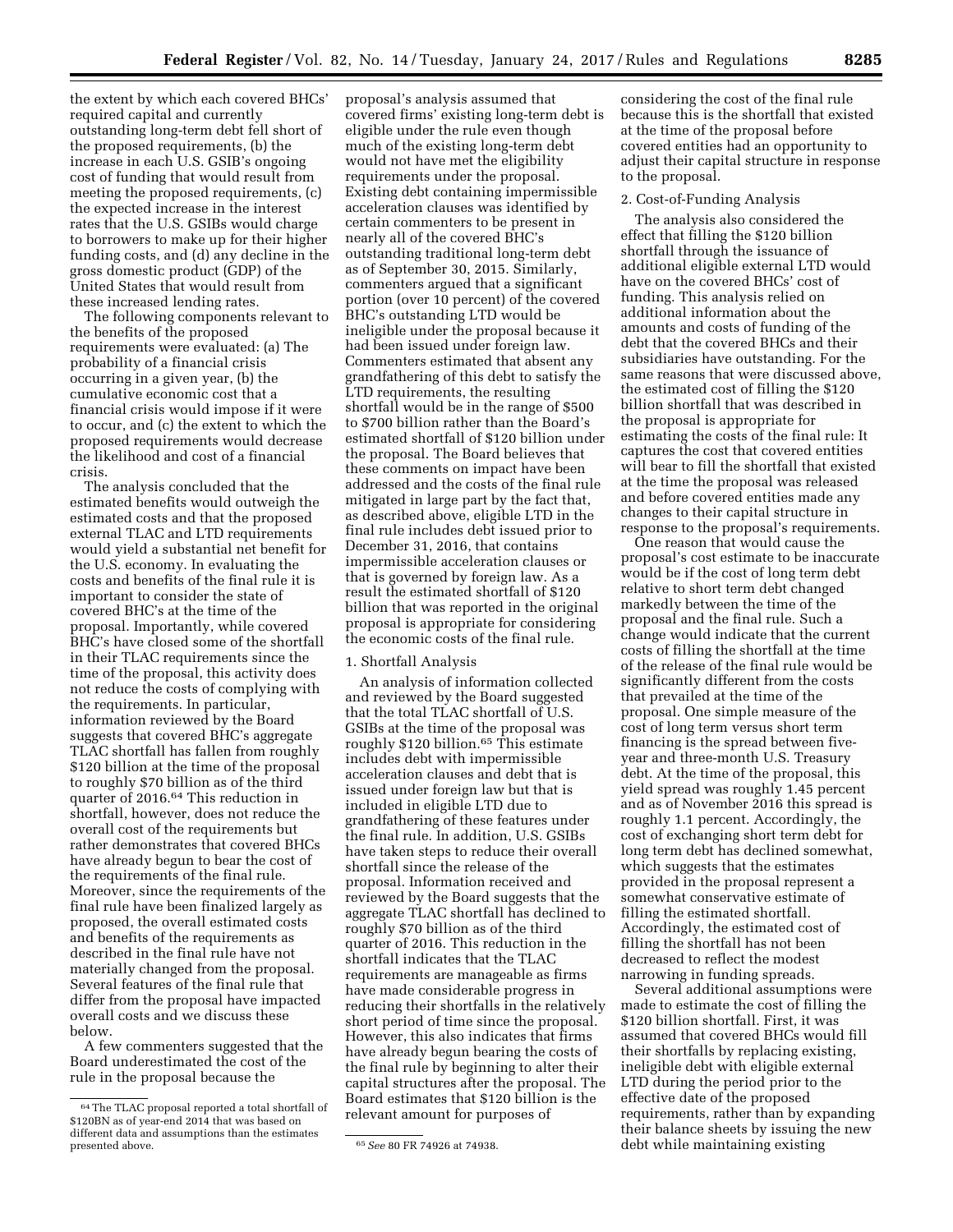liabilities outstanding. Second, it was assumed that covered BHCs would minimize the cost associated with meeting the proposed external TLAC and LTD requirements by first replacing with eligible external LTD their ''neareligible debt''—that is, their outstanding debt that comes closest to meeting all requirements for eligible external LTD (and that therefore entails a cost of funding almost as high as that associated with eligible external LTD) and by proceeding in this costminimizing fashion until the proposed requirements were met. Thus, the marginal cost of each additional dollar of eligible external LTD was assumed to be the surplus of the funding cost associated with eligible external LTD over the funding cost of the covered BHC's highest-cost remaining ineligible debt. Finally, if total near-eligible liabilities were insufficient to fill the shortfall, it was assumed that the covered BHC proceeded to replace more senior, short-term liabilities, such as deposits, with eligible external LTD.

Roughly \$65 billion of the aggregate \$120 billion shortfall could be filled through the issuance of eligible external LTD in the place of existing neareligible debt, most of which would be the form of long-term bonds issued by the covered BHCs' bank subsidiaries.<sup>66</sup> Based on market data, it was estimated that the spread between this neareligible debt and eligible external LTD is between 20 and 30 basis points. Some commenters provided independent estimates of the cost of replacing this near-eligible debt with eligible debt. In particular, a group of commenters estimated that the cost of subordinating near-eligible debt would range from 25 to 100 basis points.67 The remaining \$55 billion shortfall could then be filled through the issuance of eligible external

67This particular estimate was provided by foreign bank commenters that were required under the proposal to contractually subordinate their debt. They indicated these costs reflected arm's length market terms for these transactions and, accordingly, the Board has considered these costs in evaluating the total cost of subordinating the debt.

LTD in the place of existing deposits or other lower-cost liabilities. It was estimated that the spread between these liabilities and eligible external LTD would be approximately equal to the spread between the risk-free interest rate and the eligible external LTD rate, which is estimated to be between 100 and 150 basis points. One commenter provided independent estimates of the cost of lengthening the duration of a bank's funding profile, but these estimates compared the costs of three to five year debt versus debt with a ten year maturity, rather than the relative costs of short term, deposit-like funding with longer-term debt.

The funding cost estimates at the low ends of the ranges described above—20 basis points for replacing near-eligible debt and 100 basis points for replacing lower-cost liabilities such as deposits result in an aggregate increased cost of funding for the covered BHCs of \$680 million per year.

A more conservative estimate can be produced using figures at the high ends of these ranges and then further adjusting them upward to reflect a potential supply effect of 30 basis points.68 Using the resulting, higher figures—130 basis points for replacing near-eligible debt and 200 basis points for replacing lower-cost liabilities resulted in an estimated aggregate increased cost of funding for the covered BHCs of approximately \$2.0 billion per year. The Board notes that this amount is roughly \$500 million larger than the estimate that was provided in the proposal since the high estimate of the cost of replacing neareligible debt with eligible debt has been taken from the higher estimate provided by one group of commenters which was 100 basis points rather than the 30 basis points that was cited in the proposal.

Thus, the aggregate increased cost of funding attributable to the proposed external TLAC and LTD requirement are estimated to be in the range of \$680 million to \$2.0 billion annually.

## 3. Increased Lending Rate Analysis

The Board conducted an analysis of increased lending rates using the updated values described previously that was similar to the analysis conducted under the proposal. To arrive at a conservative estimate of the effect of the final rule's external TLAC and LTD requirements on lending rates, it was next assumed that the U.S. GSIBs would maintain their current return-onequity levels by passing all of their increased funding costs on to borrowers, holding constant their level of lending activity. The increased lending rates that the U.S. GSIBs would charge to borrowers were calculated by dividing both the low-end and the high-end estimated cost-of-funding increases by the U.S. GSIBs' aggregate outstanding loans of roughly \$3.2 trillion. Under this analysis, covered BHCs would employ an increased lending rate of 1.3 to 6.3 basis points as a result of the external TLAC and LTD requirements of the final rule. The total dollar value of this increase in funding rates is between \$4.2 and \$20.2 billion per year in increased lending costs across the entire U.S. economy.

## 4. Macroeconomic Costs Analysis

The Board also conducted the analysis of macroeconomic costs similar to that conducted for the proposal using the updated values described previously. In prior assessments of the economic impact of regulations on banking organizations, increases in lending rates have been assumed to produce a drag on GDP growth. However, the very modest lending rate increases estimated above—from 1.3 to 6.3 basis points—do not rise to the level of increase that could be expected to meaningfully affect GDP. Thus, from the standpoint of the economy as a whole and consistent with the analysis in the proposal, it appears that the costs associated with the external TLAC and LTD requirements would be minimal.

#### 5. Macroeconomic Benefits Analysis

To estimate the benefits of the final rule's requirements, the analysis built on the framework considered in a recent study titled ''An assessment of the longterm economic impact of stronger capital and liquidity requirements'' (LEI report).69 The LEI report estimated that, prior to the regulatory reforms undertaken since 2009, the probability of a financial crisis occurring in a given

<sup>66</sup>For purposes of this analysis, structured notes were not treated as near-eligible debt. Structured notes could be viewed as near-eligible debt, but in many cases structured notes serve different purposes than debt that was treated as near-eligible (such as ''plain-vanilla'' bonds issued by covered BHCs' bank subsidiaries). As a result, the analysis assumed that covered BHCs would not replace their outstanding structured notes with eligible external LTD. On the assumption that covered BHCs would indeed replace their outstanding structured notes with eligible external LTD, covered BHCs would be able to meet roughly \$100 billion of the aggregate \$120 billion shortfall by replacing near-eligible debt with eligible external LTD, which would result in a lower estimated cost impact from the proposed requirements.

 $^{68}\mathrm{This}$  accounts for an increase in the interest rate on eligible external LTD caused by the increase in the supply of eligible external LTD as a result of the external LTD requirement. The aggregate shortfall in eligible LTD amounts to approximately 20 percent of the covered BHCs' current eligible LTD, implying that the covered BHCs in the aggregate would need to increase their outstanding eligible external LTD by 3 to 4 percent each year through 2022, when the proposed requirements would be fully phased in. On the basis of both internal analysis and an international survey of market participants in which Board staff participated, it is estimated that this increase in supply would increase spreads of covered BHCs' eligible external LTD by approximately 30 basis points.

<sup>69</sup>Basel Committee on Banking Supervision, ''An assessment of the long-term economic impact of stronger capital and liquidity requirements'' (August 2010), available at *[http://www.bis.org/publ/](http://www.bis.org/publ/bcbs173.pdf) [bcbs173.pdf.](http://www.bis.org/publ/bcbs173.pdf)*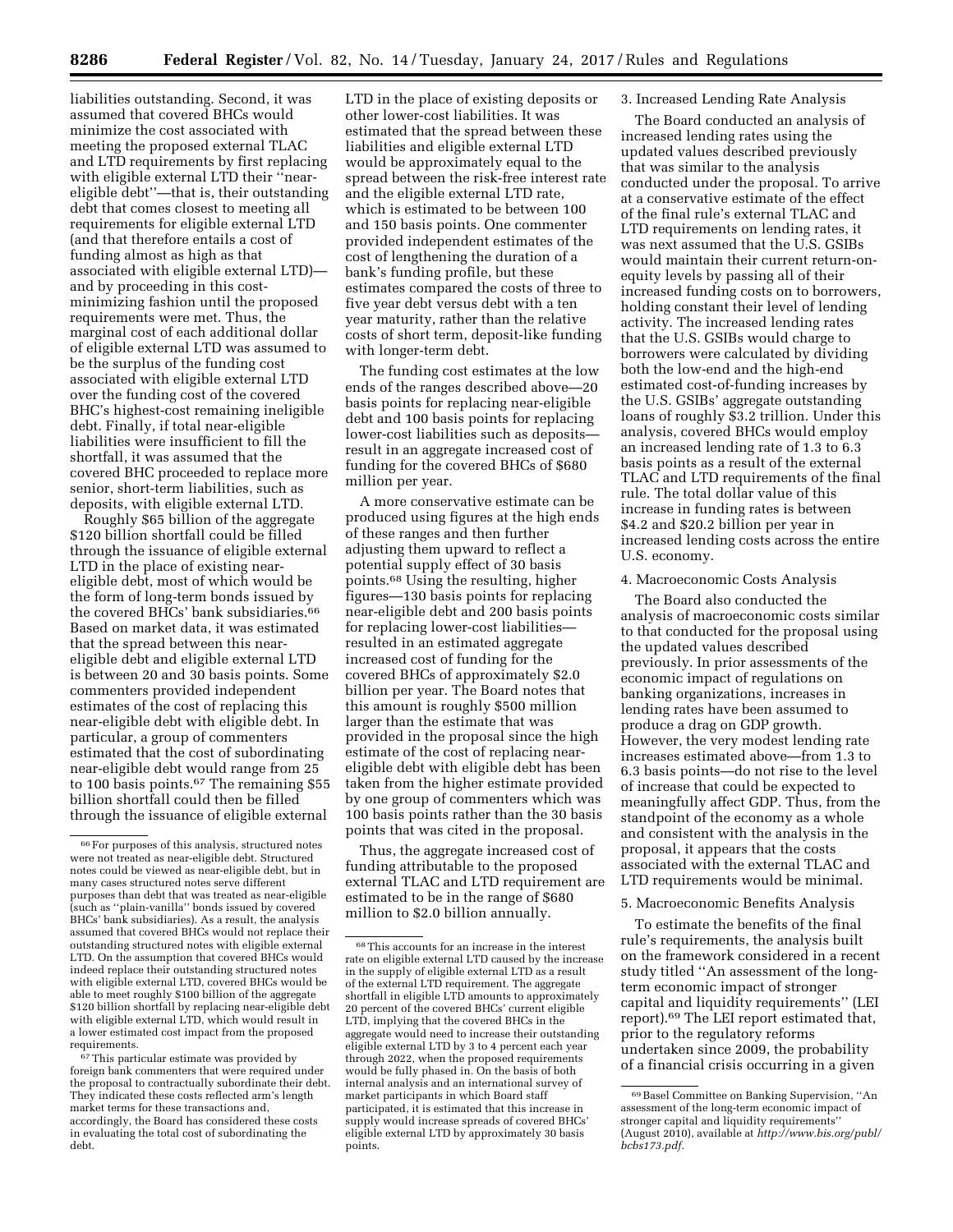year was between 3.5 percent and 5.2 percent and the cumulative cost was between 20 percent and 100 percent of annual economic output. Even assuming that the lower ends of these ranges are accurate, these estimates reflect the well-understood fact that financial crises impose very substantial costs on the real economy. And the disorderly failures of major financial institutions play a major role in causing and deepening financial crises, as Congress recognized in enacting section 165 of the Dodd-Frank Act.

This final rule will materially reduce the risk that the failure of a covered BHC would pose to the financial stability of the United States by enhancing the prospects for the orderly resolution of such a firm. Moreover, by ensuring that the losses caused by the failure of such a firm are borne by private-sector investors and creditors (the holders of a covered BHC's eligible external TLAC), the final rule will materially reduce the probability that a covered BHC would fail in the first place by giving the firm's shareholders and creditors stronger incentives to discipline its excessive risk-taking. Both of these reductions will promote financial stability and materially reduce the probability that a financial crisis would occur in any given year. The final rule will therefore advance a key objective of the Dodd-Frank Act and help protect the American economy from the substantial potential losses associated with a higher probability of financial crises.

## **III. TLAC and LTD Requirements for U.S. Intermediate Holding Companies of Global Systemically Important Foreign Banking Organizations**

## *A. Eligible External and Internal Issuance of TLAC and LTD by covered IHCs*

One of the key elements of the proposed rule was that it would have required a covered IHC, regardless of its resolution strategy, to issue internal TLAC and LTD—*i.e.,* to issue TLAC and LTD, directly or indirectly, to its foreign parent. A U.S. covered BHC, by contrast, would have been required to issue its TLAC and LTD externally to third-party investors. A number of commenters, particularly foreign banks with MPOE resolution strategies, urged the Board, consistent with the FSB standard, to permit a covered IHC the flexibility to satisfy its TLAC and LTD requirements with instruments issued either to unaffiliated third parties or to foreign parents. These commenters argued that requiring covered IHCs that intend to serve as a point of entry for resolution

to maintain internal TLAC issued solely to a parent entity is inconsistent with an MPOE resolution strategy and, in fact, makes it impossible to pursue an MPOE resolution strategy by creating dependencies between the U.S. operations and the larger foreign banking organization. One commenter urged the Board to allow any covered IHC, regardless of its resolution strategy, to issue LTD externally to third-party investors in the same manner as U.S. GSIBs. This commenter suggested that an IHC with an SPOE resolution strategy should be permitted to issue LTD externally, provided that a cap is established to ensure that less than a majority of the covered IHC's LTD is issued to third parties. The purpose of the cap would be to ensure that, in the event that the long-term debt is converted to equity, the foreign parent would remain the controlling owner, thereby preserving alignment of interests between the covered IHC and its parent. Certain commenters also noted that the requirement to issue internally under the proposal limited the funding options available to covered IHCs.

In response to these comments, the proposed rule has been modified to allow a resolution covered IHC, which expects to enter into resolution in the U.S. based on its FBO parent's MPOE resolution strategy, to have the option to issue its capital and debt internally to the FBO parent or to a foreign wholly owned subsidiary of the FBO parent,70 or externally to third-party investors. The purpose of this change is to ensure that covered IHCs can issue TLAC and LTD in a manner that best fits their adopted resolution strategy. For the same reason, the final rule, like the proposed rule, requires non-resolution covered IHCs that are not expected to enter resolution proceedings in the U.S. (because their foreign parent has adopted an SPOE resolution strategy) to issue debt internally to the FBO parent or to a wholly owned subsidiary of the FBO parent. Requiring internal issuance by these covered IHCs is consistent with their resolution strategy to upstream losses to their home country FBO parent or a wholly owned subsidiary of the FBO parent.

*B. Scope of Application (Sections 252.153 and 252.160 of the Final Rule)* 

The proposed rule would have applied to ''covered IHCs,'' defined to include any U.S. intermediate holding company that is (a) required to be formed under the Board's enhanced prudential standards rule (IHC rule) and (b) controlled by a foreign GSIB.

The proposed rule would have established three methods by which the top-tier foreign banking organization that controls a covered IHC would be deemed a foreign GSIB. First, the proposed rule would have required foreign banking organizations that already provide the information used for the BCBS assessment methodology to use such information to determine whether they have the characteristics of a GSIB under that methodology. Accordingly, the proposed rule would have required a foreign banking organization that controls a U.S. intermediate holding company to notify the Board each year whether its home country regulatory authority has adopted standards consistent with the BCBS assessment methodology; whether the organization, for any reason, prepares or reports the information required for the BCBS assessment methodology; and whether, after using such information, the organization has determined that it is a GSIB under the BCBS assessment methodology.71 Any foreign banking organization that determined it is a GSIB under the BCBS assessment methodology would have been a foreign GSIB under the proposed rule.

Second, a foreign banking organization would have been deemed a foreign GSIB under the proposed rule if the Board determined that the organization either was a GSIB under the BCBS assessment methodology, or would be a GSIB under the Board's capital rules if the foreign banking organization were a domestic, top-tier bank holding company.

Third, a foreign banking organization would have been deemed a foreign GSIB under the proposed rule if the Board determined that the organization's intermediate holding company, formed pursuant to the IHC rule, would be a GSIB under the Board's capital rules if the intermediate holding company were a top-tier bank holding company.

<sup>70</sup>While the proposed rule required the internal debt to be issued, directly or indirectly, to the parent FBO, the final rule also allows covered IHCs the option to issue internal debt to other foreign affiliates that are wholly owned by the parent FBO, as described below.

 $^{\mathrm{71}}$  As discussed in the supplementary information section to the proposed rule, these notice and determination requirements would have applied to the ''top-tier foreign banking organization,'' which would have been defined as, with respect to a foreign bank, the top-tier entity that controls the foreign bank (if any) unless the Board specifies a subsidiary of such entity as the ''top-tier foreign banking organization.'' Thus, the definition would have included the top-tier entity that controls a foreign bank, which would be the foreign bank if no entity controls the foreign bank, or the entity specified by the Board that is a subsidiary of the top-tier entity.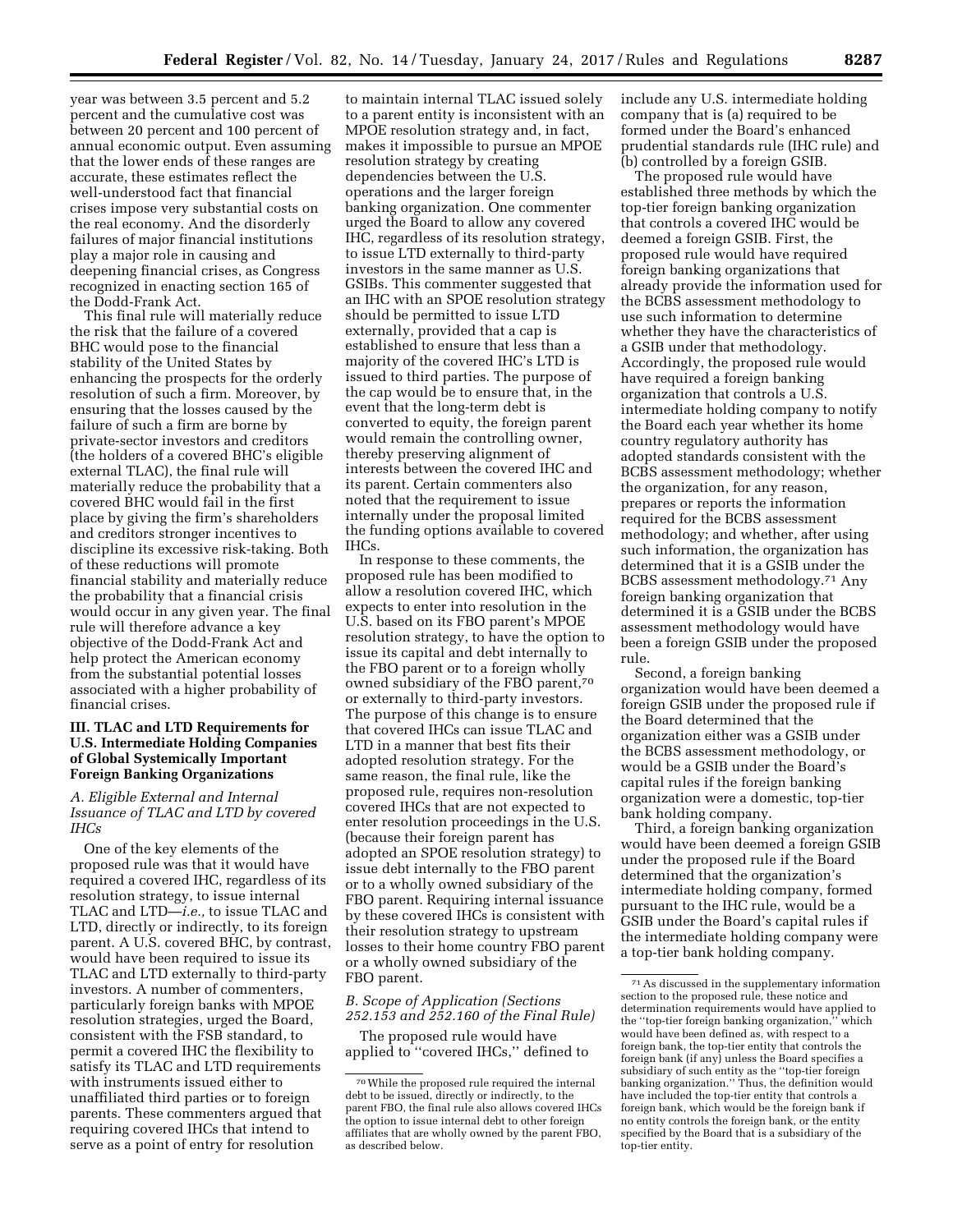Several commenters expressed concern with the proposal's method of identifying whether a covered IHC is controlled by a foreign GSIB. In particular, commenters argued that the TLAC requirements should apply only to covered IHCs of foreign banking organizations that have been identified as GSIBs by the FSB. These commenters argued that the additional requirement for covered IHCs to conduct their own assessment using both the Board's methodology and the global methodology and report to the Federal Reserve is overly complex and burdensome, especially where the covered IHC and its top-tier FBO are not close to the GSIB threshold. One commenter requested that the Board confirm it will determine which FBOs are subject to the final rule's requirements by relying exclusively on the method 1 GSIB surcharge calculation and not the method 2 GSIB surcharge calculation.

The final rule adopts the same methodology as the proposal for determining whether a covered IHC is controlled by a foreign GSIB. The methodology in the GSIB surcharge rule identifies the most systemically important U.S. banking organizations. As discussed above with respect to covered BHCs, this methodology evaluates a banking organization's systemic importance on the basis of its size, interconnectedness, crossjurisdictional activity, substitutability, and complexity. The firms that score the highest on these attributes are classified as GSIBs. While the GSIB surcharge rule itself applies only to U.S. BHCs, its methodology is equally well-suited to evaluating the systemic importance of foreign banking organizations. The method 1 methodology in the GSIB surcharge rule for identifying GSIBs is consistent with the methodology developed by the BCBS to identify GSIBs. Moreover, foreign jurisdictions collect information from banking organizations in connection with that framework that parallels the information collected by the Board for purposes of the Board's GSIB surcharge rule.

Given that the global methodology and the method 1 methodology in the GSIB surcharge rule to identify GSIBs are virtually identical, the two methodologies should lead to the same outcomes, and the requirements in the final rule to identify whether a foreign banking organization is a GSIB should entail minimal additional burden for foreign banking organizations.

The Board received a number of comments arguing that covered IHCs should not be subject to the requirements of the final rule.

Commenters contended that the U.S. operations of covered IHCs are not significant enough to justify applying the proposed rule to them and that the Board did not explain its basis for subjecting covered IHCs to the proposal. In particular, certain commenters argued that the proposed internal TLAC and LTD requirements have no relationship to the systemic risk to the U.S. financial system posed by covered IHCs and discriminated against covered IHCs compared to covered BHCs with similar systemic significance based solely on ownership of the covered IHC by a global systemically important FBO. These commenters generally recommended that covered IHCs should be treated more like non-GSIB, similarly sized, domestic bank holding companies, which are not subject to TLAC or LTD requirements under the final rule. These commenters argued that the proposed rules conflicted with the statutory requirements to give due regard to the principle of national treatment and equality of competitive opportunity and take into account the extent to which the financial company is subject on a consolidated basis to home country standards that are comparable to those applied to financial institutions in the United States.72

The Dodd-Frank Act requires the Board to give due regard to national treatment and equality of competitive opportunity. This generally means that the Board must, in establishing standards applicable to foreign banking organizations operating in the United States, consider the standards applicable to similarly situated U.S. banking organizations and explain any differences in treatment between the two. The purpose of this requirement is to encourage competition in the U.S. banking market so that neither U.S. banking organizations nor the U.S. operations of foreign banking organizations are unfairly disadvantaged. The requirement does not mean, however, that the same standards must always apply to U.S. banking organizations and foreign banking organizations of a similar size and complexity.

For example, in the context of resolution, covered IHCs are not similarly situated to U.S. banking organizations of a similar size and complexity. Unlike U.S. banking organizations, covered IHCs are connected to foreign GSIBs, which affects the potential impact of their resolution, the contexts under which they will be resolved, and how their resolution will be conducted. Foreign

GSIBs, whose failure would impact the financial stability of the global financial system, also pose risks to the financial stability of the United States. Therefore, covered IHCs are more similarly situated to the U.S. GSIBs, and the final rule treats the two groups similarly, with appropriate adjustments to reflect their differences.

The Board's enhanced prudential standards rules identify foreign banking organizations with a substantial U.S. presence and require each of them to form a single U.S. intermediate holding company over their respective U.S. subsidiaries.73 Thus, whether a foreign banking organization is required to form a U.S. intermediate holding company is an indicator of whether its U.S. presence is substantial. As with the application of the requirements in the final rule to covered BHCs, which are the largest, most systemically important U.S. banking organizations, the final rule's focus on IHCs held by foreign GSIBs is in keeping with the Dodd-Frank Act's mandate that more stringent prudential standards be applied to the most systemically important bank holding companies.<sup>74</sup> Furthermore, as discussed in more detail below, the use of the methodology in the GSIB surcharge rule to identify both foreign and U.S. GSIBs (and to identify both covered BHCs and covered IHCs) promotes a level playing field between U.S. and foreign banking organizations. Thus, the final rule applies to the U.S. operations of those foreign banking organizations that would be considered GSIBs under the Board's GSIB surcharge rule and that have substantial operations in the United States.

Additionally, while some covered IHCs may be subject to comparable TLAC standards in their home jurisdiction, the final rule is tailored to the potential risks presented by the U.S. operations of foreign GSIBs to the U.S. financial system. In this regard, the final rule mandates that a covered IHC have sufficient loss absorbing capacity present in the United States to support a successful recapitalization or resolution of the covered IHC.

## *C. Resolution and Non-Resolution IHCs (Section 12 CFR 252.164 of the Final Rule)*

Under the final rule, as explained above, whether or not a covered IHC has the option to issue debt externally to

<sup>72</sup> 12 U.S.C. 5635(b)(2).

 $^{\rm 73}\rm{The}$  IHC rule generally requires any foreign banking organization with total consolidated nonbranch U.S. assets of \$50 billion or more to form a single U.S. intermediate holding company over its U.S. subsidiaries. 12 CFR 252.153; 79 FR 17329 (May 27, 2014).

<sup>74</sup> 12 U.S.C. 5365(a)(1)(B).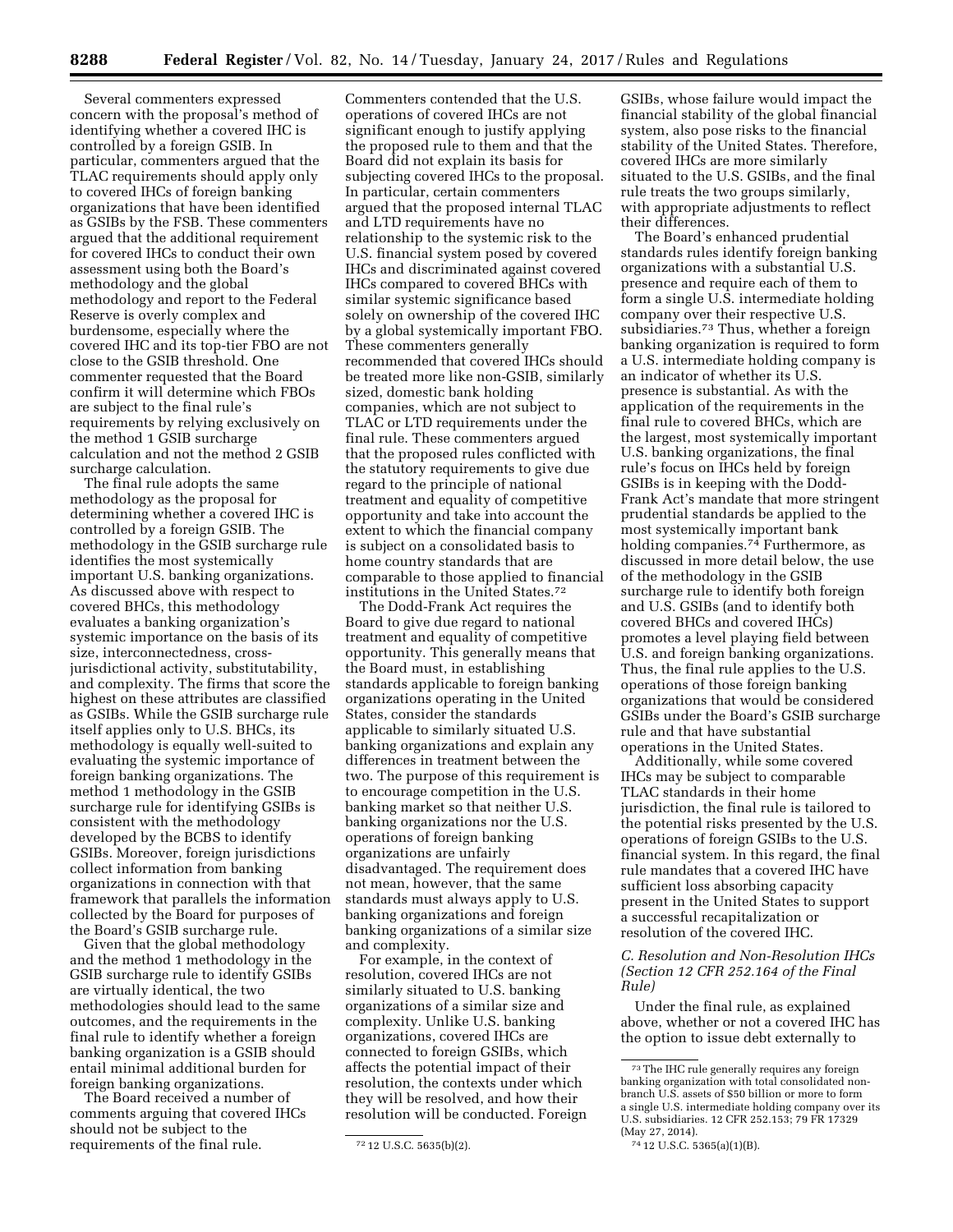third-party investors depends on whether the covered IHC (or any of its subsidiaries) is expected to enter resolution if a foreign parent entity fails (an MPOE strategy), rather than continuing to operate outside of resolution proceedings while a foreign parent entity is resolved (an SPOE strategy). In addition, under the final rule like under the proposal, the amount of eligible total loss-absorbing capacity that a covered IHC would be required to maintain outstanding would depend on whether the covered IHC (or any of its subsidiaries) is expected to enter resolution if a foreign parent entity fails, rather than the covered IHC continuing to operate outside of resolution proceedings.

Under the proposal, the home country resolution authority for the parent foreign banking organization of the covered IHC would have been required to provide a certification to the Board indicating that the authority's planned resolution strategy for the foreign banking organization did not involve the covered IHC or any subsidiary of the covered IHC entering a resolution proceeding in the United States for the covered IHC to have been considered a ''non-resolution entity.'' A few commenters objected to the requirement in the proposal that this determination require the home country resolution authority to provide such a certification to the Board. These commenters generally argued that this requirement created an unnecessary administrative burden that home country resolution authorities may not be able to satisfy for example, due to internal policies or requirements that would not permit them to make an official certification. These commenters also pointed out that the Board already has enough information to make such a determination. In particular, these commenters noted the Board reviews FBO resolution plans that specify whether their resolution strategy is SPOE or MPOE, and participates in Crisis Management Groups for all covered IHCs of FBOs.

To address these concerns, the final rule modifies the proposal to require the top-tier foreign banking organization with U.S. non-branch assets equal to or greater than \$50 billion, rather than the home country resolution authority, to certify to the Board whether the planned resolution strategy of the top-tier foreign banking organization involves the covered IHC or its subsidiaries entering resolution, receivership, insolvency, or similar proceedings in the United States. The certification must be provided by the top-tier foreign banking organization to the Board on the later of

June 30, 2017 or one year prior to the date on which the covered IHC is required to comply with the covered IHC TLAC and LTD requirements of the final rule.75 In addition, the top-tier foreign banking organization with U.S. non-branch assets equal to or greater than \$50 billion must provide an updated certification to the Board upon a change in resolution strategy.

A covered IHC is a ''resolution covered IHC'' under the final rule if the certification provided indicates that the top-tier foreign banking organization's planned resolution strategy involves the covered IHC or its subsidiaries entering into resolution, receivership, insolvency or similar proceeding. A covered IHC is a ''non-resolution covered IHC'' under the final rule if the certification provided to the Board indicates that the top-tier foreign banking organization's planned resolution strategy does not involve the covered IHC or its subsidiaries entering into resolution, receivership, insolvency, or similar proceedings in the United States.

In addition, under the final rule, the Board may determine in its discretion that an entity that is certified to be a non-resolution covered IHC is a resolution covered IHC, or that an entity that is certified to be a resolution covered IHC is a non-resolution covered IHC.

In reviewing certifications provided with respect to covered IHCs, the Board would expect to review all the information available to it regarding a firm's resolution strategy, including information provided to it by the firm. The Board would also expect to consult with the firm's home country resolution authority in connection with this review. In addition, the Board may consider a number of factors suggested by commenters including but not limited to whether a foreign banking organization conducts substantial U.S. activities outside of the IHC chain; whether the group's capital and liability structure is set up in a way to allow for losses to be upstreamed to the top-tier parent; whether the top-tier parent or foreign affiliates provide substantial financial or other forms of support to the U.S. operations (*e.g.,* guarantees, contingent claims and other exposures between group entities); whether the covered IHC is operationally independent (*e.g.,* costs are undertaken

by the IHC itself and whether the IHC is able to fund itself on a stand-alone basis); whether the covered IHC depends on the top-tier parent or foreign affiliates for the provision of critical shared services or access to infrastructure; whether the covered IHC is dependent on the risk management or risk-mitigating hedging services provided by the top-tier parent or foreign affiliates; and the location where financial activity that is conducted in the United States is booked.

A covered IHC would have one year or a longer period determined by the Board to comply with the requirements of the final rule if it changes its resolution strategy or if the Board determines that the firm certified to the wrong strategy. For example, if the Board determines that a firm that had certified it is a non-resolution covered IHC, which is subject to a lower TLAC requirement under the final rule, is a resolution covered IHC for purposes of the final rule, the IHC would have up to one year from the date on which the Board notifies the covered IHC in writing of such determination to raise additional capital or long-term debt to comply with the requirements of the final rule. Similarly, a firm that certified it was a resolution covered IHC that is determined to be a non-resolution covered IHC would have one year to comply with the requirements of the final rule. Since under the final rule a resolution covered IHC has the option to issue TLAC and LTD externally to thirdparties, the one-year period would provide the covered IHC with time to make any necessary adjustments to the composition of its TLAC and LTD, for example by issuing internal LTD to its foreign parent.

As noted, under the final rule, the Board may extend the one-year period discussed above. In acting on any requests for extensions of this time period, the Board would consider whether the covered IHC had made a good faith effort to comply with the requirements of the final rule.

## *D. Calibration of the TLAC and LTD Requirements (Sections 252.162 and 252.165 of the Final Rule)*

The proposed rule would have imposed different minimum internal loss-absorbing capacity (eligible internal TLAC) requirements for covered IHCs expected to enter into resolution proceedings if their foreign parent entity fails (resolution covered IHCs), and covered IHCs not expected to enter resolution proceedings under the same circumstances (non-resolution covered IHCs). The proposed rule would have treated all covered IHCs as resolution

<sup>75</sup>Under the final rule, a covered IHC is required to comply with the rule's requirements by the later of three years after the date on which the U.S. nonbranch assets of the foreign banking organization that controls the covered IHC equal or exceed \$50 billion, and the date on which the foreign banking organization that controls the covered IHC first became a GSIB.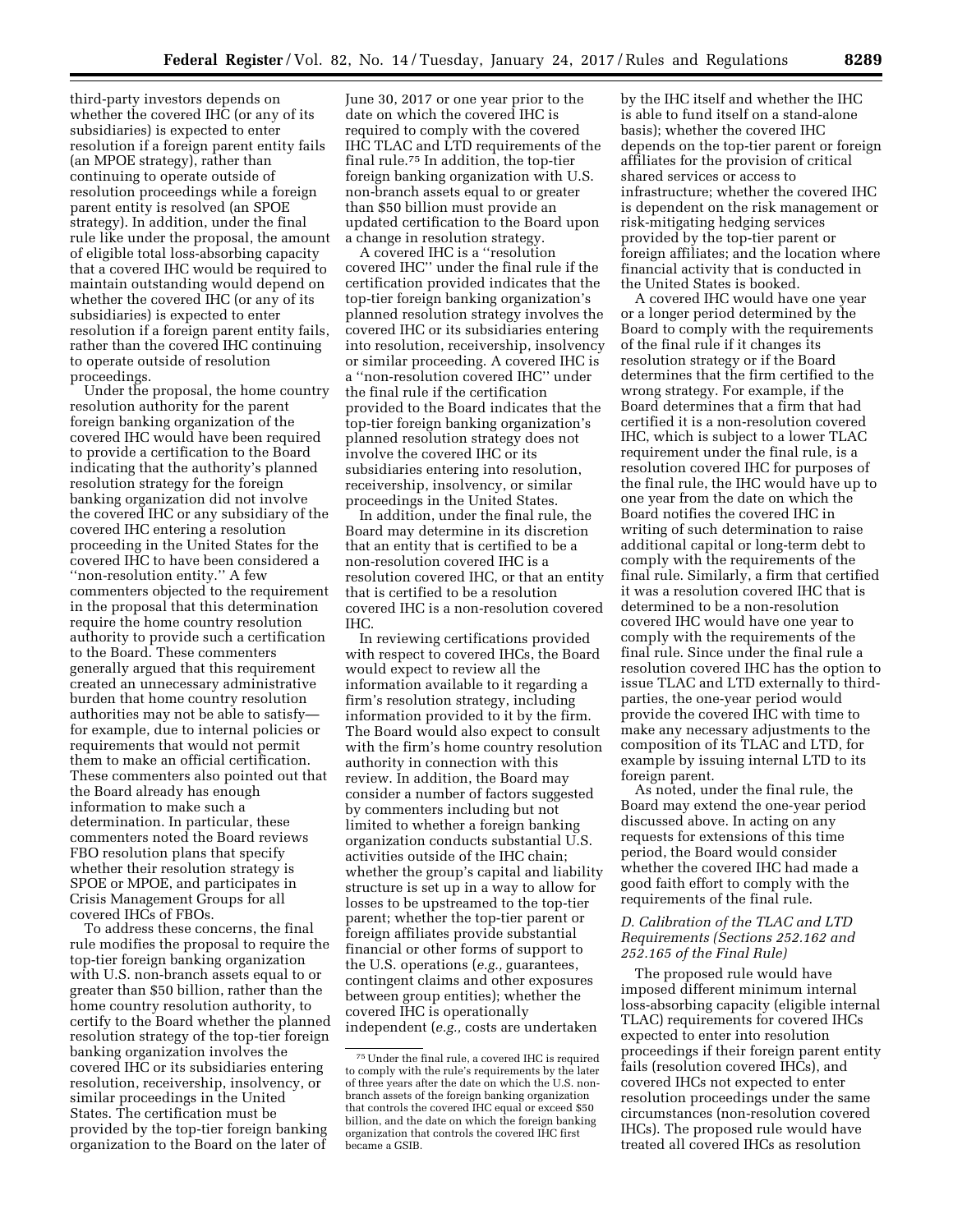entities unless the home country resolution authority for the foreign GSIB that controls the covered IHC certified to the Board that the authority's resolution plan for the foreign GSIB adopted an SPOE approach.76

Under the proposed rule, covered IHCs that were resolution entities would have been required to maintain a minimum amount of outstanding eligible internal TLAC no less than the greatest of (a) 18 percent of the covered IHC's total risk-weighted assets; 77 (b) 6.75 percent of the covered IHC's total leverage exposure (if applicable); and (c) 9 percent of the covered IHC's average total consolidated assets, as computed for purposes of the U.S. tier 1 leverage ratio. Covered IHCs that were nonresolution entities would have been required to maintain a minimum amount of outstanding eligible internal TLAC no less than the greater of (a) 16 percent of the covered IHC's total riskweighted assets;<sup>78</sup> (b) 6 percent of the covered IHC's total leverage exposure (if applicable); and (c) 8 percent of the covered IHC's average total consolidated assets, as computed for purposes of the U.S. tier 1 leverage ratio.79 The proposed rule also would have applied an internal TLAC buffer to all covered IHCs in addition to the applicable riskweighted assets component of the internal TLAC requirement.

Under the proposed internal LTD requirement, a covered IHC would have been required to maintain outstanding eligible internal long-term debt instruments in an amount not less than the greatest of (a) 7 percent of total riskweighted assets; (b) 3 percent of the total leverage exposure (if applicable); and (c) 4 percent of average total consolidated assets, as computed for purposes of the U.S. tier 1 leverage ratio.

77Under the proposed rule, the risk-weighted assets component of the internal TLAC requirement for covered IHCs of MPOE firms would have been phased in as follows: It would be equal to 16 percent of the covered IHC's risk-weighted assets beginning on January 1, 2019, and would be equal to 18 percent of the covered IHC's risk-weighted assets beginning on January 1, 2022.

78Under the proposed rule, the risk-weighted assets component of the internal TLAC requirement would have been phased in as follows: It would be equal to 14 percent of the covered IHC's riskweighted assets beginning on January 1, 2019, and would be equal to 16 percent of the covered IHC's risk-weighted assets beginning on January 1, 2022.

79The final rule imposes the same leverage capital requirements on U.S. intermediate holding companies as it does on U.S. bank holding companies. 12 CFR 252.153(e)(2). These leverage capital requirements include the generally applicable leverage ratio and the supplementary leverage ratio for U.S. intermediate holding companies that meet the scope of application for

A covered IHC would have been prohibited from redeeming eligible internal LTD prior to the stated maturity date without obtaining prior approval from the Board if after such redemption the covered IHC's eligible internal LTD would fall below its internal LTD requirement.

Some commenters argued that, based on the size of their U.S. operations, covered IHCs should be treated like domestic U.S. bank holding companies that are not subject to the requirements of the final rule. These commenters questioned whether TLAC and LTD requirements for covered IHCs are even necessary, particularly where ownership by a major foreign bank parent would add a source of strength for covered IHCs and where other prudential standards, including robust capital, liquidity, stress testing, and risk management requirements, already address the risk to U.S. financial stability posed by covered IHCs. A few commenters suggested that the Board reserve the power to alter TLAC and LTD requirements for institutions on a case-by-case basis based on the relative importance of the U.S. operations of a foreign banking organization to U.S. financial stability.

Commenters expressed a number of concerns with the proposal's calibration of internal TLAC and LTD for covered IHCs. In general, commenters requested a reduction in the calibration of internal TLAC and LTD for both resolution covered IHCs and non-resolution covered IHCs. Commenters contended that the levels of internal TLAC and LTD under the proposal were far higher than necessary to promote resolvability and resiliency of covered IHCs. Several commenters expressed concern that prepositioning too much capital and LTD at a covered IHC would prevent a foreign banking group from putting resources to better use, either by providing more services to the market or using the capital to assist the covered IHC's foreign affiliates in times of stress.

that ratio. The requirements were so high that they so FSB standard at 19. Other commenters suggested that the requirements could potentially discourage cooperation between U.S. and foreign banking regulators, and perhaps encourage foreign banking regulators to impose more stringent requirements for foreign affiliates of U.S. banking organizations in retaliation for the proposed rule. Commenters concerned about the reaction of foreign regulators to the proposed rule suggested that the Board set the minimum TLAC requirements applicable to covered IHCs in consultation with foreign regulators. Several commenters also suggested that

would negatively impact credit markets and thereby decrease economic activity. Commenters argued that the calibration for non-resolution covered IHCs, in particular, was too high and that the Board should follow the approach described in the FSB standard and establish internal TLAC calibration levels for non-resolution covered IHCs based only on the need to ensure homehost country cooperation. These commenters urged that the internal TLAC requirements applicable to nonresolution covered IHCs should be reduced from the proposed level of approximately 90 percent of the TLAC requirements applicable to resolution covered IHCs, the top end of the range set by the FSB standard, to not more than 75 percent of such requirements applicable to resolution covered IHCs, representing the low end of the range recommended by the FSB standard, in order to appropriately incentivize SPOE resolution strategy.80 These commenters contended that the proposal's higher calibration would not provide enough flexibility to allocate a foreign parent's loss-absorbing capacity wherever necessary within the firm in the case of failure, and that the potential ringfencing of excessive amounts of capital would reduce, and not enhance, the resilience of the firm. These commenters also argued that nonresolution covered IHCs do not pose the same risks to U.S. financial stability because these firms would receive support from their foreign parents in times of stress.

A number of commenters argued that covered IHCs that are subject to the SLR requirement should not be subject to the additional prong of the covered IHC TLAC and LTD requirements in the proposal that required covered IHCs to maintain TLAC and LTD levels greater than or equal to a percentage of average total consolidated assets, as there is no corresponding requirement imposed on covered BHCs. These commenters urged the Board to remove the average total consolidated assets-based leverage ratio test for covered IHCs subject to the supplemental leverage ratio component of TLAC and LTD.

In addition, commenters urged the Board to allow a portion of internal TLAC to be satisfied through collateralized guarantees, as contemplated in the FSB standard. These commenters suggested that such guarantees would address concerns motivating the proposed internal TLAC requirements in a manner less likely to lead to going-concern ring fencing and ''misallocation risk'' (*i.e.,* trapping

<sup>76</sup>As described above, the final rule has modified this aspect of the proposal.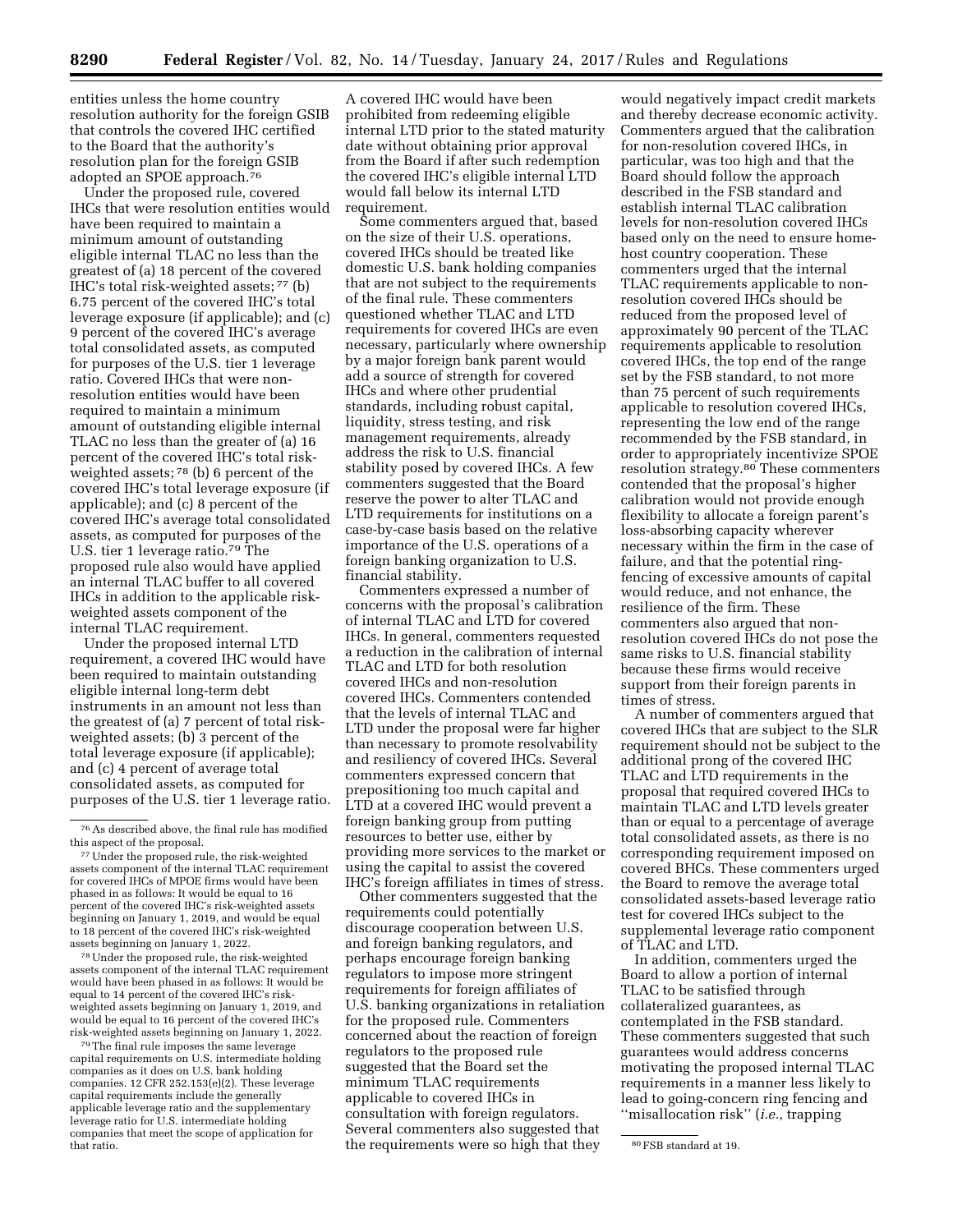resources that may not be needed in a covered IHC through pre-positioning). To reduce misallocation risk, a few commenters argued that the Board should permit a covered IHC to satisfy minimum TLAC and LTD requirements with capital contribution agreements which would obligate a foreign GSIB parent to contribute an amount of assets up to the minimum amount required in order to recapitalize the covered IHC upon the occurrence of certain events. These commenters also recommended that the Board permit covered IHCs to satisfy a portion of their internal TLAC requirements with other forms of parent support that have similar characteristics to such guarantees and satisfy the Board's policy objectives, such as keepwell agreements and uncollateralized guarantees.

A number of commenters argued that the Board should eliminate separate long-term debt requirements for covered IHCs. According to the commenters, separate long-term debt requirements are not necessary to ensure that covered IHCs have enough loss-absorbing capacity to be recapitalized. These commenters asserted that equity can absorb losses equally well both inside and outside of a bankruptcy or Title II proceeding, and can function as both

going-concern and gone-concern capital. As a result, these commenters argued that covered IHCs should be able to satisfy their minimum TLAC requirements by freely substituting equity for LTD. A few commenters suggested that, consistent with the FSB standard, LTD for non-resolution IHCs be established as a supervisory expectation, rather than a formal minimum requirement, and that internal LTD be required to comprise no more than 33 percent of internal TLAC. Other commenters, however, noted that requiring covered IHCs to maintain a minimum amount of LTD represents a departure from the FSB standards, which do not require that any portion of internal TLAC consist of long-term debt instruments.

A number of commenters also pointed out that the Board did not apply the ''balance sheet'' depletion approach to calibrate the proposed internal LTD and TLAC requirements that the Board used for determining the calibration levels for the external LTD and TLAC requirements. These commenters urged the Board, consistent with the principle of national treatment, to include this adjustment to the calibration of LTD and TLAC requirements for covered IHCs.

As noted, covered IHCs are more similarly situated to covered BHCs than to U.S. banking organizations of a similar size, and the LTD and TLAC requirements should therefore apply to covered IHCs. Thus, the rationale for the internal LTD and TLAC requirements in the final rule is generally parallel to the rationale for the TLAC and LTD requirements for covered BHCs, as discussed above. Resolution covered IHCs would be subject to a TLAC requirement with a risk-weighted assets component identical to the riskweighted assets component of the TLAC requirement applicable to covered BHCs. They would be subject to a supplementary leverage ratio component (if applicable) that is lower than the supplementary leverage ratio component of the proposed TLAC requirement applicable to covered BHCs, in recognition of the fact that covered IHCs are not U.S. GSIBs and so would not be subject to the enhanced supplementary leverage ratio that applies to U.S. GSIBs. Finally, covered IHCs are also subject to TLAC and LTD requirements that are based on the U.S. tier 1 leverage ratio.<sup>81</sup>

The calibrations for TLAC and LTD under the final rule applicable to covered IHCs are reflected below:

## TABLE 4—COVERED IHC TLAC AND LTD FINAL RULE CALIBRATIONS

|                            |                                            | <b>RWA</b> | Leverage: SLR                        | Leverage:<br>Total assets<br>(% ) |
|----------------------------|--------------------------------------------|------------|--------------------------------------|-----------------------------------|
| Non-Resolution Covered IHC | Covered IHC TLAC    16 percent plus buffer |            | 6 percent (if applicable)            | 8                                 |
| Resolution Covered IHC     | Covered IHC TLAC    18 percent plus buffer |            | $\vert$ 6.75 percent (if applicable) | 3.5<br>9                          |
|                            |                                            |            | 2.5 percent (if applicable)          | 3.5                               |

Other than the adjustment to the LTD calibration to reflect balance sheet depletion, the final rule does not reduce or eliminate the TLAC and LTD requirements in the manner suggested by commenters. However, the final rule does reflect a number of changes intended to address concerns raised by commenters and mitigate the burden of the final rule on covered IHCs. In particular, resolution covered IHCs are permitted under the final rule to issue external debt in the same manner as covered BHCs. Resolution covered IHCs are therefore subject to similar calibrations as covered BHCs under the final rule, because these IHCs are analogous to covered BHCs, which are themselves resolution entities.

The final rule provides that nonresolution covered IHCs are subject to slightly lower TLAC requirements than resolution covered IHCs. However, the final rule does not further reduce the requirement relative to the proposal as requested by commenters. The final rule's calibration of TLAC for nonresolution covered IHCs is the same as under the proposal and within (though toward the higher end) of the recommended range in the FSB standard.

The Board considered comments requesting that the final rule lower the calibration for non-resolution covered IHCs. Most foreign GSIBs are expected to be resolved by their home jurisdiction resolution authorities through an SPOE

resolution and are therefore expected to be non-resolution entities under the proposal. Were such an SPOE resolution to succeed, the covered IHC would avoid entering resolution and would continue as a going concern, with its eligible internal TLAC and eligible internal LTD used to transmit the covered IHC's going-concern losses to the parent foreign GSIB, to the extent necessary. However, the final rule recognizes the need to plan for the contingency in which the covered IHC enters a U.S. resolution proceeding. The proposed calibration for such a covered IHC was based on the desirability of providing support for the preferred SPOE resolution of the foreign GSIB. This approach is most effective when a

<sup>81</sup> Generally, a bank holding company is subject to a 4 percent on-balance sheet leverage ratio requirement and a 3 percent supplementary leverage ratio requirement (if the supplementary

leverage ratio applies to the bank holding company). The final rule's calibration of the onbalance sheet leverage ratio component of the proposed internal TLAC requirement, 8 percent, is

twice the 4 percent requirement to be conceptually consistent with the proposed calibration of the supplementary leverage ratio requirement, 6 percent, which is twice the 3 percent requirement.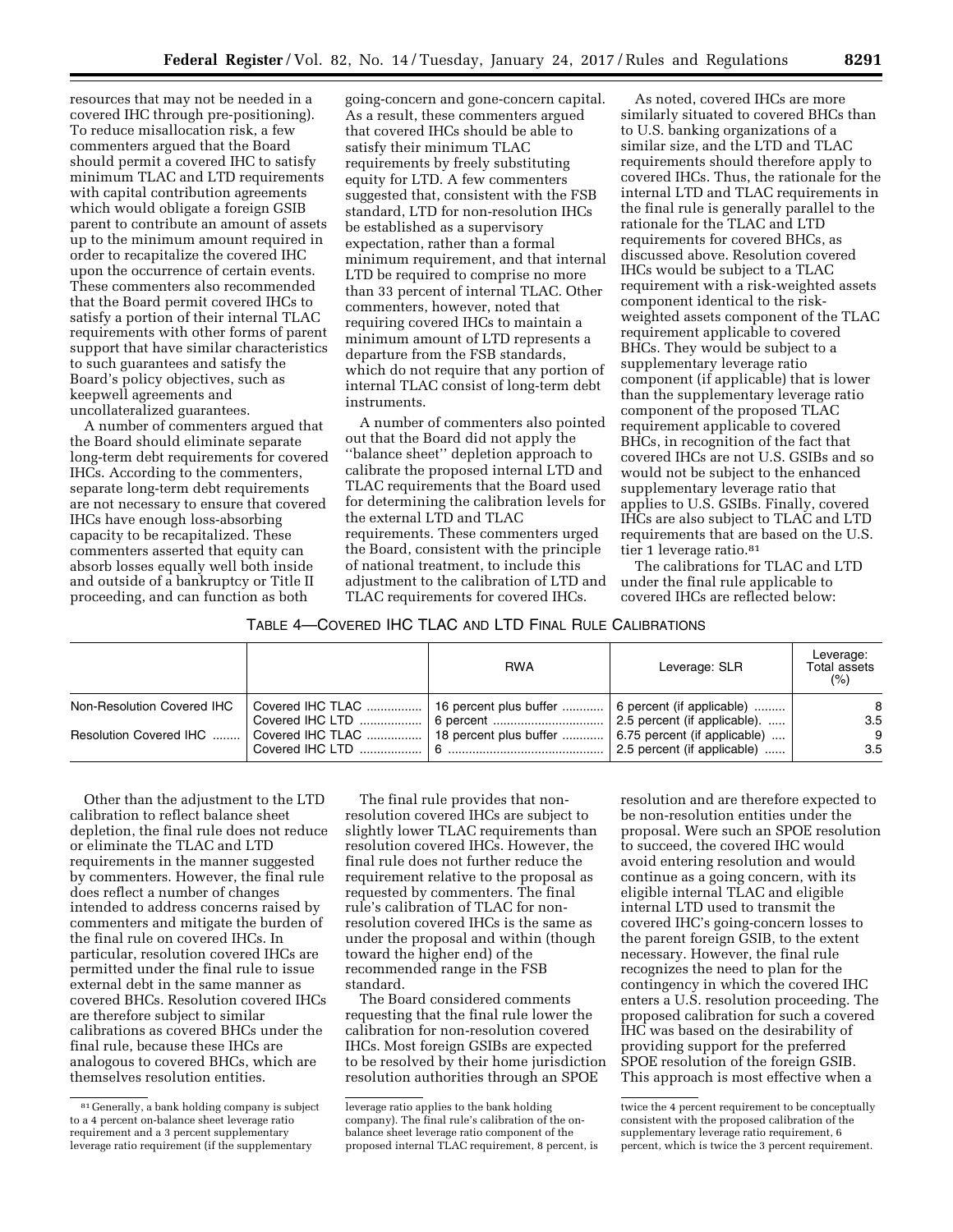foreign GSIB parent has internal lossabsorbing capacity that can be freely allocated to whichever subsidiaries have incurred the greatest losses (including non-U.S. subsidiaries). The value of this flexibility must, however, be balanced against the need to maintain sufficient loss-absorbing capacity in the United States so that a covered IHC can be maintained as a going concern or subjected to an orderly resolution in the United States if the foreign GSIB is not successfully resolved in an SPOE resolution or is otherwise unable to provide support to a non-resolution covered IHC.

For these reasons, the final rule retains the proposed calibrations in order to maximize the likelihood that a non-resolution or resolution covered IHC could be resolved in an orderly manner in the United States. For similar reasons, collateralized guarantees and other forms of contingent support do not count toward the minimum TLAC requirements under the final rule as requested by commenters. These forms of contingent support would not be prepositioned in the United States and available for use during a period of stress without additional actions by the foreign GSIB parent.

To ensure that the LTD requirements are sufficient to replace a covered IHC's capital in a manner consistent with the Board's existing capital requirements, the LTD requirements are based on each of the three regulatory capital measures applicable to covered IHCs. The final rule does not eliminate, as requested by certain commenters, the total consolidated asset measure for covered IHCs that are subject to the total leverage exposure component because covered IHC's are generally subject to U.S. tier 1 leverage ratio capital requirement and basing the LTD requirements on this capital measure is consistent with the underlying capital refill framework that motivates the requirements.82

The proposal has been modified to reduce the minimum LTD requirement applicable to covered IHCs to reflect the same balance sheet depletion approach that was used to calibrate the requirements in the final rule applicable to the covered bank holding companies. Thus, under the final rule, the riskweighted asset component of the LTD requirements has been reduced from 7 percent under the proposal to 6 percent (4.5 percent plus a 2.5 percent capital conservation buffer with a 1 percentage point allowance for balance sheet depletion); the SLR component from 3 percent to 2.5 percent; and the total assets component from 4 percent to 3.5 percent.

With respect to the comment that the Board should reserve the power to adjust TLAC and LTD requirements for institutions on an case-by-case basis based on the relative importance of the U.S. operations of a foreign banking organization to U.S. financial stability, the final rule, like the proposal, establishes a minimum baseline requirement applicable to all covered IHCs, The possibility of adjusting these requirements on a case-by-case basis is something the Board may consider in the future based on the risk of the particular institution in question as the Board gains more experience with the application of the requirements.

The final rule adds a new provision for covered IHCs to describe the treatment of long-term debt subject to a put right—that is, a right of the holder to require the issuer to redeem the debt on demand—that is the same as the applicable provision for covered BHCs under the final rule. In particular, such an instrument would be treated as if it were due to be paid on the day on which it first became subject to the put right, since on that day the creditor would be capable of demanding payment and thereby subtracting the value of the instrument from the covered BHC's loss-absorbing capacity. Also like the provision applicable to covered BHCs, the Board may order a covered IHC, after notice and an opportunity to respond, to exclude from its outstanding eligible long-term debt amount any debt securities with features that would significantly impair the

ability of such debt securities to take losses.

The Board has consulted with, and expects to continue to consult with, foreign financial regulatory authorities regarding the requirements of the final rule. In addition, as noted above, the Board intends to update required TLAC and LTD calibration requirements in light of any future changes to the framework of applicable capital requirements.

## *E. Core Features of Eligible TLAC (Section 252.165 of the Final Rule)*

Under the proposal, a covered IHC's eligible internal TLAC was defined to be the sum of the tier 1 regulatory capital (common equity tier 1 capital and additional tier 1 capital) issued from the covered IHC to a foreign entity that directly or indirectly controls the covered IHC (''foreign parent entity'') and the covered IHC's eligible LTD.83 Only those tier 2 capital instruments that meet the definition of eligible LTD would have counted toward the TLAC requirement applicable to covered IHCs.

Requiring that regulatory capital be issued directly by a covered IHC, rather than by a subsidiary of the IHC, in order to count as eligible internal TLAC means that a covered IHC would have loss-absorbing capacity available to absorb losses incurred by any subsidiary of the IHC. In contrast, regulatory capital that is issued by one subsidiary of a covered IHC would not necessarily be available to absorb losses incurred by another subsidiary.

Under the proposal, regulatory capital and long-term debt were also required to be issued to a foreign parent entity of the covered IHC. As noted, a number of commenters urged the Board to permit covered IHCs, particularly resolution covered IHCs, to issue capital and longterm debt externally under the final rule. In addition, a few commenters argued that covered IHCs should be permitted to issue capital or long-term debt to any foreign affiliate (*i.e.,* any foreign entity within the foreign GSIB majority owned by the same top-tier foreign parent) rather than just a foreign parent as under the proposal. These

<sup>82</sup>Covered BHCs are not subject to a TLAC or LTD requirement that references total average consolidated assets as is the case for covered IHC's. This is because the U.S. tier 1 leverage ratio requirement applicable to covered IHCs is 4 percent, which is lower than the 5 percent enhanced supplementary leverage ratio requirement. Accordingly, adding a total consolidated assets TLAC or LTD requirement in the case of covered BHCs would be superfluous since the enhanced supplementary leverage ratio based requirement would always be larger than the U.S. tier 1 leverage ratio requirement. This is because both the U.S. tier 1 leverage ratio requirement of 4 percent is lower than the enhanced supplementary leverage ratio requirement of 5 percent, and the total consolidated assets amount is always less than the total leverage exposure amount. This reasoning does not apply in the case of covered IHCs. Covered IHCs are not subject to the enhanced supplementary leverage

ratio of 5 percent but are subject to the supplementary leverage ratio of 3 percent. Accordingly, there can be cases in which the U.S. tier 1 leverage ratio based requirement would be larger than the supplementary leverage ratio-based requirement. Since covered IHCs are subject to both the U.S. tier 1 leverage ratio and the supplementary leverage ratio and since the U.S. tier 1 based requirement is not redundant, the final rule requires that the TLAC and LTD requirements reference both the U.S. tier 1 and supplementary leverage ratio capital measures.

<sup>83</sup>Although eligible internal LTD with a remaining maturity between one and two years would have been subject to a 50 percent haircut for purposes of the LTD requirement, such eligible LTD would have counted at full value for purposes of the internal TLAC requirement. As discussed below, eligible internal LTD with a remaining maturity of less than one year would not have counted toward either the internal TLAC requirement or the internal LTD requirement. These requirements are the same under the final rule as under the proposal other than the fact that the final rule considers the date debt is due to be paid rather than the remaining maturity of the debt for reasons described above.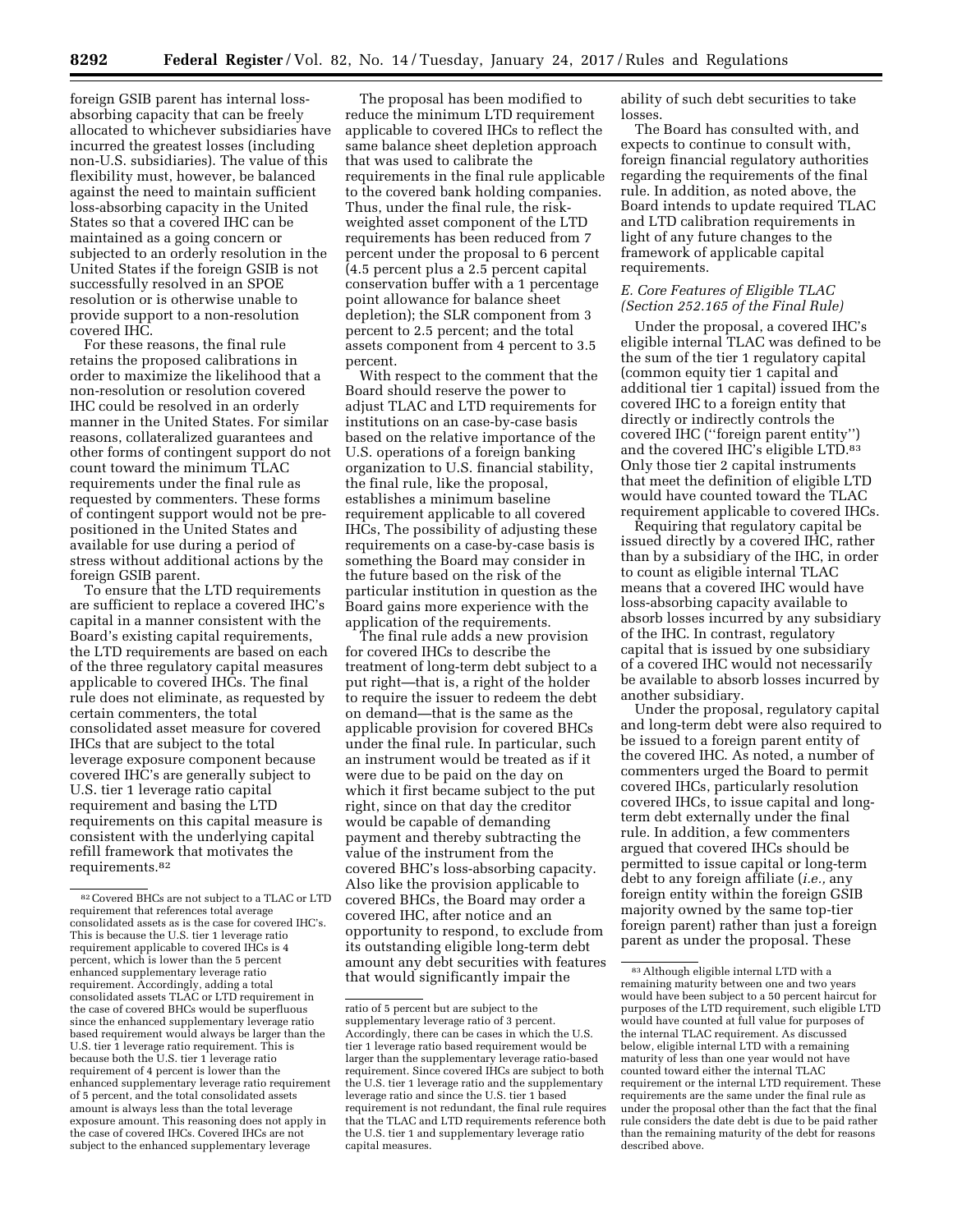commenters pointed out that internal TLAC and LTD issued to foreign affiliates would transfer losses outside the U.S. just as well as if the internal TLAC or LTD was issued to a foreign parent. Moreover, these commenters argued that broadening TLAC and LTD eligibility to include instruments held by any non-U.S. affiliate of the covered IHC would provide covered IHCs with greater flexibility to satisfy their TLAC and LTD requirements in a manner consistent with global operations and funding structures.

In response to comments, the final rule makes two changes to the proposed internal TLAC requirements. First, resolution covered IHCs have the option to issue capital and long-term debt externally to third-parties under the final rule or to issue it internally to a foreign parent or foreign wholly owned subsidiary of the foreign parent consistent with their resolution strategy.

Second, covered IHCs may issue internal TLAC and LTD to any foreign affiliate of the covered IHC that is wholly owned, directly or indirectly, by the top-tier parent foreign banking organization, in addition to foreign parent entities of the covered IHC. This modification to the proposal provides additional flexibility to foreign banking organizations without compromising the principle that losses incurred by a covered IHC with an SPOE strategy should be upstreamed to a foreign parent or another foreign affiliate rather than being transferred to other U.S. entities. It will also prevent the conversion of eligible LTD into equity from effecting a change in control over the covered IHC in the case of a non-

resolution entity IHC that is required to issue internal LTD. A change in control of a covered IHC could create additional and undesirable regulatory and management complexity during a failure scenario, and could severely disrupt an SPOE resolution strategy.

#### *F. TLAC Buffer for Covered IHCs*

The proposed rule would have required covered IHCs to maintain a buffer of common equity tier 1 capital in addition to the risk-weighted assets component of the minimum internal TLAC requirement. This buffer would have been similar to the buffer in the proposed rule that would have applied to covered BHCs, except that the internal TLAC buffer would not have included a GSIB surcharge component because covered IHCs are not subject to the Board's GSIB surcharge rule. A covered IHC's internal TLAC buffer would thus be equal to the sum of 2.5 percent plus any applicable countercyclical capital buffer. Under the proposed rule, a covered IHC that breached its buffer would be subject to the limits on capital distributions and discretionary bonus payments.

Commenters questioned whether the internal TLAC buffer was necessary for covered IHCs. These commenters argued that the buffer imposed additional burden with no corresponding benefits and encouraged the Board to eliminate the buffer, particularly for covered IHCs that issued TLAC only to their affiliates. Certain commenters recommended that a breach of the buffer should be addressed by the Board as part of the supervisory process rather than through self-executing restrictions on an IHC's capital distributions and discretionary

bonus payments. One commenter argued that the 50 percent haircut on long-term debt operates as a de facto buffer, making the internal TLAC buffer duplicative and unnecessary. This commenter also argued that the TLAC buffer would unnecessarily strain liquidity at the covered IHCs.

The covered IHC TLAC buffer serves the same purpose as the TLAC buffer applicable to covered BHCs: It limits capital distributions and discretionary bonus payments as a firm approaches its minimum TLAC requirements, thereby helping to preserve capital. Consistent with this principle and the proposal, the final rule includes a buffer that for covered IHCs that must be satisfied with common equity tier 1 capital.

Also, consistent with the proposal, a covered IHC's breach of its TLAC buffer would result in limits on capital distributions and discretionary bonus payments in accordance with Table 5. As discussed above with respect to the external TLAC risk-weighted assets buffer, a covered IHC that meets the applicable capital requirements, the existing capital conservation buffer, and the covered IHC LTD requirements generally would not need to increase its common equity tier 1 capital to meet its covered IHC TLAC requirement and its TLAC buffer.

The Board is not adding a buffer over the leverage component of the covered IHC TLAC requirement as described previously for covered BHCs. The buffers in the final rule are designed to be consistent with the buffers in Regulation Q, which only includes a buffer over a leverage requirement for the covered BHCs.

## TABLE 5—CALCULATION OF MAXIMUM COVERED IHC TLAC PAYOUT AMOUNT

| Covered IHC TLAC buffer level                                                                                                     | Maximum covered IHC TLAC<br>payout ratio<br>(as a percentage of eligible<br>retained income) |
|-----------------------------------------------------------------------------------------------------------------------------------|----------------------------------------------------------------------------------------------|
| Less than or equal to the Covered IHC TLAC buffer, and greater than 75 percent of the Covered IHC<br>TLAC buffer.                 | No payout ratio limitation applies.<br>60 percent.                                           |
| Less than or equal to 75 percent of the Covered IHC TLAC buffer, and greater than 50 percent of the Cov-<br>ered IHC TLAC buffer. | 40 percent.                                                                                  |
| Less than or equal to 50 percent of the Covered IHC TLAC buffer, and greater 25 percent of the Covered<br><b>IHC TLAC buffer.</b> | 20 percent.                                                                                  |
|                                                                                                                                   | 0 percent.                                                                                   |

*G. Core Features of Eligible Internal and External LTD for Covered IHCs (Section 252.161 of the Final Rule)* 

Under the proposal, a covered IHC's eligible internal LTD would have been defined as debt that is paid in and issued directly from the covered IHC, is unsecured, has a maturity of greater

than one year from the date of issuance, is ''plain vanilla,'' and is governed by U.S. law.84 These are generally the same

requirements as applied under the proposal to eligible external LTD issued by covered BHCs.

A few additional requirements applied to eligible internal LTD under the proposal. Eligible internal LTD would be required to be issued, directly or indirectly, to a foreign parent entity

<sup>84</sup>The proposal required that eligible internal LTD be governed by U.S. law in order to clarify that the conversion and exchange provisions of these instruments, which would be held by foreign companies, are enforceable under U.S. law.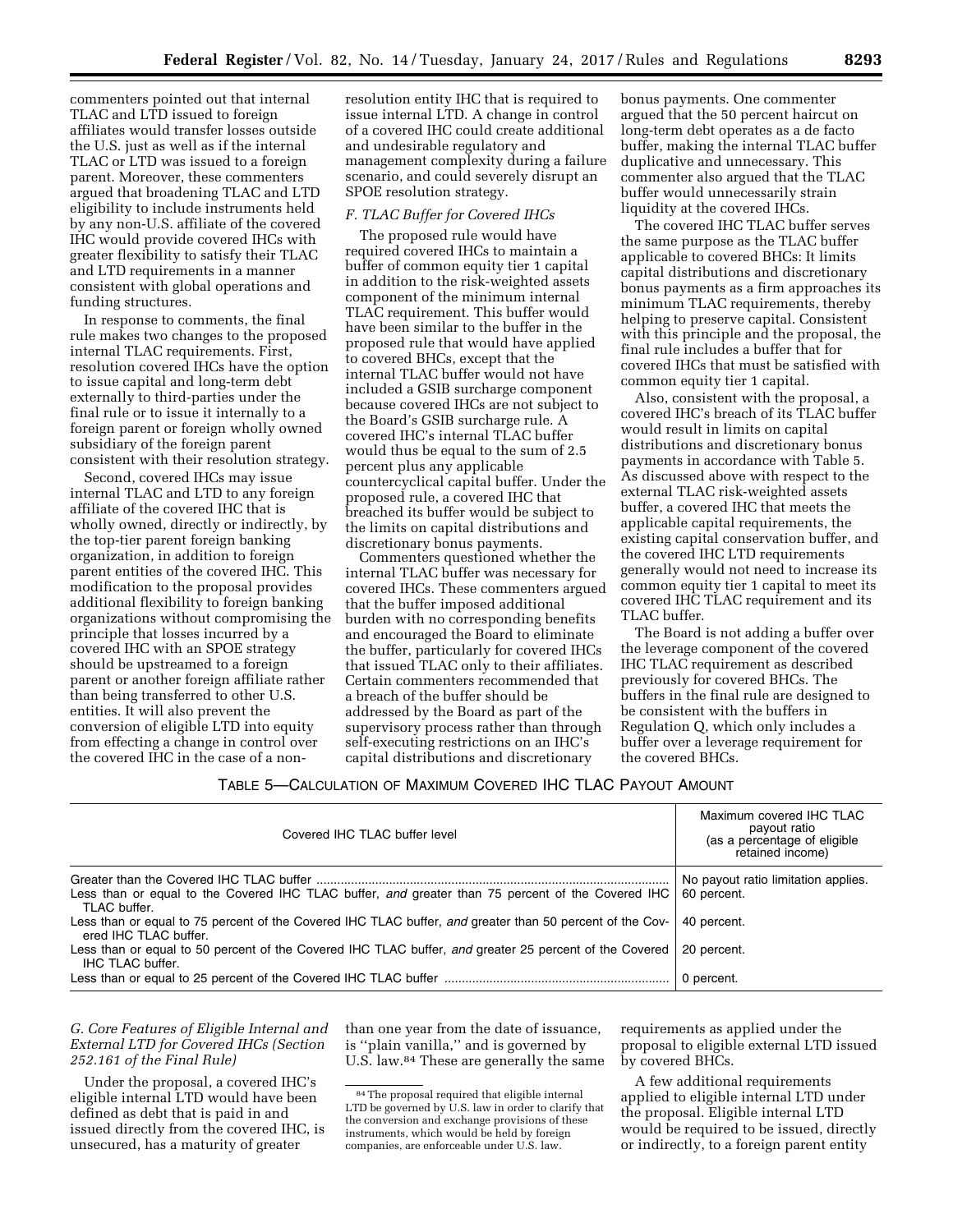of the covered IHC, to be contractually subordinated to all third-party liabilities of the covered IHC, and to include a contractual trigger pursuant to which the Board could require the covered IHC to cancel the eligible internal LTD or convert or exchange it into tier 1 common equity on a going-concern basis under certain specified conditions. Eligible internal LTD was also prohibited from having any acceleration clauses.

In general, commenters argued that the Board should conform the eligibility requirements of internal LTD for covered IHCs with those of external LTD for covered BHCs because the additional features were costly, unnecessary, and thereby placed covered IHCs at a significant competitive disadvantage relative to covered BHCs. In particular, commenters recommended that the Board eliminate the contractual subordination and contractual trigger requirements and to permit eligible internal LTD to contain the same acceleration events as permitted by long-term debt issued by covered BHCs. Commenters argued that covered IHCs transact with foreign parents on an arm's length basis, and that these features would require covered IHCs to pay a significant premiums for these features. Commenters also argued that these features of eligible internal LTD under the proposal would significantly increase the risk that the debt would be characterized as equity for U.S. income tax purposes and therefore significantly increase costs for covered IHCs. Each of these features, relevant comments, and changes to the final rule to address these concerns are discussed in more detail below.

1. Issuance to a Foreign Parent Entity that Controls the Covered IHC

Under the proposal, eligible internal LTD was required to be paid in and issued, directly or indirectly, to a foreign parent entity that controls the covered IHC. As discussed above, a number of commenters urged the Board to allow external issuance for resolution covered IHCs consistent with their resolution strategy. In response to these comments, the final rule permits resolution covered IHCs to issue eligible long-term debt externally to third-party investors as discussed above. The final rule defines a new term ''eligible external debt security'' with generally the same terms as eligible debt securities issued by covered BHCs.85 As

it would for eligible external LTD issued by covered BHCs, the final rule would also permit an eligible external debt instrument issued prior to December 31, 2016 by a resolution covered IHC that contains otherwise impermissible acceleration clauses and is issued under foreign law to qualify as an eligible external debt security.

Resolution covered IHCs also have the option to issue debt internally to a foreign parent or foreign wholly owned subsidiary of a global systemically important foreign banking organization that directly or indirectly controls the covered IHC. Non-resolution covered IHCs are required under the final rule to issue debt internally to a foreign parent or foreign wholly owned subsidiary of a global systemically important foreign banking organization that directly or indirectly controls the covered IHC, for the reasons described above. The definition of ''eligible internal debt'' security is the same for both types of covered IHCs. The requirements for an ''eligible internal debt security'' are generally the same as the terms for an ''eligible external debt security'' for a resolution covered IHC and ''eligible debt security'' for a covered BHC with a few key differences described below.

The proposal prohibited an eligible internal debt security from having any acceleration clauses. Under the final rule, both an eligible external debt security and an eligible internal debt security would be permitted to have the same types of acceleration clauses permitted for an eligible debt security of a covered BHC. However, unlike for eligible external debt securities, the final rule does not allow eligible internal debt of covered IHCs issued prior to December 31, 2016, to have impermissible acceleration clauses or be issued under foreign law. The Board does not believe that covered IHCs have substantial amounts of internal longterm debt outstanding since the requirement to establish a covered IHC became effective on July 1, 2016.

Moreover, the Board believes that covered IHCs could modify the terms of existing outstanding internal debt issued to a foreign parent or another foreign affiliate with relative ease and low cost.

Another difference from the proposal is that neither an eligible internal debt security nor an eligible external debt security would be required to be contractually subordinated under the final rule. Under the final rule, a covered IHC like a covered BHC would have the option of structural subordination, subject to a similar cap on unrelated liabilities applicable to covered BHCs described further below.

However, eligible internal debt securities would continue to have two key distinctions from eligible external debt securities under the final rule. First, an ''eligible internal debt security'' must be issued to and remain held by a company that is incorporated and organized outside of the United States that directly or indirectly controls the covered IHC, or a foreign, wholly owned subsidiary of a global systemically important foreign banking organization that directly or indirectly controls the covered IHC. Second, the internal debt security must have a contractual provision that is approved by the Board that provides for immediate conversion or exchange of the instrument into common equity tier 1 capital of the covered IHC upon issuance by the Board of an internal debt conversion order.

In response to comments by a number of foreign banks, the Board consulted with the U.S. Department of the Treasury on the possibility that internal LTD could be considered equity—rather than debt—for purposes of U.S. tax law, and therefore increase the cost of the debt relative to the external LTD required of covered BHCs.86 Four changes to the proposal should mitigate the concerns raised by commenters on the proposal.

First, the final rule removes the ability of the Board to require cancellation of the debt and only retains the ability of the Board to require its conversion or exchange. Second, eligible internal debt securities under the final rule are permitted to have the same acceleration clauses as eligible external LTD. Third, eligible internal debt securities are not required to be contractually

<sup>85</sup> In particular, eligible external debt security is defined as a debt instrument that is paid in, and issued by the covered IHC to and remains held by a company that does not directly or indirectly

control the covered IHC and is not a wholly owned subsidiary; is not secured, not guaranteed by the covered IHC or a subsidiary of the covered IHC, and is not subject to any other arrangement that legally or economically enhances the seniority of the instrument; has a maturity of greater than or equal to 365 days (one year) from date of issuance; is governed by the laws of the United States or any State thereof; does not provide the holder of the instrument a contractual right to accelerate payment of principal or interest on the instrument, except for a right that is exercisable on one or more dates that are specified in the instrument or in the event of a receivership, insolvency, liquidation or similar proceeding of the covered IHC or a failure of the covered IHC to pay principal or interest on the instrument when due and payable that continues for 30 days or more; and does not include structured notes.

<sup>86</sup>Commenters noted that, regardless of the characterization of internal LTD as equity under U.S. tax law, coupon payments on internal LTD are likely to be treated as debt in an FBO's home jurisdiction. The commenters argued that the overall result would therefore be the incurrence by FBOs of tax costs in respect of internal LTD substantially in excess of those that would arise from either conventional debt or conventional equity.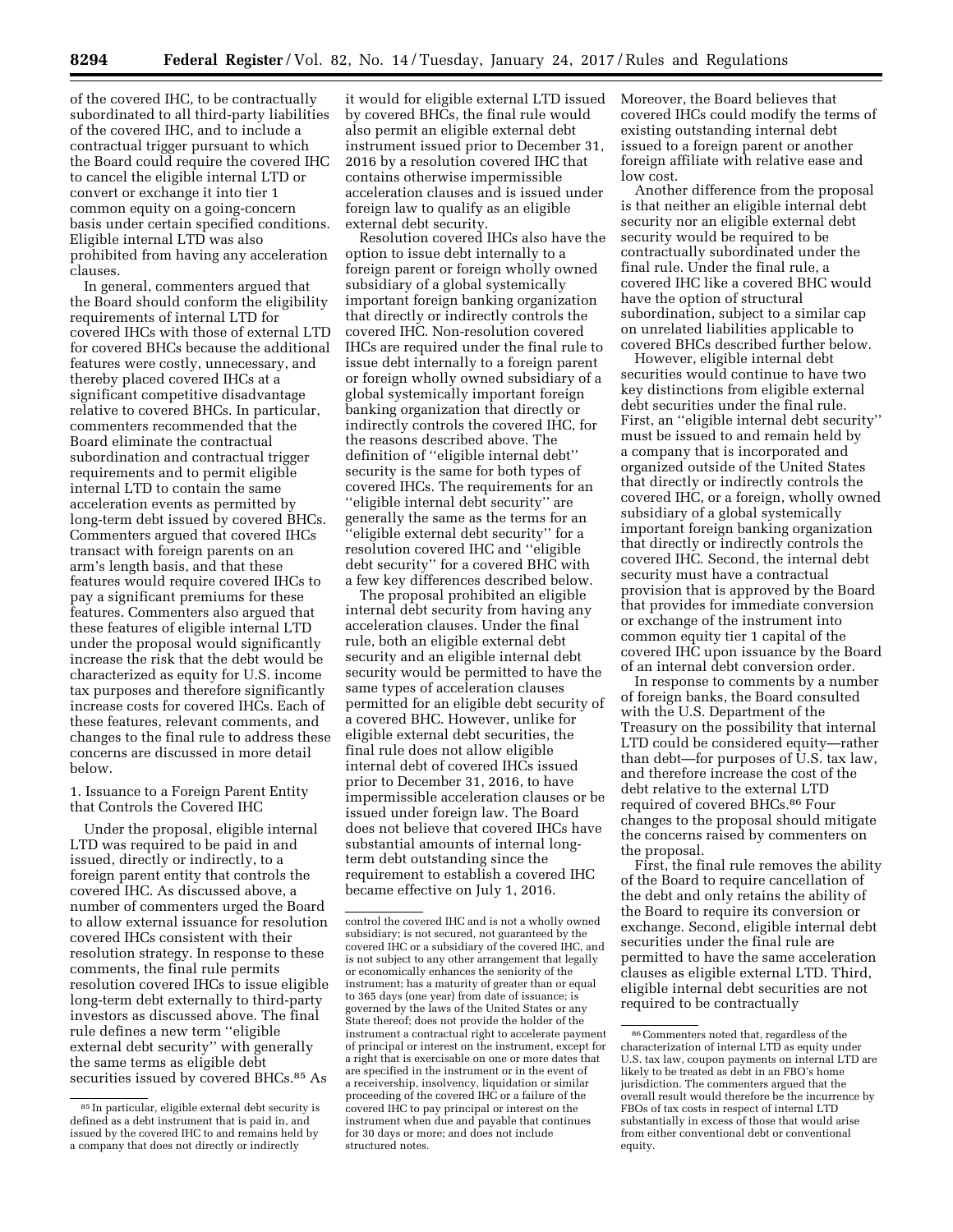subordinated under the final rule. Fourth, the final rule allows the Board to require the partial conversion or exchange of less than all of the eligible internal debt securities of the IHC, whereas the proposal only contemplated 100 percent conversion. A more detailed explanation of these changes follows.

## 2. Acceleration Clauses

The proposal would have prohibited an eligible internal debt security issued by a covered IHC from having any contractual provision giving the holder of the instrument a contractual right to accelerate payment of principal or interest on the instrument. Many commenters expressed concern with this aspect of the proposal as being stricter than the requirements for covered BHCs and argued that eligible LTD issued by covered IHCs should be permitted to contain the same acceleration events as permitted for eligible debt securities issued by covered BHCs (*i.e.,* acceleration clauses for insolvency and payment default). These commenters explained that covered IHCs may not have more flexibility than covered BHCs to price internal debt because covered IHCs and their non-U.S. affiliates transact on market terms. These commenters also noted that prohibiting all acceleration clauses further increases the risk that eligible LTD would be characterized as equity rather than debt for U.S. federal income tax purposes, creating uncertainty about the tax deductibility of interest payments on eligible internal LTD and whether these payments are subject to withholding tax. These commenters argued that an instrument is more likely to be considered debt for U.S. tax purposes if its holder has adequate legal remedies, such as acceleration rights or the right to sue (*e.g.,* for breaches of debt covenants).

As explained above, the final rule permits both eligible external debt securities and eligible internal debt securities issued by covered IHCs to have the same acceleration clauses permitted under the final rule for covered BHCs. In particular, the eligible long-term debt issued by covered IHCs would not be permitted to provide the holder of the instrument a contractual right to accelerate payment of principal or interest on the instrument, except a right that is exercisable on one or more dates that are specified in the instrument or in the event of (A) a receivership, insolvency, liquidation, or similar proceeding of the covered IHC or (B) a failure of the covered IHC to pay principal or interest on the instrument when due and payable that continues for 30 days or more. The rationale for

these requirements is explained in more detail above in connection with the discussion of requirements for eligible long-term debt for covered BHCs.

As for eligible external LTD issued by covered BHCs, the final rule would also permit an eligible external debt instrument issued prior to December 31, 2016 by a resolution covered IHC that contains otherwise impermissible acceleration clauses or is subject to foreign law to count for eligible external LTD. This allowance should mitigate compliance costs on resolution covered IHCs that have outstanding unsecured debt with acceleration clauses or subject to foreign law. The same treatment does not apply to internal LTD. The Board does not believe that covered IHCs have substantial amounts of internal longterm debt outstanding since the requirement to establish a covered IHC became effective on July 1, 2016. Moreover, the Board believes that covered IHCs could modify the terms of existing outstanding internal debt issued to a foreign parent or another foreign affiliate with relative ease and low cost.

Commenters also noted that the proposal does not impose limits on the rights of holders of internal LTD to file suit in the event of non-payment or that such holders would have to waive those rights. However, because of the limitations on acceleration provisions, commenters requested that the Board clarify that the rule does not also limit such rights. The final rule does not require the holder of an eligible internal debt security, eligible external debt security, or eligible debt security to waive the holder's rights to file suit to enforce their ordinary creditor remedies. However, if a covenant involves a redemption or repurchase by the covered IHC of eligible LTD (*e.g.,* upon sale of a principal subsidiary), any such covenant would be subject to the restrictions on redemption and repurchase described elsewhere in this **SUPPLEMENTARY INFORMATION**, including prior approval from the Board if after redemption or repurchase of eligible LTD, a covered IHC would not meet its LTD requirement.

#### 3. Contractual Subordination

Under the proposal, eligible internal LTD was required to be contractually subordinated to all third-party liabilities of the covered IHC, with the exception of liabilities that are related to eligible internal TLAC.87 A number of

commenters objected to the requirement under the proposal that internal LTD was required to be contractually subordinated. These commenters encouraged the Board, consistent with the FSB standard and principles of national treatment and equality of competitive opportunity, to permit covered IHCs the flexibility afforded to covered BHCs to rely on either structural or contractual subordination. These commenters suggested that covered IHCs relying on structural subordination should be permitted a similar 5 percent allowance for unrelated liabilities to that permitted for covered BHCs under the proposal.88 Commenters argued that these modifications would enable covered IHCs to avoid added costs associated with contractual subordination. One commenter, for example, provided an estimate of the cost of contractual subordination ranging from an additional 25 to 100 basis points with an average of 59 additional basis points. Commenters also indicated that the deep subordination requirements of the proposal would contribute to uncertainty over whether eligible longterm debt would be characterized as debt and not equity for purposes of U.S. federal and state tax laws.

The Board has modified the proposal to permit covered IHCs the option to contractually or structurally subordinate their debt. For the same reasons discussed above with respect to covered BHCs, a covered IHC will have flexibility under the final rule to choose between contractual subordination and structural subordination. This modification also provides parity between covered BHCs and covered IHCs and thus should mitigate the costs of contractual subordination raised by comments under the proposal. If a covered IHC opts to contractually subordinate all of its eligible long-term debt, it will not be required to have a cap on unrelated liabilities.89 If a covered IHC has any eligible long-term debt that is structurally subordinated,

<sup>87</sup>The exception for liabilities that are related to eligible internal TLAC applied to instruments that were eligible internal TLAC when issued and have ceased to be eligible solely because their remaining

maturity is less than one year, because they have become subject to a put right, or because they could become subject to a put right within one year, as well as to payables (such as dividend- or interestrelated payables) that are associated with such liabilities.

<sup>88</sup>While the Board did not propose to subject covered BHCs to this contractual subordination requirement, it did propose to impose a cap on the value of a covered BHC's non-eligible external LTDrelated liabilities that can be pari passu with or junior to its eligible long-term debt. This aspect of the final rule is discussed below.

<sup>89</sup>A covered BHC similarly would have the option under the final rule to contractually subordinate all of its eligible external LTD and not have a cap on unrelated liabilities as described below.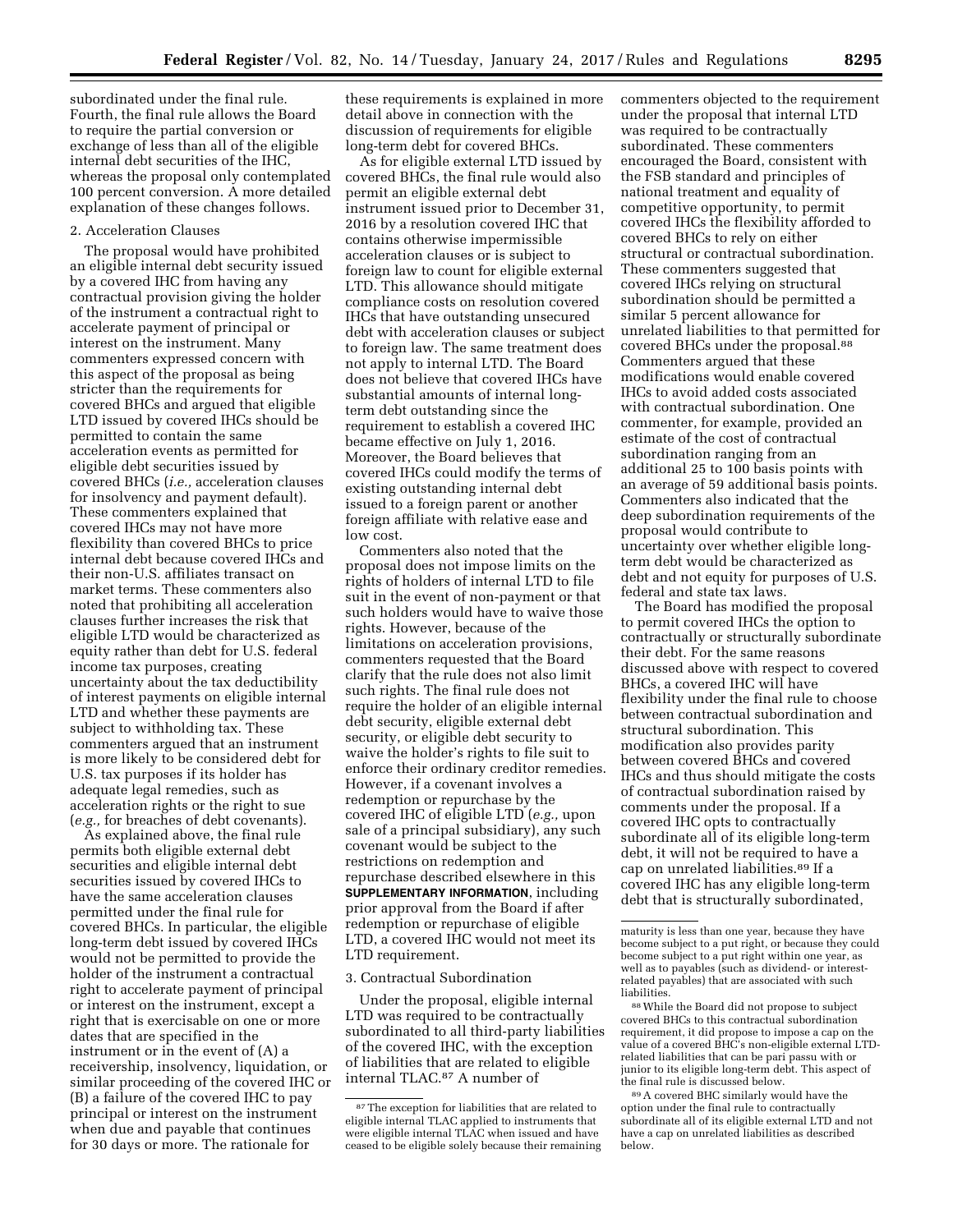the long-term debt would be allowed to be senior unsecured debt and to be senior to a capped amount of liabilities of the covered IHC that do not count as eligible external LTD.90

## 4. Contractual Conversion Trigger

Under the proposal, eligible internal LTD was required to include a contractual trigger pursuant to which the Board could require the covered IHC to cancel the eligible internal LTD or convert or exchange it into tier 1 common equity on a going-concern basis (that is, without the covered IHC's entry into a resolution proceeding) under certain circumstances. These were if the Board determines that the covered IHC is ''in default or in danger of default'' and any of three additional circumstances applied.91 First, the toptier foreign banking organization or any of its subsidiaries was placed into resolution proceedings. Second, the home country supervisory authority consented to the cancellation, exchange, or conversion, or did not object to the cancellation, exchange, or conversion following 48 hours' notice. Third and finally, the Board made a written recommendation to the Secretary of the Treasury that the FDIC should be appointed as receiver of the covered IHC under Title II of the Dodd-Frank Act.92

A number of commenters requested that the Board eliminate the contractual conversion trigger. These commenters argued that the conversion trigger was unnecessary to achieve the Board's objectives, would unfairly increase the funding costs of covered IHCs as compared to covered BHCs and could unfairly increase tax costs of covered IHCs as compared to covered BHCs. In particular, these commenters indicated that this feature posed a substantial risk of the LTD being characterized as equity, rather than debt, for U.S. tax purposes, further increasing the cost of

compliance for covered IHCs, especially when combined with the contractual subordination requirement and prohibition on any acceleration clauses under the proposal.

One commenter estimated the cost of the contractual conversion feature would range from a minimum of 20 additional basis points to a maximum of 85 basis points with an average increase in cost of 50 basis points. Another commenter estimated that a covered IHC's pre-tax cost would increase by a range of \$10.5 million to \$105 million as a result of the contractual conversion feature for a hypothetical covered IHC with risk-weighted assets of \$100 billion. These commenters argued that the costs of this feature outweigh its benefits. In particular, certain commenters argued that a conversion trigger is not necessary to ensure an IHC can withstand losses, as the FBO parent would have every incentive to preserve the value of the IHC and recapitalize the IHC to avoid its entry into insolvency or resolution. Commenters also argued that the conversion trigger contravenes principles of national treatment and equality of competitive opportunity required under the Dodd-Frank Act.

<sup>92</sup> See 12 U.S.C. 5383. **92 a** transfer provision that allows the  $\frac{93}{12}$  U.S.C. 5365(a)(1). Commenters recommended that the Board, if it retained the contractual conversion trigger in any final rule, coordinate with the U.S. Treasury to ensure that the long-term debt would be treated as debt for U.S. federal income tax purposes. Commenters also suggested a number of modifications to the conversion trigger to increase the likelihood that the long-term debt would be treated as debt. In particular, commenters urged the Board to remove the ability to cancel the long-term debt, since cancellation is not necessary to ensure that a covered IHC can be recapitalized outside of insolvency (*i.e.,*  conversion alone can achieve that end). These commenters argued that the provision providing for the cancellation of the debt instrument would be inconsistent with the principle that debt must retain its priority over equity, because the cancellation of internal LTD would result in the subordination of LTD to existing equity. These commenters also indicated that this same concern arose from the requirement that internal LTD convert into equity while any existing equity remains outstanding. As a result, these commenters urged the Board to clarify in the preamble of the final rule that covered IHCs could adopt ''self-help'' measures to preserve the priority of internal LTD when it converts into equity (*e.g.,* all classes of a covered IHC's going concern equity may contain

equity to be transferred for no consideration to the covered IHC, which is able to cancel the equity, prior to conversion of LTD into equity).

Commenters also indicated that allowing internal LTD to have provisions (*e.g.,* acceleration clauses and covenants) on the same terms as external LTD would make it more likely that the internal LTD would be characterized as debt and not equity. Further, commenters argued that not requiring internal LTD to be contractually subordinated, rather allowing it to be structurally subordinated, would further help the characterization of internal LTD as debt and not equity.

As an initial matter, the final rule gives resolution covered IHCs the option to issue debt externally to third-party investors under the final rule on the same terms as covered BHCs. The external debt issued by resolution covered IHCs is not required to contain a contractual conversion trigger.

After considering all of the information provided by commenters, the Board has determined that the benefits of a conversion trigger requirement for internal debt outweigh its potential costs. A conversion trigger will allow covered IHCs that are in default or danger of default to be recapitalized through the conversion of eligible internal LTD to equity upon the occurrence of the trigger conditions in light of the losses that the covered IHC has incurred. Under certain circumstances, entry of a covered IHC into a resolution proceeding could pose a risk to the financial stability of the United States. Recapitalizing such a covered IHC outside of a resolution proceeding, and thereby reducing systemic risk, would advance the Dodd-Frank Act's goal of ''mitigat[ing] risks to the financial stability of the United States that could arise from the material financial distress'' of the covered IHC without the need for government or taxpayer support.93

The final rule contains certain targeted changes suggested by commenters that are consistent with the policy objectives of the final rule that internal LTD be characterized as debt and not equity and that are intended to mitigate associated potential costs with respect to the proposed conversion feature raised by commenters.

First, the Board has modified the requirement that the internal eligible long-term debt instrument allow the Board to require either the cancellation or conversion of the debt under the proposal. Under the final rule, the Board

<sup>90</sup>The applicability of the cap to resolution covered IHCs and non-resolution covered IHCs is described in more detail below.

<sup>91</sup>The phrase ''in default or in danger of default'' would be defined consistently with the standard provided by section  $203(c)(4)$  of Title II of the Dodd-Frank Act. *See* 12 U.S.C. 5383. Consistent with section 203's definition of the phrase, a covered IHC would be considered to be in default or in danger of default upon a determination by the Board that (A) a case has been, or likely will promptly be, commenced with respect to the covered IHC under the U.S. Bankruptcy Code; (B) the covered IHC has incurred, or is likely to incur, losses that will deplete all or substantially all of its capital, and there is no reasonable prospect for the company to avoid such depletion; (C) the assets of the covered IHC are, or are likely to be, less than its obligations to creditors and others; or (D) the covered IHC is, or is likely to be, unable to pay its obligations (other than those subject to a bona fide dispute) in the normal course of business.<br><sup>92</sup> See 12 U.S.C. 5383.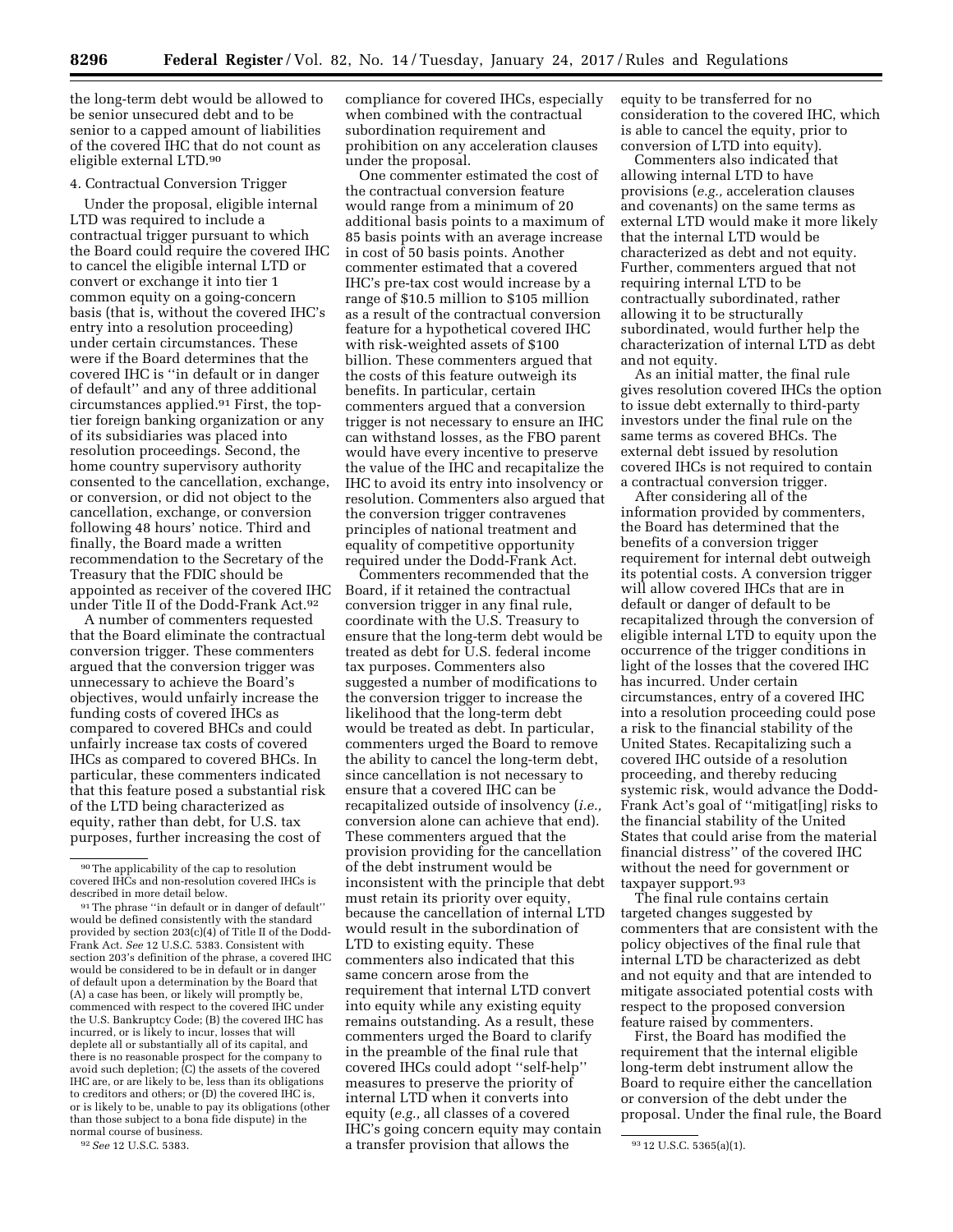would only have the ability to require the conversion of the debt into equity. This change does not prejudice the Board's policy objective of transferring the losses suffered by the covered IHC to the holder of the eligible internal LTD through the conversion of eligible internal LTD into equity.

Second, under the proposal, the Board would have had to require conversion of all eligible internal debt. Under the final rule, the Board would have the ability to require the conversion of some or all of the eligible internal debt. This change gives the Board the flexibility to respond to losses or stress at a covered IHC in a more targeted manner.

Third, as noted, the final rule allows all eligible LTD to have acceleration clauses on the same terms as eligible external LTD.

Fourth, also as noted, the final rule allows internal LTD to be structurally subordinated in a similar manner as eligible external LTD. The combination of these changes represent a number of adjustments that commenters indicated would ameliorate the characterization of internal LTD as equity under U.S. tax law. In addition, nothing in this final rule restricts the ability of a covered IHC to build terms that are consistent with applicable law into its equity or debt instruments (*e.g.,* terms that provide that existing equity would be transferred to the covered IHC and canceled upon transfer if the long-term debt converts to equity or debt covenants on the same terms permissible for covered BHCs described above).

Under the proposal, the Board was required to consider an objection by the home country supervisor to the conversion, exchange or cancellation of eligible internal debt securities if the Board received the objection no later than 48 hours after the Board requested such consent or non-objection from the home country supervisor. A few commenters argued that this period was too short for the home country regulator of a covered IHC's parent FBO to play a meaningful role in the decision to recapitalize or resolve a covered IHC, particularly during a period of market stress.

After giving additional consideration to this issue and consulting with certain foreign regulatory authorities, the Board has determined to reduce the 48-hourperiod in the proposal to 24 hours in the final rule. As exhibited during the last financial crisis, a firm can collapse precipitously meaning that time may be of the essence. The Board expects to be in close coordination with regulators in other jurisdictions if a firm with a covered IHC begins to exhibit losses or stress, meaning the 24-hour period

should be a sufficient amount of time for the home country regulator to object to the conversion of the covered IHC's LTD into equity. These early communications between the Board and the home country regulators should address the concerns raised by commenters about ensuring that a home country regulator has enough time and notice to be able to play a meaningful role in a decision regarding the covered IHC.

For all these reasons, the final rule requires internal debt, whether issued by resolution covered IHCs or nonresolution covered IHCs, to contain a contractual conversion feature. As under the proposal, the terms of the contractual conversion provision in the debt instrument would have to be approved by the Board.

The conversion trigger in the final rule represents a compromise between the interests of home and host regulators. From the perspective of a host regulator, it is desirable to have the power to impose losses on eligible internal LTD quickly and easily upon a determination that the hosted subsidiary is in danger of default, in order to remove those losses from the host jurisdiction's financial system and thereby promote financial stability in the host jurisdiction. The conversion trigger advances this interest by giving the Board the power to do so upon a determination that the covered IHC is in danger of default where the home jurisdiction supervisory authority either consents or fails to object within 24 hours or where the home jurisdiction resolution authority has placed the parent foreign banking organization into resolution proceedings.

At the same time, from the perspective of a home regulator, it is desirable that host regulators not impose losses on the top-tier parent entity, except where doing so is appropriate to prevent the failure of the hosted subsidiary, since doing so drains lossabsorbing capacity from the top-tier parent entity that may be needed to support other subsidiaries in the home jurisdiction or in another host jurisdiction. The conversion trigger requirement advances this interest by giving the home jurisdiction supervisory authority the right to object to the triggering decision within 24 hours, except where the home jurisdiction resolution authority has placed the parent foreign banking entity into resolution proceedings. The United States is home to numerous U.S. GSIBs and also hosts substantial operations of numerous foreign GSIBs, thereby making both considerations relevant to

the Board's role as both a home and host country supervisor.

#### 5. Haircuts

Under the proposal, eligible internal LTD with a remaining maturity of between one and two years was subject to a 50 percent haircut for purposes of the internal LTD requirement, and eligible internal LTD with a remaining maturity of less than one year would not count toward the internal LTD requirement.

A number of commenters recommended that the Board eliminate the 50 percent haircut applicable to eligible debt securities with a remaining maturity between one and two years, to make the proposed requirements more consistent with the FSB standard. These commenters argued that the haircut is less appropriate in the context of internal LTD for covered IHCs because there would be no refinancing risk—*i.e.,*  risk that the covered IHC will lose market risk and be unable to replace the internal LTD as it approaches maturity since it can simply replace internal LTD with a new issuance of internal LTD to a foreign affiliate. These commenters argued that foreign parents and foreign affiliates can be expected to continue to roll over debt or extend credit to a covered IHC in a period of stress so that the covered IHC could continue to meet any applicable LTD requirements. One commenter also recommended that the Board reduce the haircut for internal debt with a remaining maturity of less than one year from 100 percent to 50 percent.

The Board is not modifying the proposed rule in response to these comments. The Board has modified the proposal to change ''remaining maturity'' of the principal amount to the amount ''due to be paid.'' Like for covered BHCs, this clarification is intended to make clear that only the remaining principal amount due to be paid counts as eligible LTD. Under the final rule, eligible external LTD or internal LTD issued by covered IHCs that is due to be paid between one and two years is subject to a 50 percent haircut for purposes of the internal LTD requirement, and eligible LTD that is due to be paid in less than one year would not count toward the internal LTD requirement. These requirements are the same as those applicable to covered BHCs.

The purpose of these requirements is to ensure the ability of LTD instruments to absorb losses. The rationale for the haircut is to incentivize a firm to have enough debt of sufficient maturity to avoid issuing debt in unfavorable market circumstances or in the event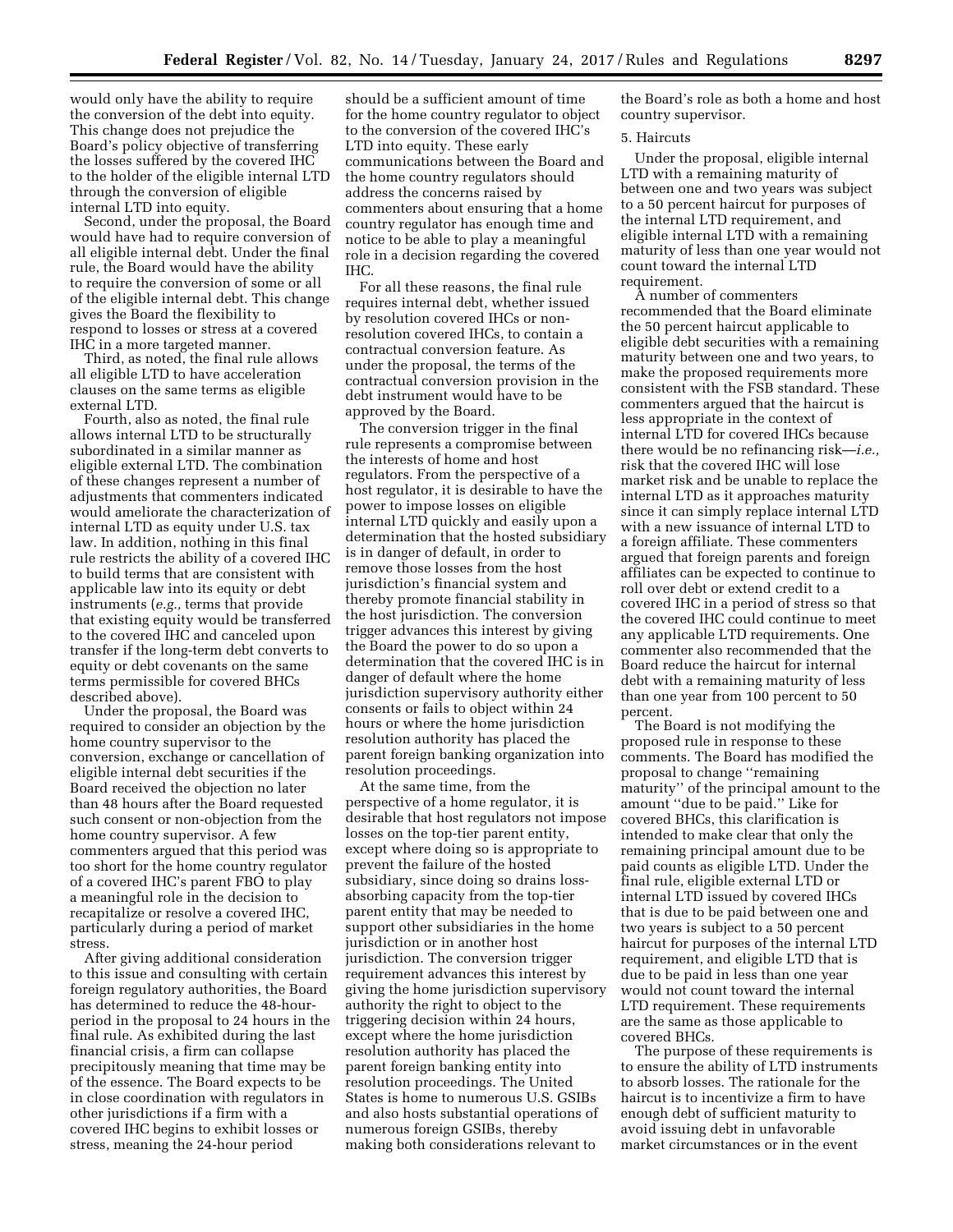that the covered IHC is experiencing financial difficulties. With respect to internal LTD in particular, based on the information provided by commenters it appears covered IHCs should be able to easily roll over their one-year or twoyear debt to avoid haircuts if that is the manner in which they choose to fund themselves. Moreover, the argument that foreign parents will always be incentivized to rollover or refinance the debt of covered IHCs, even when a third party would not do so, is inconsistent with other comments provided by foreign GSIBs indicated that covered IHCs generally transact with their FBO parents on an arm's-length terms.

The final rule applies the same treatment as the proposal to an internal debt instrument that could become subject to a put right in the future. Under the final rule, such instruments would be treated as due to be paid on the first day on which the put right could be exercised. The rationale for this approach is the same as the rationale for the identical provisions that apply to eligible external LTD issued by covered BHCs, as discussed above. No comments were received on this aspect of the proposal.

## **IV. Clean Holding Company Requirements (Sections 252.64 and 252.166 of the Final Rule)**

The proposed rule would have prohibited covered BHCs and covered IHCs (together, covered holding companies) from engaging in certain transactions that could impede the orderly resolution of a covered holding company or increase the risk that financial market contagion would result from the resolution of a covered holding company. Specifically, the proposal would have prohibited covered holding companies from having the following categories of outstanding liabilities: Third-party debt instruments with an original maturity of less than one year, including deposits (short-term debt); qualified financial contracts with a third party (third-party QFCs); guarantees of a subsidiary's liabilities if the covered holding company's insolvency or entry into a resolution proceeding (other than resolution under Title II of the FDI Act) would create default rights for a counterparty of the subsidiary (subsidiary guarantees with crossdefaults rights); and liabilities that are guaranteed by a subsidiary of the covered holding company (upstream guarantees) or that are subject to rights that would allow a third party to offset its debt to a subsidiary upon the covered holding company's default on an obligation owed to the third party.

Additionally, the proposal would have limited the total value of each covered BHC's non-TLAC-related thirdparty liabilities that are either pari passu with or subordinated to any eligible external TLAC to 5 percent of the value of the covered BHC's eligible external TLAC (5 percent cap). With respect to covered IHCs, the proposal would have prohibited covered IHCs from having any non-TLAC-related third-party liabilities that are pari passu with or subordinated to eligible internal LTD by requiring that eligible internal LTD be contractually subordinated to all thirdparty debt claims. Therefore, the proposed cap was not relevant to covered IHCs under the proposal.

The Board received comments on the proposed prohibitions on short-term debt, third-party QFCs, and subsidiary guarantees with cross-defaults rights. The final rule generally adopts these requirements of the proposal with modifications to address comments received on the proposal.

## *A. Third-Party Short-Term Debt Instruments (Sections 252.64(a)(1) and 252.166(a)(1) of the Final Rule)*

Like the proposal, the final rule prohibits covered holding companies from issuing debt instruments with an original maturity of less than one year to a third party. (Issuances to an affiliate of the covered holding company are permitted under the final rule.) Under the final rule, a liability has an original maturity of less than one year if it would provide the creditor with the option to receive repayment within one year of the creation of the liability, or if it would create such an option or an automatic obligation to pay upon the occurrence of an event that could occur within one year of the creation of the liability (other than an event related to the covered holding company's insolvency). The prohibition of the final rule would also cover short-term and demand deposits at the covered holding company.94

One objective of SPOE resolution is to mitigate the risk of destabilizing funding runs. A funding run occurs when the short-term creditors of a financial company observe stress at that institution and seek to minimize their exposures to it by refusing to roll over the debts of the financial company. The resulting liquidity stress can hasten a company's failure, including by forcing the company to engage in asset fire sales to pay obligations due to short-term creditors. Because they reduce the value

of similar assets held by other firms, asset fire sales can be a key channel for the propagation of stress throughout the financial system. The short-term creditors of a failing GSIB may also run on counterparties that are similar to a failing firm, thereby weakening those firms and forcing further fire sales. Similarly, certain depositors, who generally have the ability to demand their funds on short notice, present analogous funding issues.

The final rule seeks to mitigate these risks in two complementary ways. First, although the operating subsidiaries of covered holding companies rely on short-term funding, in an SPOE resolution, the short-term creditors of operating subsidiaries would not bear losses incurred by the subsidiaries because those losses would instead be transferred to the covered holding company and therefore borne by the external TLAC holders during the bankruptcy or resolution of the covered holding company. To the extent that market participants view SPOE resolution as workable, the subsidiaries' short-term creditors should have reduced incentives to run because their direct counterparty would not default in such a resolution. Second, the covered holding companies themselves would be prohibited from relying on short-term funding, reducing the run risk associated with the failure of such an entity. This goal is particularly important in light of the likely liquidity needs of a GSIB during SPOE resolution, because a short-term funding run on a covered holding company would drain liquidity that may be needed to support the group's operating subsidiaries.

One commenter argued that the proposal was unnecessarily restrictive and could prevent covered BHCs from obtaining liquidity via temporary secured lending. The prohibition against short-term funding in the final rule applies to both secured and unsecured short-term borrowings. Although secured creditors are less likely to take losses in resolution than unsecured creditors, secured creditors may nonetheless be unwilling to maintain their exposure to a covered holding company that comes under stress. In particular, if the covered holding company were to enter into a resolution proceeding, the collateral used to secure the debt would be subject to a stay, preventing the creditor from liquidating it immediately. (Qualified financial contracts, which are not subject to a stay under the U.S. Bankruptcy Code but which present other potential difficulties for SPOE resolution, are discussed below.) The creditor would therefore face two risks: The risk that

<sup>94</sup>For purposes of the final rule, deposits would include those that are captured in line item 11 of schedule PC of FR Y–9LP.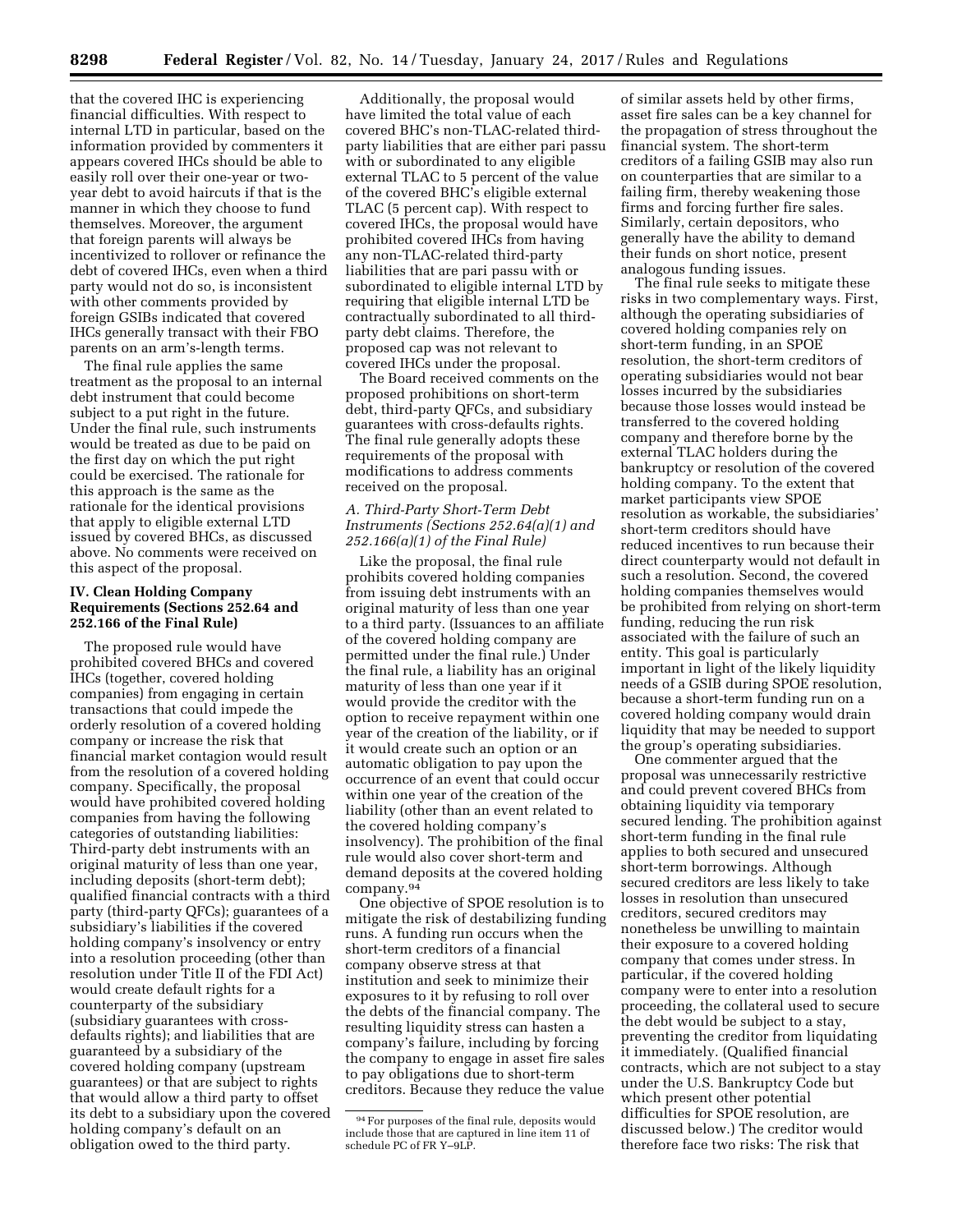the value of the collateral would decline before it could be liquidated and the liquidity risk attributable to the fact that the creditor would be stayed from liquidating the collateral for some time. Knowing this, secured short-term creditors may well decide to withdraw funding from a covered holding company that comes under stress.

Additionally, many short-term lenders to GSIBs are themselves maturity-transforming financial firms that are vulnerable to runs (for instance, money market mutual funds). If such firms incur losses in stressful conditions, then they may be unable to meet their obligations to their own investors and counterparties, which would cause further losses throughout the financial system. Because SPOE resolution relies on imposing losses on the covered holding company's creditors while protecting the creditors and counterparties of its material operating subsidiaries, it is desirable that the holding company's creditors be limited to those entities that can be exposed to losses without materially affecting financial stability. The final rule would enhance the credibility of the SPOE approach by reducing these risks and simplifying the types of creditors and funding of a covered holding company in resolution.

Finally, the prohibition of the final rule on short-term debt instruments would promote the resiliency of covered holding companies as well as their resolvability. As discussed above, reliance on short-term funding creates the risk of a short-term funding run that could destabilize the covered holding company by draining its liquidity and forcing it to engage in capital-depleting asset fire sales. The increase in covered holding company resiliency yielded by the prohibition provides a secondary justification for the proposal.

One commenter contended that the proposed prohibition on short-term debt might prohibit covered holding companies from obtaining secured liquidity from the FDIC and requested the final rule except from the prohibition secured liquidity provided by the FDIC during periods of market distress or to facilitate an SPOE resolution. The Board would not expect the prohibition under the final rule to interfere with the orderly resolution of covered holding companies under Title II or other forms of governmental liquidity support and therefore is adopting the prohibition as proposed.

## *B. Qualified Financial Contracts With Third Parties (Sections 252.64(a)(3) and 252.166(a) of the Final Rule)*

Under the proposal, covered BHCs could have only entered into qualified financial contracts (QFCs) with their subsidiaries and covered IHCs could have only entered into QFCs with their affiliates. The proposal defined QFCs by reference to Title II of the Dodd-Frank Act, which defines QFCs to include securities contracts, commodities contracts, forward contracts, repurchase agreements, and swap agreements.95

One commenter expressed support for this aspect of the rule arguing that it is best for all holding company swap transactions to be executed with internal entities to minimize the impact of external market disruption and reduce complexity. Other commenters noted that the prohibition on third-party QFCs not only would bar a covered holding company from directly entering into a swap, repurchase agreement, or other QFC but also would prohibit the covered company from guaranteeing or otherwise providing a credit enhancement for such a contract between a subsidiary of the covered holding company and a third party. The proposed third-party QFC prohibition would have prohibited credit enhancements provided by covered holding companies because the definition of QFC in Title II of the Dodd-Frank Act, which the proposal incorporated by reference, includes credit enhancements of swap agreements, repurchase agreements, and the other financial contracts identified in the definition.

Some commenters suggested that the Board permit covered BHCs to enter into QFCs with third parties if the QFCs were cleared through a central counterparty (CCP). This commenter argued that the risk-minimizing requirements in place at CCPs (that is, requirements to post initial and variation margin and the maintenance of a guaranty or default fund) limit concerns over the termination of QFCs and related fire sales as well as any concern that the CCP counterparty would itself become insolvent and contribute to contagion risk.

In response to these comments, the Board notes that, like counterparties to uncleared transactions, a CCP counterparty may respond to an institution's default by immediately liquidating the institution's collateral and seeking replacement trades with other dealers. Even less drastic actions, such as increasing collateral

requirements, could have a significant impact on the liquidity of a failing clearing member. Therefore, cleared QFC activities have the potential to complicate the resolution of the covered holding company. Moreover, the potential imposition of losses on CCPs could itself cause contagion and fire sale risk. For these reasons, the final rule prohibits covered holding companies from entering into cleared QFCs with third parties.

Certain commenters requested the final rule permit covered BHCs to enter QFCs for hedging purposes including to engage in risk-management of eligible long-term debt. These commenters pointed out that new margin requirements on swaps and securitybased swaps limit the potential build-up of risk from third-party derivatives.

In response, while QFCs entered into for hedging purposes are intended to reduce or mitigate risk of the underlying position being hedged, a material amount of third-party QFCs poses risk to resolution of covered holding companies regardless of the purpose for which they are entered. Moreover, the final rule does not restrict the covered holding company from entering into QFCs with its affiliates for hedging purposes nor does the final rule prohibit other affiliates from engaging in QFCs for hedging purposes and risk management.

The failure of a large financial organization that is a party to a material amount of third-party QFCs could pose a substantial risk to the stability of the U.S. financial system. The restriction on third-party QFCs would mitigate this threat to financial stability in two ways. First, covered holding companies' operating subsidiaries, which are parties to large quantities of QFCs, are expected to remain solvent under an SPOE resolution and not expected fail to meet any ordinary course payment or delivery obligations during a successful SPOE resolution. Therefore, assuming that the cross-default provisions of the QFCs engaged in by the operating subsidiaries of covered holding companies are appropriately structured, their QFC counterparties generally would have no contractual right to terminate or liquidate collateral on the basis of the covered holding company's entry into resolution proceedings.<sup>96</sup>

<sup>95</sup> 12 U.S.C. 5390(c)(8)(D).

<sup>96</sup>*See* Restrictions on Qualified Financial Contracts of Systemically Important U.S. Banking Organizations and the U.S. Operations of Systemically Important Foreign Banking Organizations; Revisions to the Definition of Qualifying Master Netting Agreement and Related Definitions, 81 FR 29169 (May 11, 2016) (Board QFC Stay Proposal).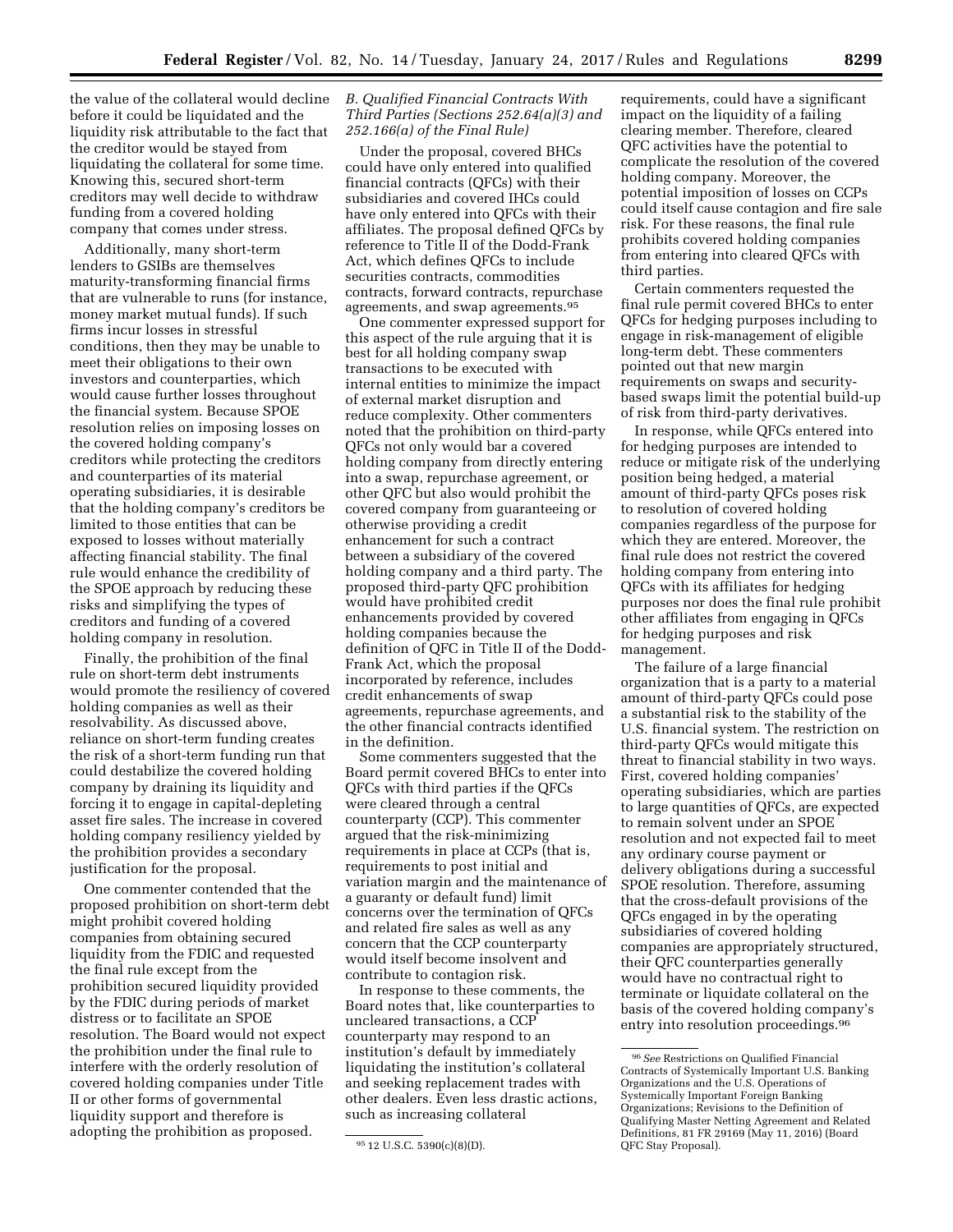Second, the covered holding companies themselves would have no QFCs with external counterparties, and so their entry into resolution proceedings would not result in QFC terminations and related fire sales. The restriction on third-party QFCs would therefore materially diminish the fire sale risk and contagion effects associated with the failure of a covered holding company.

For all these reasons, the final rule prohibits third-party QFC, provided that, as requested by commenters, the final rule clarifies that the prohibition on third-party QFCs does not include credit enhancements of QFCs. The clean holding company requirements of the final rule separately address the provision of credit support to QFCs (and other liabilities) by covered holding companies as described below.97

## *C. Guarantees That Are Subject to Cross-Defaults (Sections 252.64(a)(4) and 252.166(a)(3) of the Final Rule)*

The proposal would have prohibited a covered holding company from guaranteeing (including by providing credit support) any liability between a direct or indirect subsidiary of the covered holding company and an external counterparty if the covered holding company's insolvency or entry into resolution (other than resolution under Title II of the Dodd-Frank Act) would have directly or indirectly provided the subsidiary's counterparty with a default right.98

The proposed prohibition was intended to complement other work that has been done or is underway to facilitate resolution through the stay of cross-defaults, including the International Swaps and Derivatives Association (ISDA) 2014 Resolution Stay Protocol.99 Commenters urged the

99This protocol was subsequently replaced by the ISDA 2015 Universal Resolution Stay Protocol (ISDA Protocol). The ISDA Protocol and its annexes enable parties to amend the terms of their QFCs ''to contractually recognize the cross-border application of special resolution regimes applicable to certain financial companies until comprehensive statutory regimes are adopted and to support the resolution of certain financial companies under the United States Bankruptcy Code.'' Internal Swaps and Derivatives Association, ISDA 2015 Universal Resolution Stay Protocol *available at [https://](https://www2.isda.org/functional-areas/protocol-management/protocol/22)*

Board to limit the scope of the prohibition on guarantees with cross defaults to those that are inconsistent with the Board's expected rule restricting default rights in QFCs or the ISDA Protocol. These commenters noted that the ISDA Protocol overrides crossdefault rights in instruments subject to the ISDA Protocol with counterparties that have signed the ISDA Protocol if certain conditions are satisfied. These commenters argued that the prohibition in the proposed rule would be overbroad and unnecessary for any guarantees of instruments covered by the ISDA Protocol if the guaranteed subsidiary's counterparty had agreed to the ISDA Protocol. Some commenters argued that the exception to the guarantee prohibition should apply to all liabilities, even if the Board's expected stay rule only applied to QFCs. Some commenters also requested the Board delay imposing prohibitions on covered holding companies until regulations requiring stays of crossdefault provisions in QFCs of banking organizations were finalized.

Commenters also argued that, even for instruments not subject to the same conditions as the ISDA Protocol, the prohibition in the proposal would be unnecessary in a resolution proceeding under Title II of the Dodd-Frank Act. Section 210(c)(16) of Title II gives the FDIC authority to override any crossdefaults if they are triggered by a covered BHC's insolvency or entry into resolution under Title II and certain conditions are satisfied.100

As noted, the proposed prohibition on subsidiary guarantees with crossdefaults rights was intended to complement other efforts to facilitate SPOE resolution through the stay of cross-defaults, including the ISDA Protocol. Since the TLAC proposal was issued, the Board and other banking agencies (OCC and FDIC) have proposed QFC stay rules, which require covered holding companies and their subsidiaries to restrict the default rights of their QFCs that are subject to the rule.101 The QFC stay proposal issued by the Board would permit, under

*[www2.isda.org/functional-areas/protocol](https://www2.isda.org/functional-areas/protocol-management/protocol/22)[management/protocol/22.](https://www2.isda.org/functional-areas/protocol-management/protocol/22)* 

limited circumstances, covered holding companies to provide guarantees of their subsidiaries' covered QFCs with default rights based, directly or indirectly, on the resolution of the covered holding company (or another affiliate). The comment period to the proposed QFC stay rule closed on August 5, 2016, and the Board is considering the comments thereto.

To ensure consistent treatment of financial contracts among the Board's regulations, the final rule prohibits subsidiary guarantees with cross-default rights, but exempts guarantees subject to a rule of the Board restricting such defaults rights or any similar rule of another U.S. federal banking agency.102 Although the Board has not adopted a rule regarding cross-default provisions of financial contracts (including those regarding the applicability of Title II of the Dodd-Frank Act), this final rule leaves open the possibility that in the future certain guarantees would be permitted to the extent they are authorized under a rule of the Board or another federal banking agency.103

Commenters also requested the Board confirm that the prohibition would only apply prospectively. The text of the regulation has been amended to clarify that the prohibition applies only to new agreements.

Finally, the scope of contracts subject to the exception will be co-extensive with the scope of contracts subject to the final stay rule, which the proposed stay rule specifically sought comment on, to align the Board's rulemakings with respect to these requirements. The prohibition under the final rule advances the key SPOE resolution goal of ensuring that a covered holding company's subsidiaries would continue to operate normally upon the covered holding company's entry into resolution. This goal would be jeopardized if the covered holding company's entry into resolution or insolvency operated as a default by the subsidiary and empowered the subsidiary's counterparties to take default-related actions, such as ceasing to perform under the contract or liquidating collateral. Were the counterparty to take such actions, the subsidiary could face liquidity, reputational, or other stress that could undermine its ability to continue operating normally, for instance by

 $\,$  97 The final rule adds a new definition of ''credit enhancement'' to mean enhancement means a qualified financial contract of the type set forth in section 210(c)(8)(D)(ii)(XII), (iii)(X), (iv)(V), (v)(VI), or (vi)(VI) of Title II of the Dodd-Frank Wall Street Reform and Consumer Protection Act (12 U.S.C. 5390(c)(8)(D)(ii)(XII), (iii)(X), (iv)(V), (v)(VI), or (vi)(VI)) or a credit enhancement that the FDIC determines by regulation is a qualified financial contract pursuant to section 210(c)(8)(D)(i) of Title II of the act (12 U.S.C. 5390(c)(8)(D)(i)).

<sup>98</sup>The proposal defined the term ''default right'' broadly.

<sup>100</sup>These commenters noted that the prohibition may likewise become unnecessary in a U.S. bankruptcy proceed if certain bills pending in both Houses of Congress are passed that would amend the Bankruptcy Code to override such cross-defaults<br>if certain conditions are satisfied.

<sup>&</sup>lt;sup>101</sup> Board QFC Stay Proposal; Mandatory Contractual Stay Requirements on Qualified Financial Contracts, 81 FR 55381 (Aug. 19, 2016); Restrictions on Qualified Financial Contracts of Certain FDIC-Supervised Institutions; Revisions to the Definition of Qualifying Master Netting Agreement and Related Definitions, 81 FR 74326 (Oct. 26, 2016).

<sup>102</sup>Liabilities would be considered ''subject to'' such a rule even if those liabilities were exempted from one or more of the requirements of the rule.

<sup>103</sup>Because QFCs subject to the final stay rule of the Board or other banking agencies are exempted from the prohibition, these QFCs would be required to conform to the stay rule on the time period specified therein.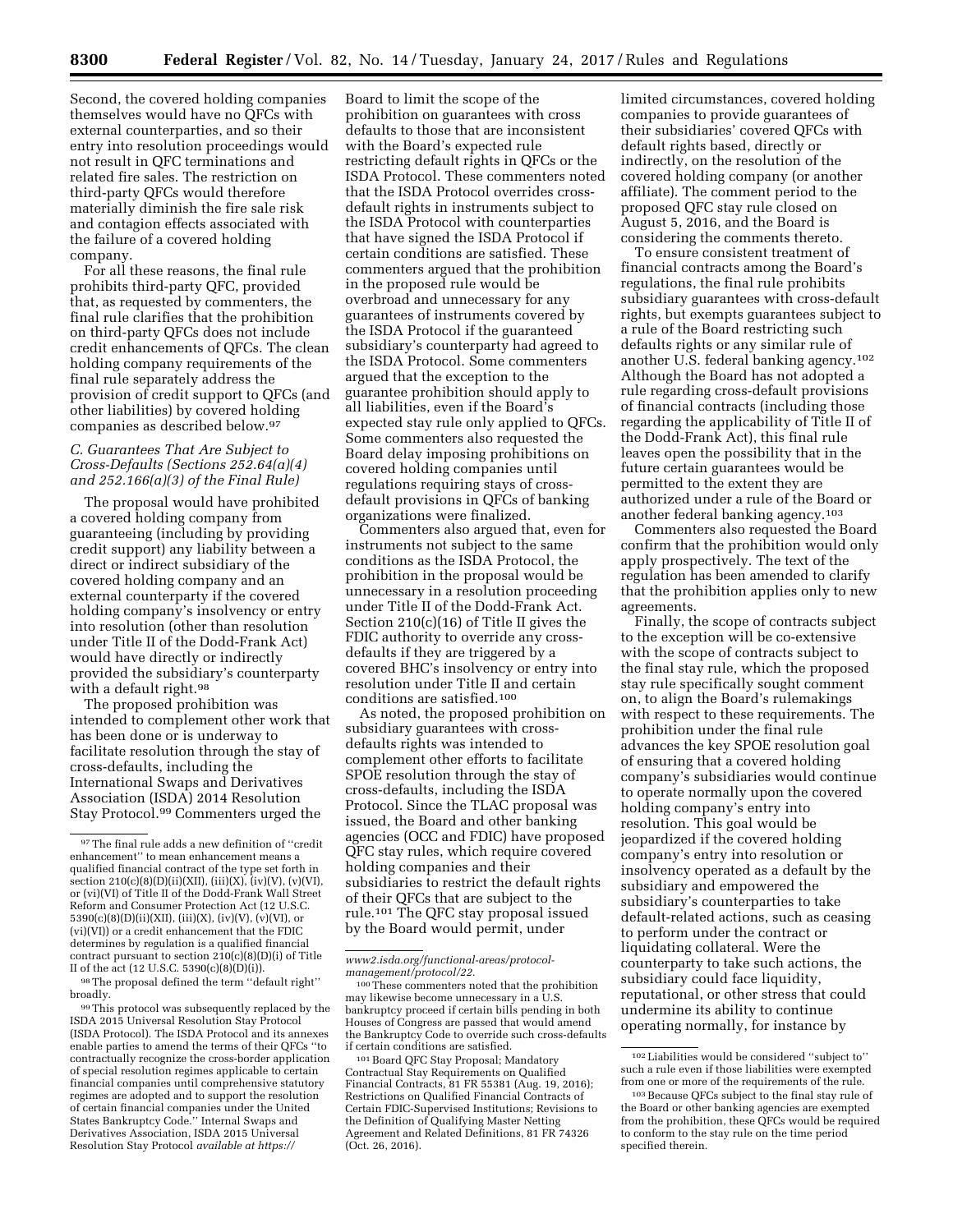prompting a short-term funding run on the subsidiary. As in the proposal, guarantees by covered holding companies of liabilities that are not subject to such cross-default rights are unaffected by the final rule.

## *D. Upstream Guarantees and Offset Rights (Sections 252.64(a)(2), (5) and 252.166(a)(2), (5) of the Final Rule)*

The proposed rule would have prohibited covered holding companies from having outstanding liabilities that are subject to a guarantee from any direct or indirect subsidiary of the holding company. SPOE resolution is premised on the assumption that holders of eligible external TLAC will bear all losses incurred by the issuing covered holding company on a consolidated basis while ensuring that its operating subsidiaries continue to operate normally. This arrangement could be undermined if a liability of the covered holding company is subject to an upstream guarantee, because the effect of such a guarantee is to expose the guaranteeing subsidiary (and, ultimately, its creditors) to the losses that would otherwise be imposed on the holding company's creditors. A prohibition on upstream guarantees would facilitate the SPOE resolution strategy by increasing the certainty that the covered holding company's eligible external TLAC holders will be exposed to loss ahead of the creditors of its subsidiaries.

Upstream guarantees do not appear to be common among covered holding companies. Section 23A of the Federal Reserve Act already limits the ability of a U.S. insured depository institution to issue guarantees on behalf of its parent holding company.104 The principal effect of the prohibition would therefore be to prevent the future issuance of such guarantees by material non-bank subsidiaries. For these reasons, the final rule prohibits covered holding companies from having outstanding liabilities that are subject to a guarantee from any direct or indirect subsidiary.105

For analogous reasons, the final rule prohibits covered holding companies from issuing an instrument if the holder of the instrument has a contractual right to offset its liabilities, or the liabilities of an affiliate of the holder, to the

covered holding company's subsidiaries against the covered holding company's liability under the instrument.106 The prohibition includes all such offset rights regardless of whether the right is provided in the instrument itself. Such offset rights are another device by which losses that are expected to flow to the covered holding company's external TLAC holders in an SPOE resolution could instead be imposed on operating subsidiaries and their creditors.

One commenter requested confirmation that this prohibition does not affect the ability of a subsidiary of the covered BHC to provide an offset right to a counterparty where the covered BHC has guaranteed the subsidiary's underlying obligations. In response, the prohibition in the final rule does not extend to offset rights provided by a subsidiary to its counterparties. However, as noted by the commenter, the prohibition does prevent a covered holding company from guaranteeing an obligation of its subsidiary if the guarantee may be offset against obligations of a subsidiary of the covered holding company.

## *E. Cap on Certain Liabilities (Sections 252.64(b)–(c) and 252.166(b)–(c) of the Final Rule)*

*Cap on liabilities of Covered BHCs.* As noted, the proposed rule would have limited the total value of certain other liabilities of covered BHCs to 5 percent of the value of the covered BHC's eligible external TLAC. The proposed cap would have applied to noncontingent, non-TLAC liabilities (that is, liabilities that were not eligible LTD) to third parties (*i.e.,* persons that are not affiliates of the covered BHC) that would rank either pari passu with or junior to the covered BHC's eligible LTD in the priority scheme of either the U.S. Bankruptcy Code or Title II.107

The final rule generally adopts these requirements as proposed. To provide additional flexibility to covered BHCs, and for consistency with the treatment of covered IHCs (described below), the final rule adds a new provision to make clear that in the event the covered bank holding company chooses to contractually subordinate all of its longterm debt, there is no cap on the amount of its non-contingent liabilities.108

Commenters requested that certain liabilities that could be loss-absorbing in an orderly resolution not count toward the 5 percent cap (*i.e.,* not be ''unrelated liabilities'' under the proposal). Requests for exclusion included all equity, hybrid and long-term debt securities that can absorb losses without threatening financial stability. In particular, commenters urged that long term debt securities that contain any impermissible acceleration provisions, long-term debt securities governed by foreign law, long-term structured notes, and long term convertible debt securities and hybrid securities should not count as unrelated liabilities under the final rule. One commenter provided figures indicating that without these changes covered BHCs would have outstanding unrelated liabilities nearly 8 times over the 5 percent cap on January 1, 2019. This commenter recommended the Board allow at least a one year cure period for inadvertent breaches of the 5 percent cap.

As noted, debt issued on or before December 31, 2016, with standard acceleration clauses or under foreign law counts as eligible LTD for purposes of the LTD requirements and TLAC requirements of the final rule. As such, this outstanding debt is not an ''unrelated liability'' subject to the 5 percent cap under the final rule. Other forms of debt that do not count as eligible LTD under the final rule would continue to be subject to the cap under the final rule including debt instruments with derivative-linked features (*i.e.,* structured notes); external vendor and operating liabilities, such as for utilities, rent, fees for services, and obligations to employees; and liabilities arising other than through a contract (*e.g.,* liabilities created by a court judgment).109 Covered BHCs will have until January 1, 2019, to conform these liabilities with the 5 percent cap.

The liabilities subject to the cap fall into two groups: Those that could be subjected to losses alongside eligible external TLAC potentially without undermining SPOE resolution or financial stability, and those that potentially could not.

The first group includes structured notes. The final rule defines structured notes so as to avoid capturing debt instruments merely because the debt instrument is non-dollar denominated

<sup>104</sup>Transactions subject to the quantitative limits of section 23A of the Federal Reserve Act and Regulation W include guarantees issued by a bank on behalf of an affiliate. *See* 12 U.S.C. 371c(b)(7); 12 CFR 223.3(h).

<sup>105</sup> In response to comments, the regulatory text of the prohibition has been modified slightly from the proposed to clarify the prohibition only applies prospectively.

<sup>106</sup>The prohibition for covered IHCs also includes contractual rights to offset against the covered IHC because the covered IHC itself may not enter resolution or insolvency proceedings. 107*See* 11 U.S.C. 507; 12 U.S.C. 5390(b).

<sup>108</sup>As discussed above, covered BHCs have the option under the final rule to structurally subordinate or contractually subordinate their longterm debt.

<sup>109</sup>Commenters requested the Board clarify the scope of judgment liabilities that would be subject to the cap. In general, all administrative penalties and court judgments for which the covered BHC has completed any applicable appeals process would be included. The Board may address other questions regarding these kinds of liabilities based on the facts and circumstances of the liability.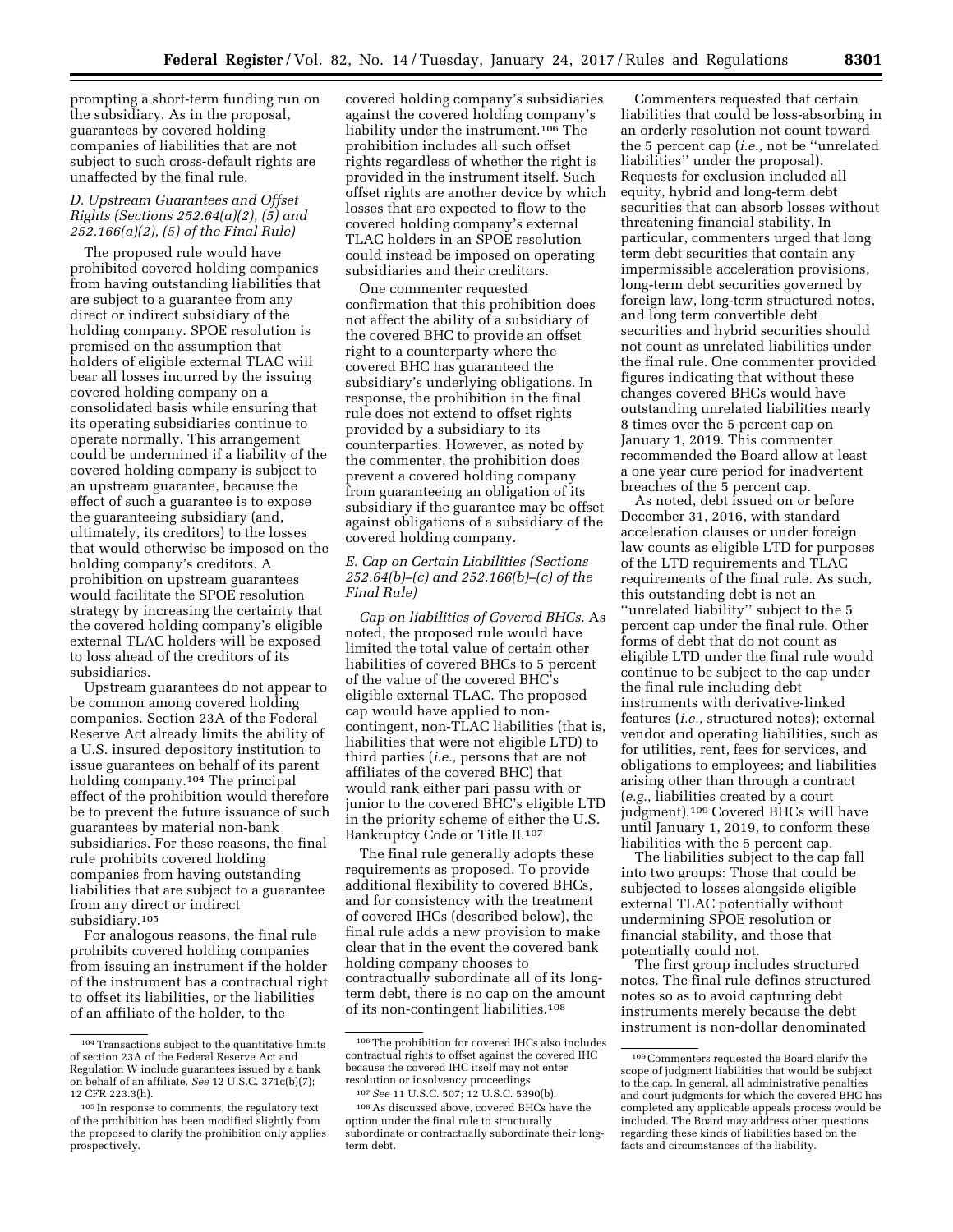or pays interest based on the performance of a single index but to otherwise capture all debt instruments that have a principal amount, redemption amount, or stated maturity, that is subject to reduction based on the performance of any asset, entity, index, or embedded derivative or similar embedded feature.110 Such liabilities could be subjected to losses in resolution alongside eligible external TLAC, but the proposal would cap them in light of their greater complexity relative to the plain-vanilla debt that qualifies as external TLAC. In an orderly resolution of a covered BHC, debt instruments that will be subjected to losses should be able to be valued accurately and with minimal risk of dispute. Structured notes contain features that could make their valuation uncertain, volatile, or unduly complex. Additionally, structured notes are often customer products sold to purchasers who are primarily seeking exposure to a particular asset class and not seeking credit exposure to the covered BHC, and the need to impose losses on a financial institution's customers in resolution may create obstacles to orderly resolution. The cap on structured notes promotes the resolvability of covered BHCs by limiting their issuance of instruments that present these issues.<sup>111</sup> The cap does not limit a covered BHC's ability to issue structured notes out of subsidiaries.

The second group includes, for example, vendor liabilities and obligations to employees. Successful resolution may require that the covered BHC continue to perform on certain of its unsecured liabilities in order to ensure that it is not cut off from vital services and resources. If these liabilities were pari passu with eligible external LTD, protecting these liabilities from loss would entail treating these liabilities differently from eligible external LTD of the same priority, which could present both operational and legal risk. The operational risk flows from the need to identify such liabilities quickly in the context of a complex resolution proceeding. The legal risk flows from the no-creditorworse-off principle, according to which each creditor of a firm that enters resolution is entitled to recover at least as much as it would have if the firm had simply been liquidated under chapter 7

of the U.S. Bankruptcy Code.112 As creditors of a given priority receive special treatment (that is, as they are paid in full to ensure that the firm maintains access to vital external services and resources), the pool of resources available to other creditors of the same priority shrinks, making it more likely that those creditors will recover less than they would have in liquidation. Thus, imposing a cap on the total value of liabilities that are pari passu with or junior to eligible external TLAC but that might need to receive special treatment in resolution mitigates the no-creditor-worse-off risk.

As indicated in the preamble to the proposal to justify the calibration of the 5 percent cap, the Board collected data from U.S. GSIBs and determined that covered BHCs have outstanding certain third-party operational liabilities that may rank pari passu with eligible LTD and that could not be eliminated without substantial cost and complexity. These liabilities include (among other things) tax payables, compensation payables, and accrued benefit plan obligations. For the eight current U.S. GSIBs, the value of these operating liabilities ranges from 1 percent to 4 percent of the sum of the covered BHC's equity and long-term debt, which provides a reasonable proxy for the amount of eligible external TLAC that a covered BHC would have had under the proposal.

The 5 percent cap was calibrated to allow these existing operational liabilities to continue while limiting the growth of these and other liabilities at the covered BHC so that the problems discussed above may be avoided or mitigated. In particular, several covered BHCs may need to limit the value of structured notes that they have outstanding. This result would be consistent with the overall rationale for the clean holding company requirements in the final rule because, as noted, such structured notes are not liabilities for the performance of vital services (for example, vendor liabilities) and because their presence at the holding company could create undue complexity during resolution. For these reasons, the rationale for the calibration remains appropriate and the expanded scope of debt that counts as eligible LTD, discussed above, should address the comments regarding calibration.

As in the proposal, the cap under the final rule does not apply to (1) eligible external TLAC; (2) instruments that were eligible external TLAC when issued and have ceased to be eligible

(because their remaining maturity is less than one year) as long as the holder of the instrument does not have a currently exercisable put right; or (3) payables (such as dividend- or interest-related payables) that are associated with such liabilities. As described in the proposal, the cap on other third-party liabilities is intended to limit the amount of third party liabilities that should not be subjected to losses as part of an orderly resolution (*e.g.,* vendor liabilities) relative to the amount of liabilities that both could be subjected to losses (*e.g.,*  LTD) and is pari passu with the liabilities that should not be subjected to losses. Imposing losses only on certain creditors within the same priority shrinks the pool of resources available to other creditors of the same priority and therefore makes it more likely that the distribution would conflict with the no-creditor-worse-off requirements of Title II of the Dodd-Frank Act and Chapter 11 of the U.S. Bankruptcy Code. The final rule also clarifies that if a covered BHC chooses to contractually subordinate all of its long-term debt, the cap on unrelated liabilities does not apply.

*Cap on Liabilities of Covered IHCs.*  The proposal would not have applied the 5 percent cap to covered IHC's because internal LTD would have been contractually subordinated to all thirdparty liabilities of the covered IHC. Therefore, treating internal LTD differently from vendor liabilities and other third-party liabilities that had the potential to be important to a holding company following resolution would not have violated the no-creditor-worseoff principle. However, as described above, the final rule provides covered IHCs with the option to choose structural subordination or contractual subordination of external and internal long-term debt issued by covered IHCs, as requested by many commenters. The commenters that requested structural subordination generally recognized that covered IHCs that are permitted to adopt structural subordination would need to be subject to a cap in a manner similar to covered BHCs.

The final rule adopts different caps for non-resolution covered IHCs and resolution covered IHCs because resolution covered IHCs are able to issue eligible debt externally to third-parties under the final rule whereas nonresolution covered IHCs must issue eligible long-term debt internally to certain foreign affiliates. For nonresolution covered IHCs, the final rule provides that the aggregate amount of unrelated liabilities that a nonresolution covered IHC owes to persons that are not affiliates of the covered IHC

<sup>110</sup> In addition, the definition captures debt instruments that have more than one embedded derivative (or similar embedded feature) or are not treated as debt under generally accepted accounting principles.

<sup>111</sup>*See also* discussion of structured notes in section II.E.3.a.

<sup>112</sup>*See, e.g.,* 11 U.S.C. 1129(a)(7); 12 U.S.C. 5390(d)(2).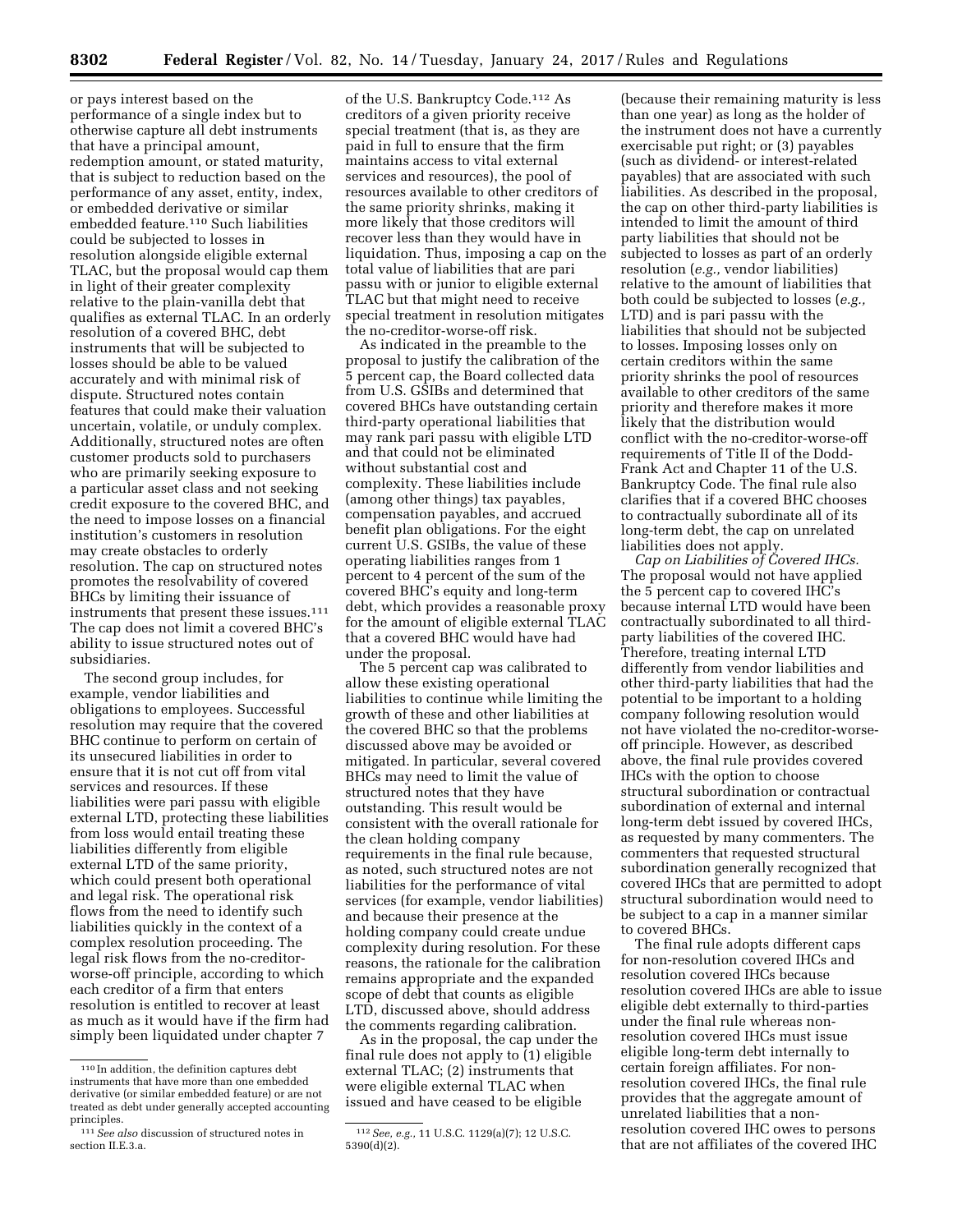may not exceed 5 percent of the covered IHC's total loss-absorbing capacity amount. The cap for non-resolution covered IHCs thus functions as a cap on unrelated liabilities to non-affiliates like the cap for covered BHCs. Some nonresolution covered IHCs may have external debt outstanding that would not count as eligible LTD (since these firms must issue internal LTD), the amount of which could be well above the 5 percent cap. Non-resolution covered IHCs have two years to conform any external debt issuance to the requirements of the final rule. Contractual subordination is also available as another possible alternative for non-resolution covered IHCs to conform to the final rule.

The 5 percent cap for non-resolution covered IHCs does not include liabilities owed to foreign affiliates because the eligible long-term debt held by the parent FBO generally should convert to equity, either through actions of the parent or the Board. Therefore, in contrast to resolution covered IHCs (discussed below), concern about the short-term liabilities owed to the FBO parent or other affiliated parties is minimal.

In the case of resolution covered IHCs, the final rule adopts a cap equal to 5 percent of the covered IHC's total lossabsorbing capacity on the aggregate amount of unrelated liabilities that a resolution covered IHC may owe to any person other than a subsidiary of the covered IHC. The cap for resolution covered IHCs applies to unrelated liabilities owed to parents and sister affiliates, as well as third parties, because these IHCs have the option to issue external LTD. Thus, these firms may owe significant amounts of shortterm debt or other unrelated liabilities to the FBO parent or another affiliate that would remain outstanding when the IHC enters resolution, because such entities are not anticipated to support the IHC under the resolution plan of the parent FBO.<sup>113</sup> The cap on unrelated liabilities owed to parents and sister affiliates limits the amount of these liabilities that would remain outstanding upon the conversion of long-term debt to equity. Moreover, resolution covered IHCs could choose to issue all eligible LTD, whether internal or external, as contractually subordinated debt to avoid the cap altogether.

As with covered BHCs, debt issued prior to December 31, 2016 with

standard acceleration clauses or issued under foreign law counts as eligible LTD for purposes of the LTD requirements and TLAC requirements of the final rule. As such, this outstanding debt would not be included as an unrelated liability subject to the cap under the final rule.

## *F. Disclosure Requirements (Sections 252.65 and 252.167 of the Final Rule)*

The final rule, like the proposal, requires each covered BHC to publicly disclose a description of the financial consequences to unsecured debtholders of the covered BHC's entry into a resolution proceeding in which the covered BHC is the only entity that would enter resolution. In addition, the final rule adopts a new section requiring resolution covered IHCs that issue external debt to be subject to the same disclosure requirement applicable to covered BHCs.

Consistent with the disclosure requirements imposed by the Board's capital rules, the covered BHC or covered IHC is permitted to make this disclosure on its Web site or in more than one public financial report or other public regulatory report, provided that the covered BHC or covered IHC publicly provides a summary table specifically indicating the location(s) of this disclosure.114 Because the disclosure requirement is primarily intended to inform holders of a covered BHC's or covered IHCs' eligible external LTD that they are subject to loss ahead of other creditors of the covered BHC or covered IHC or its subsidiaries, the proposal would also require the covered BHC or covered IHC to disclose the required information in the offering documents for all of its eligible external LTD.

A few commenters argued that comprehensive and clear disclosure is essential to ensure that potential investors are fully informed of the risks of the long-term debt and aware of potential losses. These commenters contended that the risks of misleading investors without such meaningful disclosure could lead to investors grossly underpricing the risk of these new instruments. Certain commenters recommended that the Board prescribe text for a specific warning about the nature of the debt and only allow the debt to be sold to qualified, sophisticated investors. One commenter, for example, urged the Board to mandate comprehensive, plain English disclosures to accompany this new debt with a front page warning in large red lettering to make clear in one

sentence ''If the bank fails, your full investment is subject to a complete loss.'' A few commenters also suggested that the contract should describe expressly how and when the regulators could or would convert the debt, including the possible future scenarios where this debt might become convertible in Title I bankruptcy. One commenter argued that unless the Board specifies the circumstances and mechanism by which this unsecured debt will absorb losses, the mere disclosure of an ''expectation'' that this debt will absorb losses will be insufficient to force holders of the debt to take this expectation seriously and price for risk accordingly. Another commenter recommended that the required disclosure should include a list of liabilities of both eligible and noneligible TLAC, and its relative position in the creditor hierarchy.

The Board has long supported meaningful public disclosure by banking organizations, with the objective of improving market discipline and encouraging sound riskmanagement practices.115 By helping holders of eligible external LTD and other unsecured debt issued by a covered BHC or covered IHC to understand that they will be allowed to suffer losses in a resolution and generally will absorb losses ahead of the creditors of the covered BHC or covered IHC's subsidiaries, the disclosure requirement of the final rule should encourage potential investors to carefully assess the covered BHC or covered IHC's risk profile when making investment decisions. This careful assessment should lead to an improvement in the market pricing of the unsecured debt of covered BHCs and covered IHCs, including eligible external LTD, providing supervisors and market participants with more accurate market signals about the financial condition and risk profile of the covered BHC or covered IHC. In response to comments, the final rule does not specify the exact circumstances under which eligible LTD will convert to equity—such a provision would be inconsistent with the intent and purpose of the final rule that such debt be available to absorb losses in a flexible manner. However, the final rule states that the Board may order that internal debt be converted into equity only if the Board determines that the covered IHC is in default or danger of default.

<sup>113</sup>This inclusion of liabilities owed to parents of the resolution covered IHC also is on par with the cap on liabilities of covered BHCs, which would include liabilities held by shareholders of the

<sup>114</sup> See 12 CFR 217.62(a), 12 CFR 217.172(c)(1).

<sup>115</sup>*See, e.g.,* 78 FR 62018, 62128–29 (October 11, 2013).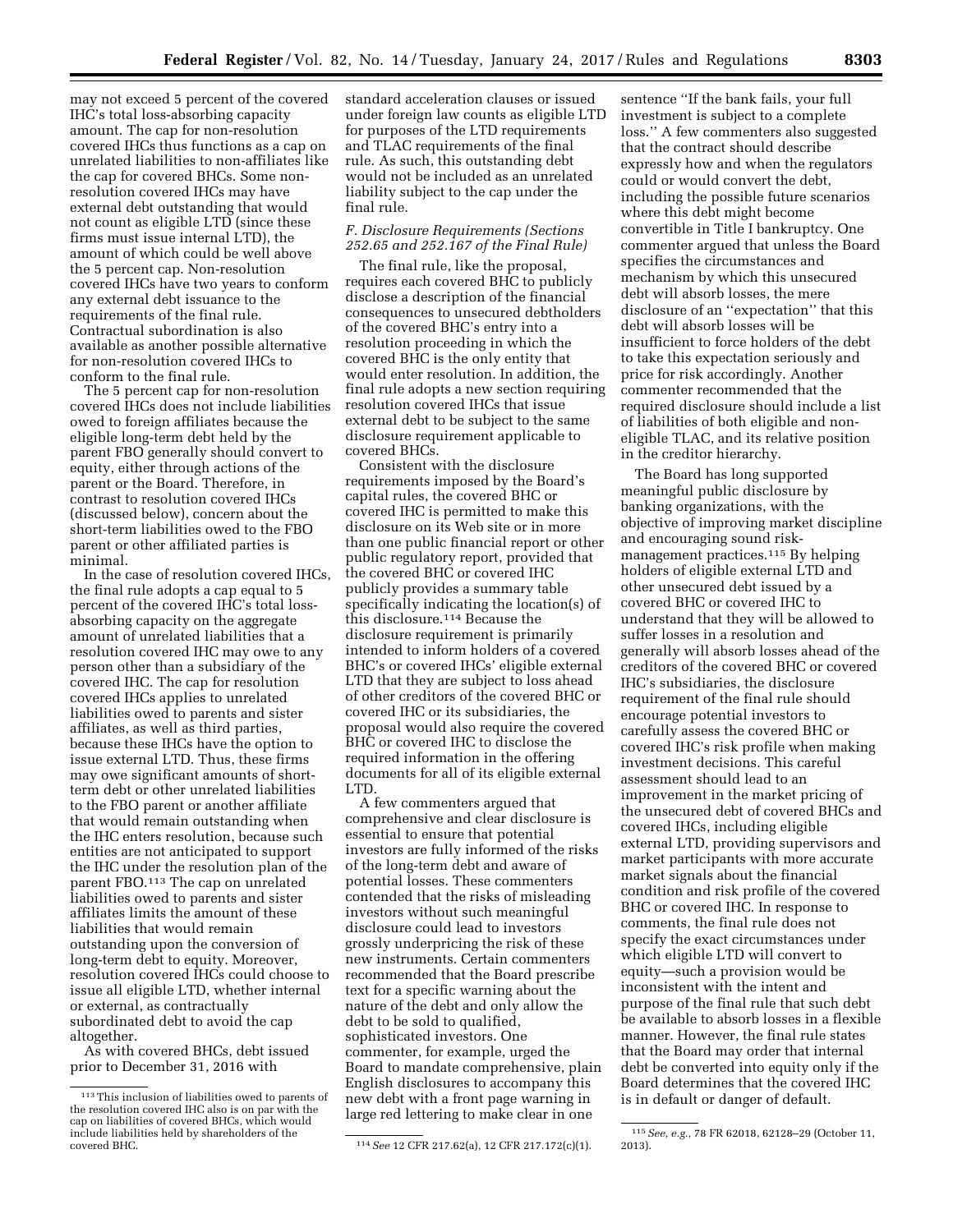## **V. Regulatory Capital Deduction for Investments in the Unsecured Debt of Covered BHCs**

The final rule does not include the proposal's requirement for a Boardregulated institution to deduct from its regulatory capital the amount of any investment in, or exposure to, unsecured debt issued by a covered BHC, including unsecured debt instruments that do not qualify as eligible external LTD. A number of comments urged the Board to, among other things, increase or have separate thresholds for deductions of unsecured debt holdings, allow for deductions of the unsecured debt holdings to be applied to outstanding eligible external LTD instead of regulatory capital, and recognize an exemption for marketmaking activity in the debt instruments. Certain commenters recommended that the Board postpone the effective date of these requirements.

The Board is considering these comments, as well as a recent standard related to the regulatory capital treatment of TLAC holdings that was issued by the BCBS.116 The Board intends to work with the OCC and FDIC towards a proposed interagency approach regarding the regulatory capital treatment of debt instruments issued by covered BHCs.

#### **VI. Transition Periods**

Under the proposal, the Board generally would have required covered BHCs to achieve compliance with the rule as of January 1, 2019. However, the proposal would have phased in the riskweighted assets component of the external TLAC requirement in two stages: 16 percent effective January 1, 2019 and 18 percent effective January 1, 2022.

Similarly, under the proposal, the Board generally would have required covered IHCs to achieve compliance as of January 1, 2019. However, the proposal would have phased in the riskweighted assets component of the internal TLAC requirement applicable to resolution covered IHCs in the same manner as for covered BHCs: 16 percent effective January 1, 2019 and 18 percent effective January 1, 2022.

Certain commenters requested that the leverage component of TLAC be subject to a phase-in until January 1, 2022, like the risk-weighted asset component under the proposal and consistent with the FSB standard. Other commenters urged the Board to adopt a phase-in period for LTD in the final rule or delay other aspects of the proposal.

Other than the certification regarding resolution strategy for FBO GSIBs that is due on June 30, 2017, the requirements of the final rule will become effective on January 1, 2019, which will give firms approximately two years from the date of the issuance of the final rule to comply. In this respect, the final rule eliminates the proposed January 1, 2022, phase-in for the risk-weighted asset component of the TLAC requirements. The Board has monitored the shortfalls of covered firms as described above and noted significant declines in the amount of additional capital and long-term debt necessary to meet the requirements of the final rule. Based on available information and given the relatively small estimated shortfalls, requiring full compliance by 2019 should have only a modest incremental impact. In particular, the phase-in period was provided in part to allow firms additional time to adjust their capital structures and issue additional long-term debt. Furthermore, the final rule will grandfather a significant portion of outstanding longterm debt that would not otherwise qualify as eligible internal or external LTD, which significantly reduces the additional time necessary for firms to come into full compliance with the rule.

Consistent with the proposal, firms that become covered BHCs after the date on which the final rule is issued will be required to comply with it on the later of three years after becoming covered BHCs and the effective date applicable to firms that are covered BHCs as of the date on which the final rule is issued.

Also consistent with the proposal, an intermediate holding company controlled by a foreign banking organization becomes subject to the requirements of the final rule on the later of January 1, 2019, and three years from the date on which the foreign banking organization becomes a foreign GSIB and the foreign banking organization is required to establish an intermediate holding company pursuant to section 252.153 of Regulation YY.

## **VII. Consideration of Domestic Internal TLAC Requirements and Public Reporting Requirements for Eligible Internal TLAC and LTD**

In the proposed rule, the Board indicated that it intends to propose for public comment a requirement that covered BHCs and covered IHCs report publicly their amounts of TLAC and LTD on a regular basis. The Board also indicated its consideration of imposing domestic internal TLAC requirements

between certain holding companies and their subsidiaries to ensure firms have in place adequate mechanisms for transferring severe losses up to their operating subsidiaries from the holding company. Such requirements would complement this final rule and enhance the prospects for a successful SPOE resolution of a covered BHC or of the parent foreign GSIB of a covered IHC. The Board received a number of comments on potential public reporting and eligible internal TLAC and LTD requirements. If the Board determines that it would be appropriate to propose public reporting requirements related to TLAC and LTD, or domestic internal TLAC requirements, the Board will invite public comment at that time.

### **VIII. Regulatory Analysis**

## *A. Paperwork Reduction Act*

Certain provisions of the final rule contain ''collection of information'' requirements within the meaning of the Paperwork Reduction Act (PRA) of 1995 (44 U.S.C. 3501 through 3521). The Board reviewed the final rule under the authority delegated to the Board by OMB. The disclosure requirements are found in § 252.65 and § 252.167 and the reporting requirements are found in § 252.153(b)(5) and 252.164. These information collection requirements would implement section 165 of the Dodd Frank Act, as described in the Abstract below. In accordance with the requirements of the PRA, the Board may not conduct or sponsor, and the respondent is not required to respond to, an information collection unless it displays a currently valid Office of Management and Budget (OMB) control number. The OMB control number for this collection is 7100–0350.

The final rule would revise the Reporting, Recordkeeping, and Disclosure Requirements Associated with Enhanced Prudential Standards (Regulation YY) (Reg YY; OMB No. 7100–0350). In addition, as permitted by the PRA, the Board is extending for three years, with revision, the Reporting, Recordkeeping, and Disclosure Requirements Associated with Enhanced Prudential Standards (Regulation YY) (Reg YY; OMB No. 7100–0350). The Board received no comments on the PRA.

The Board has a continuing interest in the public's opinions of collections of information. At any time, commenters may submit comments regarding the burden estimate, or any other aspect of this collection of information, including suggestions for reducing the burden to the **ADDRESSES** section. All comments will become a matter of public record.

<sup>&</sup>lt;sup>116</sup> Basel Committee on Banking Supervision, Standard TLAC Holdings Amendments to the Basel III standard on the definition of capital (October 2016), available at: *[https://www.bis.org/bcbs/publ/](https://www.bis.org/bcbs/publ/d387.pdf) [d387.pdf.](https://www.bis.org/bcbs/publ/d387.pdf)*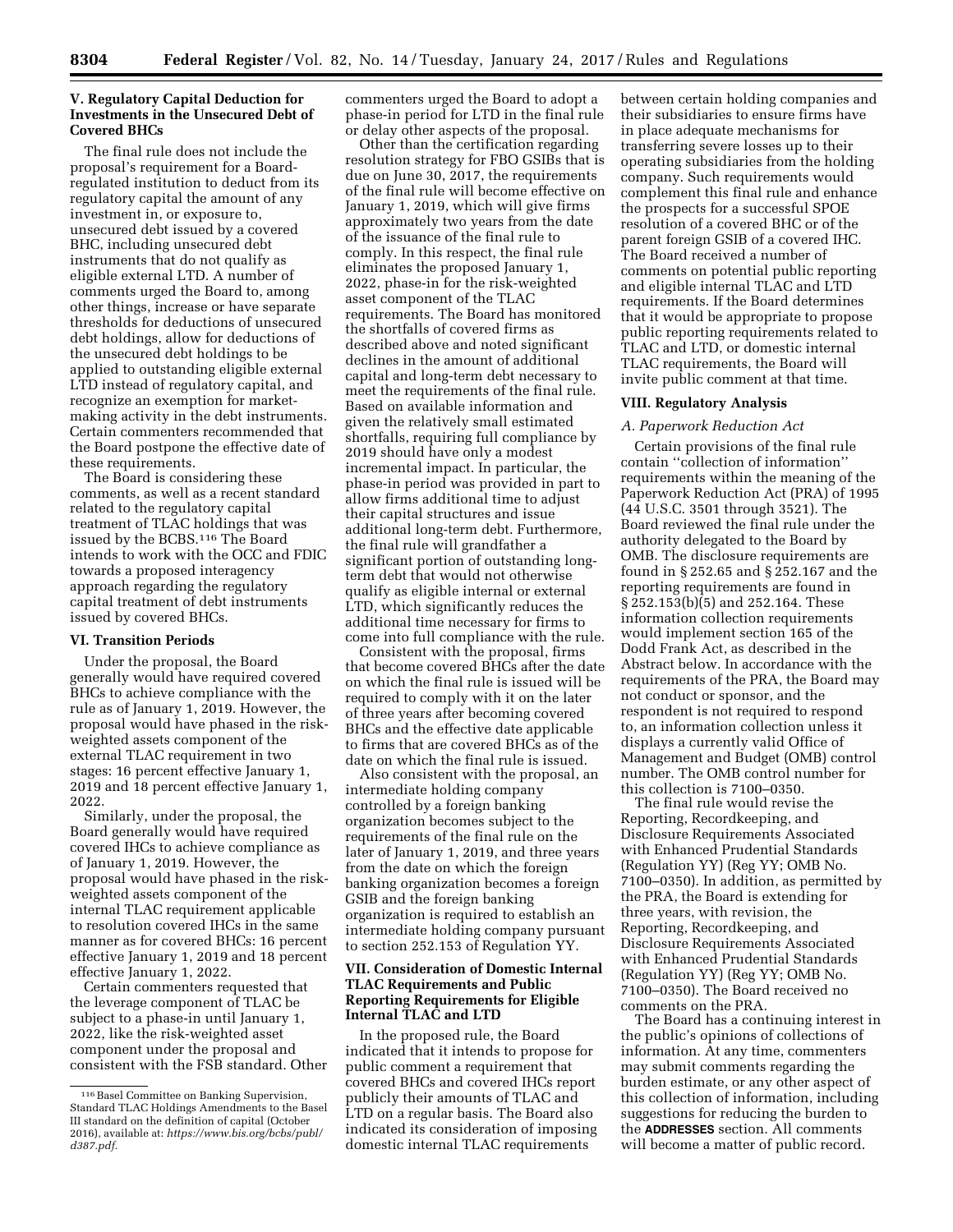A copy of the comments may also be submitted to the OMB desk officer: By mail to U.S. Office of Management and Budget, 725 17th Street NW., #10235, Washington, DC 20503 or by facsimile to 202–395–5806, Attention, Federal Reserve Desk Officer.

## Revision, With Extension, of the Following Information Collection

*Title of Information Collection:*  Reporting, Recordkeeping, and Disclosure Requirements Associated with Enhanced Prudential Standards (Regulation YY).

*Agency Form Number:* Reg YY. *OMB Control Number:* 7100–0350. *Frequency of Response:* Annual, semiannual, quarterly, one-time, and on occasion.

*Affected Public:* Businesses or other for-profit.

*Respondents:* State member banks, U.S. bank holding companies, savings and loan holding companies, nonbank financial companies, foreign banking organizations, U.S. intermediate holding companies, foreign saving and loan holding companies, and foreign nonbank financial companies supervised by the Board.

*Abstract:* Section 165 of the Dodd-Frank Act requires the Board to implement enhanced prudential standards for bank holding companies with total consolidated assets of \$50 billion or more, including global systemically important foreign banking organizations with \$50 billion or more in U.S. non-branch assets. Section 165 of the Dodd-Frank Act also permits the Board to establish such other prudential standards for such banking organizations as the Board determines are appropriate.

#### Disclosure Requirements

Section 252.65 of the final rule would require a U.S. global systemically important BHC to publicly disclose a description of the financial consequences to unsecured debtholders of the global systemically important BHC entering into a resolution proceeding in which the global systemically important BHC is the only entity that would be subject to the resolution proceeding. A global systemically important BHC must provide the disclosure required of this section: (1) In the offering documents for all of its eligible debt securities; and (2) either on the global systemically important BHC's Web site, or in more than one public financial report or other regulatory reports, provided that the global systemically important BHC publicly provides a summary table specifically indicating the location(s) of

this disclosure. Section 252.167 of the final rule would impose these requirements on certain intermediate holding companies of non-U.S. global systemically important BHC that issue long term debt to third parties.

#### Reporting Requirements

Section 252.153(b)(5) of the final rule would require each top-tier foreign banking organization that controls a U.S. intermediate holding company to submit to the Board by January 1 of each calendar year through the U.S. intermediate holding company: (1) Notice of whether the home country supervisor (or other appropriate home country regulatory authority) of the toptier foreign banking organization of the U.S. intermediate holding company has adopted standards consistent with the BCBS assessment methodology for identifying global systemically important banking organizations; and (2) notice of whether the top-tier foreign banking organization prepares or reports the indicators used by the BCBS assessment methodology to identify a banking organization as a global systemically important banking organization and, if it does, whether the top-tier foreign banking organization has determined that it has the characteristics of a global systemically important banking organization under the BCBS assessment methodology.

Section 252.164 of the final rule would require each top-tier global systemically important foreign banking organization with U.S. non-branch assets that equal or exceed \$50 billion to submit to the Board a certification indicating whether the planned resolution strategy of the top-tier foreign banking organization involves the U.S. intermediate holding company or its subsidiaries entering resolution, receivership, insolvency, or similar proceedings in the United States. The rule requires the top-tier foreign banking organization to update this certification when its resolution strategy changes.

Estimated Paperwork Burden for Proposed Revisions

*Estimated Number of Respondents:* 

### Disclosure Burden

Section 252.65—8 respondents.

Section 252.167—3 respondents.

#### Reporting Burden

Section 252.153(b)(5)—15 respondents.

Section 252.164—8 respondents.

## *Estimated Burden per Response:*

## Disclosure Burden

Section 252.65—1 hour (annual), 5 hours (one-time burden).

Section 252.167—1 hour (annual), 5 hours (one-time burden).

#### Reporting Burden

Section 252.153(b)(5)—10 hours (annual).

Section 252.164—10 hours.

*Total estimated one-time burden:* 55 hours.

*Current estimated annual burden for Reporting, Recordkeeping, and Disclosure Requirements Associated with Enhanced Prudential Standards (Regulation YY):* 118,546 hours.

*Proposed revisions estimated annual burden:* 241 hours.

*Total estimated annual burden:*  118,842 hours.

#### *B. Regulatory Flexibility Act*

The Regulatory Flexibility Act, 5 U.S.C. 601 *et seq.* (RFA), generally requires that an agency prepare and make available an initial regulatory flexibility analysis in connection with a notice of proposed rulemaking.

The Board solicited public comment on this rule in a notice of proposed rulemaking 117 and has since considered the potential impact of this rule on small entities in accordance with section 604 of the RFA. Based on the Board's analysis, and for the reasons stated below, the Board believes the final rule will not have a significant economic impact on a substantial number of small entities.

Under regulations issued by the Small Business Administration, a small entity includes a depository institution, bank holding company, or savings and loan holding company with assets of \$550 million or less (small banking organizations).118 As of June 30, 2016, there were approximately 3,203 top-tier small bank holding companies. As the threshold for forming an intermediate holding company in the United States is \$50 billion in total U.S. non-branch assets, there would be no small covered IHCs.

1. Statement of the Need for, and Objectives of the Final Rule

As discussed in the **SUPPLEMENTARY INFORMATION**, the final rule is designed to improve the resolvability of covered BHCs and covered IHCs by requiring

<sup>117</sup> 80 FR 74,926 (Nov. 30, 2015).

<sup>118</sup>*See* 13 CFR 121.201. Effective July 14, 2014, the Small Business Administration revised the size standards for banking organizations to \$550 million in assets from \$500 million in assets. 79 FR 33647 (June 12, 2014).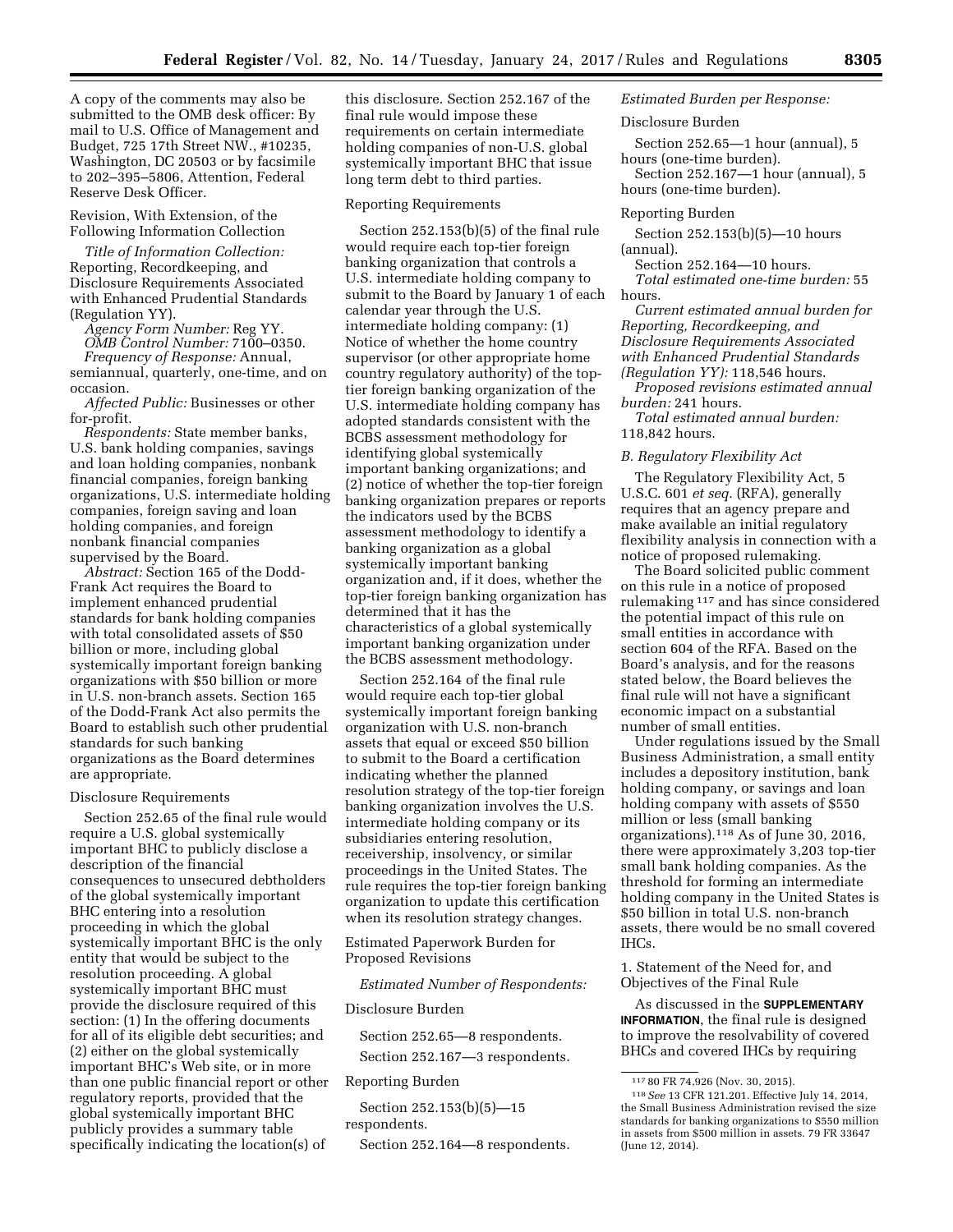such institutions maintain outstanding a minimum amount of loss-absorbing instruments, including a minimum amount of unsecured long-term debt, and imposing restrictions on the corporate practices and liabilities of such organizations. The Board is not finalizing at this time the provisions of the proposed rule that would have required small state member banks and certain SLHCs and BHCS to make deductions from regulatory capital for investments in eligible external longterm debt of covered BHCs. As such, the final rule will only apply to entities that are not small entities as further explained below.

2. Summary of the Significant Issues Raised by Public Comment on the Board's Initial Analysis, the Board's Assessment of Any Such Issues, and a Result of Such Comments

The Board did not receive a comments to the initial regulatory flexibility analysis relating to the elements of the proposal that are being finalized at this time. The final rule does not impact small entities as described below.

3. Small Entities Affected by the Final Rule and Compliance Requirements

The provisions of the final rule will apply to a top-tier bank holding company domiciled in the United States with \$50 billion or more in total consolidated assets and has been identified as a GSIB, and to a U.S. intermediate holding company of a foreign GSIB. Bank holding companies and U.S. intermediate holding companies of foreign GSIBs that are subject to the proposed rule therefore substantially exceed the \$550 million asset threshold at which a banking entity would qualify as a small banking organization.

4. Significant Alternatives to the Final Rule

In light of the foregoing, the Board does not believe that this final rule will have a significant negative economic impact on any small entities and therefore believes that there are no significant alternatives to the final rule that would reduce the impact on small entities.

### *C. Invitation for Comments on Use of Plain Language*

Section 722 of the Gramm-Leach Bliley Act of 1999 requires the Federal banking agencies to use plain language in all proposed and final rules published after January 1, 2000. The Board received no comments on these

matters and believes that the final rule is written plainly and clearly.

#### **List of Subjects in 12 CFR Part 252**

Administrative practice and procedure, Banks, banking, Federal Reserve System, Holding companies, Reporting and recordkeeping requirements, Securities.

## **Authority and Issuance**

For the reasons stated in the **SUPPLEMENTARY INFORMATION**, the Board amends part 252 of chapter II of title 12 of the Code of Federal Regulations as follows:

## **PART 252—ENHANCED PRUDENTIAL STANDARDS (REGULATION YY)**

■ 1. The authority citation for part 252 is revised to read as follows:

**Authority:** 12 U.S.C. 321–338a, 481–486, 1467a, 1818, 1828, 1831n, 1831o, 1831p–l, 1831w, 1835, 1844(b), 1844(c), 3101 *et seq.,*  3101 note, 3904, 3906–3909, 4808, 5361, 5362, 5365, 5366, 5367, 5368, 5371.

■ 2. In § 252.2:

■ a. Redesignate paragraphs (t) through (z) as paragraphs (bb) through (hh), respectively;

■ b. Redesignate paragraphs (n) through (s) as paragraphs (u) through (z), respectively;

■ c. Redesignate paragraphs (i) through (m) as paragraphs (j) through (n), respectively;

■ d. Add new paragraphs (i) and (o) through (t), and add paragraph (aa). The additions read as follows:

#### **§ 252.2 Definitions.**

\* \* \* \* \*

\* \* \* \* \* (i) *Credit enhancement* means a qualified financial contract of the type set forth in section 210(c)(8)(D)(ii)(XII),  $(iii)(X)$ ,  $(iv)(V)$ ,  $(v)(VI)$ , or  $(vi)(VI)$  of Title II of the Dodd-Frank Wall Street Reform and Consumer Protection Act  $(12 \text{ U.S.C. } 5390(c)(8)(D)(ii)(XII), (iii)(X),$  $(iv)(V)$ ,  $(v)(VI)$ , or  $(vi)(VI)$  or a credit enhancement that the Federal Deposit Insurance Corporation determines by regulation is a qualified financial contract pursuant to section  $210(c)(8)(D)(i)$  of Title II of the act (12 U.S.C.  $5390(c)(8)(D)(i)$ .

(o) *Global methodology* means the assessment methodology and the higher loss absorbency requirement for global systemically important banks issued by the Basel Committee on Banking Supervision, as updated from time to time.

(p) *Global systemically important banking organization* means a global systemically important bank, as such term is defined in the global methodology.

(q) *Global systemically important foreign banking organization* means a top-tier foreign banking organization that is identified as a global systemically important foreign banking organization under § 252.153(b)(4).

(r) *Home country,* with respect to a foreign banking organization, means the country in which the foreign banking organization is chartered or incorporated.

(s) *Home country resolution authority,*  with respect to a foreign banking organization, means the governmental entity or entities that under the laws of the foreign banking organization's home county has responsibility for the resolution of the top-tier foreign banking organization.

(t) *Home country supervisor,* with respect to a foreign banking organization, means the governmental entity or entities that under the laws of the foreign banking organization's home county has responsibility for the supervision and regulation of the toptier foreign banking organization.

\* \* \* \* \* (aa) *Top-tier foreign banking organization,* with respect to a foreign bank, means the top-tier foreign banking organization or, alternatively, a subsidiary of the top-tier foreign banking organization designated by the Board.

\* \* \* \* \* ■ 3. Add subpart G to read as follows:

**Subpart G—External Long-term Debt Requirement, External Total Lossabsorbing Capacity Requirement and Buffer, and Restrictions on Corporate Practices for U.S. Global Systemically Important Banking Organizations** 

Sec.

- 252.60 Applicability.
- 252.61 Definitions.
- 252.62 External long-term debt requirement.
- 252.63 External total loss-absorbing capacity requirement and buffer.
- 252.64 Restrictions on corporate practices of U.S. global systemically important banking organizations.
- 252.65 Disclosure requirements.

### **§ 252.60 Applicability.**

(a) *General applicability.* This subpart applies to any U.S. bank holding company that is identified as a global systemically important BHC.

(b) *Initial applicability.* A global systemically important BHC shall be subject to the requirements of this subpart beginning on the later of:

(1) January 1, 2019; or

(2) 1095 days (three years) after the date on which the company becomes a global systemically important BHC.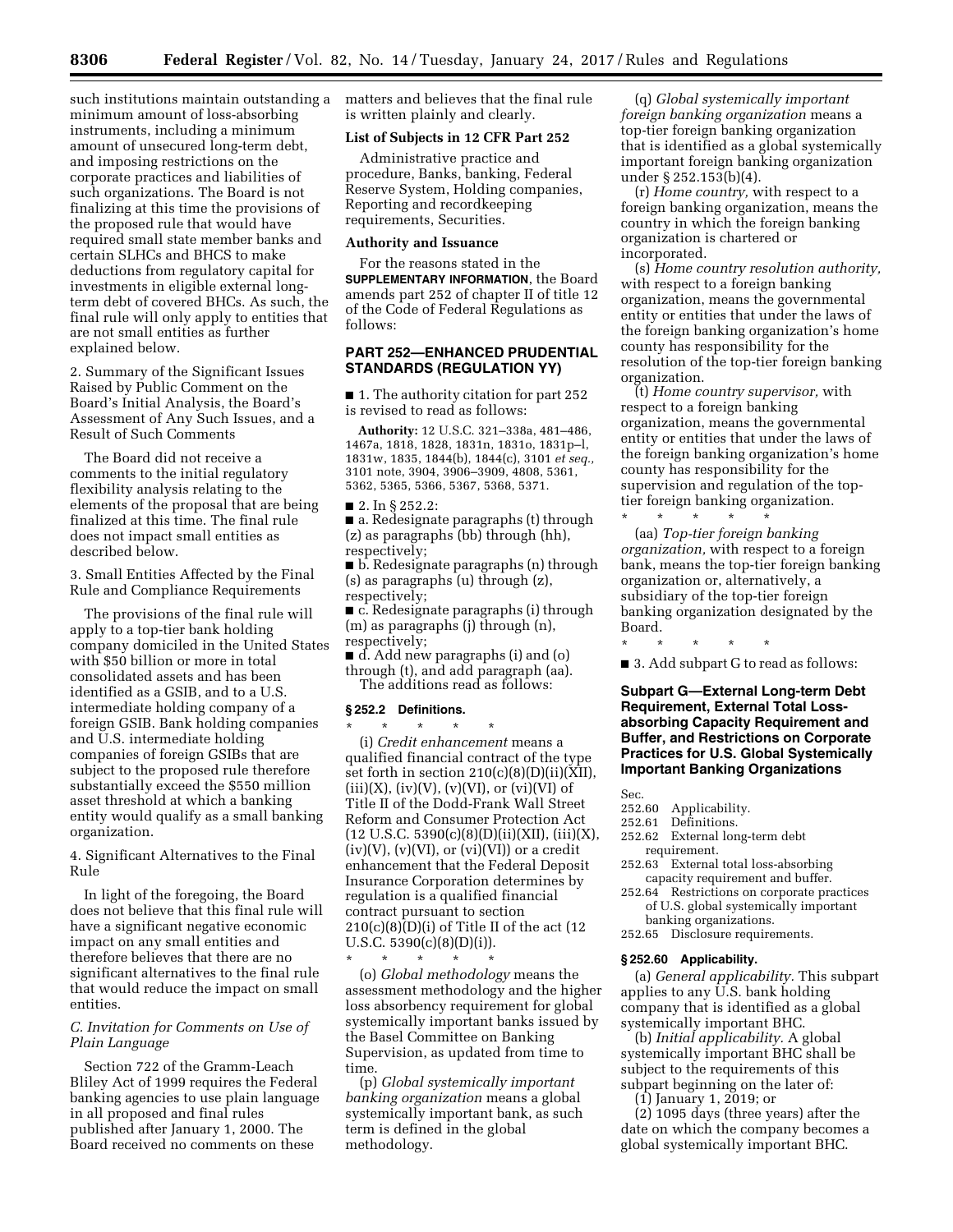#### **§ 252.61 Definitions.**

For purposes of this subpart: *Additional tier 1 capital* has the same meaning as in 12 CFR 217.20(c).

*Common equity tier 1 capital* has the

same meaning as in 12 CFR 217.20(b). *Common equity tier 1 capital ratio* has the same meaning as in 12 CFR 217.10(b)(1) and 12 CFR 217.10(c), as applicable.

*Common equity tier 1 minority interest* has the same meaning as in 12 CFR 217.2.

*Default right* (1) Means any:

(i) Right of a party, whether contractual or otherwise (including rights incorporated by reference to any other contract, agreement or document, and rights afforded by statute, civil code, regulation and common law), to liquidate, terminate, cancel, rescind, or accelerate the agreement or transactions thereunder, set off or net amounts owing in respect thereto (except rights related to same-day payment netting), exercise remedies in respect of collateral or other credit support or property related thereto (including the purchase and sale of property), demand payment or delivery thereunder or in respect thereof (other than a right or operation of a contractual provision arising solely from a change in the value of collateral or margin or a change in the amount of an economic exposure), suspend, delay or defer payment or performance thereunder, modify the obligations of a party thereunder or any similar rights; and

(ii) Right or contractual provision that alters the amount of collateral or margin that must be provided with respect to an exposure thereunder, including by altering any initial amount, threshold amount, variation margin, minimum transfer amount, the margin value of collateral or any similar amount, that entitles a party to demand the return of any collateral or margin transferred by it to the other party or a custodian or that modifies a transferee's right to reuse collateral or margin (if such right previously existed), or any similar rights, in each case, other than a right or operation of a contractual provision arising solely from a change in the value of collateral or margin or a change in the amount of an economic exposure; and

(2) Does not include any right under a contract that allows a party to terminate the contract on demand or at its option at a specified time, or from time to time, without the need to show cause.

*Discretionary bonus payment* has the same meaning as under 12 CFR 217.2.

*Distribution* has the same meaning as under 12 CFR 217.2.

*Global systemically important BHC*  has the same meaning as in 12 CFR 217.2.

*Eligible debt security* means, with respect to a global systemically important BHC:

(1) A debt instrument that:

(i) Is paid in, and issued by the global systemically important BHC;

(ii) Is not secured, not guaranteed by the global systemically important BHC or a subsidiary of the global systemically important BHC, and is not subject to any other arrangement that legally or economically enhances the seniority of the instrument;

(iii) Has a maturity of greater than or equal to 365 days (one year) from the date of issuance;

(iv) Is governed by the laws of the United States or any State thereof;

(v) Does not provide the holder of the instrument a contractual right to accelerate payment of principal or interest on the instrument, except a right that is exercisable on one or more dates that are specified in the instrument or in the event of:

(A) A receivership, insolvency, liquidation, or similar proceeding of the global systemically important BHC; or

(B) A failure of the global systemically important BHC to pay principal or interest on the instrument when due and payable that continues for 30 days or more;

(vi) Does not have a credit-sensitive feature, such as an interest rate that is reset periodically based in whole or in part on the global systemically important BHC's credit quality, but may have an interest rate that is adjusted periodically independent of the global systemically important BHC's credit quality, in relation to general market interest rates or similar adjustments;

(vii) Is not a structured note; and

(viii) Does not provide that the instrument may be converted into or exchanged for equity of the global systemically important BHC; and

(2) A debt instrument issued prior to December 31, 2016 that:

(i) Is paid in, and issued by the global systemically important BHC;

(ii) Is not secured, not guaranteed by the global systemically important BHC or a subsidiary of the global systemically important BHC, and is not subject to any other arrangement that legally or economically enhances the seniority of the instrument;

(iii) Has a maturity of greater than or equal to 365 days (one year) from the date of issuance;

(iv) Does not have a credit-sensitive feature, such as an interest rate that is reset periodically based in whole or in part on the global systemically

important BHC's credit quality, but may have an interest rate that is adjusted periodically independent of the global systemically important BHC's credit quality, in relation to general market interest rates or similar adjustments;

(v) Is not a structured note; and (vi) Does not provide that the instrument may be converted into or exchanged for equity of the global systemically important BHC.

*External TLAC buffer* means, with respect to a global systemically important BHC, the sum of 2.5 percent, any applicable countercyclical capital buffer under 12 CFR 217.11(b) (expressed as a percentage), and the global systemically important BHC's method 1 capital surcharge.

*GAAP* means generally accepted accounting principles as used in the United States.

*GSIB surcharge* has the same meaning as in 12 CFR 217.2.

*Method 1 capital surcharge* means, with respect to a global systemically important BHC, the most recent method 1 capital surcharge (expressed as a percentage) the global systemically important BHC was required to calculate pursuant to subpart H of Regulation Q (12 CFR 217.400 through 217.406).

*Outstanding eligible external longterm debt amount* is defined in § 252.62(b).

*Person* has the same meaning as in 12 CFR 225.2.

*Qualified financial contract* has the same meaning as in section  $210(c)(8)(D)$ of Title II of the Dodd-Frank Wall Street Reform and Consumer Protection Act  $(12 \text{ U.S.C. } 5390(c)(8)(D)).$ 

*Structured note* means a debt instrument that:

(1) Has a principal amount, redemption amount, or stated maturity that is subject to reduction based on the performance of any asset, entity, index, or embedded derivative or similar embedded feature;

(2) Has an embedded derivative or similar embedded feature that is linked to one or more equity securities, commodities, assets, or entities;

(3) Does not specify a minimum principal amount that becomes due upon acceleration or early termination; or

(4) Is not classified as debt under GAAP, provided that an instrument is not a structured note solely because it is one or both of the following:

(i) An instrument that is not denominated in U.S. dollars; or

(ii) An instrument where interest payments are based on an interest rate index.

*Supplementary leverage ratio* has the same meaning as in 12 CFR 217.10(c)(4).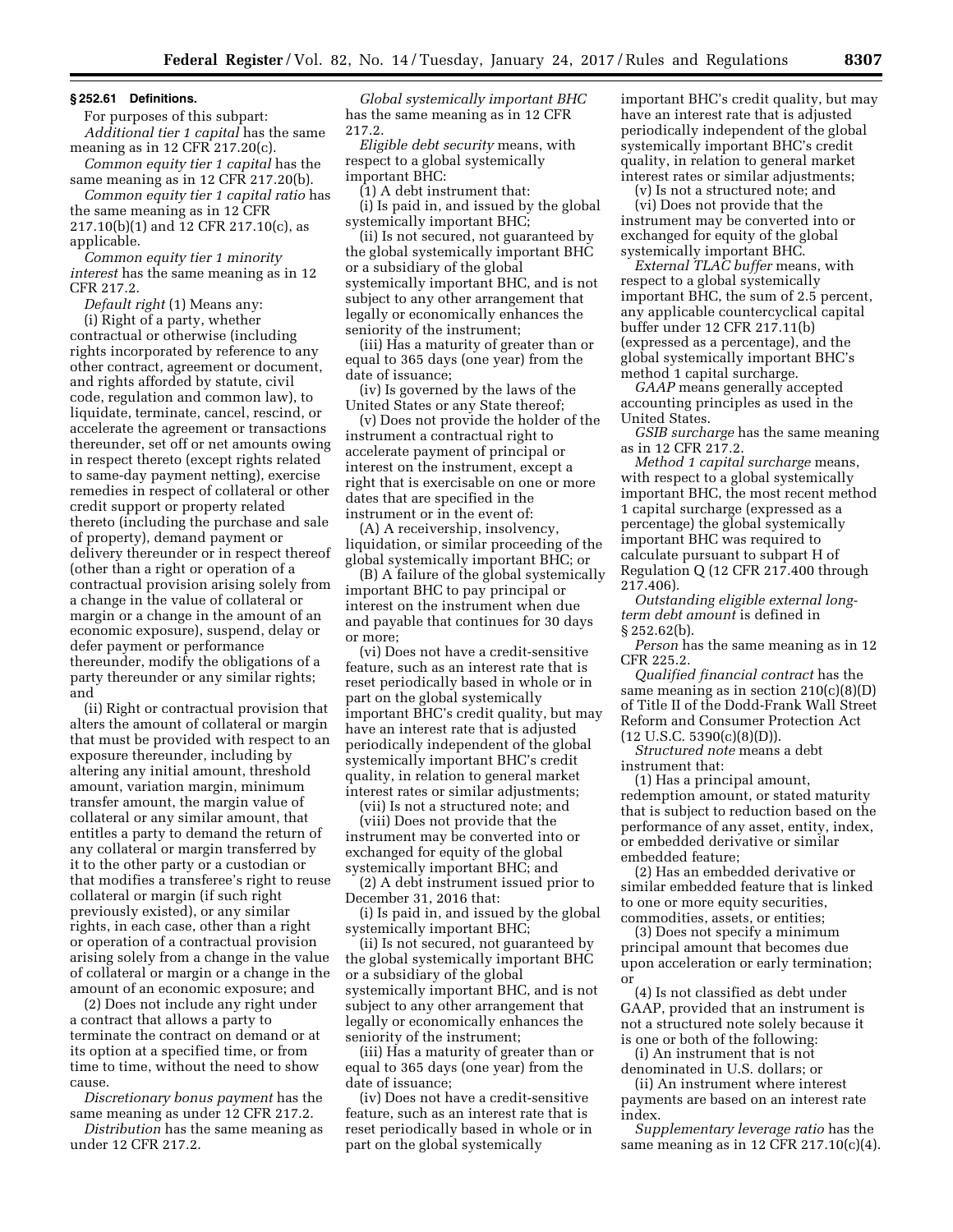*Tier 1 minority interest* has the same meaning as in 12 CFR 217.2.

*Tier 2 capital* has the same meaning as in 12 CFR 217.20(d).

*Total leverage exposure* has the same meaning as in 12 CFR 217.10(c)(4)(ii).

*Total risk-weighted assets* means the greater of total risk-weighted assets as calculated under 12 CFR part 217, subpart D (the standardized approach) or 12 CFR part 217, subpart E (the internal ratings-based and advanced measurement approaches).

#### **§ 252.62 External long-term debt requirement.**

(a) *External long-term debt requirement.* Except as provided under paragraph (c) of this section, a global systemically important BHC must maintain an outstanding eligible external long-term debt amount that is no less than the amount equal to the greater of:

(1) The global systemically important BHC's total risk-weighted assets multiplied by the sum of 6 percent plus the global systemically important BHC's GSIB surcharge (expressed as a percentage); and

(2) 4.5 percent of the global systemically important BHC's total leverage exposure.

(b) *Outstanding eligible external longterm debt amount.* (1) A global systemically important BHC's outstanding eligible external long-term debt amount is the sum of:

(i) One hundred (100) percent of the amount due to be paid of unpaid principal of the outstanding eligible debt securities issued by the global systemically important BHC in greater than or equal to 730 days (two years);

(ii) Fifty (50) percent of the amount due to be paid of unpaid principal of the outstanding eligible debt securities issued by the global systemically important BHC in greater than or equal to 365 days (one year) and less than 730 days (two years); and

(iii) Zero (0) percent of the amount due to be paid of unpaid principal of the outstanding eligible debt securities issued by the global systemically important BHC in less than 365 days (one year).

(2) For purposes of paragraph (b)(1) of this section, the date on which principal is due to be paid on an outstanding eligible debt security is calculated from the earlier of:

(i) The date on which payment of principal is required under the terms governing the instrument, without respect to any right of the holder to accelerate payment of principal; and

(ii) The date the holder of the instrument first has the contractual right to request or require payment of the amount of principal, provided that, with respect to a right that is exercisable on one or more dates that are specified in the instrument only on the occurrence of an event (other than an event of a receivership, insolvency, liquidation, or similar proceeding of the global systemically important BHC, or a failure of the global systemically important BHC to pay principal or interest on the instrument when due), the date for the outstanding eligible debt security under this paragraph (b)(2)(ii) will be calculated as if the event has occurred.

(3) After notice and response proceedings consistent with 12 CFR part 263, subpart E, the Board may order a global systemically important BHC to exclude from its outstanding eligible long-term debt amount any debt security with one or more features that would significantly impair the ability of such debt security to take losses.

(c) *Redemption and repurchase.* A global systemically important BHC may not redeem or repurchase any outstanding eligible debt security without the prior approval of the Board if, immediately after the redemption or repurchase, the global systemically important BHC would not meet its external long-term debt requirement under paragraph (a) of this section, or its external total loss-absorbing capacity requirement under § 252.63(a).

#### **§ 252.63 External total loss-absorbing capacity requirement and buffer.**

(a) *External total loss-absorbing capacity requirement.* A global systemically important BHC must maintain an outstanding external total loss-absorbing capacity amount that is no less than the amount equal to the greater of:

(1) 18 percent of the global systemically important BHC's total riskweighted assets; and

(2) 7.5 percent of the global systemically important BHC's total leverage exposure.

(b) *Outstanding external total lossabsorbing capacity amount.* A global systemically important BHC's outstanding external total loss-absorbing capacity amount is the sum of:

(1) The global systemically important BHC's common equity tier 1 capital (excluding any common equity tier 1 minority interest);

(2) The global systemically important BHC's additional tier 1 capital (excluding any tier 1 minority interest); and

(3) The global systemically important BHC's outstanding eligible external long-term debt amount plus 50 percent of the amount due to be paid of unpaid

principal of outstanding eligible debt securities issued by the global systemically important BHC in, as calculated in § 252.62(b)(2), greater than or equal to 365 days (one year) but less than 730 days (two years).

(c) *External TLAC buffer*—(1) *Composition of the External TLAC riskweighted buffer.* The external TLAC risk-weighted buffer is composed solely of common equity tier 1 capital.

(2) *Definitions.* For purposes of this paragraph, the following definitions apply:

(i) *Eligible retained income.* The eligible retained income of a global systemically important BHC is the global systemically important BHC's net income for the four calendar quarters preceding the current calendar quarter, based on the global systemically important BHC's FR Y–9C, net of any distributions and associated tax effects not already reflected in net income. Net income, as reported in the FR Y–9C, reflects discretionary bonus payments and certain distributions that are expense items (and their associated tax effects).

(ii) *Maximum external TLAC riskweighted payout ratio.* The maximum external TLAC risk-weighted payout ratio is the percentage of eligible retained income that a global systemically important BHC can pay out in the form of distributions and discretionary bonus payments during the current calendar quarter. The maximum external TLAC risk-weighted payout ratio is based on the global systemically important BHC's external TLAC risk-weighted buffer level, calculated as of the last day of the previous calendar quarter, as set forth in Table 1 to § 252.63.

(iii) *Maximum external TLAC riskweighted payout amount.* A global systemically important BHC's maximum external TLAC risk-weighted payout amount for the current calendar quarter is equal to the global systemically important BHC's eligible retained income, multiplied by the applicable maximum external TLAC risk-weighted payout ratio, as set forth in Table 1 to § 252.63.

(iv) *Maximum external TLAC leverage payout ratio.* The maximum external TLAC leverage payout ratio is the percentage of eligible retained income that a global systemically important BHC can pay out in the form of distributions and discretionary bonus payments during the current calendar quarter. The maximum external TLAC leverage payout ratio is based on the global systemically important BHC's external TLAC leverage buffer level, calculated as of the last day of the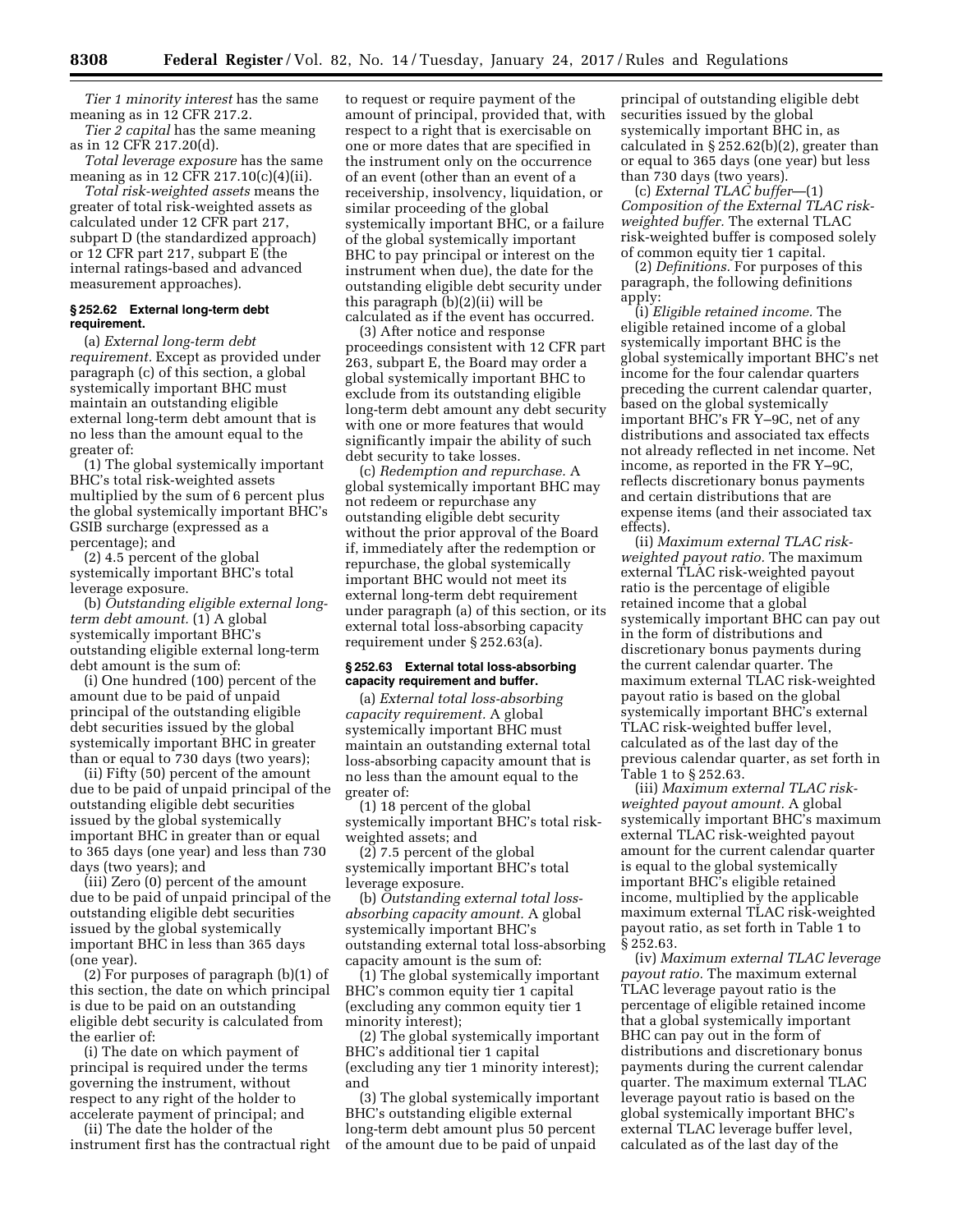previous calendar quarter, as set forth in Table 2 to § 252.63.

(v) *Maximum external TLAC leverage payout amount.* A global systemically important BHC's maximum external TLAC leverage payout amount for the current calendar quarter is equal to the global systemically important BHC's eligible retained income, multiplied by the applicable maximum TLAC leverage payout ratio, as set forth in Table 2 to § 252.63.

(3) *Calculation of the external TLAC risk-weighted buffer level.* (i) A global systemically important BHC's external TLAC risk-weighted buffer level is equal to the global systemically important BHC's common equity tier 1 capital ratio (expressed as a percentage) minus the greater of zero and the following amount:

(A) 18 percent; minus

(B) The ratio (expressed as a percentage) of the global systemically important BHC's additional tier 1 capital (excluding any tier 1 minority interest) to its total risk-weighted assets; and minus

(C) The ratio (expressed as a percentage) of the global systemically important BHC's outstanding eligible external long-term debt amount to total risk-weighted assets.

(ii) Notwithstanding paragraph (c)(3)(i) of this section, if the ratio (expressed as a percentage) of a global systemically important BHC's external total loss-absorbing capacity amount as calculated under paragraph (b) of this section to its risk-weighted assets is less than or equal to 18 percent, the global systemically important BHC's external TLAC risk-weighted buffer level is zero.

(4) *Limits on distributions and discretionary bonus payments.* (i) A global systemically important BHC shall not make distributions or discretionary bonus payments or create an obligation to make such distributions or payments during the current calendar quarter that, in the aggregate, exceed the maximum external TLAC risk-weighted payout amount or the maximum external TLAC leverage payout amount.

(ii) A global systemically important BHC with an external TLAC riskweighted buffer level that is greater than the external TLAC risk-weighted buffer and an external TLAC leverage buffer that is greater than 2.0 percent, in accordance with paragraph (c)(5) of this section, is not subject to a maximum external TLAC risk-weighted payout amount or a maximum external TLAC leverage payout amount.

(iii) Except as provided in paragraph (c)(4)(iv) of this section, a global systemically important BHC may not make distributions or discretionary bonus payments during the current calendar quarter if the global systemically important BHC's:

(A) Eligible retained income is negative; and

(B) External TLAC risk-weighted buffer level was less than the external TLAC risk-weighted buffer as of the end of the previous calendar quarter or external TLAC leverage buffer level was less than 2.0 percent as of the end of the previous calendar quarter.

(iv) Notwithstanding the limitations in paragraphs (c)(4)(i) through (iii) of this section, the Board may permit a global systemically important BHC to make a distribution or discretionary bonus payment upon a request of the global systemically important BHC, if the Board determines that the distribution or discretionary bonus payment would not be contrary to the purposes of this section, or to the safety and soundness of the global systemically important BHC. In making such a determination, the Board will consider the nature and extent of the request and the particular circumstances giving rise to the request.

(v)(A) A global systemically important BHC is subject to the lowest of the

maximum payout amounts as determined under 12 CFR 217.11(a)(2), the maximum external TLAC riskweighted payout amount as determined under this paragraph, and the maximum external TLAC leverage payout amount as determined under this paragraph.

(B) Additional limitations on distributions may apply to a global systemically important BHC under 12 CFR 225.4, 225.8, and 263.202.

(5) *External TLAC leverage buffer*—(i) *General.* A global systemically important BHC is subject to the lower of the maximum external TLAC riskweighted payout amount as determined under paragraph (c)(2)(iii) of this section and the maximum external TLAC leverage payout amount as determined under paragraph (c)(2)(v) of this section.

(ii) *Composition of the external TLAC leverage buffer.* The external TLAC leverage buffer is composed solely of tier 1 capital.

(iii) *Calculation of the external TLAC leverage buffer level.* (A) A global systemically important BHC's external TLAC leverage buffer level is equal to the global systemically important BHC's supplementary leverage ratio (expressed as a percentage) minus the greater of zero and the following amount:

(*1*) 7.5 percent; minus

(*2*) The ratio (expressed as a percentage) of the global systemically important BHC's outstanding eligible external long-term debt amount to total leverage exposure.

(B) Notwithstanding paragraph (c)(5)(iii) of this section, if the ratio (expressed as a percentage) of a global systemically important BHC's external total loss-absorbing capacity amount as calculated under paragraph (b) of this section to its total leverage exposure is less than or equal to 7.5 percent, the global systemically important BHC's external TLAC leverage buffer level is zero.

## TABLE 1 TO § 252.63—CALCULATION OF MAXIMUM EXTERNAL TLAC RISK-WEIGHTED PAYOUT AMOUNT

| External TLAC risk-weighted buffer level                                                                                                              | Maximum External TLAC risk-<br>weighted payout ratio<br>(as a percentage of eligible<br>retained income) |
|-------------------------------------------------------------------------------------------------------------------------------------------------------|----------------------------------------------------------------------------------------------------------|
| Less than or equal to the external TLAC risk-weighted buffer, and greater than 75 percent of the external<br>TLAC risk-weighted buffer.               | No payout ratio limitation applies.<br>60 percent.                                                       |
| Less than or equal to 75 percent of the external TLAC risk-weighted buffer, and greater than 50 percent of<br>the external TLAC risk-weighted buffer. | 40 percent.                                                                                              |
| Less than or equal to 50 percent of the external TLAC risk-weighted buffer, and greater 25 percent of the<br>external TLAC risk-weighted buffer.      | 20 percent.                                                                                              |
|                                                                                                                                                       |                                                                                                          |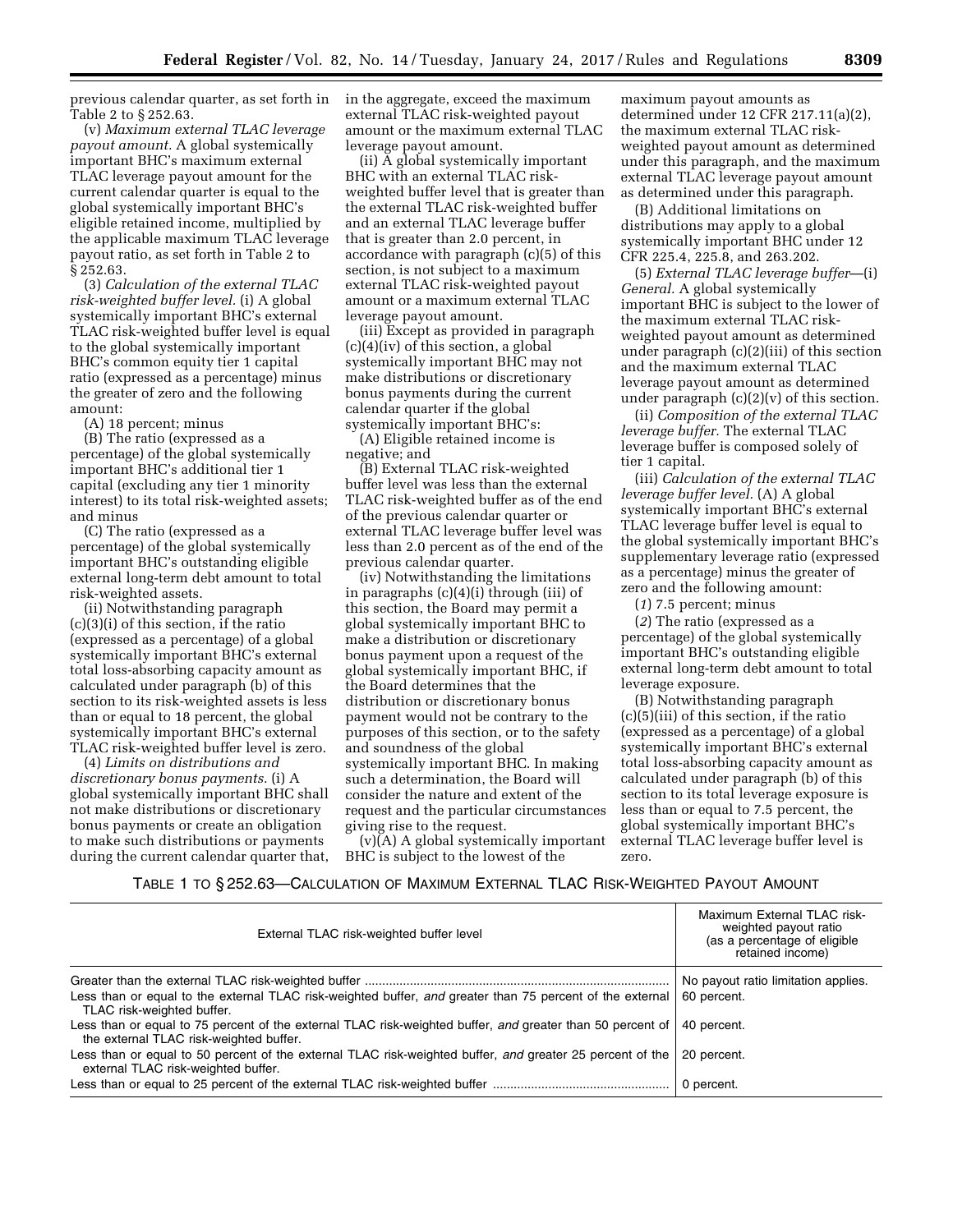| External TLAC leverage buffer level | Maximum External TLAC leverage payout ratio<br>(as a percentage of eligible retained income) |
|-------------------------------------|----------------------------------------------------------------------------------------------|
|                                     | No payout ratio limitation applies.<br>0 percent.                                            |

## TABLE 2 TO § 252.63—CALCULATION OF MAXIMUM EXTERNAL TLAC LEVERAGE PAYOUT AMOUNT

#### **§ 252.64 Restrictions on corporate practices of U.S. global systemically important banking organizations.**

(a) *Prohibited corporate practices.* A global systemically important BHC may not directly:

(1) Issue any debt instrument with an original maturity of less than 365 days (one year), including short term deposits and demand deposits, to any person, unless the person is a subsidiary of the global systemically important BHC;

(2) Issue any instrument, or enter into any related contract, with respect to which the holder of the instrument has a contractual right to offset debt owed by the holder or its affiliates to a subsidiary of the global systemically important BHC against the amount, or a portion of the amount, owed by the global systemically important BHC under the instrument;

(3) Enter into a qualified financial contract that is not a credit enhancement with a person that is not a subsidiary of the global systemically important BHC;

(4) Enter into an agreement in which the global systemically important BHC guarantees a liability of a subsidiary of the global systemically important BHC if such liability permits the exercise of a default right that is related, directly or indirectly, to the global systemically important BHC becoming subject to a receivership, insolvency, liquidation, resolution, or similar proceeding other than a receivership proceeding under Title II of the Dodd-Frank Wall Street Reform and Consumer Protection Act (12 U.S.C. 5381 through 5394) unless the liability is subject to requirements of the Board restricting such default rights or subject to any similar requirements of another U.S. federal banking agency; or

(5) Enter into, or otherwise begin to benefit from, any agreement that provides for its liabilities to be guaranteed by any of its subsidiaries.

(b) *Limit on unrelated liabilities.* (1) The aggregate amount, on an unconsolidated basis, of unrelated liabilities of a global systemically important BHC owed to persons that are not affiliates of the global systemically important BHC may not exceed 5 percent of the systemically important

BHC's external total loss-absorbing capacity amount, as calculated under § 252.63(b).

(2) For purposes of paragraph (b)(1) of this section, an unrelated liability is any non-contingent liability of the global systemically important BHC owed to a person that is not an affiliate of the global systemically important BHC other than:

(i) The instruments that are used to satisfy the global systemically important BHC's external total loss-absorbing capacity amount, as calculated under § 252.63(b);

(ii) Any dividend or other liability arising from the instruments that are used to satisfy the global systemically important BHC's external total lossabsorbing capacity amount, as calculated under § 252.63(b);

(iii) An eligible debt security that does not provide the holder of the instrument with a currently exercisable right to require immediate payment of the total or remaining principal amount; and

(iv) A secured liability, to the extent that it is secured, or a liability that otherwise represents a claim that would be senior to eligible debt securities in Title II of the Dodd-Frank Wall Street Reform and Consumer Protection Act (12 U.S.C. 5390(b)) and the Bankruptcy Code (11 U.S.C. 507).

(c) A Covered BHC is not subject to paragraph (b) of this section if all of the eligible debt securities issued by the Covered BHC would represent the most subordinated debt claim in a receivership, insolvency, liquidation, or similar proceeding of the Covered BHC.

## **§ 252.65 Disclosure requirements.**

(a) A global systemically important BHC must publicly disclose a description of the financial consequences to unsecured debtholders of the global systemically important BHC entering into a resolution proceeding in which the global systemically important BHC is the only entity that would be subject to the resolution proceeding.

(b) A global systemically important BHC must provide the disclosure required by paragraph (a) of this section:

(1) In the offering documents for all of its eligible debt securities; and

(2) Either:

(i) On the global systemically important BHC's Web site; or

(ii) In more than one public financial report or other public regulatory reports, provided that the global systemically important BHC publicly provides a summary table specifically indicating the location(s) of this disclosure.

■ 4. Add § 252.153(b)(4), (5), and (6) to read as follows:

#### **§ 252.153 U.S. intermediate holding company requirement for foreign banking organizations with U.S. non-branch assets of \$50 billion or more.**

\* \* \* \* \*

(b) \* \* \*

(4) For purposes of this part, a top-tier foreign banking organization with U.S. non-branch assets that equal or exceed \$50 billion is a global systemically important foreign banking organization if any of the following conditions are met:

(i) The top-tier foreign banking organization determines, pursuant to paragraph (b)(6) of this section, that the top-tier foreign banking organization has the characteristics of a global systemically important banking organization under the global methodology; or

(ii) The Board, using information available to the Board, determines:

(A) That the top-tier foreign banking organization would be a global systemically important banking organization under the global methodology;

(B) That the top-tier foreign banking organization, if it were subject to the Board's Regulation Q, would be identified as a global systemically important BHC under 12 CFR 217.402 of the Board's Regulation Q; or

(C) That the U.S. intermediate holding company, if it were subject to 12 CFR 217.402 of the Board's Regulation Q, would be identified as a global systemically important BHC.

(5) Each top-tier foreign banking organization that controls a U.S. intermediate holding company shall submit to the Board by January 1 of each calendar year through the U.S. intermediate holding company: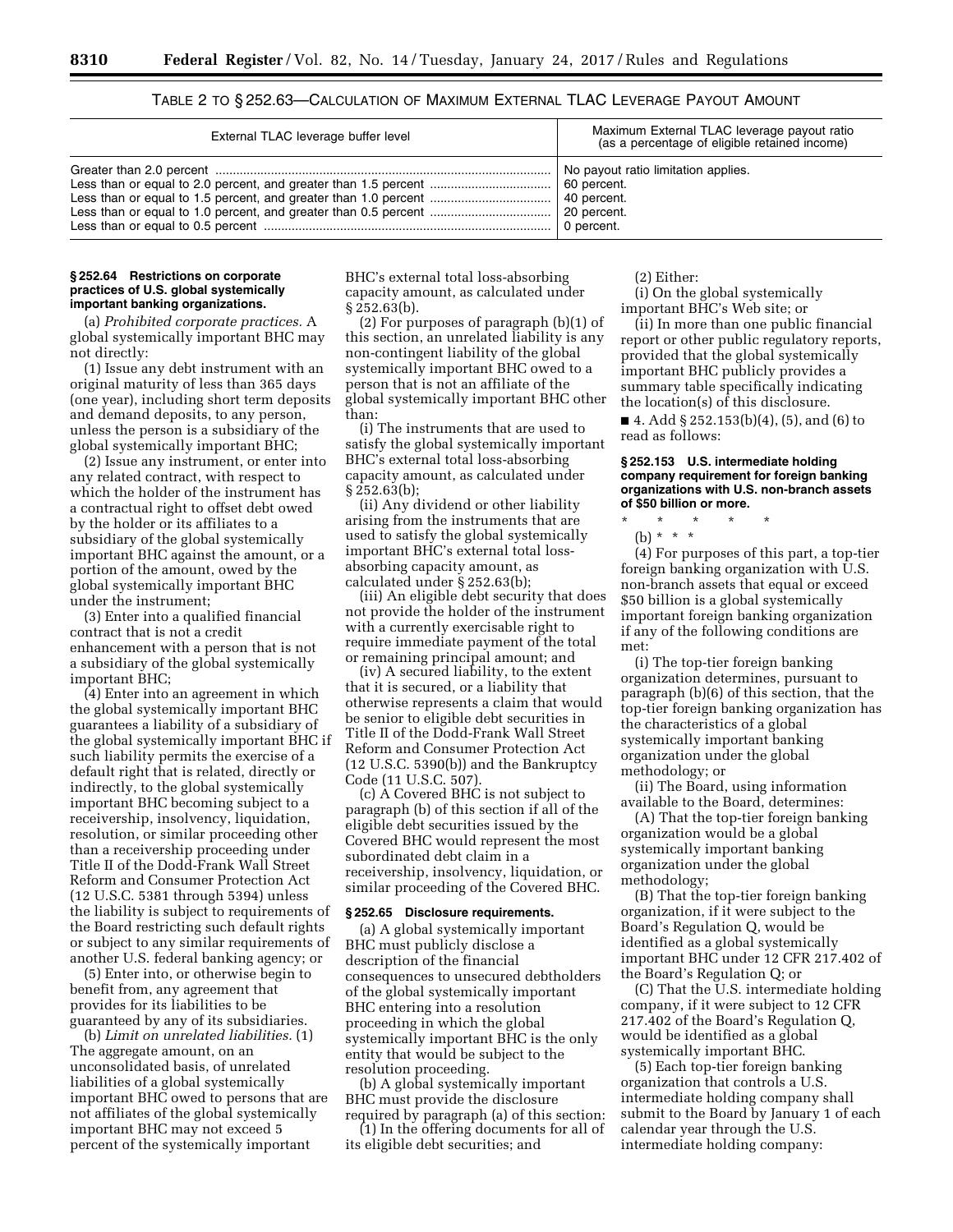(i) Notice of whether the home country supervisor (or other appropriate home country regulatory authority) of the top-tier foreign banking organization of the U.S. intermediate holding company has adopted standards consistent with the global methodology; and

(ii) Notice of whether the top-tier foreign banking organization prepares or reports the indicators used by the global methodology to identify a banking organization as a global systemically important banking organization and, if it does, whether the top-tier foreign banking organization has determined that it has the characteristics of a global systemically important banking organization under the global methodology pursuant to paragraph (b)(6) of this section.

(6) A top-tier foreign banking organization that controls a U.S. intermediate holding company and prepares or reports for any purpose the indicator amounts necessary to determine whether the top-tier foreign banking organization is a global systemically important banking organization under the global methodology must use the data to determine whether the top-tier foreign banking organization has the characteristics of a global systemically important banking organization under the global methodology. \* \* \* \* \*

■ 5. Add subpart P to read as follows:

**Subpart P—Covered IHC Long-Term Debt Requirement, Covered IHC Total Loss absorbing Capacity Requirement and Buffer, and Restrictions on Corporate Practices for Intermediate Holding Companies of Global Systemically Important Foreign Banking Organizations** 

- Sec.<br>252.160 252.160 Applicability.
- 252.161 Definitions.<br>252.162 Covered IH
- Covered IHC long-term debt requirement.
- 252.163 Internal debt conversion order.
- 252.164 Identification as a resolution Covered IHC or a non-resolution Covered IHC
- 252.165 Covered IHC total loss-absorbing capacity requirement and buffer.
- 252.166 Restrictions on corporate practices of intermediate holding companies of global systemically important foreign banking organizations.
- 252.167 Disclosure requirements for resolution Covered IHCs.

#### **§ 252.160 Applicability.**

(a) *General applicability.* This subpart applies to a U.S. intermediate holding company that is required to be established pursuant to § 252.153 and is

controlled by a global systemically important foreign banking organization (Covered IHC).

(b) *Initial applicability.* A Covered IHC is subject to the requirements of §§ 252.162, 252.163, 252.165, 252.166, and 252.167 beginning on the later of:

(1) January 1, 2019; and

(2) 1095 days (three years) after the earlier of the date on which:

(i) The U.S. non-branch assets of the global systemically important foreign banking organization that controls the Covered IHC equaled or exceeded \$50 billion; and

(ii) The foreign banking organization that controls the Covered IHC became a global systemically important foreign banking organization.

(c) *Applicability of § 252.164.* Section 252.164 applies to a global systemically important foreign banking organization with U.S. non-branch assets that equal or exceed \$50 billion.

#### **§ 252.161 Definitions.**

For purposes of this subpart: *Additional tier 1 capital* has the same meaning as in 12 CFR 217.20(c).

*Average total consolidated assets*  means the denominator of the leverage ratio as described in 12 CFR 217.10(b)(4).

*Common equity tier 1 capital* has the same meaning as in 12 CFR 217.20(b).

*Common equity tier 1 capital ratio* has the same meaning as in 12 CFR 217.10(b)(1) and 12 CFR 217.10(c), as applicable.

*Common equity tier 1 minority interest* has the same meaning as in 12 CFR 217.2.

*Covered IHC* is defined in § 252.160. *Covered IHC TLAC buffer* means, with respect to a Covered IHC, the sum of 2.5 percent and any applicable countercyclical capital buffer under 12 CFR 217.11(b) (expressed as a percentage).

*Covered IHC Total loss-absorbing capacity amount* is defined in § 252.165(c).

*Default right* (1) Means any: (i) Right of a party, whether contractual or otherwise (including rights incorporated by reference to any other contract, agreement or document, and rights afforded by statute, civil code, regulation and common law), to liquidate, terminate, cancel, rescind, or accelerate such agreement or transactions thereunder, set off or net amounts owing in respect thereto (except rights related to same-day payment netting), exercise remedies in respect of collateral or other credit support or property related thereto (including the purchase and sale of property), demand payment or delivery

thereunder or in respect thereof (other than a right or operation of a contractual provision arising solely from a change in the value of collateral or margin or a change in the amount of an economic exposure), suspend, delay or defer payment or performance thereunder, modify the obligations of a party thereunder or any similar rights; and

(ii) Right or contractual provision that alters the amount of collateral or margin that must be provided with respect to an exposure thereunder, including by altering any initial amount, threshold amount, variation margin, minimum transfer amount, the margin value of collateral or any similar amount, that entitles a party to demand the return of any collateral or margin transferred by it to the other party or a custodian or that modifies a transferee's right to reuse collateral or margin (if such right previously existed), or any similar rights, in each case, other than a right or operation of a contractual provision arising solely from a change in the value of collateral or margin or a change in the amount of an economic exposure; and

(2) Does not include any right under a contract that allows a party to terminate the contract on demand or at its option at a specified time, or from time to time, without the need to show cause.

*Discretionary bonus payment* has the same meaning as under 12 CFR 217.2.

*Distribution* has the same meaning as under 12 CFR 217.2.

*Eligible external debt security* means:

(1) A debt instrument that: (i) Is paid in, and issued by the Covered IHC to, and remains held by, a person that does not directly or indirectly control the Covered IHC and is not a wholly owned subsidiary;

(ii) Is not secured, not guaranteed by the Covered IHC or a subsidiary of the Covered IHC, and is not subject to any other arrangement that legally or economically enhances the seniority of the instrument;

(iii) Has a maturity of greater than or equal to 365 days (one year) from the date of issuance;

(iv) Is governed by the laws of the United States or any State thereof;

(v) Does not provide the holder of the instrument a contractual right to accelerate payment of principal or interest on the instrument, except a right that is exercisable on one or more dates that are specified in the instrument or in the event of:

(A) A receivership, insolvency, liquidation, or similar proceeding of the Covered IHC; or

(B) A failure of the Covered IHC to pay principal or interest on the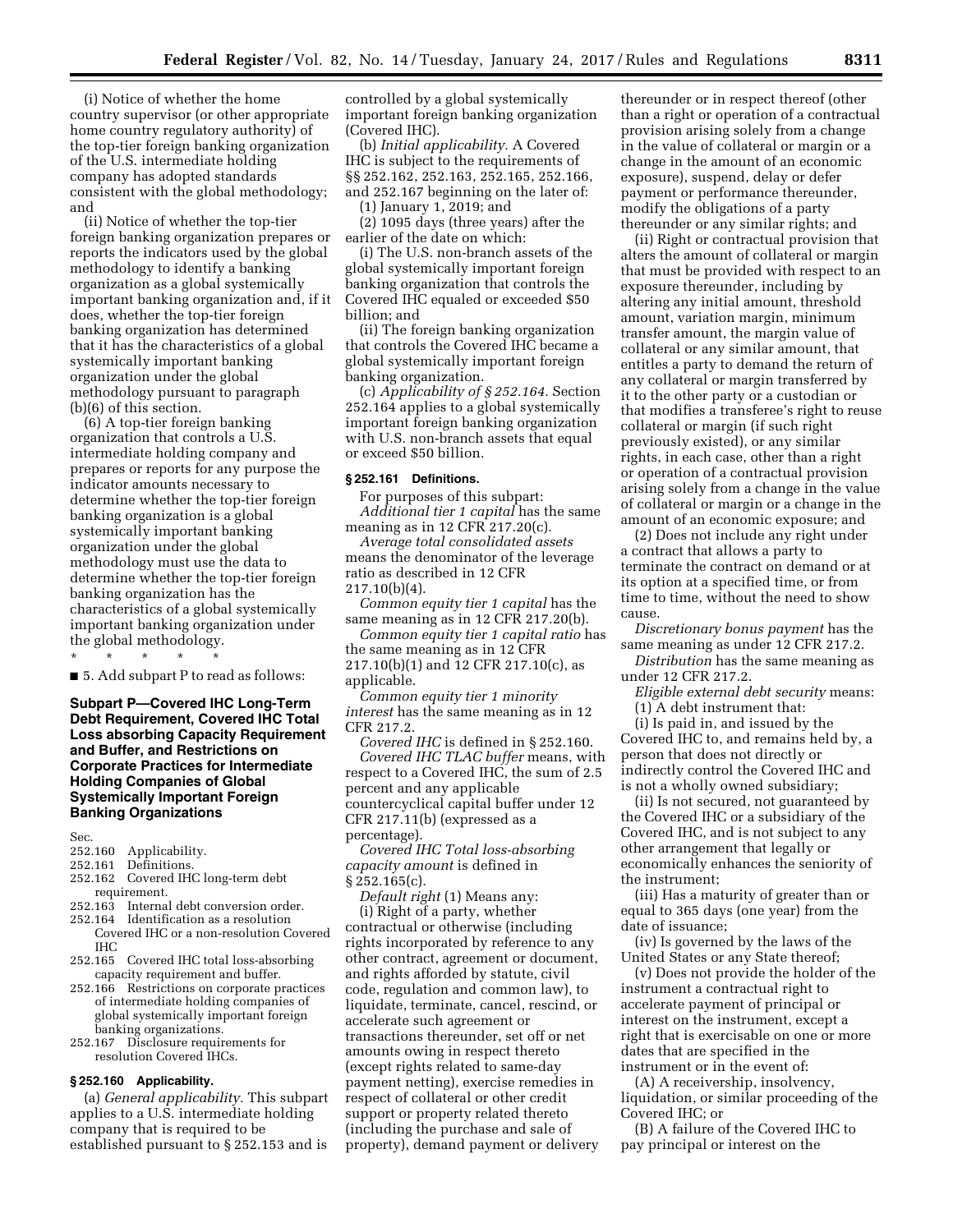instrument when due and payable that continues for 30 days or more;

(vi) Does not have a credit-sensitive feature, such as an interest rate that is reset periodically based in whole or in part on the Covered IHC's credit quality, but may have an interest rate that is adjusted periodically independent of the Covered IHC's credit quality, in relation to general market interest rates or similar adjustments;

(vii) Is not a structured note; and

(viii) Does not provide that the instrument may be converted into or exchanged for equity of the covered IHC; and

(2) A debt instrument issued prior to December 31, 2016 that:

(i) Is paid in, and issued by the Covered IHC to, and remains held by, a person that does not directly or indirectly control the Covered IHC and is not a wholly owned subsidiary;

(ii) Is not secured, not guaranteed by the Covered IHC or a subsidiary of the Covered IHC, and not subject to any other arrangement that legally or economically enhances the seniority of the instrument;

(iii) Has a maturity of greater than or equal to 365 days (one year) from the date of issuance;

(iv) Does not have a credit-sensitive feature, such as an interest rate that is reset periodically based in whole or in part on the Covered IHC's credit quality, but may have an interest rate that is adjusted periodically independent of the Covered IHC's credit quality, in relation to general market interest rates or similar adjustments;

(v) Is not a structured note; and

(vi) Does not provide that the instrument may be converted into or exchanged for equity of the Covered IHC.

*Eligible Covered IHC debt security*  with respect to a non-resolution Covered IHC means eligible internal debt securities issued by the nonresolution Covered IHC, and with respect to a resolution Covered IHC means eligible internal debt securities and eligible external debt securities issued by the resolution Covered IHC.

*Eligible internal debt security* means a debt instrument that:

(i) Is paid in, and issued by the Covered IHC;

(ii) Is not secured, not guaranteed by the Covered IHC or a subsidiary of the Covered IHC, and is not subject to any other arrangement that legally or economically enhances the seniority of the instrument;

(iii) Has a maturity of greater than or equal to 365 days (one year) from the date of issuance;

(iv) Is governed by the laws of the United States or any State thereof;

(v) Does not provide the holder of the instrument a contractual right to accelerate payment of principal or interest on the instrument, except a right that is exercisable on one or more dates that are specified in the instrument or in the event of:

(A) A receivership, insolvency, liquidation, or similar proceeding of the Covered IHC; or

(B) A failure of the Covered IHC to pay principal or interest on the instrument when due and payable that continues for 30 days or more;

(vi) Is not a structured note;

(vii) Is issued to and remains held by a company that is incorporated or organized outside of the United States, and directly or indirectly controls the Covered IHC or is a wholly owned subsidiary; and

(viii) Has a contractual provision that is approved by the Board that provides for the immediate conversion or exchange of the instrument into common equity tier 1 of the Covered IHC upon issuance by the Board of an internal debt conversion order.

*GAAP* means generally accepted accounting principles as used in the United States.

*Internal debt conversion order* means an order by the Board to immediately convert to, or exchange for, common equity tier 1 capital an amount of eligible internal debt securities of the Covered IHC specified by the Board in its discretion, as described in § 252.163.

*Non-resolution Covered IHC* means a Covered IHC identified as or determined to be a non-resolution Covered IHC pursuant to § 252.164.

*Outstanding eligible Covered IHC long-term debt amount* is defined in § 252.162(b).

*Person* has the same meaning as in 12 CFR 225.2.

*Qualified financial contract* has the same meaning as in section  $210(c)(8)(D)$ of Title II of the Dodd-Frank Wall Street Reform and Consumer Protection Act  $(12 \text{ U.S.C. } 5390(c)(8)(D)).$ 

*Resolution Covered IHC* means a Covered IHC identified as or determined to be a resolution Covered IHC pursuant to § 252.164.

*Standardized total risk-weighted assets* has the same meaning as in 12 CFR 217.2.

*Structured note* means a debt instrument that:

(1) Has a principal amount, redemption amount, or stated maturity that is subject to reduction based on the performance of any asset, entity, index, or embedded derivative or similar embedded feature;

(2) Has an embedded derivative or other similar embedded feature that is linked to one or more equity securities, commodities, assets, or entities;

(3) Does not specify a minimum principal amount that becomes due and payable upon acceleration or early termination; or

(4) Is not classified as debt under GAAP, provided that an instrument is not a structured note solely because it is one or both of the following:

(i) A non-dollar-denominated instrument, or

(ii) An instrument whose interest payments are based on an interest rate index.

*Supplementary leverage ratio* has the same meaning as in 12 CFR 217.10(c)(4).

*Tier 1 minority interest* has the same meaning as in 12 CFR 217.2.

*Tier 2 capital* has the same meaning as in 12 CFR 217.20(d).

*Total leverage exposure* has the same meaning as in 12 CFR 217.10(c)(4)(ii).

*Total risk-weighted assets,* with respect to a Covered IHC, is equal to the Covered IHC's standardized total riskweighted assets.

*U.S. non-branch assets* has the same meaning as in 12 CFR 252.152(b)(2).

*Wholly owned subsidiary* means an entity, all of the outstanding ownership interests of which are owned directly or indirectly by a global systemically important foreign banking organization that directly or indirectly controls a Covered IHC, except that up to 0.5 percent of the entity's outstanding ownership interests may be held by a third party if the ownership interest is acquired or retained by the third party for the purpose of establishing corporate separateness or addressing bankruptcy, insolvency, or similar concerns.

#### **§ 252.162 Covered IHC long-term debt requirement.**

(a) *Covered IHC long-term debt requirement.* A Covered IHC must have an outstanding eligible Covered IHC long-term debt amount that is no less than the amount equal to the greatest of:

(1) 6 percent of the Covered IHC's total risk-weighted assets;

(2) If the Covered IHC is required to maintain a minimum supplementary leverage ratio, 2.5 percent of the Covered IHC's total leverage exposure; and

(3) 3.5 percent of the Covered IHC's average total consolidated assets.

(b) *Outstanding eligible Covered IHC long-term debt amount.* (1) A Covered IHC's outstanding eligible Covered IHC long-term debt amount is the sum of:

(i) One hundred (100) percent of the amount of the outstanding eligible Covered IHC debt securities issued by the Covered IHC due to be paid in greater than or equal to 730 days (two years); and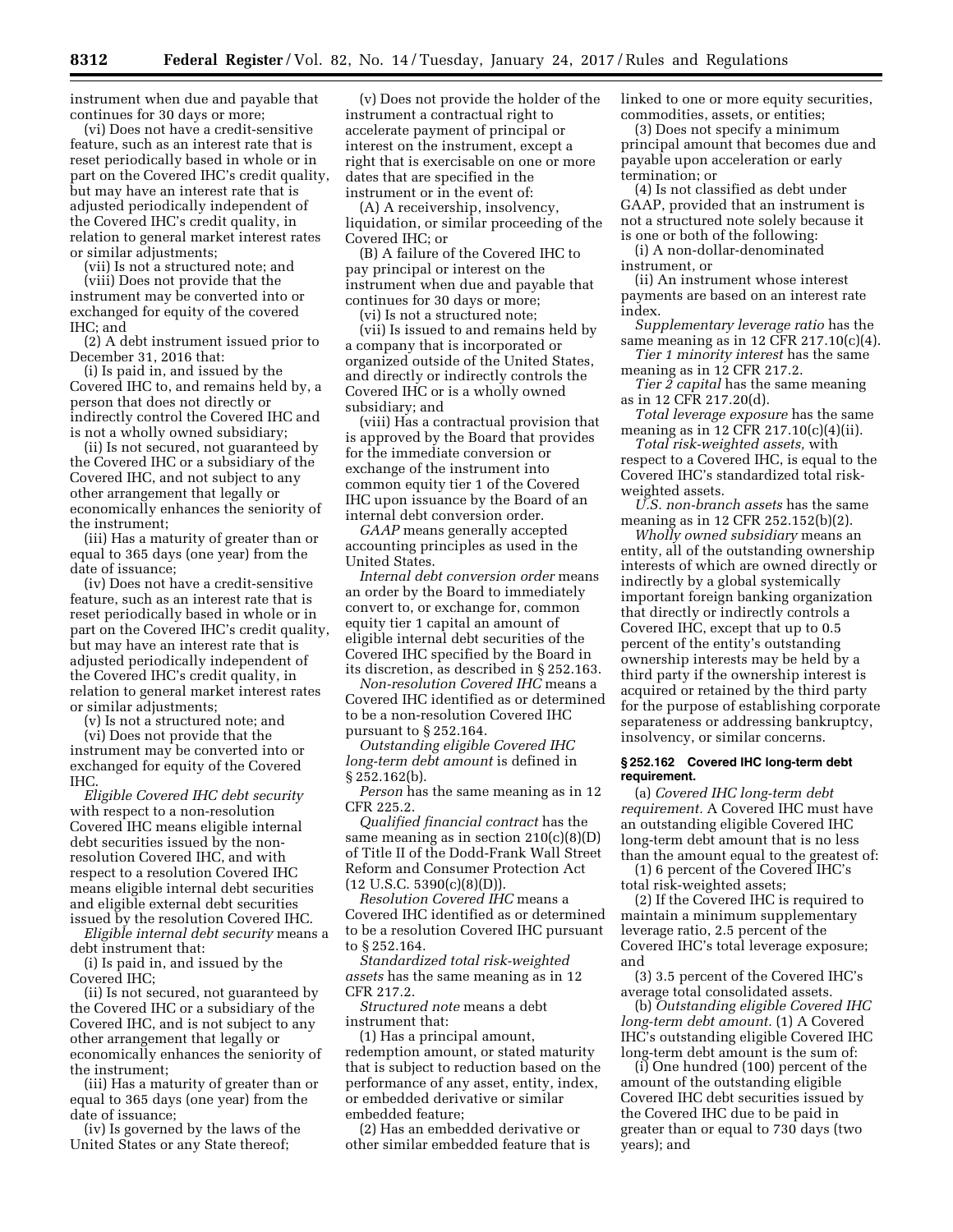(ii) Fifty (50) percent of the amount of the outstanding eligible Covered IHC debt securities issued by the Covered IHC due to be paid in greater than or equal to 365 days (one year) and less than 730 days (two years); and

(iii) Zero (0) percent of the amount of the outstanding eligible Covered IHC debt securities issued by the Covered IHC due to be paid in less than 365 days (one year).

(2) For purposes of paragraph (b)(1) of this section, the date on which principal is due to be paid on an outstanding eligible Covered IHC debt security is calculated from the earlier of:

(i) The date on which payment of principal is required under the terms governing the instrument, without respect to any right of the holder to accelerate payment of principal; and

(ii) The date the holder of the instrument first has the contractual right to request or require payment of the amount of principal, provided that, with respect to a right that is exercisable on one or more dates that are specified in the instrument only on the occurrence of an event (other than an event of a receivership, insolvency, liquidation, or similar proceeding of the Covered IHC, or a failure of the Covered IHC to pay principal or interest on the instrument when due), the date for the outstanding eligible Covered IHC debt security under this paragraph (b)(2)(ii) will be calculated as if the event has occurred.

(3) After notice and response proceedings consistent with 12 CFR part 263, subpart E, the Board may order a Covered IHC to exclude from its outstanding eligible Covered IHC longterm debt amount any debt security with one or more features that would significantly impair the ability of such debt security to take losses.

(c) *Redemption and repurchase.*  Without the prior approval of the Board, a Covered IHC may not redeem or repurchase any outstanding eligible Covered IHC debt security if, immediately after the redemption or repurchase, the Covered IHC would not have an outstanding eligible Covered IHC long-term debt amount that is sufficient to meet its Covered IHC longterm debt requirement under paragraph (a) of this section.

#### **§ 252.163 Internal debt conversion order.**

(a) The Board may issue an internal debt conversion order if:

(1) The Board has determined that the Covered IHC is in default or danger of default; and

(2) Any of the following

circumstances apply:

(i) A foreign banking organization that directly or indirectly controls the

Covered IHC or any subsidiary of the top-tier foreign banking organization has been placed into resolution proceedings (including the application of statutory resolution powers) in its home country;

(ii) The home country supervisor of the top-tier foreign banking organization has consented or not promptly objected after notification by the Board to the conversion or exchange of the eligible internal debt securities of the Covered  $IHC:$  or

(iii) The Board has made a written recommendation to the Secretary of the Treasury pursuant to 12 U.S.C. 5383(a) regarding the Covered IHC.

(b) For purposes of paragraph (a) of this section, the Board will consider:

(1) A Covered IHC in default or danger of default if

(i) A case has been, or likely will promptly be, commenced with respect to the Covered IHC under the Bankruptcy Code (11 U.S.C. 101 *et seq.*);

(ii) The Covered IHC has incurred, or is likely to incur, losses that will deplete all or substantially all of its capital, and there is no reasonable prospect for the Covered IHC to avoid such depletion;

(iii) The assets of the Covered IHC are, or are likely to be, less than its obligations to creditors and others; or

(iv) The Covered IHC is, or is likely to be, unable to pay its obligations (other than those subject to a bona fide dispute) in the normal course of business; and

(2) An objection by the home country supervisor to the conversion or exchange of the eligible internal debt securities to be prompt if the Board receives the objection no later than 24 hours after the Board requests such consent or non-objection from the home country supervisor.

#### **§ 252.164 Identification as a resolution Covered IHC or a non-resolution Covered IHC.**

(a) *Initial certification.* The top-tier global systemically important foreign banking organization with U.S. nonbranch assets that equal or exceed \$50 billion must certify to the Board on the later of June 30, 2017, or one year prior to the date on which a Covered IHC becomes subject to the requirements of this subpart pursuant to § 252.160(b) whether the planned resolution strategy of the top-tier foreign banking organization involves the Covered IHC or the subsidiaries of the Covered IHC entering resolution, receivership, insolvency, or similar proceedings in the United States.

(b) *Certification update.* The top-tier global systemically important foreign banking organization with U.S. nonbranch assets that equal or exceed \$50

billion must provide an updated certification to the Board upon a change in the resolution strategy described in the certification provided pursuant to paragraph (a) of this section.

(c) *Identification of a resolution Covered IHC.* A Covered IHC is a resolution Covered IHC if the most recent certification provided pursuant to paragraphs (a) and (b) of this section indicates that the top-tier foreign banking organization's planned resolution strategy involves the Covered IHC or the subsidiaries of the Covered IHC entering resolution, receivership, insolvency, or similar proceedings in the United States.

(d) *Identification of a non-resolution Covered IHC.* A Covered IHC is a nonresolution Covered IHC if the most recent certification provided pursuant to paragraphs (a) and (b) of this section indicates that the top-tier foreign banking organization's planned resolution strategy involves neither the Covered IHC nor the subsidiaries of the Covered IHC entering resolution, receivership, insolvency, or similar proceedings in the United States.

(e) *Board determination.* The Board may determine in its discretion that a non-resolution Covered IHC identified pursuant to paragraph (d) of this section is a resolution Covered IHC, or that a resolution Covered IHC identified pursuant to paragraph (c) of this section is a non-resolution Covered IHC.

(f) *Transition.* (1) A Covered IHC identified as a resolution Covered IHC pursuant to paragraph (b) of this section or determined by the Board to be a resolution Covered IHC pursuant to paragraph (e) of this section must comply with the requirements in this subpart applicable to a resolution Covered IHC within 365 days (one year) after such identification or determination, unless such time period is extended by the Board in its discretion.

(2) A Covered IHC identified as a nonresolution Covered IHC pursuant to paragraph (b) of this section or determined by the Board to be a nonresolution Covered IHC pursuant to paragraph (e) of this section must comply with the requirements in this subpart applicable to a non-resolution Covered IHC 365 days (one year) after such identification or determination, unless such time period is extended by the Board in its discretion.

## **§ 252.165 Covered IHC total lossabsorbing capacity requirement and buffer.**

(a) *Covered IHC total loss-absorbing capacity requirement for a resolution Covered IHC.* A resolution Covered IHC must have an outstanding Covered IHC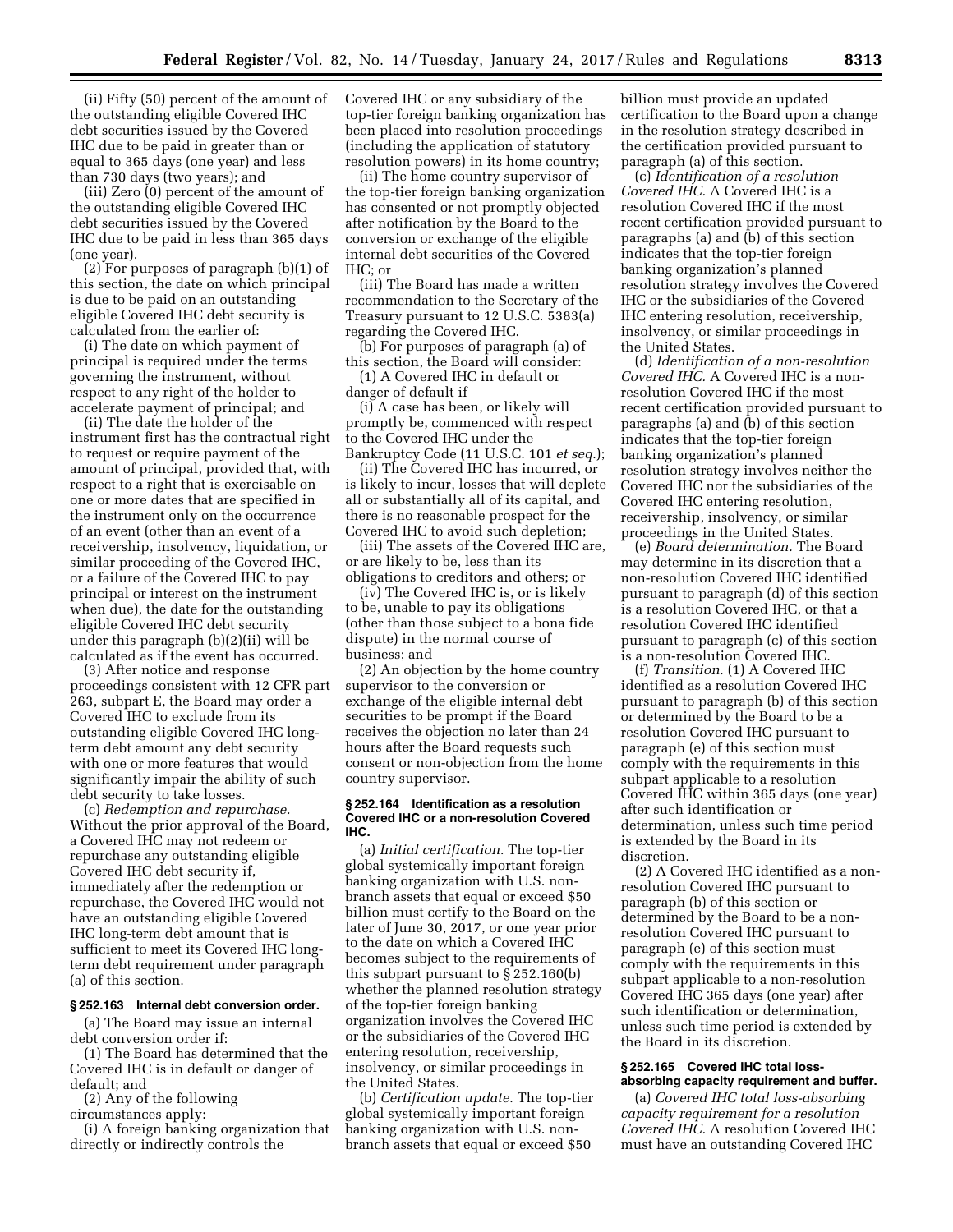total loss-absorbing capacity amount that is no less than the amount equal to the greatest of:

(1) 18 percent of the resolution Covered IHC's total risk-weighted assets;

(2) If the Board requires the resolution Covered IHC to maintain a minimum supplementary leverage ratio, 6.75 percent of the resolution Covered IHC's total leverage exposure; and

(3) Nine (9) percent of the resolution Covered IHC's average total consolidated assets.

(b) *Covered IHC total loss-absorbing capacity requirement for a nonresolution Covered IHC.* A nonresolution Covered IHC must have an outstanding Covered IHC total lossabsorbing capacity amount that is no less than the amount equal to the greatest of:

(1) 16 percent of the non-resolution Covered IHC's total risk-weighted assets;

(2) If the Board requires the nonresolution Covered IHC to maintain a minimum supplementary leverage ratio, 6 percent of the non-resolution Covered IHC's total leverage exposure; and

(3) Eight (8) percent of the nonresolution Covered IHC's average total consolidated assets.

(c) *Covered IHC Total loss-absorbing capacity amount.* (1) A non-resolution Covered IHC's Covered IHC total lossabsorbing capacity amount is equal to the sum of:

(i) The Covered IHC's common equity tier 1 capital (excluding any common equity tier 1 minority interest) held by a company that is incorporated or organized outside of the United States and that directly or indirectly controls the Covered IHC;

(ii) The Covered IHC's additional tier 1 capital (excluding any tier 1 minority interest) held by a company that is incorporated or organized outside of the United States and that directly or indirectly controls the Covered IHC; and

(iii) The Covered IHC's outstanding eligible Covered IHC long-term debt amount, plus 50 percent of the amount of unpaid principal of outstanding eligible Covered IHC debt securities issued by the Covered IHC due to be paid in greater than or equal to 365 days (one year) but less than 730 days (two years).

(2) A resolution Covered IHC's Covered IHC total loss-absorbing capacity amount is equal to the sum of:

(i) The Covered IHC's common equity tier 1 capital (excluding any common equity tier 1 minority interest);

(ii) The Covered IHC's additional tier 1 capital (excluding any tier 1 minority interest); and

(iii) The Covered IHC's outstanding eligible Covered IHC long-term debt

amount, plus 50 percent of the amount of unpaid principal of outstanding eligible Covered IHC debt securities issued by the Covered IHC due to be paid in greater than or equal to 365 days (one year) but less than 730 days (two years).

(d) *Covered IHC TLAC buffer*—(1) *Composition of the Covered IHC TLAC buffer.* The Covered IHC TLAC buffer is composed solely of common equity tier 1 capital.

(2) *Definitions.* For purposes of this paragraph, the following definitions apply:

(i) *Eligible retained income.* The eligible retained income of a Covered IHC is its net income for the four calendar quarters preceding the current calendar quarter, based on the Covered IHC's FR Y–9C, or other applicable regulatory report as determined by the Board, net of any distributions and associated tax effects not already reflected in net income. Net income, as reported in the FR Y–9C, reflects discretionary bonus payments and certain distributions that are expense items (and their associated tax effects).

(ii) *Maximum Covered IHC TLAC payout ratio.* The maximum Covered IHC TLAC payout ratio is the percentage of eligible retained income that a Covered IHC can pay out in the form of distributions and discretionary bonus payments during the current calendar quarter. The maximum Covered IHC TLAC payout ratio is based on the Covered IHC's Covered IHC TLAC buffer level, calculated as of the last day of the previous calendar quarter, as set forth in Table 1 to § 252.165.

(iii) *Maximum Covered IHC TLAC payout amount.* A Covered IHC's maximum Covered IHC TLAC payout amount for the current calendar quarter is equal to the Covered IHC's eligible retained income, multiplied by the applicable maximum Covered IHC TLAC payout ratio, as set forth in Table 1 to § 252.165.

(3) *Calculation of the Covered IHC TLAC buffer level.* (i) A Covered IHC's Covered IHC TLAC buffer level is equal to the Covered IHC's common equity tier 1 capital ratio (expressed as a percentage) minus the greater of zero and the following amount:

(A) 16 percent for a non-resolution Covered IHC, and 18 percent for a resolution Covered IHC; minus

(B)(*1*) For a non-resolution Covered IHC, the ratio (expressed as a percentage) of the Covered IHC's additional tier 1 capital (excluding any tier 1 minority interest) held by a company that is incorporated or organized outside of the United States and that directly or indirectly controls

the Covered IHC to the Covered IHC's total risk-weighted assets;

(*2*) For a resolution Covered IHC, the ratio (expressed as a percentage of the Covered IHC's additional tier 1 capital (excluding any tier 1 minority interest) to the Covered IHC's total-risk weighted assets; and minus

(C) The ratio (expressed as a percentage) of the Covered IHC's outstanding eligible Covered IHC longterm debt amount to total risk-weighted assets.

(ii)(A) Notwithstanding paragraph (d)(3)(i) of this section, with respect to a resolution Covered IHC, if the ratio (expressed as a percentage) of the resolution Covered IHC's Covered IHC total loss-absorbing capacity amount, as calculated under § 252.165(a), to the resolution Covered IHC's risk-weighted assets is less than or equal to, 18 percent, the Covered IHC's Covered IHC TLAC buffer level is zero.

(B) Notwithstanding paragraph (d)(3)(i) of this section, with respect to a non-resolution Covered IHC, if the ratio (expressed as a percentage) of the non-resolution Covered IHC's Covered IHC total loss-absorbing capacity amount, as calculated under § 252.165(b), to the Covered IHC's riskweighted assets is less than or equal to 16 percent, the non-resolution Covered IHC's Covered IHC TLAC buffer level is zero.

(4) *Limits on distributions and discretionary bonus payments.* (i) A Covered IHC shall not make distributions or discretionary bonus payments or create an obligation to make such distributions or payments during the current calendar quarter that, in the aggregate, exceed the maximum Covered IHC TLAC payout amount.

(ii) A Covered IHC with a Covered IHC TLAC buffer level that is greater than the Covered IHC TLAC buffer is not subject to a maximum Covered IHC TLAC payout amount.

(iii) Except as provided in paragraph (d)(4)(iv) of this section, a Covered IHC may not make distributions or discretionary bonus payments during the current calendar quarter if the Covered IHC's:

(A) Eligible retained income is negative; and

(B) Covered IHC TLAC buffer level was less than the Covered IHC TLAC buffer as of the end of the previous calendar quarter.

(iv) Notwithstanding the limitations in paragraphs (d)(4)(i) through (iii) of this section, the Board may permit a Covered IHC to make a distribution or discretionary bonus payment upon a request of the Covered IHC, if the Board determines that the distribution or